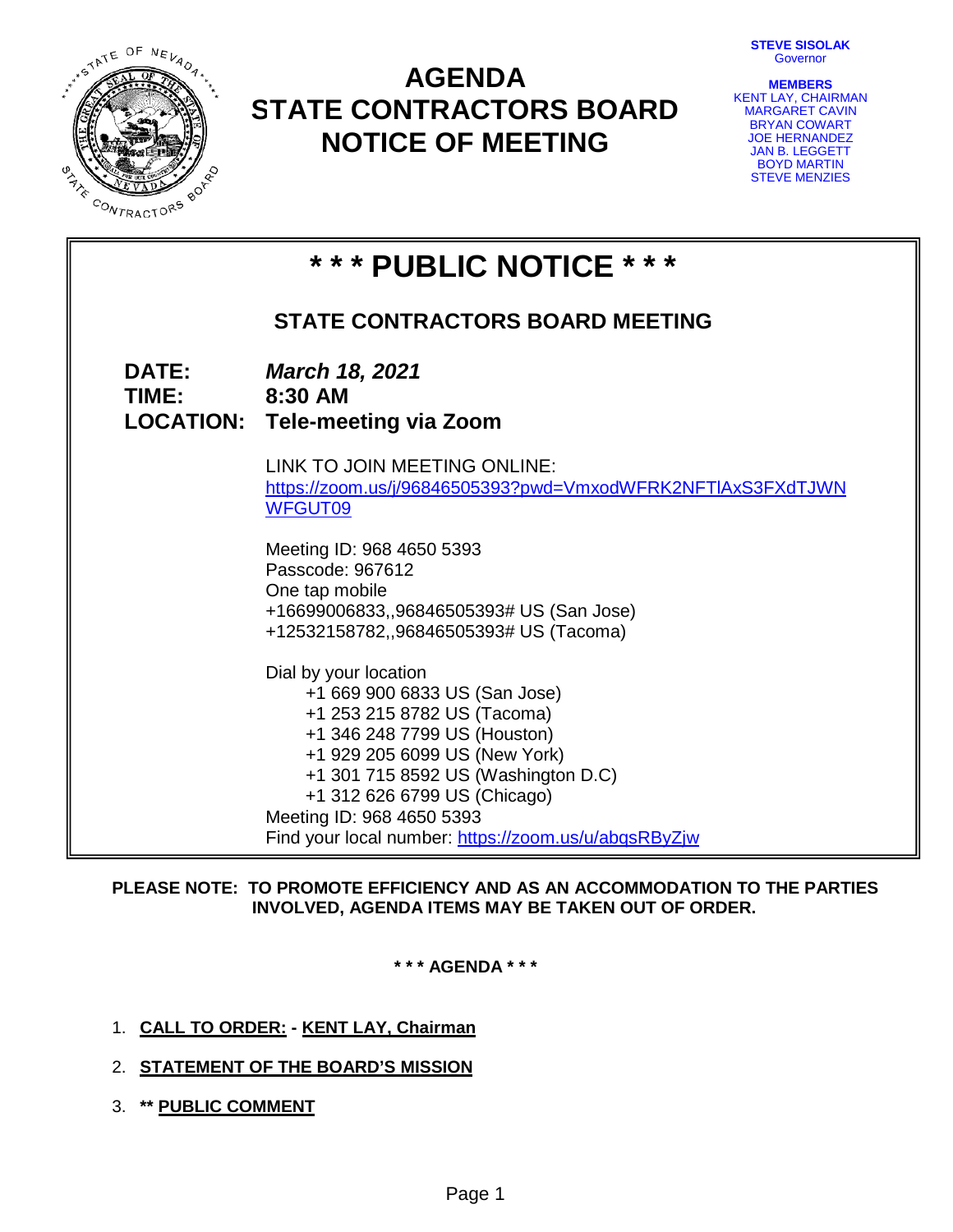# 4. **APPROVAL OF AGENDA**

- a. Approval of Agenda with the Inclusion of any Emergency Items and Deletion of any Items For Possible Action
- b. Recommendations for Agenda items for Future Board Meetings

# 5. **APPROVAL OF MINUTES**

February 18, 2021 – For Possible Action March 2, 2021 – For Possible Action

# 6. **EXECUTIVE SESSION**

- a. Executive Officer's Report
- b. Review of Monthly Department Statistics For Possible Action
- c. Report of Disciplinary Hearing Outcomes for February 2021
- d. Report of Application Denial Hearing Outcomes for February 2021
- e. Legislative Discussion For Possible Action
	- Discussion Concerning Proposed Initiatives for the 2021 Legislative Session For Possible Action
	- AB-49 Makes Changes to Provisions Relating to Disciplinary Action by the State Contractors Board – For Possible Action
	- AB-50 Revises Provisions Governing the Issuance of Cease and Desist Orders for Unlicensed Activity by the State Contractors Board. Discussion and Approval of Proposed Revised Language – For Possible Action
	- AB-51 Revises Provisions Governing the Recovery Fund Administered by the State Contractors Board – For Possible Action
	- AB-227 Revises Provisions Concerning Employees of Contractors For Possible Action
	- Discussion Regarding Proposed BDR Concerning Residential Photovoltaic Systems For Possible Action
- f. Discussion Concerning the Provisions of NRS 624.031(6) Related to Exemptions
- g. Report Concerning Status of Memorandum of Understanding Between the Nevada State Contractors Board and the State of Nevada Office of the Labor Commissioner – For Possible Action
- h. Review and Approval of Revenue and Expenditures for February 2021 For Possible Action
- i. Update Concerning Southern Nevada Office Move For Possible Action
- j. Legal Report For Possible Action
	- Discussion Concerning Potential or Pending Litigation

(A public body may interrupt the open meeting and exclude the public for the purpose of having an attorney-client discussion of potential and existing litigation pursuant to NRS 241.015(3)(b)(2))

k. Subcommittee Reports Executive Subcommittee, Recovery Fund Subcommittee, Classification/Regulation Subcommittee, Finance Subcommittee.

# 7. **APPROVAL OF CONSENT AGENDA – For Possible Action:**

a. Ratification of Staff Approved License Applications, Changes of Licensure, Reinstatement of Licensure, Voluntary Surrenders (List Attached, Items 1 to 343)

# **NEW LICENSE APPLICATION DENIAL HEARINGS 9:00 A.M.**

8. **NEW APPLICATION DENIAL HEARING – For Possible Action: NICOLAS A CARPIO RAMOS DBA PRODUCTION COATINGS COMPANY** Nicolas Andres Carpio Ramos, Owner/Proposed Qualified Individual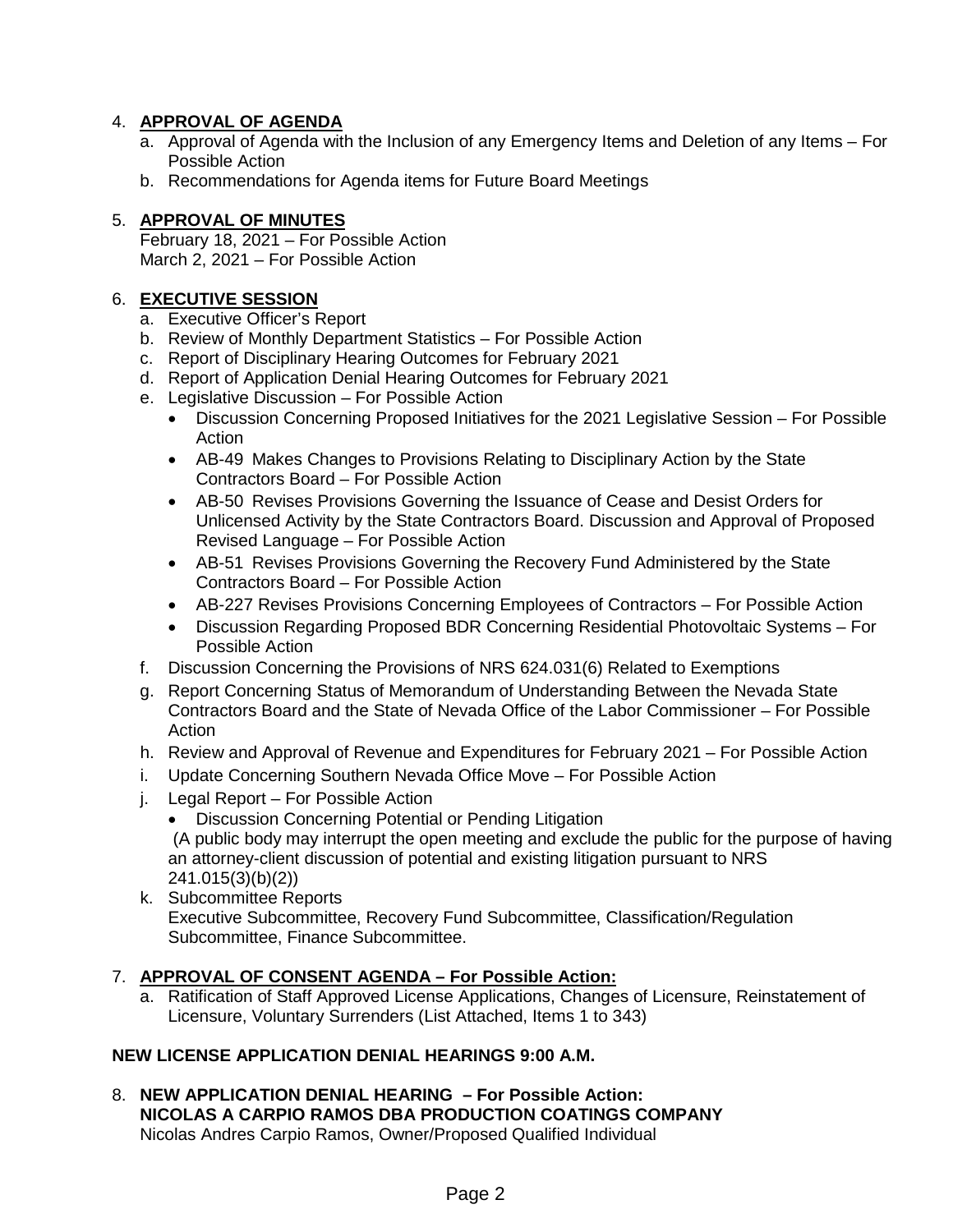9. **NEW APPLICATION DENIAL HEARING – For Possible Action: NV CONSTRUCTION LLC DBA SUNSET PATIOS**

Jesse James Nilles, Managing Member and Proposed Qualified Individual

10. **NEW APPLICATION DENIAL HEARING – For Possible Action: RAIDER ELECTRIC LLC**

Hector David Javier, Managing Member and Proposed Trade Qualified Individual Kevin Mou Kai Ho, Managing Member and Proposed CMS Qualified Individual

# 11. **\*\*PUBLIC COMMENT**

Adjournment – For Possible Action

## **\*\* PUBLIC COMMENT**

Pursuant to Section 2 of Directive 006, members of the public may submit written public comment by email to [PublicComment@nscb.state.nv.us.](mailto:PublicComment@nscb.state.nv.us) Emails received prior to adjournment of the meeting will be entered into the record. Any public comment offered at the time of the meeting will be limited to 3 minutes.

## **PUBLIC NOTICE**

Pursuant to Section 1 of the Declaration of Emergency Directive 006 ("Directive 006"), the requirement contained in NRS 241.023(1)(b) that there be a physical location designated for meetings of public bodies where members of the public are permitted to attend and participate has been suspended. Pursuant to Section 3 of Directive 006, the requirement contained in NRS 624.020(4)(a) that public notice agendas be posted at physical locations within the State of Nevada has likewise been suspended.

Notice of this meeting was posted on the Nevada State Contractors Board Internet Website and the Public Notice Website.

### **PLEASE NOTE:**

- 1) Persons/facilities desiring copies of the board's agenda must submit their request in writing every six months.
- 2) With regard to any board meeting, it is possible that an amended notice will be published adding new items to the original agenda. Amended notices will be posted in accordance with the Open Meeting Law: however, they will not be mailed to individuals on the board's mailing list.
- 3) Members of the public who are disabled and require special accommodations or assistance at the meeting are requested to notify the board office in writing at 5390 Kietzke Lane, Suite 102, Reno, NV 89511 or 2310 Corporate Circle, Suite 200, Henderson, NV 89074 or by calling 775-688-1141 or by contacting Crystal Caywood at 702-486-1136 prior to the date of the meeting.
- 4) Pursuant to NRS 241.020(6), please take notice: (1) Items on the agenda may be taken out of order; (2) Two or more agenda items may be combined for consideration; and (3) At any time, items on the agenda may be removed from the agenda or discussion of the items may be delayed.
- 5) Subject to the provisions of NRS 241.050(5), interested parties may request a copy of supporting materials related to this meeting by contacting the following individuals:

Crystal Caywood 2310 Corporate Circle, Suite 200, Henderson, NV 89074 702.486.1136 [ccaywood@nscb.state.nv.us](mailto:ccaywood@nscb.state.nv.us)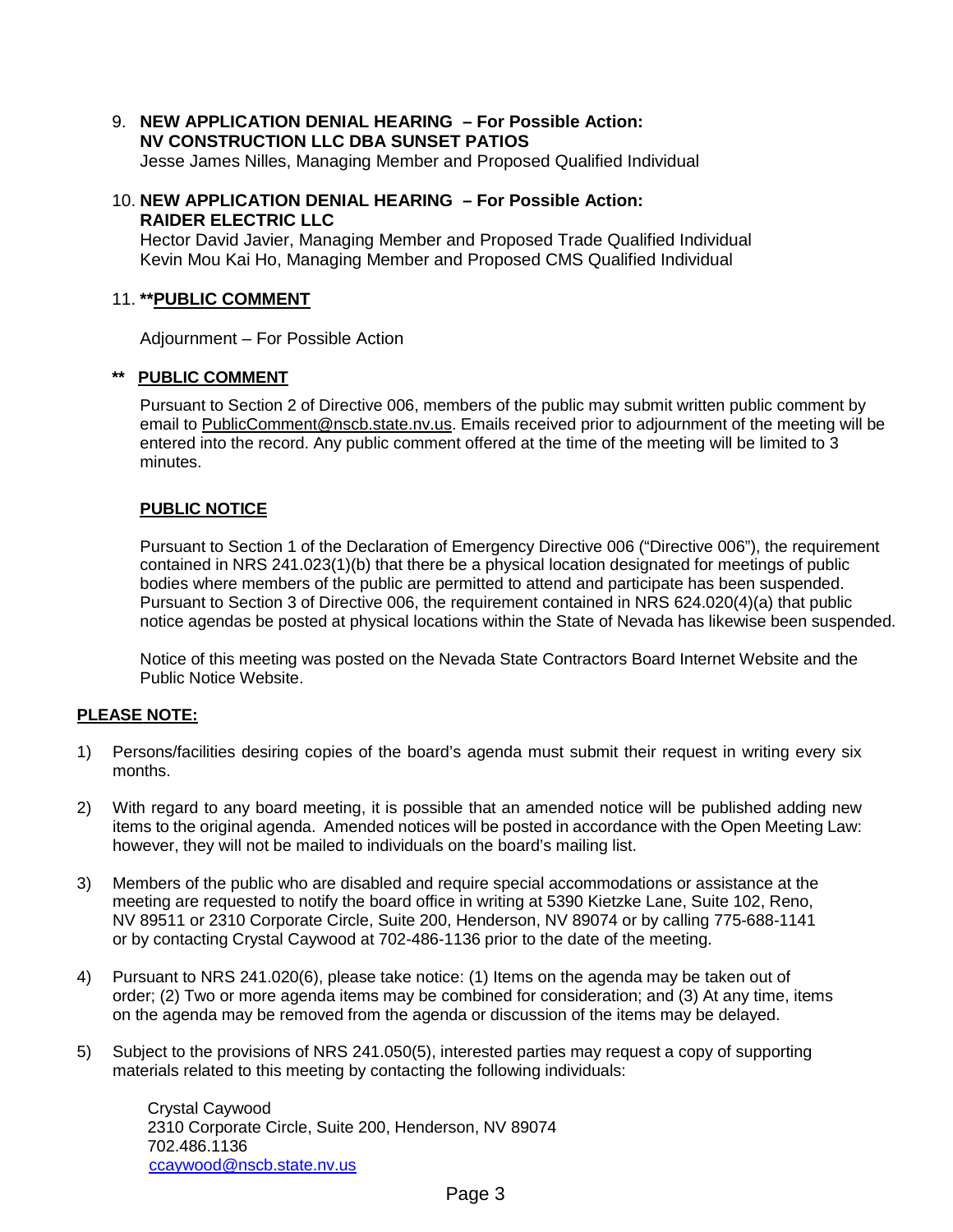Page 1 of 95

### **NEW APPLICATIONS**

## **1 A & M SERVICES LLC NORTH LAS VEGAS, NV**

ARELI PEREZ, Managing Member; MARIO PEREZ, Managing Member MARIO PEREZ, Trade; ARELI PEREZ, CMS CONTRACTORS LICENSE APPLICATION, 1017900

Approved DATE: 03/01/2021

LIMIT: \$10,000.00 BOND: \$2,000.00 CLASS: C-10 LANDSCAPE CONTRACTING CONTINGENT ON PASSING REQUIRED CMS/TRADE EXAMS

**2 A & R COMPLETE SERVICE CORP LAS VEGAS, NV** DAVID LESTER SNIPES, III President ROBERT ARCHER OSBORNE CMS and Trade

CONTRACTORS LICENSE APPLICATION, 1016976

Denied DATE: 02/18/2021

LIMIT: \$0.00 BOND: \$0.00 CLASS: C-1D PLUMBING

DENIAL BASED ON NRS 624.263 FINANCIAL RESPONSIBILITY AND 624.265 PRIOR REVOCATION

**3 A 1 CONSTRUCTION & REMODELING LLC LAS VEGAS, NV** IFTIKHAR AHMED Manager; AVI FENECHE, Manager AVI FENECHE, CMS; IFTIKHAR AHMED Trade CONTRACTORS LICENSE APPLICATION, 1017822

Approved DATE: 02/23/2021

LIMIT: \$200,000.00 BOND: \$10,000.00 CLASS: B-2 RESIDENTIAL AND SMALL

**COMMERCIAL** 

CONTINGENT UPON PASSING REQUIRED CMS EXAM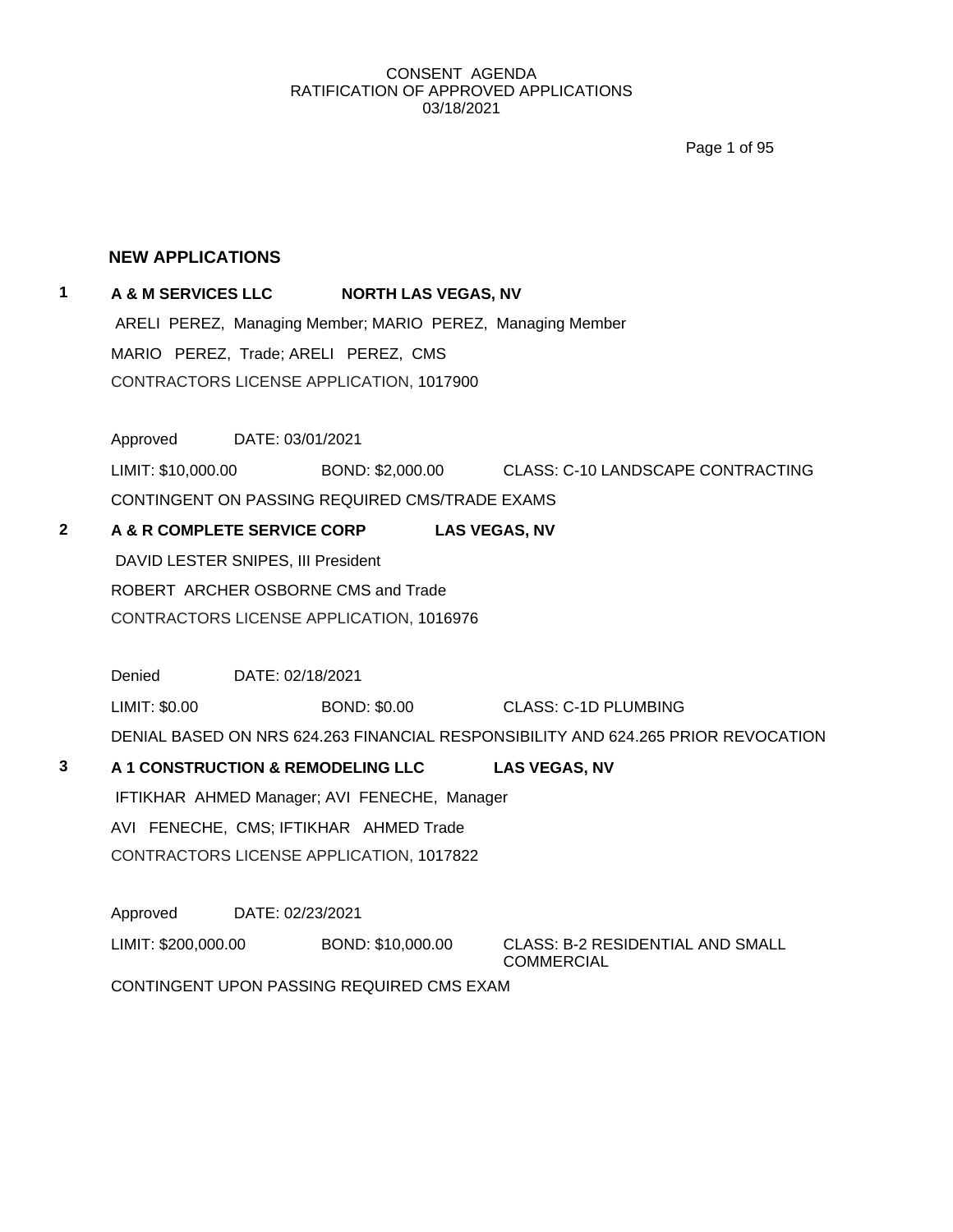Page 2 of 95

#### **4 A S T STORAGE LLC JAY, OK**

ABBY LEANN SUMTER, Member; DARREL MARSHALL ROBERTSON, Member; TERRA LASHELLE APPERSON Member

HOGUEN DARREL APPERSON, CMS and Trade

CONTRACTORS LICENSE APPLICATION, 1017981

Approved DATE: 03/04/2021

LIMIT: \$245,000.00 BOND: \$15,000.00 CLASS: C28

CONTINGENT UPON PASSING CMS EXAM BY 7/19/2021

## **5 A T CONSULTANTS LLC LAS VEGAS, NV**

ANGEL TOUCH REMODELING & BUILDING CONCEPTS; BLANCA AZUCENA MURGUIA, Manager; ANGEL MURGUIA Manager

BLANCA AZUCENA MURGUIA, CMS; ANGEL MURGUIA Trade

CONTRACTORS LICENSE APPLICATION, 1018072

Approved DATE: 02/09/2021

LIMIT: \$200,000.00 BOND: \$10,000.00 CLASS: B-2 RESIDENTIAL AND SMALL **COMMERCIAL** 

CONTINGENT UPON PASSING REQUIRED TRADE EXAM

## **6 ACES SEAMLESS GUTTERS LLC SPARKS, NV**

JOSE ANTONIO RUIZ Member; HEATHER JEAN RUIZ, Member

JOSE ANTONIO RUIZ CMS and Trade

CONTRACTORS LICENSE APPLICATION, 1017854

Approved DATE: 02/26/2021

LIMIT: \$10,000.00 BOND: \$0.00 CLASS: C-13 USING SHEET METAL SEAMLESS RAIN GUTTERS

# **7 AFTER INSPECTION REPAIRS LLC LAS VEGAS, NV**

ANNA NAZAROVA, Managing Member MARIAH EARENDEL JONES, Trade; ANNA NAZAROVA, CMS CONTRACTORS LICENSE APPLICATION, 1017692

Approved DATE: 02/24/2021 LIMIT: \$200,000.00 BOND: \$10,000.00 CLASS: C21B-AIR CONDITIONING CONTINGENT ON PASSING TRADE EXAM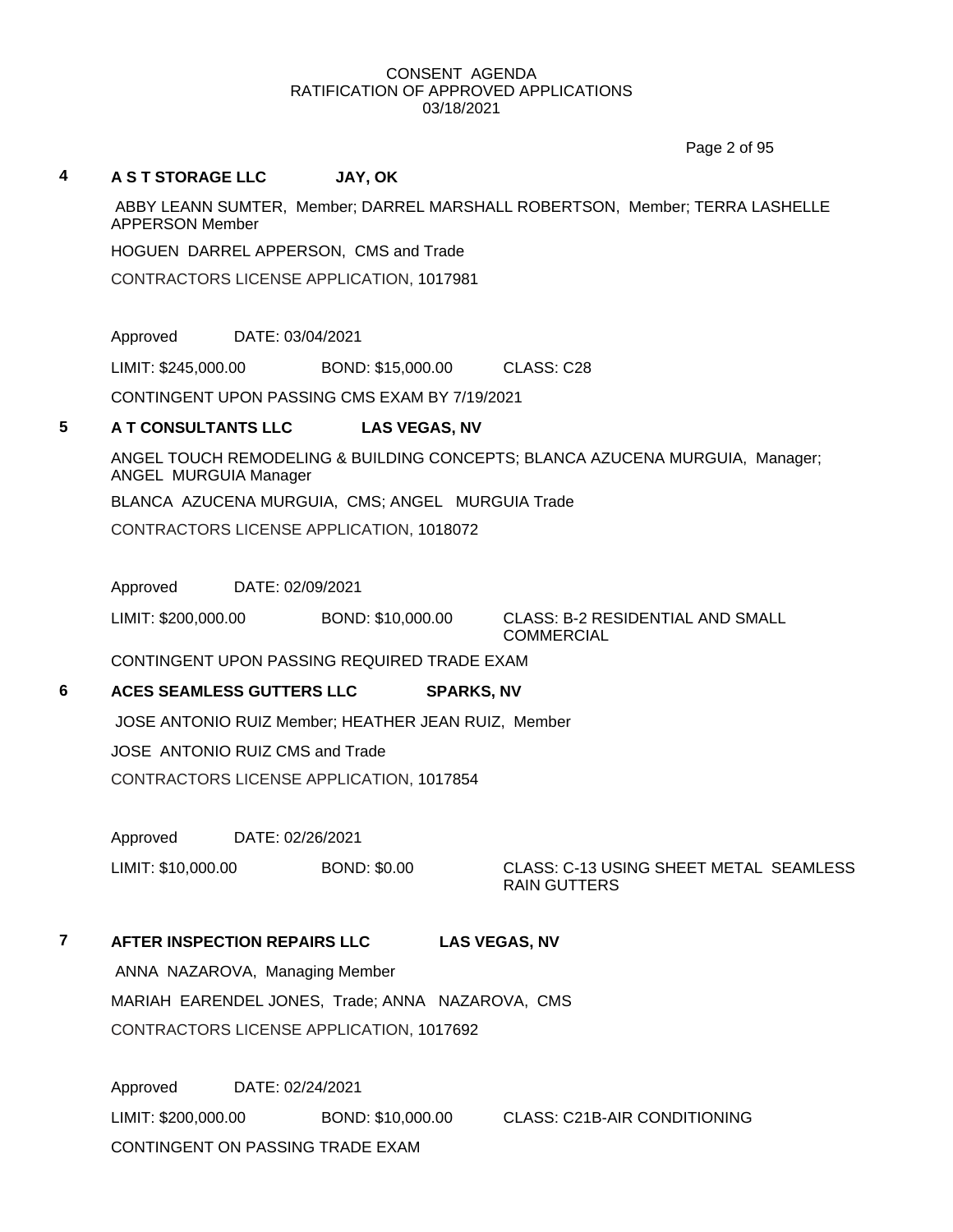Page 3 of 95

|    |                                                             |                      | Page 3 01 95                                                                  |
|----|-------------------------------------------------------------|----------------------|-------------------------------------------------------------------------------|
| 8  | <b>ALEXANDER MECHANICAL LLC</b>                             | <b>SPARKS, NV</b>    |                                                                               |
|    | JAMES PATRICK KINLEY, Manager; JEREMY JOSEPH GREEN, Manager |                      |                                                                               |
|    | BENJAMIN DAVID MILLER CMS and Trade                         |                      |                                                                               |
|    | CONTRACTORS LICENSE APPLICATION, 1018355                    |                      |                                                                               |
|    |                                                             |                      |                                                                               |
|    | Approved<br>DATE: 02/19/2021                                |                      |                                                                               |
|    | LIMIT: \$1,500,000.00                                       | BOND: \$30,000.00    | CLASS: C1                                                                     |
|    |                                                             |                      | CONTINGENT UPON DISASSOCIATION FROM NEVADA LICENSE NUMBER 70354A AND 54600B   |
| 9  | <b>ALEXANDER MECHANICAL LLC</b>                             | <b>SPARKS, NV</b>    |                                                                               |
|    | JAMES PATRICK KINLEY, Manager; JEREMY JOSEPH GREEN, Manager |                      |                                                                               |
|    | BENJAMIN DAVID MILLER CMS and Trade                         |                      |                                                                               |
|    | CONTRACTORS LICENSE APPLICATION, 1018356                    |                      |                                                                               |
|    |                                                             |                      |                                                                               |
|    | Approved<br>DATE: 02/19/2021                                |                      |                                                                               |
|    | LIMIT: \$1,500,000.00 BOND: \$30,000.00                     |                      | CLASS: C21                                                                    |
|    |                                                             |                      | CONTINGENT UPON DISASSOCIATION FROM NEVADA LICENSE NUMBER 70354A AND 54600B   |
| 10 | ALL IN ONE REMODELING LLC                                   | <b>LAS VEGAS, NV</b> |                                                                               |
|    | SALVADOR LEON FALS Manager; RUSSELL LEE LAMBRECHT, Manager  |                      |                                                                               |
|    | SALVADOR LEON FALS CMS and Trade                            |                      |                                                                               |
|    | CONTRACTORS LICENSE APPLICATION, 1018326                    |                      |                                                                               |
|    |                                                             |                      |                                                                               |
|    | Approved DATE: 02/24/2021                                   |                      |                                                                               |
|    | LIMIT: \$245,000.00                                         | BOND: \$15,000.00    | <b>CLASS: C-21 REFRIGERATION AND AIR</b><br><b>CONDITIONING</b>               |
|    | CONTINGENT UPON PASSING REQUIRED CMS AND TRADE EXAMS        |                      |                                                                               |
| 11 | <b>ALL SCENIC LLC</b>                                       | <b>LAS VEGAS, NV</b> |                                                                               |
|    |                                                             |                      | THE SHOP; ANTHONY STANDI Managing Member; BYRON KEITH AUTREY Managing Member  |
|    | BYRON KEITH AUTREY CMS and Trade                            |                      |                                                                               |
|    | CONTRACTORS LICENSE APPLICATION, 1017980                    |                      |                                                                               |
|    |                                                             |                      |                                                                               |
|    | Approved<br>DATE: 02/23/2021                                |                      |                                                                               |
|    | LIMIT: \$45,000.00                                          | BOND: \$5,000.00     | CLASS: C-14B STRUCTURAL STEEL C-14C<br>ORNAMENTAL METAL C-14F STORE FRONTS C- |

14G PREFABRICATED STEEL STRUCTURES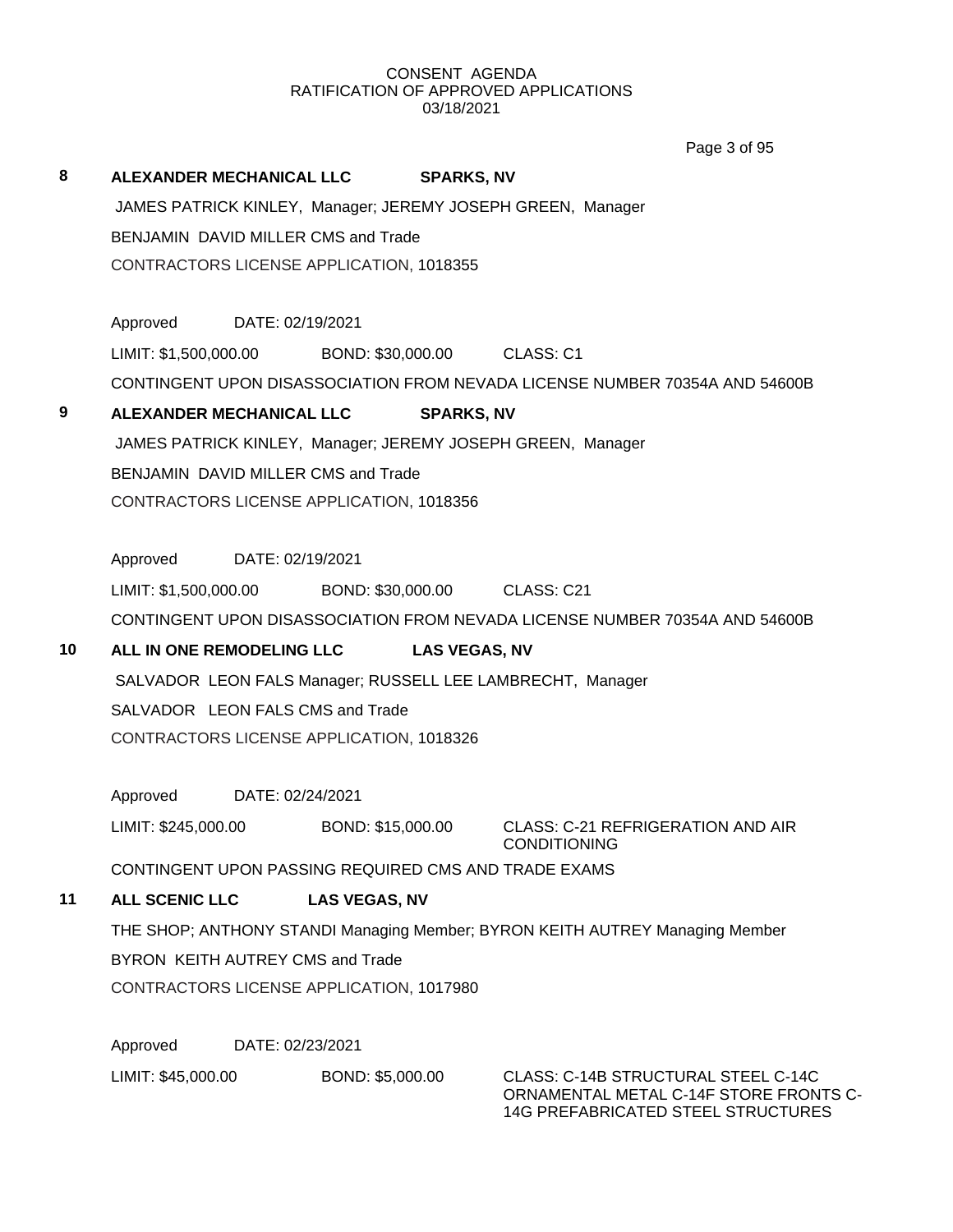Page 4 of 95

# **12 ALLBUILT CONSTRUCTION COMPANY INC RENO, NV** BRETT EVAN COLEMAN President; ROBERT AUGUST WINKEL Secretary; JOHN PAUL FOLEY Vice **President** JOHN PAUL FOLEY CMS and Trade CONTRACTORS LICENSE APPLICATION, 1018320 Approved DATE: 03/01/2021 LIMIT: \$0.00 BOND: \$50,000.00 CLASS: B-2 RESIDENTIAL & SMALL COMMERCIAL; B-3 SPECULATIVE BUILDING **13 ALPINE DRILLING AND CONSTRUCTION LLC RENO, NV** STEVE MATTHEW JONES, Member; ALAN CLAYTON ERVIN, Member; KRISANDRA ANN JONES, Member STEVE MATTHEW JONES, CMS; ALAN CLAYTON ERVIN, Trade CONTRACTORS LICENSE APPLICATION, 1018144 Approved DATE: 02/26/2021 LIMIT: \$10,000.00 BOND: \$2,000.00 CLASS: A7; A9; A19C CONTINGENT UPON PASSING CMS EXAM BY 7/29/2021 **14 AMERICAN DRYWALL SERVICES LLC EL PASO, TX** ADRIAN MARTIN MARTINEZ, Manager SERGIO ESQUIVEL, CMS and Trade CONTRACTORS LICENSE APPLICATION, 1017435 Approved DATE: 02/16/2021 LIMIT: \$10,000.00 BOND: \$2,000.00 CLASS: C4E; C4F; C4G

CONTINGENT UPON PASSING CMS EXAM BY 6/7/2021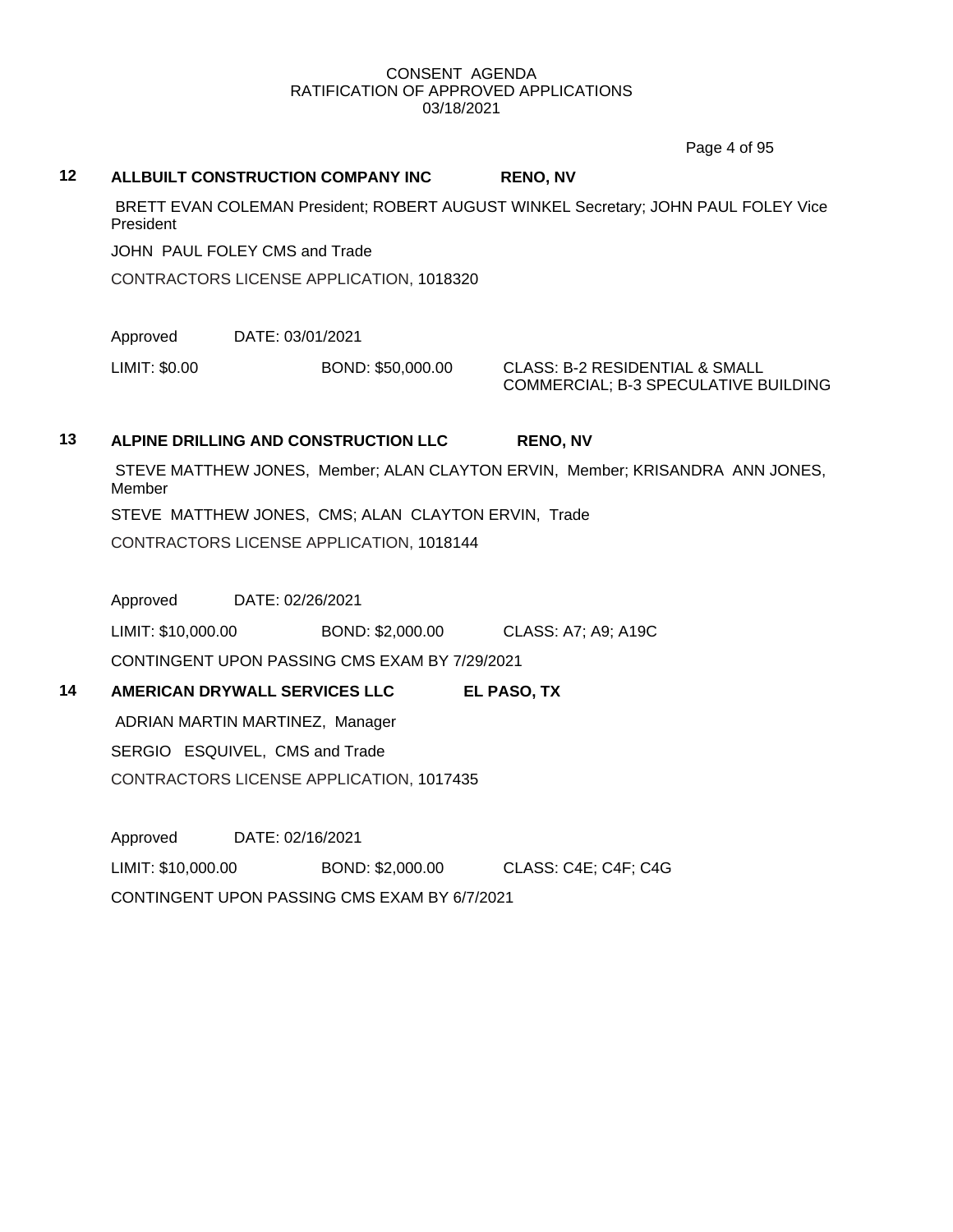Page 5 of 95

#### **15 AMERICAN INTEGRATED RESOURCES INC ORANGE, CA**

AIR DEMOLITION AND ENVIRONMENTAL; THOMAS CLARK STEVENS, President; GERALD SONG ADKERSON, Secretary; MANISH MAHENDRA PATEL, Chief Financial Officer

THOMAS CLARK STEVENS, CMS and Trade

CONTRACTORS LICENSE APPLICATION, 1017738

Approved DATE: 02/18/2021

LIMIT: \$5,000,000.00 BOND: \$15,000.00 CLASS: A-13 WRECKING BUILDINGS A-23

REMOVAL OF ASBESTOS

CONTINGENT UPON PASSING REQUIRED CMS AND TRADE EXAM

### **16 AMERICAN RESIDENTIAL HVAC LLC PORTLAND, OR**

AUSTIN LEE HOOVER, Managing Member AUSTIN LEE HOOVER, CMS and Trade CONTRACTORS LICENSE APPLICATION, 1016372

Approved DATE: 02/24/2021

LIMIT: \$10,000.00 BOND: \$2,000.00 CLASS: C21B

# **17 B A M F GLOBAL TECHNOLOGIES INC LAS VEGAS, NV**

CORY ALLEN BYKOSKI, President; TY LEE GRAY, Secretary CORY ALLEN BYKOSKI, CMS and Trade CONTRACTORS LICENSE APPLICATION, 1017042

Approved DATE: 02/12/2021 LIMIT: \$2,200,000.00 BOND: \$30,000.00 CLASS: C-2 ELECTRICAL

CONTINGENT ON PASSING REQUIRED CMS/TRADE EXAMS

**18 B H CONSTRUCTION LLC LAS VEGAS, NV**

HAGAR HARAZ, Member; OSNAT BINYAMIN, Member BENJAMIN SCOTT WILCOX CMS and Trade CONTRACTORS LICENSE APPLICATION, 1018163

Approved DATE: 02/23/2021 LIMIT: \$200,000.00 BOND: \$10,000.00 CLASS: B-2 RESIDENTIAL & SMALL

COMMERCIAL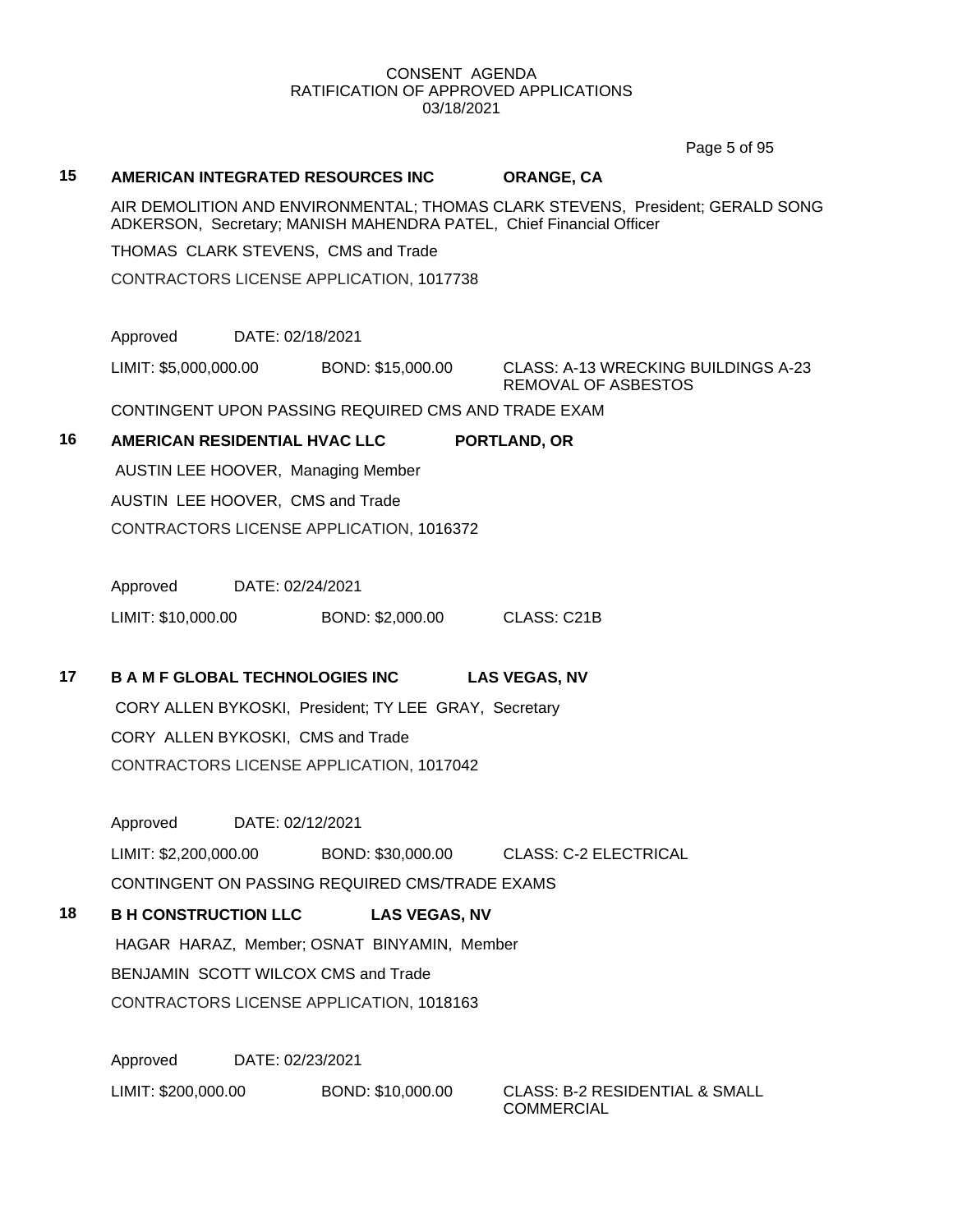Page 6 of 95

| 19 | <b>BLC BUILDERS LLC</b>                |                                   | <b>RENO, NV</b>                                     |                      |                                                     |  |  |
|----|----------------------------------------|-----------------------------------|-----------------------------------------------------|----------------------|-----------------------------------------------------|--|--|
|    | MARK RYAN FOLGNER, Manager             |                                   |                                                     |                      |                                                     |  |  |
|    | MARK RYAN FOLGNER, CMS and Trade       |                                   |                                                     |                      |                                                     |  |  |
|    |                                        |                                   | CONTRACTORS LICENSE APPLICATION, 1018342            |                      |                                                     |  |  |
|    | Approved DATE: 02/26/2021              |                                   |                                                     |                      |                                                     |  |  |
|    | <b>LIMIT: Unlimited</b>                |                                   |                                                     |                      | BOND: \$50,000.00 CLASS: B- GENERAL BUILDING        |  |  |
|    |                                        |                                   | CONTINGENT UPON PASSING CMS & B EXAMS BY 08/09/2021 |                      |                                                     |  |  |
| 20 | <b>B L INGRAM &amp; ASSOCIATES INC</b> |                                   |                                                     | <b>LAS VEGAS, NV</b> |                                                     |  |  |
|    |                                        |                                   | BUILD 360; BRIAN DAVID INGRAM President             |                      |                                                     |  |  |
|    | BRIAN DAVID INGRAM CMS and Trade       |                                   |                                                     |                      |                                                     |  |  |
|    |                                        |                                   | CONTRACTORS LICENSE APPLICATION, 1017603            |                      |                                                     |  |  |
|    | Approved DATE: 02/24/2021              |                                   |                                                     |                      |                                                     |  |  |
|    | LIMIT: \$100,000.00                    |                                   |                                                     |                      | BOND: \$10,000.00 CLASS: C-10 LANDSCAPE CONTRACTING |  |  |
| 21 | <b>B L INGRAM &amp; ASSOCIATES INC</b> |                                   |                                                     | <b>LAS VEGAS, NV</b> |                                                     |  |  |
|    |                                        |                                   | BUILD 360; BRIAN DAVID INGRAM President             |                      |                                                     |  |  |
|    | BRIAN DAVID INGRAM CMS and Trade       |                                   |                                                     |                      |                                                     |  |  |
|    |                                        |                                   | CONTRACTORS LICENSE APPLICATION, 1017604            |                      |                                                     |  |  |
|    | Approved                               | DATE: 02/24/2021                  |                                                     |                      |                                                     |  |  |
|    | LIMIT: \$250,000.00                    |                                   | BOND: \$20,000.00                                   |                      | <b>CLASS: A-10A RESIDENTIAL POOLS</b>               |  |  |
|    | CP BOND: \$100,000                     |                                   |                                                     |                      |                                                     |  |  |
| 22 |                                        |                                   | <b>B T &amp; C CONSTRUCTION INCORPORATED</b>        |                      | <b>LONG BEACH, CA</b>                               |  |  |
|    | SHARON ANN JOHNSON, President          |                                   |                                                     |                      |                                                     |  |  |
|    |                                        | SHARON ANN JOHNSON, CMS and Trade |                                                     |                      |                                                     |  |  |
|    |                                        |                                   | CONTRACTORS LICENSE APPLICATION, 1016687            |                      |                                                     |  |  |
|    | Approved                               | DATE: 03/03/2021                  |                                                     |                      |                                                     |  |  |
|    | LIMIT: \$200,000.00                    |                                   | BOND: \$10,000.00                                   |                      | <b>CLASS: B</b>                                     |  |  |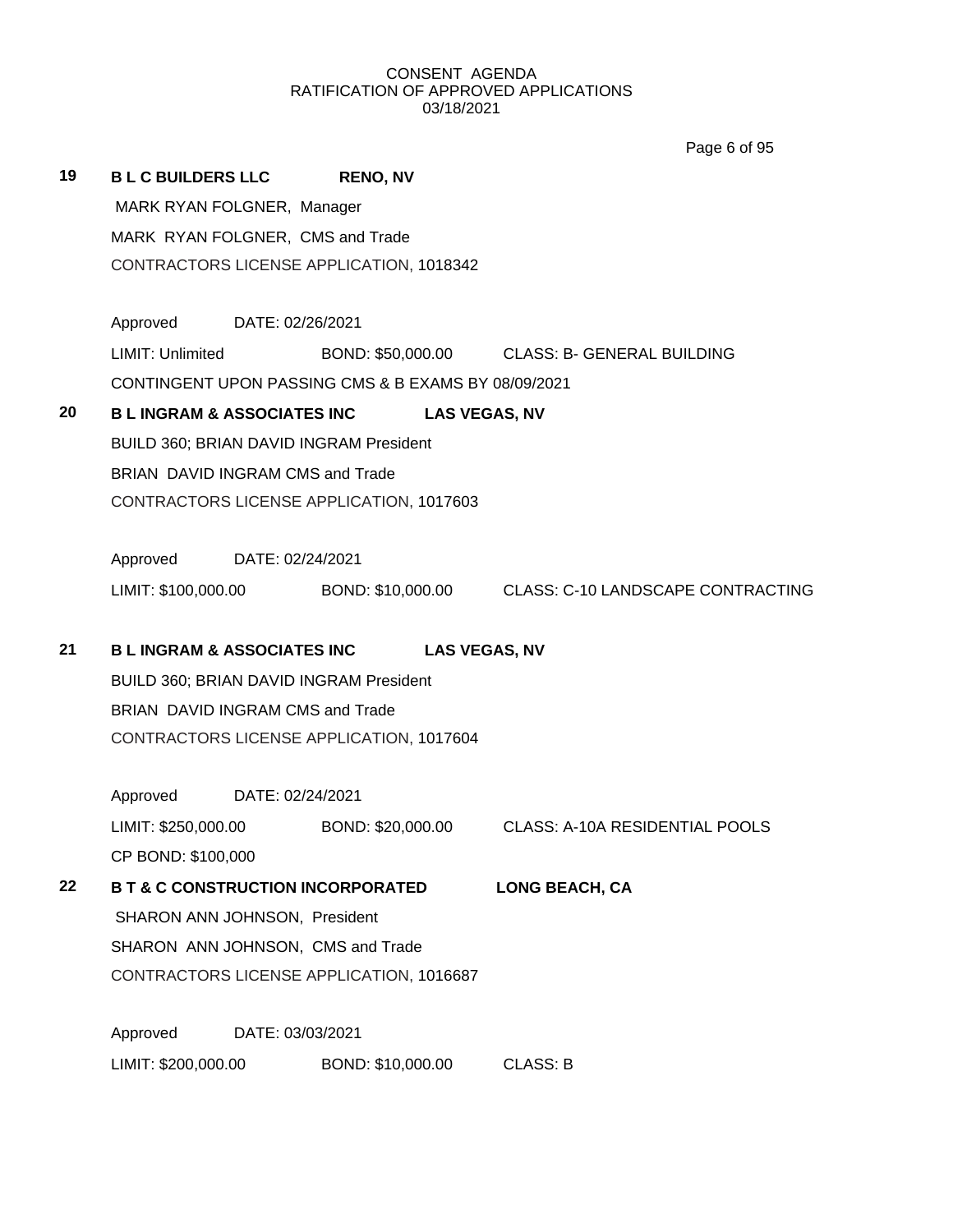|    |                                           |                                                        | Page 7 of 95                                                         |
|----|-------------------------------------------|--------------------------------------------------------|----------------------------------------------------------------------|
| 23 | <b>BASE CABINETRY LLC</b>                 | <b>LAS VEGAS, NV</b>                                   |                                                                      |
|    |                                           | DANIEL MATUS, Manager; JOSEPH DANIEL CROSLAND Manager  |                                                                      |
|    | JOSEPH DANIEL CROSLAND CMS and Trade      |                                                        |                                                                      |
|    |                                           | CONTRACTORS LICENSE APPLICATION, 1015981               |                                                                      |
|    |                                           |                                                        |                                                                      |
|    | Approved                                  | DATE: 02/11/2021                                       |                                                                      |
|    | LIMIT: \$245,000.00                       | BOND: \$15,000.00                                      | CLASS: C-3 CARPENTRY MAINTENANCE AND<br><b>MINOR REPAIR</b>          |
| 24 | <b>BESTWOOD LLC</b>                       | <b>LAS VEGAS, NV</b>                                   |                                                                      |
|    |                                           |                                                        | ARSALAN ROKNI DOUST FOUMANI, Managing Member; ZAHRA MANSOURI, Member |
|    |                                           | ARSALAN ROKNI DOUST FOUMANI, CMS and Trade             |                                                                      |
|    |                                           | CONTRACTORS LICENSE APPLICATION, 1018242               |                                                                      |
|    |                                           |                                                        |                                                                      |
|    | Approved                                  | DATE: 02/12/2021                                       |                                                                      |
|    | LIMIT: \$10,000.00                        | BOND: \$2,000.00                                       | CLASS: C-15D LIMITED TO ROOF COATINGS<br>AND WATERPROOFING           |
|    |                                           | CONTINGENT UPON PASSING REQUIRED CMS EXAM              |                                                                      |
| 25 |                                           | <b>BIGHORN CONSTRUCTION AND RECLAMATION LLC</b>        | <b>DOUGLAS, WY</b>                                                   |
|    | <b>GREGORY LAWRENCE GARRISON, Manager</b> |                                                        |                                                                      |
|    |                                           | GREGORY LAWRENCE GARRISON, CMS and Trade               |                                                                      |
|    |                                           | CONTRACTORS LICENSE APPLICATION, 1017898               |                                                                      |
|    | Approved                                  | DATE: 02/16/2021                                       |                                                                      |
|    | LIMIT: \$10,000.00                        | BOND: \$2,000.00                                       | CLASS: A-12 EXCAVATING, GRADING,                                     |
|    |                                           | CONTINGENT UPON PASSING CMS & A-12 EXAMS BY 07/12/2021 | <b>TRENCHING AND SURFACING</b>                                       |
| 26 |                                           | BILLY ST GERMAINE CONSTRUCTION & HANDYMAN LLC          | <b>RENO, NV</b>                                                      |
|    |                                           |                                                        | WILLIAM ALLAN ST GERMAINE, Member; AMY ELIZABETH ST GERMAINE, Member |
|    |                                           |                                                        | AMY ELIZABETH ST GERMAINE, CMS; WILLIAM ALLAN ST GERMAINE, Trade     |
|    |                                           | CONTRACTORS LICENSE APPLICATION, 1018022               |                                                                      |
|    |                                           |                                                        |                                                                      |
|    | Approved                                  | DATE: 02/10/2021                                       |                                                                      |
|    | LIMIT: \$10,000.00                        | BOND: \$2,000.00                                       | CLASS: C-3 CARPENTRY, MAINTENANCE AND<br><b>MINOR REPAIRS</b>        |
|    |                                           | CONTINGENT UPON PASSING CMS & C-3 EXAMS BY 07/21/2021  |                                                                      |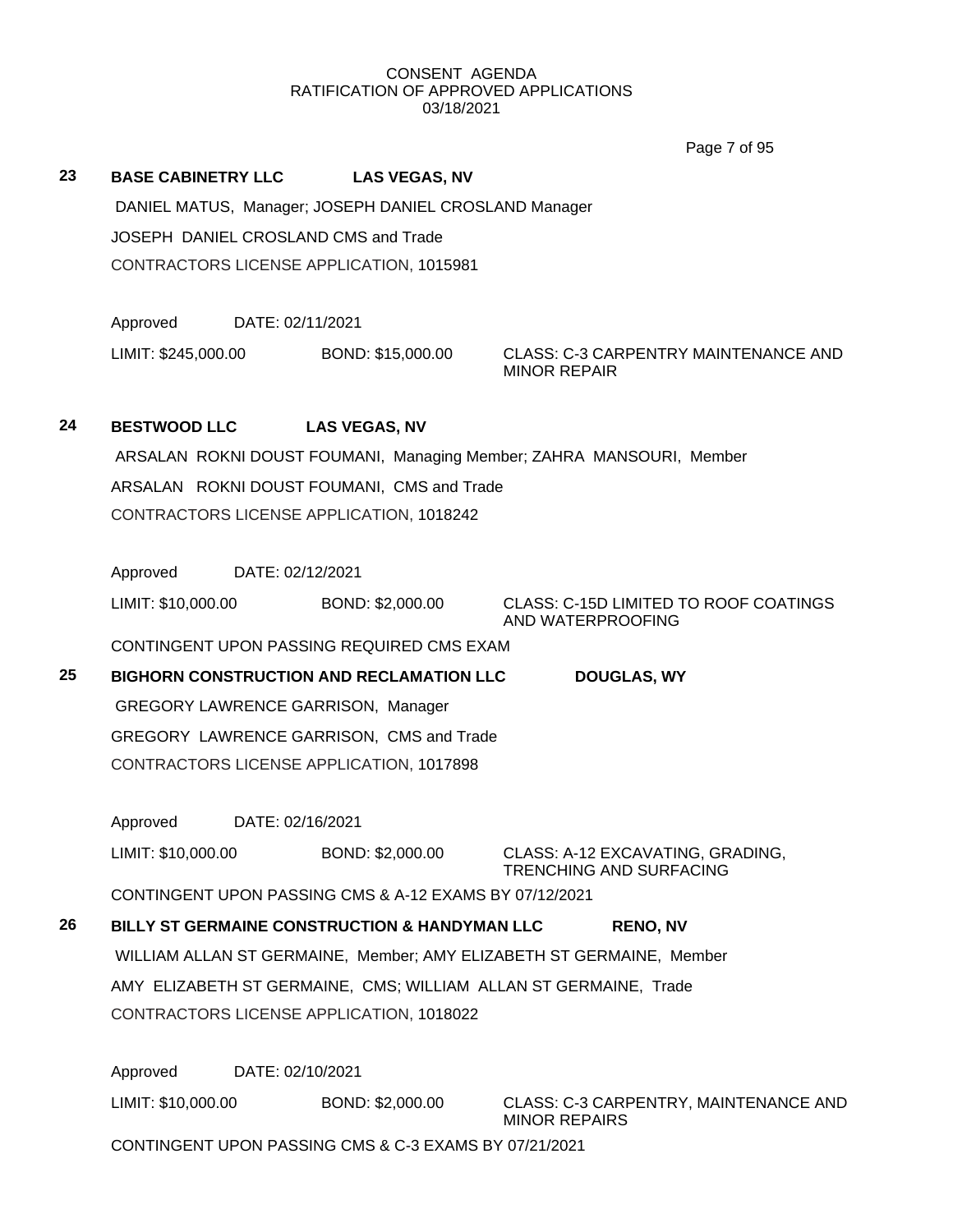Page 8 of 95

# **27 C & M LANDSCAPING LLC RENO, NV** MARCO ANTONIO ALVARADO LOPEZ Managing Member; CHARLENE ALVARADO VERA, Managing Member MARCO ANTONIO ALVARADO LOPEZ Trade; CHARLENE ALVARADO VERA, CMS CONTRACTORS LICENSE APPLICATION, 1018095 Approved DATE: 02/22/2021 LIMIT: \$10,000.00 BOND: \$2,000.00 CLASS: C-10 LANDSCAPE CONTRACTING CONTINGENT UPON PASSING CMS & C-10 BY 07/27/2021 **28 C M R CONSTRUCTION & ROOFING LLC ST ANN, MO** STEVEN MATTHEW SOULE, Chief Executive Officer STEVEN MATTHEW SOULE, CMS and Trade CONTRACTORS LICENSE APPLICATION, 1017064 Approved DATE: 03/01/2021 LIMIT: \$245,000.00 BOND: \$15,000.00 CLASS: B **29 C M R CONSTRUCTION & ROOFING LLC ST ANN, MO** STEVEN MATTHEW SOULE, Chief Executive Officer STEVEN MATTHEW SOULE, CMS and Trade CONTRACTORS LICENSE APPLICATION, 1017065 Approved DATE: 03/01/2021 LIMIT: \$245,000.00 BOND: \$15,000.00 CLASS: C15 **30 C V E CONTRACTING GROUP INC FRESNO, CA** TIMOTHY JON WILLIAMSON, President; TIFFANY LYNN FARLEY, Secretary TIMOTHY JON WILLIAMSON, CMS and Trade CONTRACTORS LICENSE APPLICATION, 1017059 Approved DATE: 02/24/2021 LIMIT: Unlimited BOND: \$50,000.00 CLASS: AB-GENERAL ENGINEERING AND GENERAL BUILDING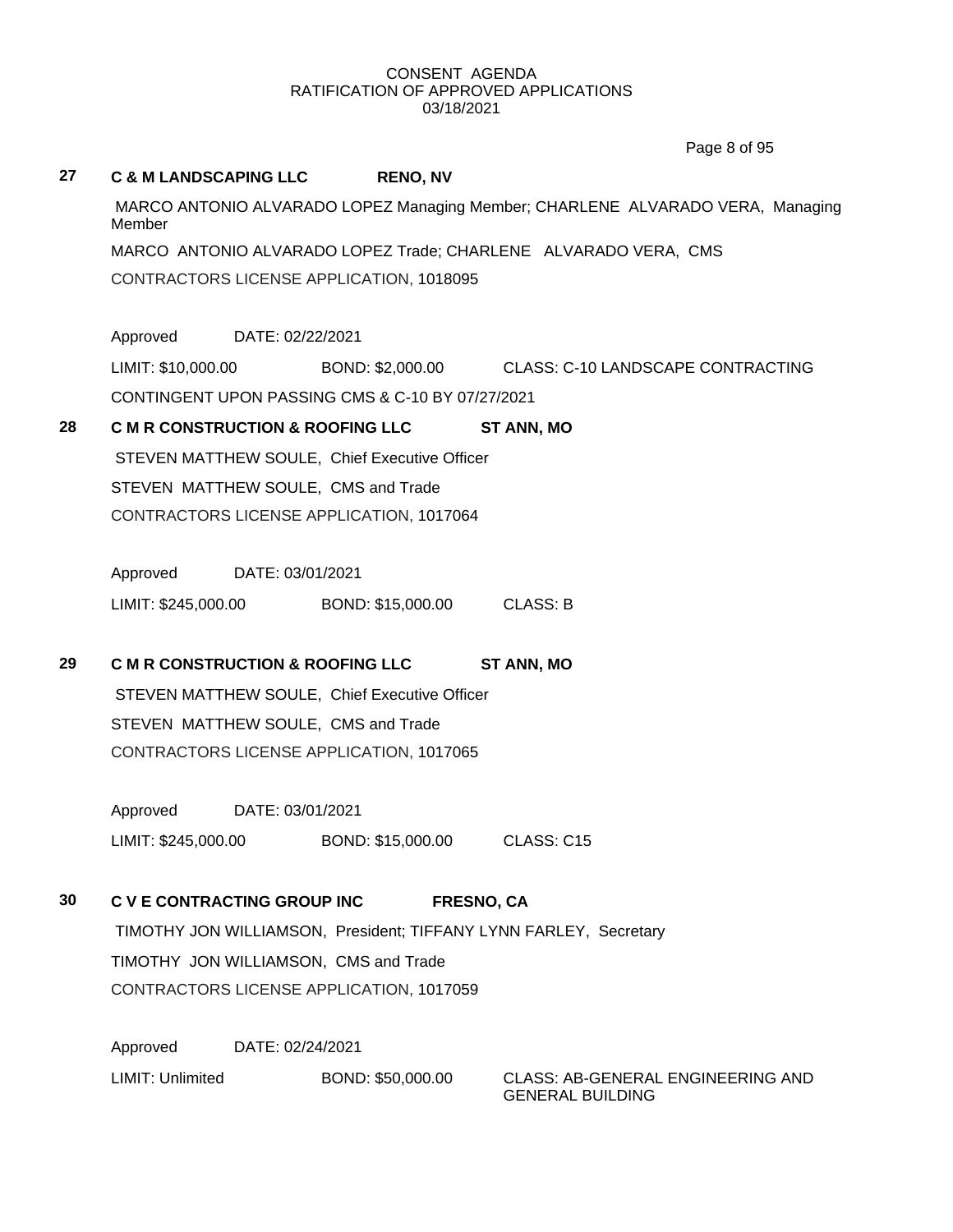Page 9 of 95

| 31 | CABALLEROS ELECTRIC LLC LAS VEGAS, NV                |                  |                  |                                                                     |
|----|------------------------------------------------------|------------------|------------------|---------------------------------------------------------------------|
|    | JORGE LUIS CABALLERO SILVA Managing Member           |                  |                  |                                                                     |
|    | JORGE LUIS CABALLERO SILVA CMS and Trade             |                  |                  |                                                                     |
|    | CONTRACTORS LICENSE APPLICATION, 1018437             |                  |                  |                                                                     |
|    | Approved DATE: 03/02/2021                            |                  |                  |                                                                     |
|    | LIMIT: \$150,000.00                                  |                  |                  | BOND: \$10,000.00 CLASS: C-2 ELECTRICAL                             |
|    |                                                      |                  |                  | CONTINGENT UPON PASSING REQUIRED CMS AND TRADE EXAMS                |
| 32 | CAL WEST FIRE PROTECTION INC                         |                  |                  | <b>SANTA ANA, CA</b>                                                |
|    | GONZALO PENA, President; MARIA ELENA PENA, Secretary |                  |                  |                                                                     |
|    | GONZALO PENA, CMS and Trade                          |                  |                  |                                                                     |
|    | CONTRACTORS LICENSE APPLICATION, 1016567             |                  |                  |                                                                     |
|    | Approved DATE: 02/09/2021                            |                  |                  |                                                                     |
|    |                                                      |                  |                  | LIMIT: \$3,000,000.00 BOND: \$30,000.00 CLASS: C-41 FIRE PROTECTION |
| 33 | <b>CARSON VALLEY LAWN AND GARDEN LLC</b>             |                  |                  | <b>GARDNERVILLE, NV</b>                                             |
|    | CLAYTON THOMAS SWARTZ, Managing Member               |                  |                  |                                                                     |
|    | CLAYTON THOMAS SWARTZ, CMS and Trade                 |                  |                  |                                                                     |
|    | CONTRACTORS LICENSE APPLICATION, 1017819             |                  |                  |                                                                     |
|    | Approved DATE: 02/18/2021                            |                  |                  |                                                                     |
|    | LIMIT: \$10,000.00                                   |                  |                  | BOND: \$2,000.00 CLASS: C-10 LANDSCAPE CONTRACTING                  |
|    | CONTINGENT UPON PASSING C-10 EXAM BY 07/06/2021      |                  |                  |                                                                     |
| 34 | <b>CARSON VALLEY LAWN AND GARDEN LLC</b>             |                  |                  | <b>GARDNERVILLE, NV</b>                                             |
|    | CLAYTON THOMAS SWARTZ, Managing Member               |                  |                  |                                                                     |
|    | CLAYTON THOMAS SWARTZ, CMS and Trade                 |                  |                  |                                                                     |
|    | CONTRACTORS LICENSE APPLICATION, 1018482             |                  |                  |                                                                     |
|    | Approved                                             | DATE: 03/02/2021 |                  |                                                                     |
|    | LIMIT: \$10,000.00                                   |                  | BOND: \$2,000.00 | CLASS: C-18 NON-VERTICAL INTERLOCKING                               |

PAVERS ONLY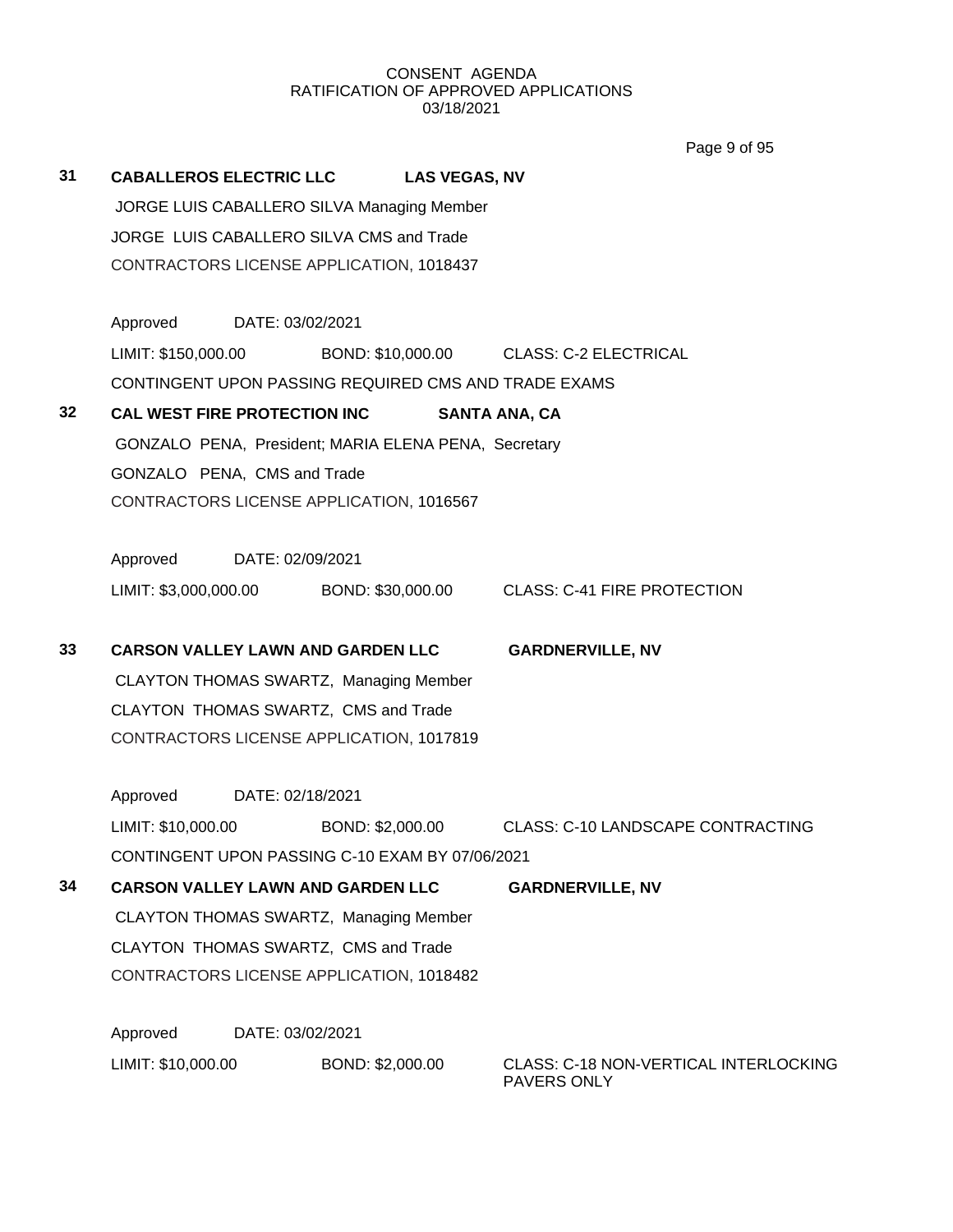Page 10 of 95

**35 CATALPA DEVELOPMENT LLC RENO, NV**

ANDREW PAUL SAMUELSEN, Managing Member KEVIN MICHAEL BRITTNER CMS and Trade CONTRACTORS LICENSE APPLICATION, 1018403

Approved DATE: 03/04/2021

LIMIT: \$1,875,000.00 BOND: \$30,000.00 CLASS: B-2 RESIDENTIAL & SMALL

**COMMERCIAL** 

# **36 CENTERLINE FABRICATION LLC LAS VEGAS, NV**

SEAN CHRISTOPHER TEGLIA Manager; ALANA MICHELLE TEGLIA, Manager; ANDREW MARTIN HALL, Manager SEAN CHRISTOPHER TEGLIA CMS and Trade CONTRACTORS LICENSE APPLICATION, 1018132

Approved DATE: 03/02/2021

LIMIT: \$50,000.00 BOND: \$5,000.00 CLASS: C-14B STRUCTURAL STEEL C-14C

ORNAMENTAL METAL

# **37 CHRISTOPHER JONATHAN PARAS CARSON CITY, NV**

OHMS ELECTRIC; CHRISTOPHER JONATHAN PARAS Owner CHRISTOPHER JONATHAN PARAS CMS and Trade CONTRACTORS LICENSE APPLICATION, 1018542

Approved DATE: 03/04/2021

LIMIT: \$10,000.00 BOND: \$2,000.00 CLASS: C2

CONTINGENT UPON PASSING EXAMS BY 8/23/2021

# **38 CITY CREEK CONSTRUCTION & DEVELOPMENT LLC NORTH SALT LAKE, UT** KARIE CHATLIN BEYER, Member; STEPHEN ROBERT BEYER, Managing Member STEPHEN ROBERT BEYER, CMS and Trade CONTRACTORS LICENSE APPLICATION, 1017611

Approved DATE: 03/01/2021 LIMIT: \$475,000.00 BOND: \$15,000.00 CLASS: B-2 RESIDENTIAL AND SMALL

COMMERCIAL

CONTINGENT ON PASSING REQUIRED CMS/TRADE EXAMS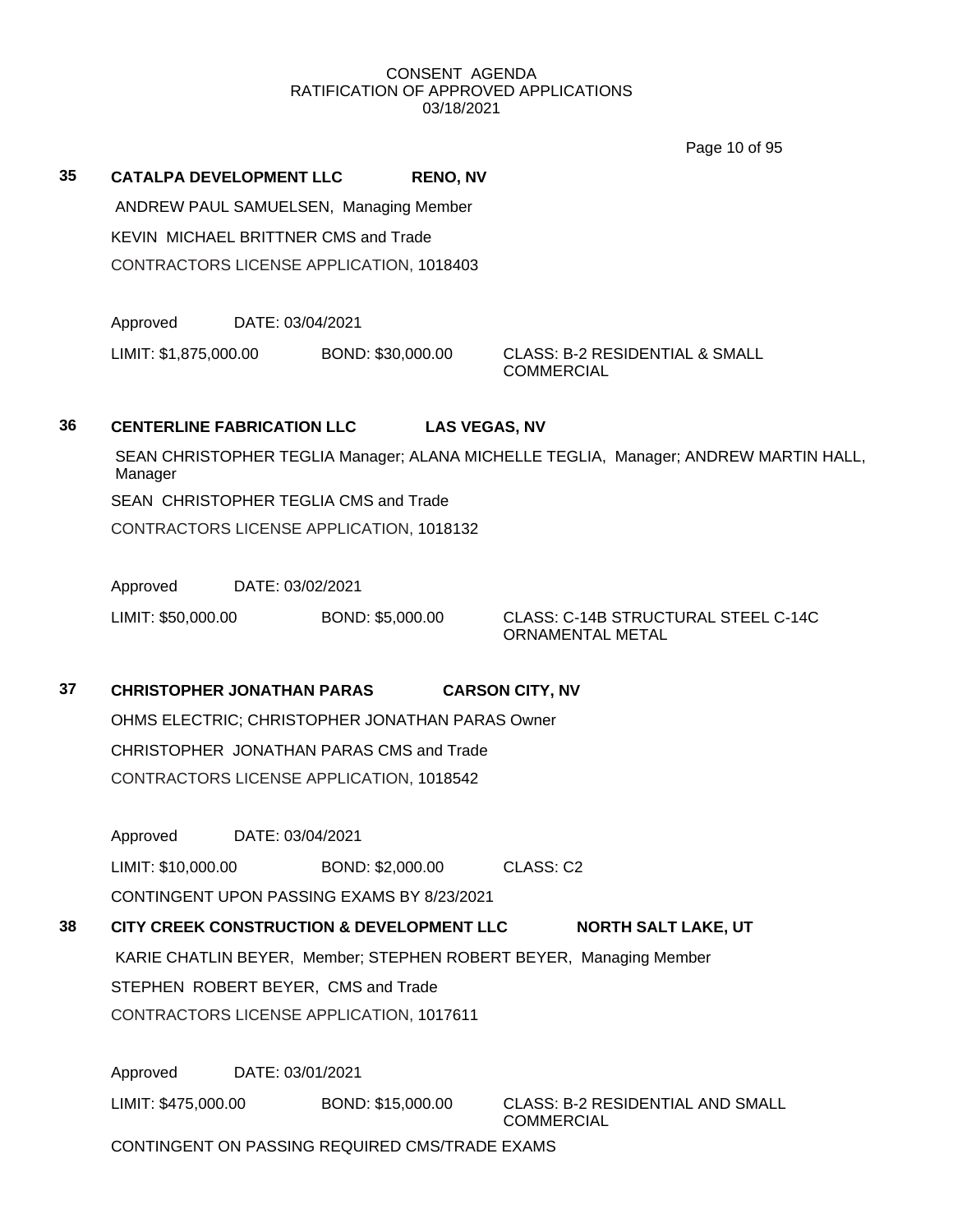Page 11 of 95

**39 CLEVELAND CONSTRUCTION & DESIGN LLC HENDERSON, NV** C C D; MERLIN JO GIESLER Member; JASON BRYCE CLEVELAND Member MERLIN JO GIESLER CMS; JASON BRYCE CLEVELAND Trade CONTRACTORS LICENSE APPLICATION, 1018096 Approved DATE: 02/17/2021 LIMIT: \$245,000.00 BOND: \$15,000.00 CLASS: C-14D CURTAIN WALL C-14E METAL DOORS AND WINDOWS **40 COMPASS GENERAL CONSTRUCTION LLC RENO, NV** EDWARD C OLIVER, President EDWARD C OLIVER, CMS and Trade CONTRACTORS LICENSE APPLICATION, 1017749 Approved DATE: 02/18/2021 LIMIT: \$740,000.00 BOND: \$20,000.00 CLASS: B-2 RESIDENTIAL & SMALL **COMMERCIAL** CONTINGENT UPON PASSING CMS & B-2 EXAMS BY 06/30/2021 **41 COSTCO WHOLESALE CORPORATION ISSAQUAH, WA** JOHN CHRISTOPHER SULLIVAN Secretary; JEFFREY LYNN ELLIOTT, Treasurer; GAIL ELLEN TSUBOI, Vice President; WALTER CRAIG JELINEK Chief Executive Officer MICHAEL JAMES TRAFNY CMS and Trade CONTRACTORS LICENSE APPLICATION, 1017962 Approved DATE: 02/10/2021 LIMIT: \$10,000.00 BOND: \$2,000.00 CLASS: C-2 ELECTRICAL CONTINGENT UPON SURRENDER OF LICENSE #0087215 **42 COSTCO WHOLESALE CORPORATION ISSAQUAH, WA** JOHN CHRISTOPHER SULLIVAN Secretary; JEFFREY LYNN ELLIOTT, Treasurer; GAIL ELLEN TSUBOI, Vice President; WALTER CRAIG JELINEK Chief Executive Officer

KELLY ALLAN MAHAFFEY CMS and Trade

CONTRACTORS LICENSE APPLICATION, 1017963

Approved DATE: 02/10/2021

LIMIT: \$10,000.00 BOND: \$2,000.00 CLASS: C-1 PLUMBING AND HEATING

CONTINGENT UPON SURRENDER OF LICENSE #0087214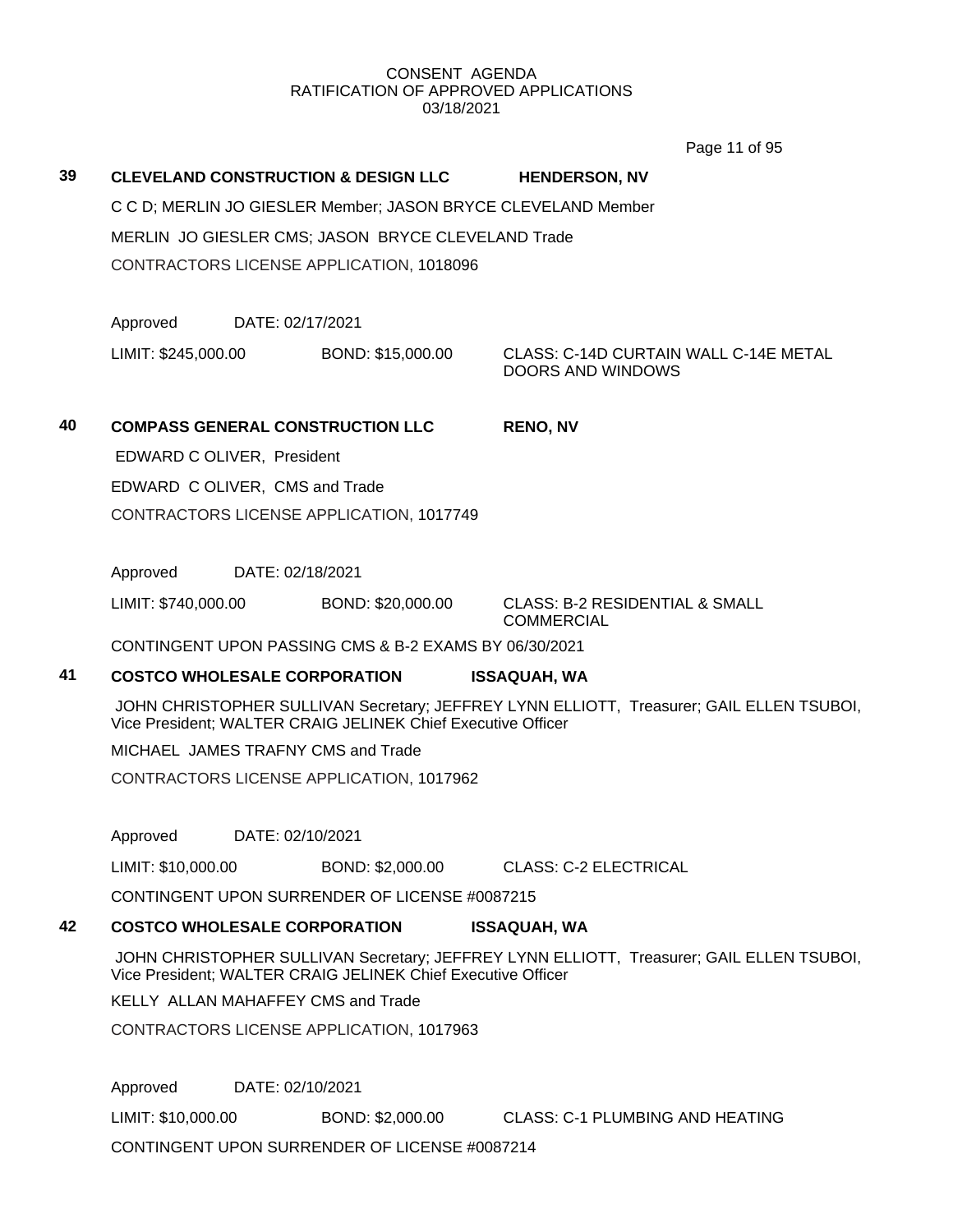Page 12 of 95

#### **43 CRITERION CRITICAL ELECTRICAL SYSTEMS INC CARMICHAEL, CA**

CRITERION CRITICAL SYSTEMS ; NELSON GENE LUHRSEN, President

NELSON GENE LUHRSEN, CMS and Trade

CONTRACTORS LICENSE APPLICATION, 1018047

Approved DATE: 02/23/2021

LIMIT: \$2,000,000.00 BOND: \$30,000.00 CLASS: C2

CONTINGENT UPON PASSING CMS EXAM BY 7/25/2021

#### **44 CROSSLAND CONSTRUCTION COMPANY INC COLUMBUS , KS**

JOHN THOMAS PRIEST, President; TRAVIS JOHN SILLS, Secretary; BENNIE LEE CROSSLAND, Chairman of the Board; MARK CURTIS CROSSLAND, Vice President; MARTA LEE BROWN, Secretary Assistant; IVAN EUGENE CROSSLAND, Chief Executive Officer; PATRICK FRANCIS CROSSLAND, Vice President

MICHAEL CURTIS CROSSLAND, CMS and Trade

CONTRACTORS LICENSE APPLICATION, 1017922

Approved DATE: 02/24/2021

LIMIT: Unlimited BOND: \$50,000.00 CLASS: B GENERAL BUILDING

### **45 DEEP SKY COMMUNICATIONS LLC LAS VEGAS, NV**

ANTHONY JAMES SENDER, Manager ANTHONY JAMES SENDER, CMS and Trade CONTRACTORS LICENSE APPLICATION, 1018394

Approved DATE: 03/01/2021

LIMIT: \$10,000.00 BOND: \$2,000.00 CLASS: C-2D LOW VOLTAGE

# **46 DEL CARLO GRAHAM & ROSE FALLON, NV**

CHRISTOPHER THOMAS DEL CARLO, Partner; KORINE MICHELE ROSE, Partner CHRISTOPHER THOMAS DEL CARLO, CMS and Trade CONTRACTORS LICENSE APPLICATION, 1016272

Approved DATE: 02/08/2021 LIMIT: \$10,000.00 BOND: \$2,000.00 CLASS: C5 CONTINGENT UPON PASSING TRADE EXAM BY 3/15/2021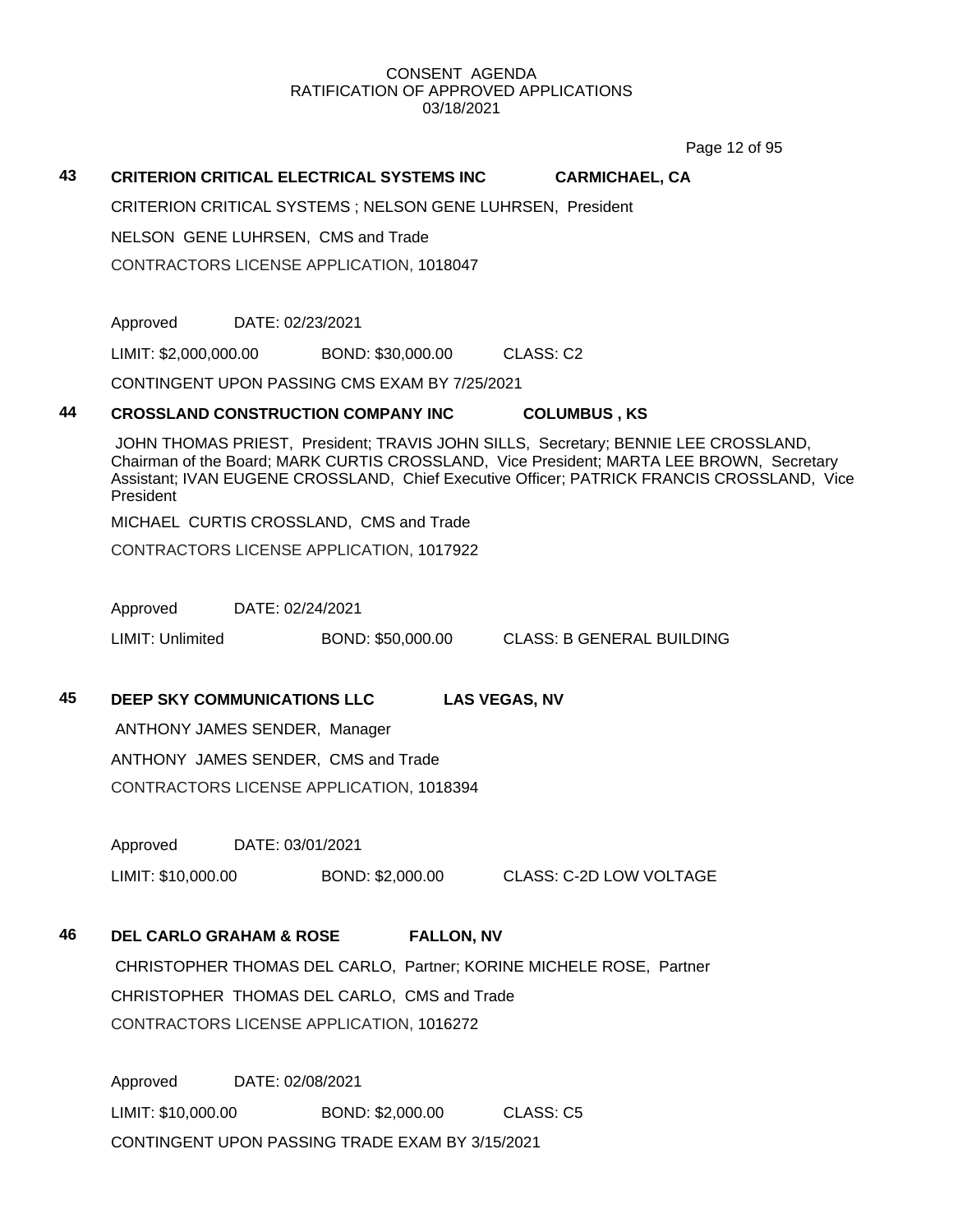**47 DESERT DRILLING LLC LAS VEGAS, NV** KRISTI LEE LASSWELL, Managing Member KRISTI LEE LASSWELL, CMS and Trade CONTRACTORS LICENSE APPLICATION, 1017863 Approved DATE: 02/16/2021 LIMIT: \$45,000.00 BOND: \$5,000.00 CLASS: A-5 DIAMOND AND CORE DRILLING CONTINGENT UPON PASSING CMS EXAM BY 07/08/2021 **48 DESERT EDGE HEATING & COOLING LLC LAYTON, UT** STEPHEN LEO PORTER, Managing Member STEPHEN LEO PORTER, CMS and Trade CONTRACTORS LICENSE APPLICATION, 1017742 Approved DATE: 03/01/2021 LIMIT: \$45,000.00 BOND: \$5,000.00 CLASS: C-21B AIR CONDITIONING **49 DOLLAR SIGNS INC STATELINE, NV** YAN CAMPBELL, President YAN CAMPBELL, CMS and Trade CONTRACTORS LICENSE APPLICATION, 1018218 Approved DATE: 03/04/2021 LIMIT: \$10,000.00 BOND: \$2,000.00 CLASS: C-6B ELECTRICAL SIGNS CONTINGENT UPON PASSING CMS & C-6B EXAMS BY 08/03/2021 **50 ELIRAN CONSTRUCTION LLC LAS VEGAS, NV** SHALOM BOUGANIM, Managing Member; CARL AGBLEZE Managing Member CARL AGBLEZE CMS and Trade CONTRACTORS LICENSE APPLICATION, 1017795 Approved DATE: 02/11/2021 Page 13 of 95

LIMIT: \$245,000.00 BOND: \$15,000.00 CLASS: B-2 RESIDENTIAL AND SMALL **COMMERCIAL**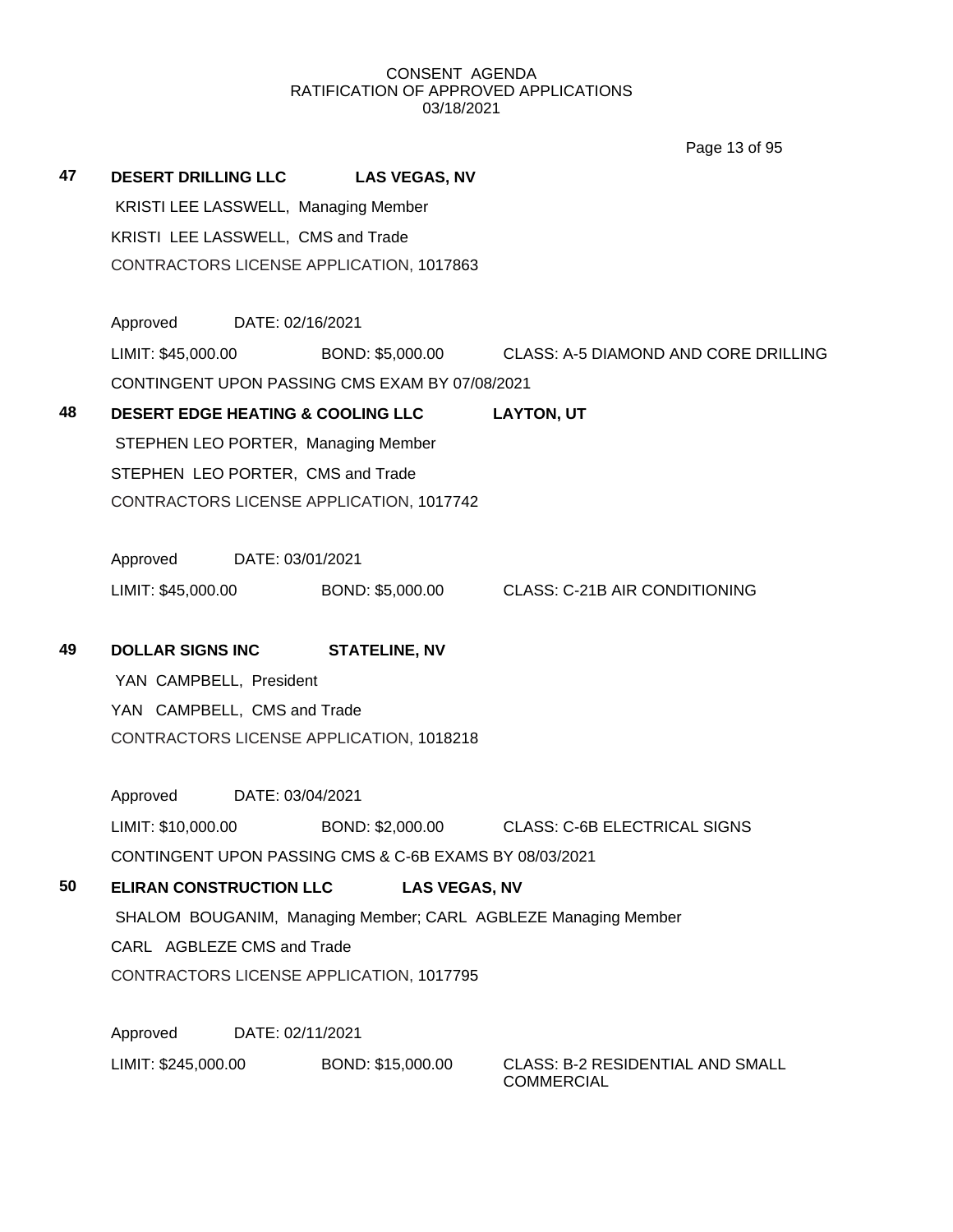Page 14 of 95

**51 ELITE DRYWALL LLC RENO, NV** ERIC JON MCCLUNG, Owner ERIC JON MCCLUNG, CMS and Trade CONTRACTORS LICENSE APPLICATION, 1017959 Approved DATE: 02/10/2021 LIMIT: \$140,000.00 BOND: \$10,000.00 CLASS: C-3E DRYWALL CONTINGENT UPON PASSING CMS EXAM BY 07/15/2021 **52 ELITE ELECTRIC OF NEVADA LLC NORTH LAS VEGAS, NV** SALAZAR ELECTRIC; LUIS HUMBERTO SALAZAR LOZOYA, Managing Member LUIS HUMBERTO SALAZAR LOZOYA, CMS and Trade CONTRACTORS LICENSE APPLICATION, 1018110 Approved DATE: 02/16/2021 LIMIT: \$10,000.00 BOND: \$2,000.00 CLASS: C-2 ELECTRICAL CONTINGENT UPON PASSING REQUIRED CMS AND TRADE EXAMS **53 EVO ELECTRIC LLC SPARKS, NV** PHILLIP DANIEL PRUZENSKY Managing Member; RICHARD SAMUEL BACARELLA Managing Member PHILLIP DANIEL PRUZENSKY Trade; RICHARD SAMUEL BACARELLA CMS CONTRACTORS LICENSE APPLICATION, 1017799 Approved DATE: 03/02/2021 LIMIT: \$10,000.00 BOND: \$2,000.00 CLASS: C2A **54 FIRST RATE PLUMBING LLC LAS VEGAS, NV** IMPACT PLUMBING; JOSEPH N GUSTIN-HAISTON, Managing Member JOSEPH N GUSTIN-HAISTON, CONTRACTORS LICENSE APPLICATION, 1018104 Approved DATE: 02/09/2021

LIMIT: \$45,000.00 BOND: \$5,000.00 CLASS: C-1D PLUMBING CONTINGENT UPON PASSING REQUIRED CMS AND TRADE EXAMS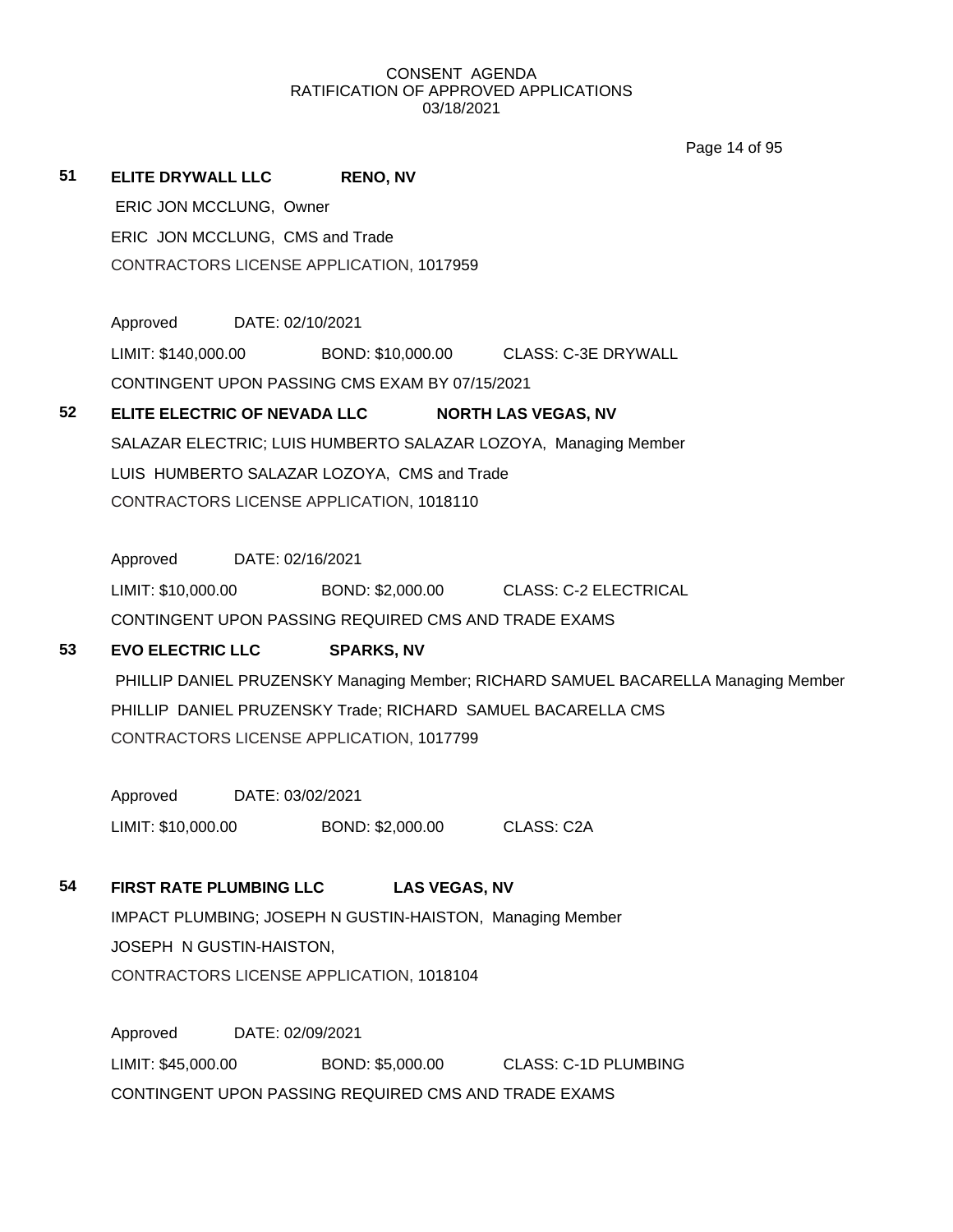Page 15 of 95

# **55 FLYNN B E C LP MISSISSAUGA, ON** FLYNN AMERICA LLC General Partner; AARON WILLIAM NUSS Vice President CHRISTIAN LAMAR NOORDA, CMS and Trade CONTRACTORS LICENSE APPLICATION, 1017622

Approved DATE: 03/01/2021 LIMIT: \$0.00 BOND: \$50,000.00 CLASS: B

## **56 FRANCO CONSTRUCTION LLC SPARKS, NV**

JUAN R FRANCO Managing Member JUAN R FRANCO CMS and Trade CONTRACTORS LICENSE APPLICATION, 1018034

Approved DATE: 02/18/2021 LIMIT: \$10,000.00 BOND: \$2,000.00 CLASS: C-5 CONCRETE CONTINGENT UPON PASSING CMS EXAM BY 07/22/2021

# **57 G C SECURITY DESIGN INC SAN JOSE, CA** CESAR STEVE BONILLA, President; GARRETT AARON MAYO, Secretary WILLIAM RICHARD BYINGTON, CMS and Trade CONTRACTORS LICENSE APPLICATION, 1017078

Approved DATE: 02/26/2021 LIMIT: \$100,000.00 BOND: \$10,000.00 CLASS: C2D CONTINGENT UPON PASSING TRADE EXAM BY 5/9/2021

# **58 G P DEVELOPMENT INC ROSEVILLE, CA**

GARY LAWRENCE PERKINS President GARY LAWRENCE PERKINS CMS and Trade CONTRACTORS LICENSE APPLICATION, 1017331

Approved DATE: 03/04/2021 LIMIT: \$245,000.00 BOND: \$15,000.00 CLASS: B2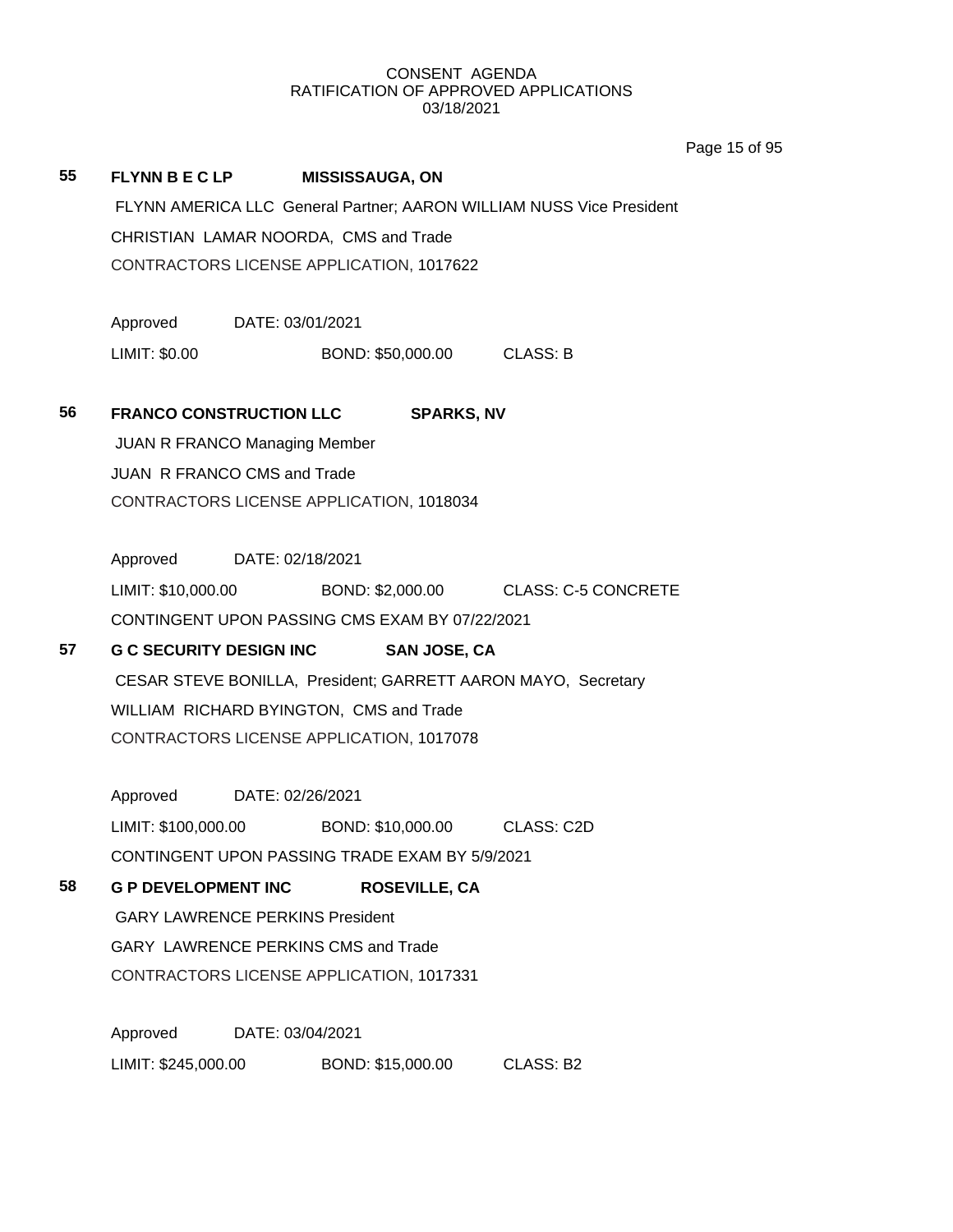Page 16 of 95

| 59 | <b>GALAXY AIR CONDITIONING LLC</b>             |                  |                                             | <b>LAS VEGAS, NV</b> |                                                                              |  |
|----|------------------------------------------------|------------------|---------------------------------------------|----------------------|------------------------------------------------------------------------------|--|
|    |                                                |                  | ALEXANDRO SALVADOR VALENCIA, Manager        |                      |                                                                              |  |
|    | ALEXANDRO SALVADOR VALENCIA, CMS and Trade     |                  |                                             |                      |                                                                              |  |
|    |                                                |                  | CONTRACTORS LICENSE APPLICATION, 1017838    |                      |                                                                              |  |
|    |                                                |                  |                                             |                      |                                                                              |  |
|    | Approved                                       | DATE: 02/24/2021 |                                             |                      |                                                                              |  |
|    | LIMIT: \$100,000.00                            |                  | BOND: \$10,000.00                           |                      | CLASS: C-21 REFRIGERATION AND AIR<br><b>CONDITIONING</b>                     |  |
|    |                                                |                  |                                             |                      | CONTINGENT UPON PASSING REQUIRED CMS AND TRADE EXAMS                         |  |
| 60 | <b>GARAGE DOOR SPECIALIST OF NEVADA LLC</b>    |                  |                                             |                      | <b>LAS VEGAS, NV</b>                                                         |  |
|    | JOSHUA LEE CORMIER, Owner                      |                  |                                             |                      |                                                                              |  |
|    | JOSHUA LEE CORMIER, CMS and Trade              |                  |                                             |                      |                                                                              |  |
|    | CONTRACTORS LICENSE APPLICATION, 1016557       |                  |                                             |                      |                                                                              |  |
|    | Approved DATE: 02/24/2021                      |                  |                                             |                      |                                                                              |  |
|    | LIMIT: \$10,000.00                             |                  |                                             |                      | BOND: \$2,000.00 CLASS: C3D-OVERHEAD DOORS                                   |  |
|    | CONTINGENT ON PASSING CMS EXAM                 |                  |                                             |                      |                                                                              |  |
| 61 | <b>GARY WAYNE WAKE</b>                         |                  | <b>HUGHSON, CA</b>                          |                      |                                                                              |  |
|    | GARY WAKE CONSTRUCTION; GARY WAYNE WAKE, Owner |                  |                                             |                      |                                                                              |  |
|    | GARY WAYNE WAKE, CMS and Trade                 |                  |                                             |                      |                                                                              |  |
|    |                                                |                  | CONTRACTORS LICENSE APPLICATION, 1016507    |                      |                                                                              |  |
|    | Approved                                       | DATE: 02/24/2021 |                                             |                      |                                                                              |  |
|    |                                                |                  | LIMIT: \$7,000,000.00 BOND: \$50,000.00     |                      | <b>CLASS: B</b>                                                              |  |
|    | <b>CERTIFICATE</b>                             |                  |                                             |                      | CONTINGENT UPON PASSING CMS EXAM BY 3/30/2021 AND RECEIPT OF FICTITIOUS NAME |  |
| 62 | <b>GONGAS PAINTING LLC</b>                     |                  | <b>LAS VEGAS, NV</b>                        |                      |                                                                              |  |
|    | EFRAIN GONZALEZ Managing Member                |                  |                                             |                      |                                                                              |  |
|    | EFRAIN GONZALEZ CMS and Trade                  |                  |                                             |                      |                                                                              |  |
|    |                                                |                  | CONTRACTORS LICENSE APPLICATION, 1017940    |                      |                                                                              |  |
|    | Approved                                       | DATE: 02/09/2021 |                                             |                      |                                                                              |  |
|    | LIMIT: \$150,000.00                            |                  | BOND: \$10,000.00                           |                      | <b>CLASS: C-3 CARPENTRY MAINTENANCE AND</b><br><b>MINOR REPAIR</b>           |  |
|    |                                                |                  | CONTINGENT UPON PASSING REQUIRED TRADE EXAM |                      |                                                                              |  |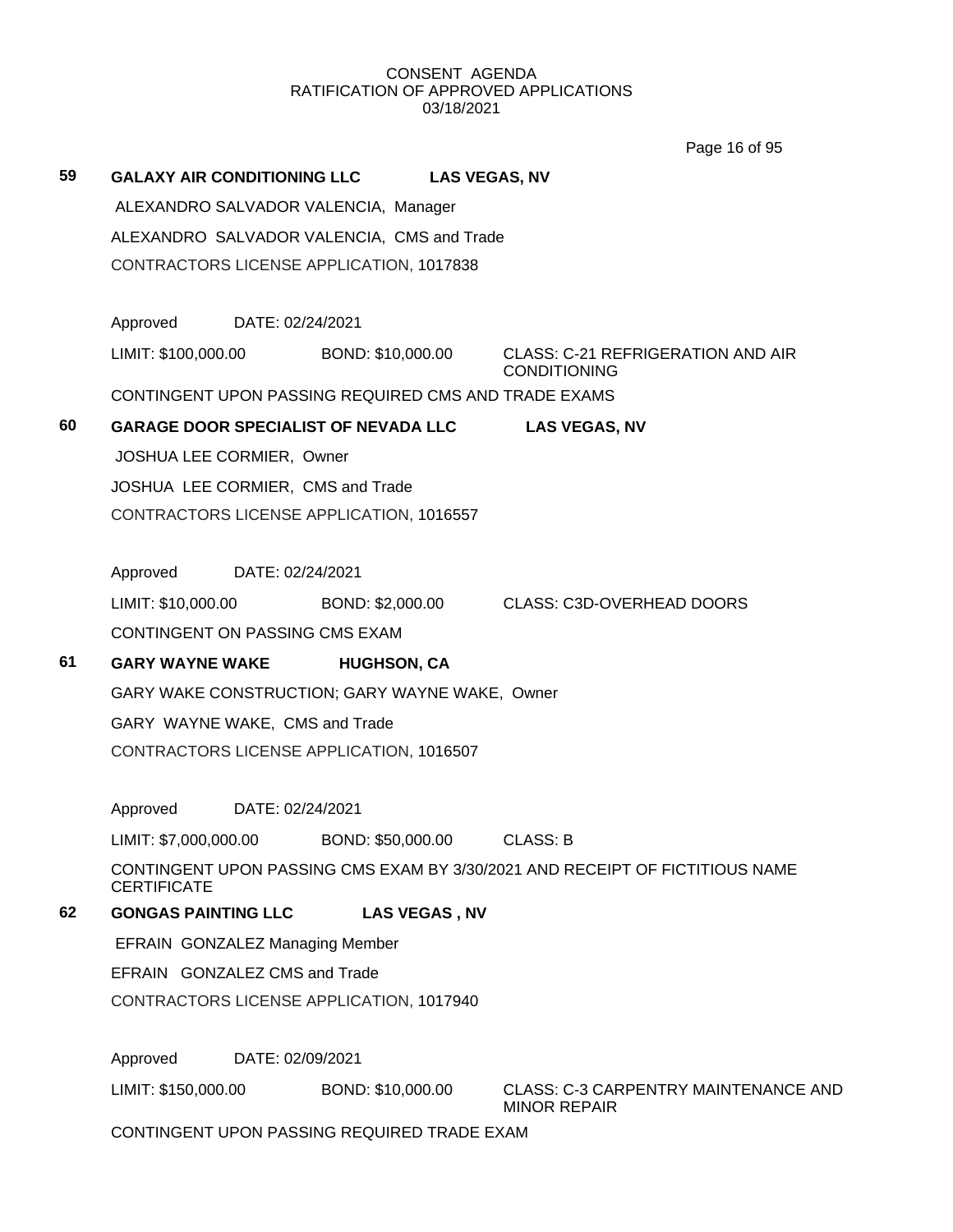Page 17 of 95

**63 GOOD BUILDERS LLC RENO, NV** BRIAN KENNETH BOLANDER Managing Member BRIAN KENNETH BOLANDER CMS and Trade CONTRACTORS LICENSE APPLICATION, 1018061 Approved DATE: 02/10/2021 LIMIT: \$245,000.00 BOND: \$15,000.00 CLASS: C-21 REFRIGERATION AND AIR CONDITIONING **64 GREAT BASIN EARTHSCAPES LLC SPARKS, NV** ANTONIO SUAREZ, Manager ANTONIO SUAREZ, CMS and Trade CONTRACTORS LICENSE APPLICATION, 1018401 Approved DATE: 03/01/2021 LIMIT: \$245,000.00 BOND: \$15,000.00 CLASS: C-18 MASONRY CONTINGENT UPON PASSING C-5 EXAM BY 08/12/2021 **65 GREAT BASIN EARTHSCAPES LLC SPARKS, NV** ANTONIO SUAREZ, Manager ANTONIO SUAREZ, CMS and Trade CONTRACTORS LICENSE APPLICATION, 1018501 Approved DATE: 03/01/2021 LIMIT: \$245,000.00 BOND: \$15,000.00 CLASS: C-5 CONCRETE CONTRACTING CONTINGENT UPON PASSING C-5 EXAM BY 08/19/2021 **66 HAUS CORPORATION NORTH LAS VEGAS, NV** LAS VEGAS REMODELING PROS; TROY WILLIAM GINES President; HADIZA SADIQ-GINES Secretary TROY WILLIAM GINES CMS and Trade CONTRACTORS LICENSE APPLICATION, 1018160 Approved DATE: 02/16/2021

LIMIT: \$250,000.00 BOND: \$15,000.00 CLASS: B-2 RESIDENTIAL AND SMALL COMMERCIAL

CONTINGENT UPON PASSING REQUIRED TRADE EXAM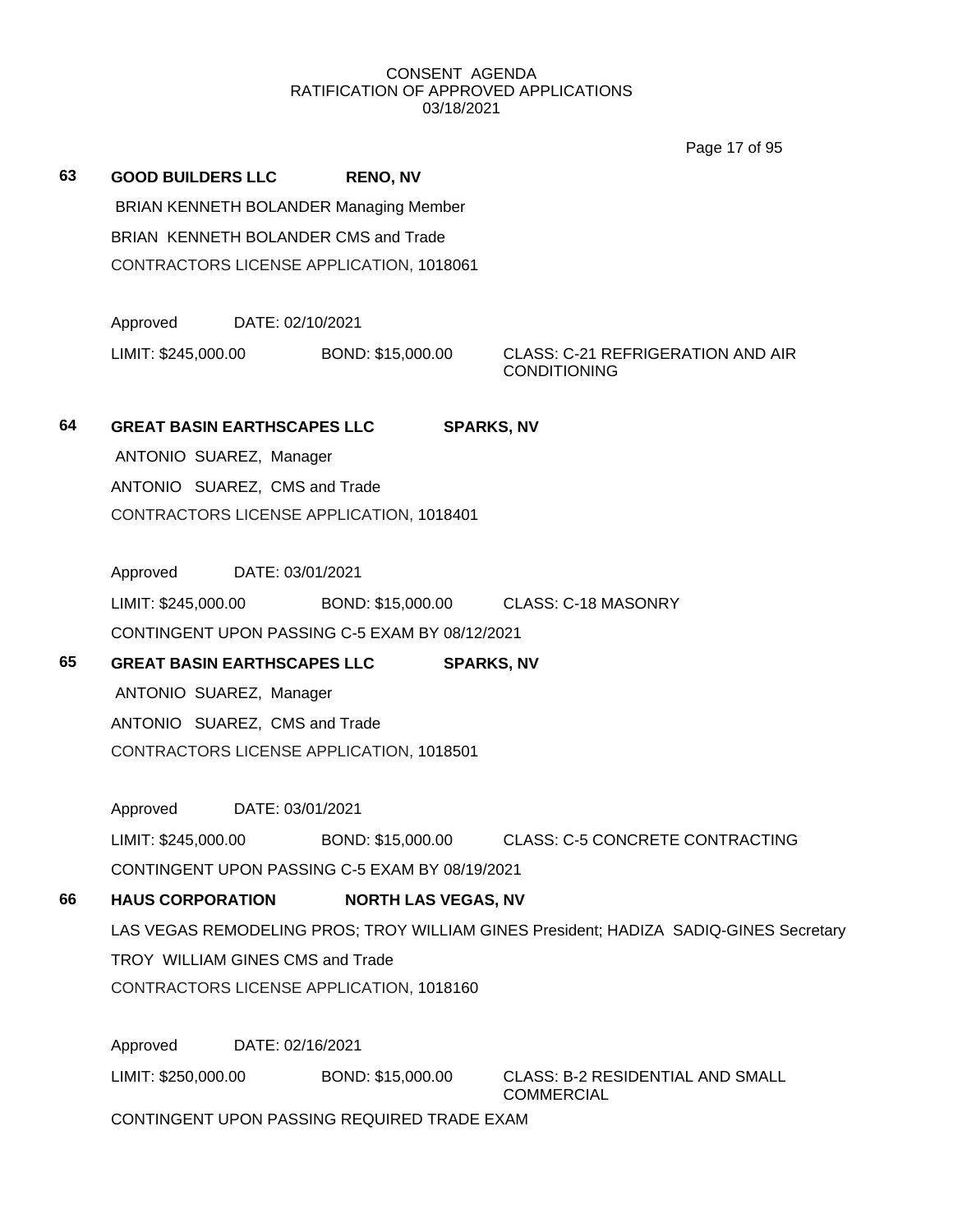# **67 HAUS CORPORATION NORTH LAS VEGAS, NV** LAS VEGAS REMEDIATION; TROY WILLIAM GINES President; HADIZA SADIQ-GINES Secretary TROY WILLIAM GINES CMS and Trade CONTRACTORS LICENSE APPLICATION, 1018162 Approved DATE: 02/16/2021 LIMIT: \$25,000.00 BOND: \$5,000.00 CLASS: A-13 WRECKING BUILDINGS **68 HAZLEWOOD AUTOMATIC GATES AND SERVICES LLC FORT MOHAVE, AZ** HEATHER LYNN HAZLEWOOD, Managing Member; STONY LEE HAZLEWOOD Managing Member STONY LEE HAZLEWOOD CMS and Trade CONTRACTORS LICENSE APPLICATION, 1015858 Approved DATE: 02/11/2021 LIMIT: \$45,000.00 BOND: \$5,000.00 CLASS: C-2D LOW VOLTAGE **69 HELPING HANDS LLC LAS VEGAS, NV** JAMES SHANE HARDY Manager JAMES SHANE HARDY CMS and Trade CONTRACTORS LICENSE APPLICATION, 1015362 Denied DATE: 02/16/2021 LIMIT: \$0.00 BOND: \$0.00 CLASS: C-3 CARPENTRY, MAINTENANCE AND MINOR REPAIRS NRS 624.263 FINANCIAL RESPONSIBILITY; PRIOR REVOCATION; NRS 624.265 CHARACTER; NRS 624.3013 (2) MISREPRESENTATION **70 HI DEVELOPMENT SERVICES LLC LAS VEGAS, NV** AARON PAUL MURPHY, Managing Member AARON PAUL MURPHY, CMS and Trade CONTRACTORS LICENSE APPLICATION, 1017740 Approved DATE: 03/01/2021 LIMIT: \$550,000.00 BOND: \$20,000.00 CLASS: B-2 RESIDENTIAL AND SMALL Page 18 of 95

**COMMERCIAL** 

CONTINGENT UPON PASSING REQUIRED CMS AND TRADE EXAMS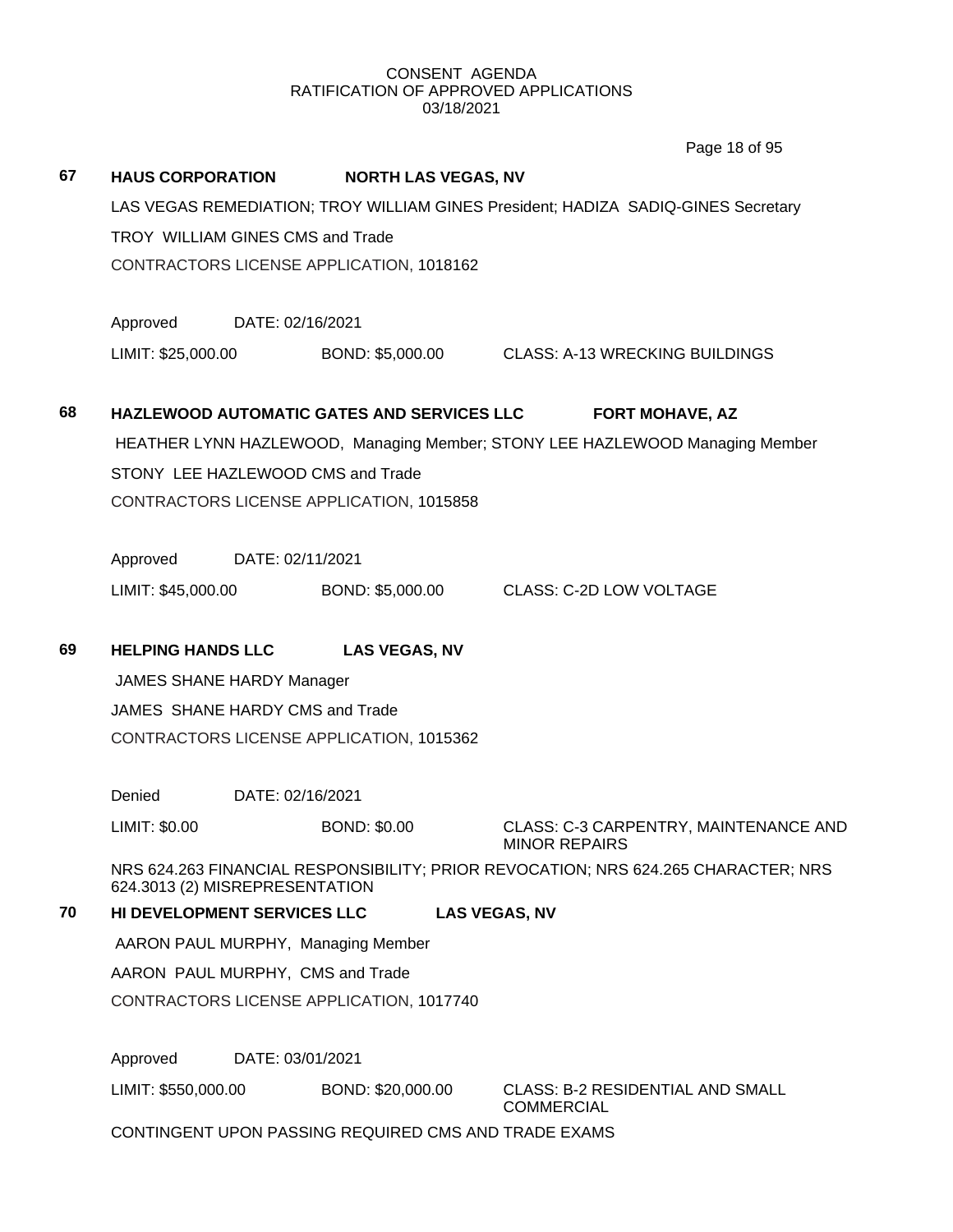**71 HIGGINS ELECTRIC INC OF DOTHAN DOTHAN, AL**

Page 19 of 95

# JIM CLARENCE KNIGHTON, President; JOHN WATSON DOWNS, Secretary; DAVID ANTHONY DEESE, Vice President DAVID ANTHONY DEESE, CMS and Trade CONTRACTORS LICENSE APPLICATION, 1017924 Approved DATE: 02/24/2021 LIMIT: \$5,000,000.00 BOND: \$50,000.00 CLASS: C-2 ELECTRICAL **72 I C CONTRACTORS INC LAS VEGAS, NV** DAVID ABBA LEVY President; NATALIE HETLY Secretary; DANIEL ITZCHAKI Treasurer DAVID ABBA LEVY CMS and Trade CONTRACTORS LICENSE APPLICATION, 1017906 Approved DATE: 02/11/2021 LIMIT: \$100,000.00 BOND: \$10,000.00 CLASS: C3-CARPENTRY **73 IN & OUT FLOORING LLC RENO, NV** JIMMY ROGER LOPEZ-LUCH, Managing Member JIMMY ROGER LOPEZ-LUCH, CMS and Trade CONTRACTORS LICENSE APPLICATION, 1018156 Approved DATE: 02/16/2021 LIMIT: \$10,000.00 BOND: \$2,000.00 CLASS: C-16A COVERING FLOORS CONTINGENT UPON PASSING CMS EXAM BY 08/01/2021 **74 INDOFF INCORPORATED ST LOUIS, MO** JIM HENRY MALKUS President; JOHN SPRECK ROSS COB; PAMELA KAYE HAKE, Vice President; JULIE MICHAELE FRANK Vice President WILLIAM ROGER JACOBSON CMS and Trade CONTRACTORS LICENSE APPLICATION, 1016574

Denied DATE: 02/25/2021

LIMIT: \$0.00 BOND: \$0.00 CLASS: C14J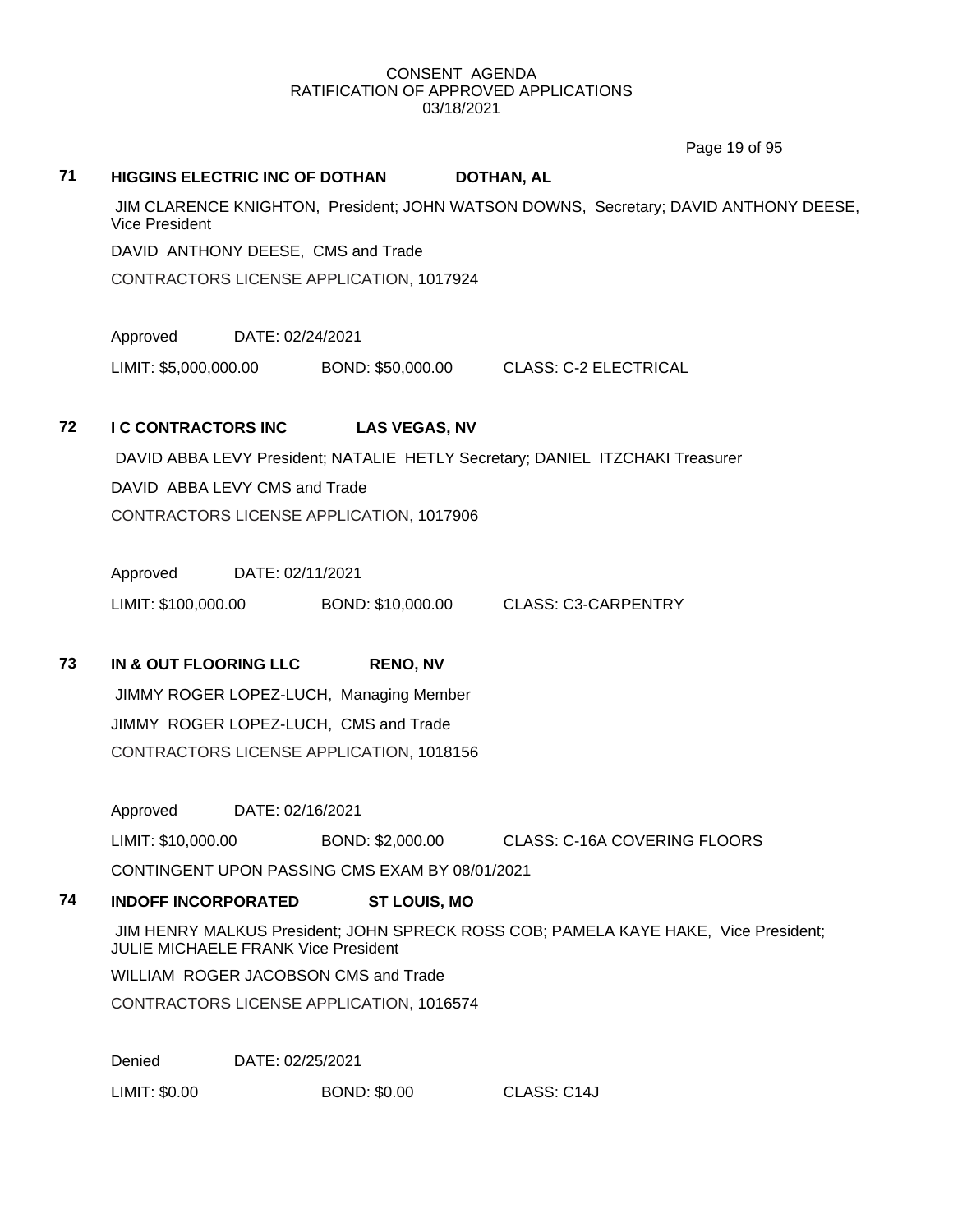Page 20 of 95

|    |                                                   |                  |                   |                        | $1$ agu $20$ VI VV                                                    |  |
|----|---------------------------------------------------|------------------|-------------------|------------------------|-----------------------------------------------------------------------|--|
| 75 | INFINITY COMMUNICATIONS LLC                       |                  |                   | <b>DURHAM, NC</b>      |                                                                       |  |
|    | JEFFREY RYAN COFFEY, JR President                 |                  |                   |                        |                                                                       |  |
|    | LANCE JON UMBERTIS CMS and Trade                  |                  |                   |                        |                                                                       |  |
|    | CONTRACTORS LICENSE APPLICATION, 1016877          |                  |                   |                        |                                                                       |  |
|    | Approved                                          | DATE: 03/01/2021 |                   |                        |                                                                       |  |
|    | LIMIT: \$250,000.00                               |                  | BOND: \$15,000.00 |                        | <b>CLASS: A25-TELECOMMUNICATION TOWERS</b>                            |  |
| 76 | <b>J D M LANDSCAPING LLC</b>                      |                  |                   | <b>CARSON CITY, NV</b> |                                                                       |  |
|    | DANIEL S PORTILLO Managing Member                 |                  |                   |                        |                                                                       |  |
|    | DANIEL S PORTILLO CMS and Trade                   |                  |                   |                        |                                                                       |  |
|    | CONTRACTORS LICENSE APPLICATION, 1018066          |                  |                   |                        |                                                                       |  |
|    | Approved                                          | DATE: 02/10/2021 |                   |                        |                                                                       |  |
|    | LIMIT: \$450,000.00                               |                  | BOND: \$15,000.00 |                        | CLASS: C18 LIMITED TO NON-VERTICAL<br><b>INTERLOCKING PAVERS ONLY</b> |  |
| 77 | <b>J D M LANDSCAPING LLC</b>                      |                  |                   | <b>CARSON CITY, NV</b> |                                                                       |  |
|    | J & D PAINTING; DANIEL S PORTILLO Managing Member |                  |                   |                        |                                                                       |  |
|    | DANIEL S PORTILLO CMS and Trade                   |                  |                   |                        |                                                                       |  |
|    | CONTRACTORS LICENSE APPLICATION, 1018067          |                  |                   |                        |                                                                       |  |

Approved DATE: 02/10/2021

LIMIT: \$450,000.00 BOND: \$15,000.00 CLASS: C4A

CONTINGENT UPON PASSING TRADE EXAM BY 7/26/2021 AND RECEIPT OF FILED FICTITIOUS NAME **CERTIFICATE** 

**78 J N L CUSTOM HOMES LLC RENO, NV**

JARET LOZANO HERNANDEZ, Member

KEVIN JARET LOZANO-HERNANDEZ, Trade; JARET LOZANO HERNANDEZ, CMS

CONTRACTORS LICENSE APPLICATION, 1017298

Approved DATE: 02/16/2021

LIMIT: \$100,000.00 BOND: \$10,000.00 CLASS: C-3A CARPENTRY AND REPAIRS CONTINGENT UPON PASSING C-3A EXAM BY 05/23/2021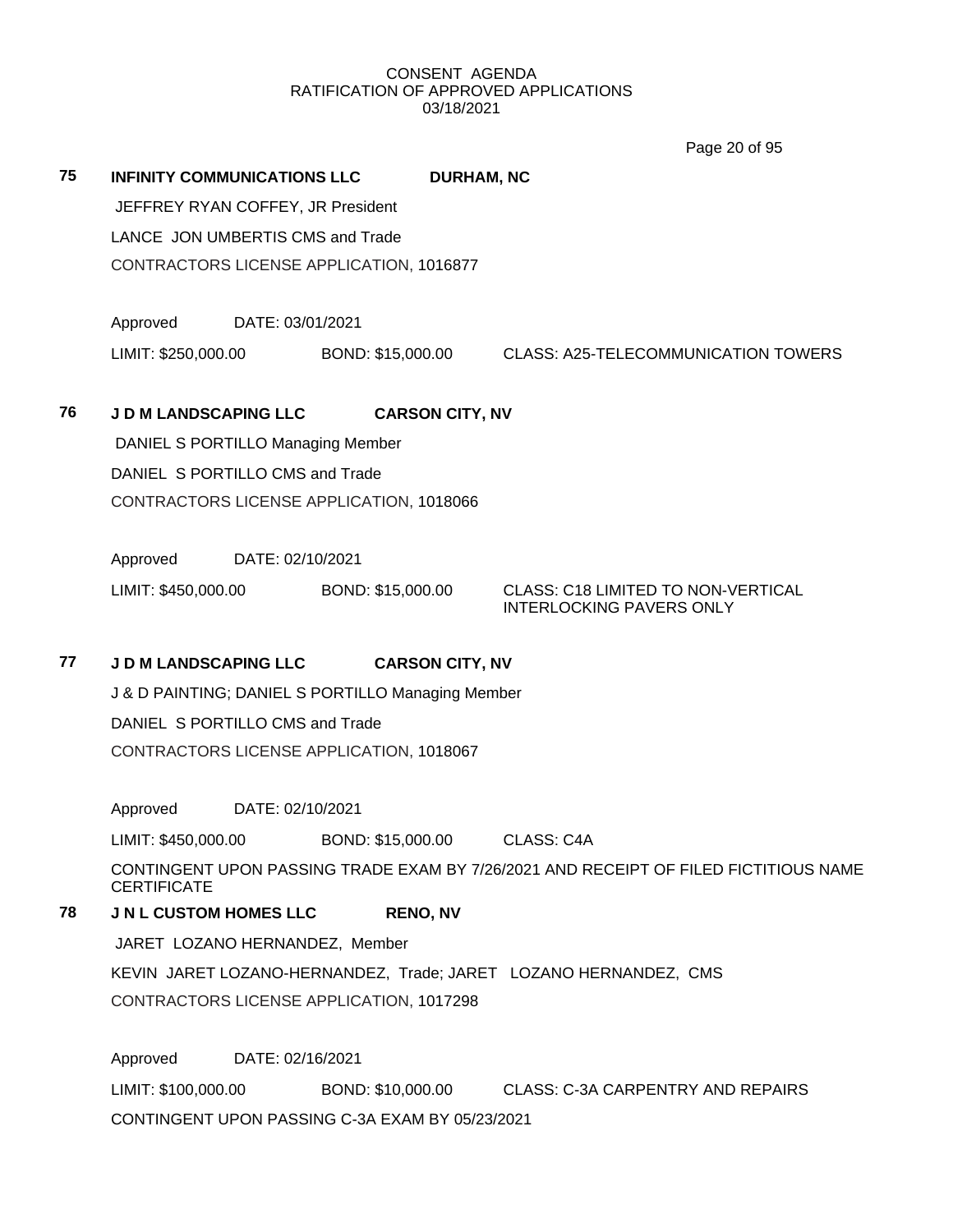Page 21 of 95

#### **79 J S M CUSTOM HOMES INC INCLINE VILLAGE, NV**

JOSHUA MEADVILLE President; HEATHER LUCILLE MEADVILLE, Treasurer JOSHUA MEADVILLE CMS and Trade CONTRACTORS LICENSE APPLICATION, 1018177

Approved DATE: 02/19/2021 LIMIT: \$5,700,000.00 BOND: \$50,000.00 CLASS: B2

**80 JAIROS CONSTRUCTION LLC SUN VALLEY, NV**

JAIRO ARIEL JOCOL, Managing Member JAIRO ARIEL JOCOL, CMS and Trade CONTRACTORS LICENSE APPLICATION, 1018462

Approved DATE: 03/03/2021 LIMIT: \$10,000.00 BOND: \$2,000.00 CLASS: C-3A CARPETNRY AND REPAIRS CONTINGENT UPON PASSING CMS & C-3A EXAMS BY 08/17/2021

# **81 JEN AIR O LLC HENDERSON, NV** JENARO ZULUAGA, Managing Member JENARO ZULUAGA, CMS and Trade CONTRACTORS LICENSE APPLICATION, 1017762

Approved DATE: 02/09/2021 LIMIT: \$10,000.00 BOND: \$2,000.00 CLASS: C21B-AIR CONDITIONING

CONTINGENT ON PASSING CMS/TRADE EXAMS

# **82 JOKAKE CONSTRUCTION SERVICES INC PHOENIX, AZ** MICHAEL CASEY CARTIER Chief Executive Officer; DIANA MAE BUJNOVSKY, Chief Financial Officer MICHAEL CASEY CARTIER CMS and Trade CONTRACTORS LICENSE APPLICATION, 1018125

Approved DATE: 03/01/2021 LIMIT: \$0.00 BOND: \$50,000.00 CLASS: B- GENERAL BUILDING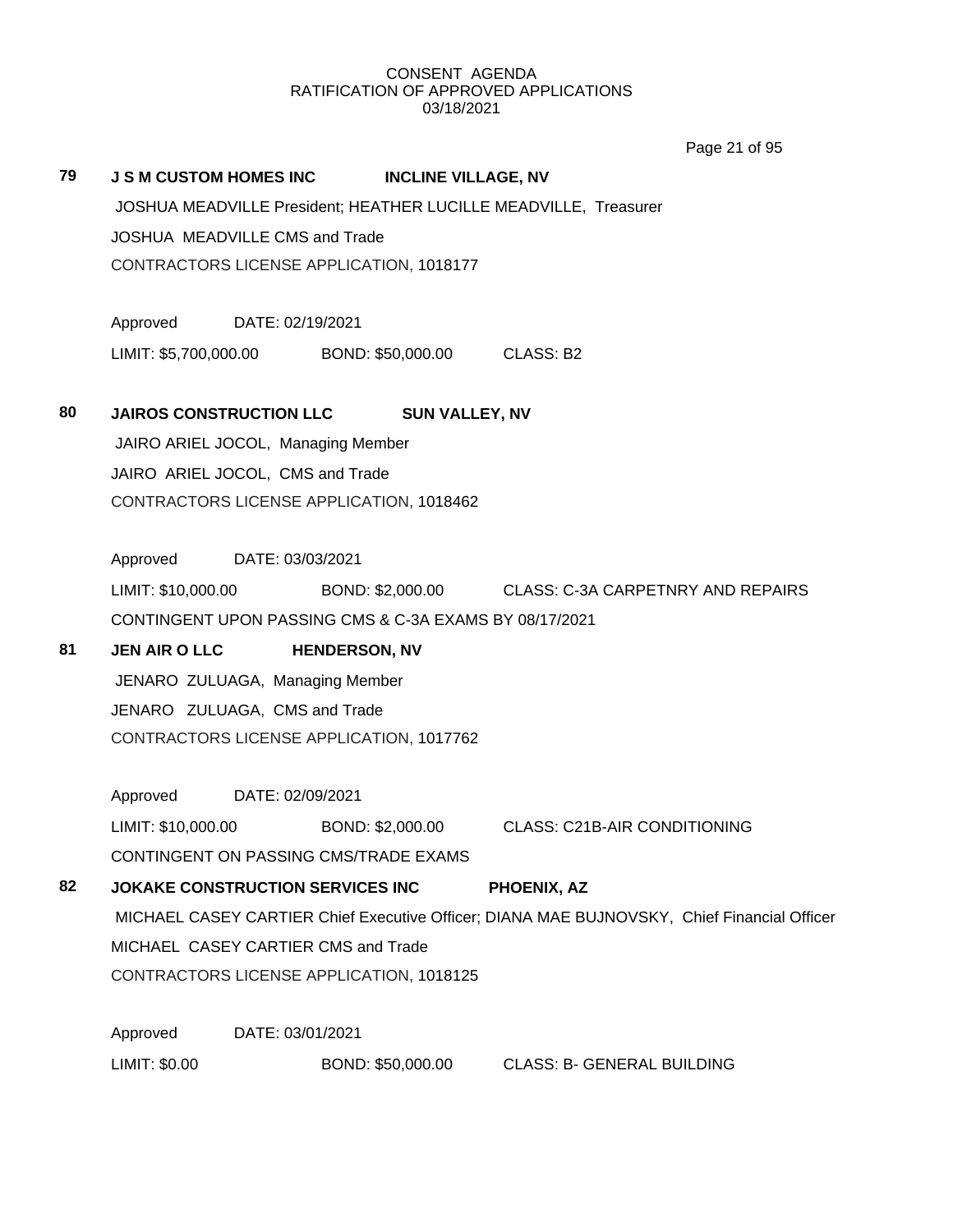Page 22 of 95

| 83                                       | <b>JOSEPH EDGAR BALKENBUSH</b>                       |                  |                   | <b>RENO, NV</b>      |                                                                    |
|------------------------------------------|------------------------------------------------------|------------------|-------------------|----------------------|--------------------------------------------------------------------|
|                                          | JOSEPH EDGAR BALKENBUSH, Owner                       |                  |                   |                      |                                                                    |
|                                          | JOSEPH EDGAR BALKENBUSH, CMS and Trade               |                  |                   |                      |                                                                    |
|                                          | CONTRACTORS LICENSE APPLICATION, 1017931             |                  |                   |                      |                                                                    |
|                                          |                                                      |                  |                   |                      |                                                                    |
|                                          | Approved                                             | DATE: 02/16/2021 |                   |                      |                                                                    |
|                                          | LIMIT: \$200,000.00                                  |                  | BOND: \$10,000.00 |                      | <b>CLASS: B-2 RESIDENTIAL &amp; SMALL</b><br><b>COMMERCIAL</b>     |
|                                          | CONTINGENT UPON PASSING CMS & B-2 EXAM BY 07/14/2021 |                  |                   |                      |                                                                    |
| 84                                       | K DAVID CONSTRUCTION COMPANY LLC                     |                  |                   |                      | <b>LAS VEGAS, NV</b>                                               |
|                                          | KYLE BRADLEY REIFF, Managing Member                  |                  |                   |                      |                                                                    |
|                                          | KYLE BRADLEY REIFF, CMS and Trade                    |                  |                   |                      |                                                                    |
| CONTRACTORS LICENSE APPLICATION, 1017725 |                                                      |                  |                   |                      |                                                                    |
|                                          |                                                      |                  |                   |                      |                                                                    |
|                                          | Approved                                             | DATE: 02/09/2021 |                   |                      |                                                                    |
|                                          | LIMIT: \$50,000.00                                   |                  | BOND: \$5,000.00  |                      | <b>CLASS: C3B-FINISH CARPENTRY</b>                                 |
|                                          | CONTINGENT ON PASSING CMS/TRADE EXAMS                |                  |                   |                      |                                                                    |
| 85                                       | <b>K DAVID CONSTRUCTION COMPANY LLC</b>              |                  |                   |                      | <b>LAS VEGAS, NV</b>                                               |
|                                          | KYLE BRADLEY REIFF, Managing Member                  |                  |                   |                      |                                                                    |
|                                          | KYLE BRADLEY REIFF, CMS and Trade                    |                  |                   |                      |                                                                    |
|                                          | CONTRACTORS LICENSE APPLICATION, 1017726             |                  |                   |                      |                                                                    |
|                                          |                                                      |                  |                   |                      |                                                                    |
|                                          | Approved                                             | DATE: 02/09/2021 |                   |                      |                                                                    |
|                                          | LIMIT: \$50,000.00                                   |                  | BOND: \$5,000.00  |                      | <b>CLASS: C4-PAINTING AND DECORATING</b>                           |
|                                          | CONTINGENT ON PASSING CMS/TRADE EXAMS                |                  |                   |                      |                                                                    |
| 86                                       | <b>KAIZEN CONTRACTING INC</b>                        |                  |                   | <b>LAS VEGAS, NV</b> |                                                                    |
|                                          |                                                      |                  |                   |                      | ELIZABETH KAPP ULFIG, President; GARRETT MAKI ULFIG Vice President |
|                                          | GARRETT MAKI ULFIG CMS and Trade                     |                  |                   |                      |                                                                    |
|                                          | CONTRACTORS LICENSE APPLICATION, 1017589             |                  |                   |                      |                                                                    |
|                                          | Approved                                             | DATE: 03/02/2021 |                   |                      |                                                                    |
|                                          | LIMIT: \$300,000.00                                  |                  | BOND: \$15,000.00 |                      | <b>CLASS: C-16 FINISHING FLOORS</b>                                |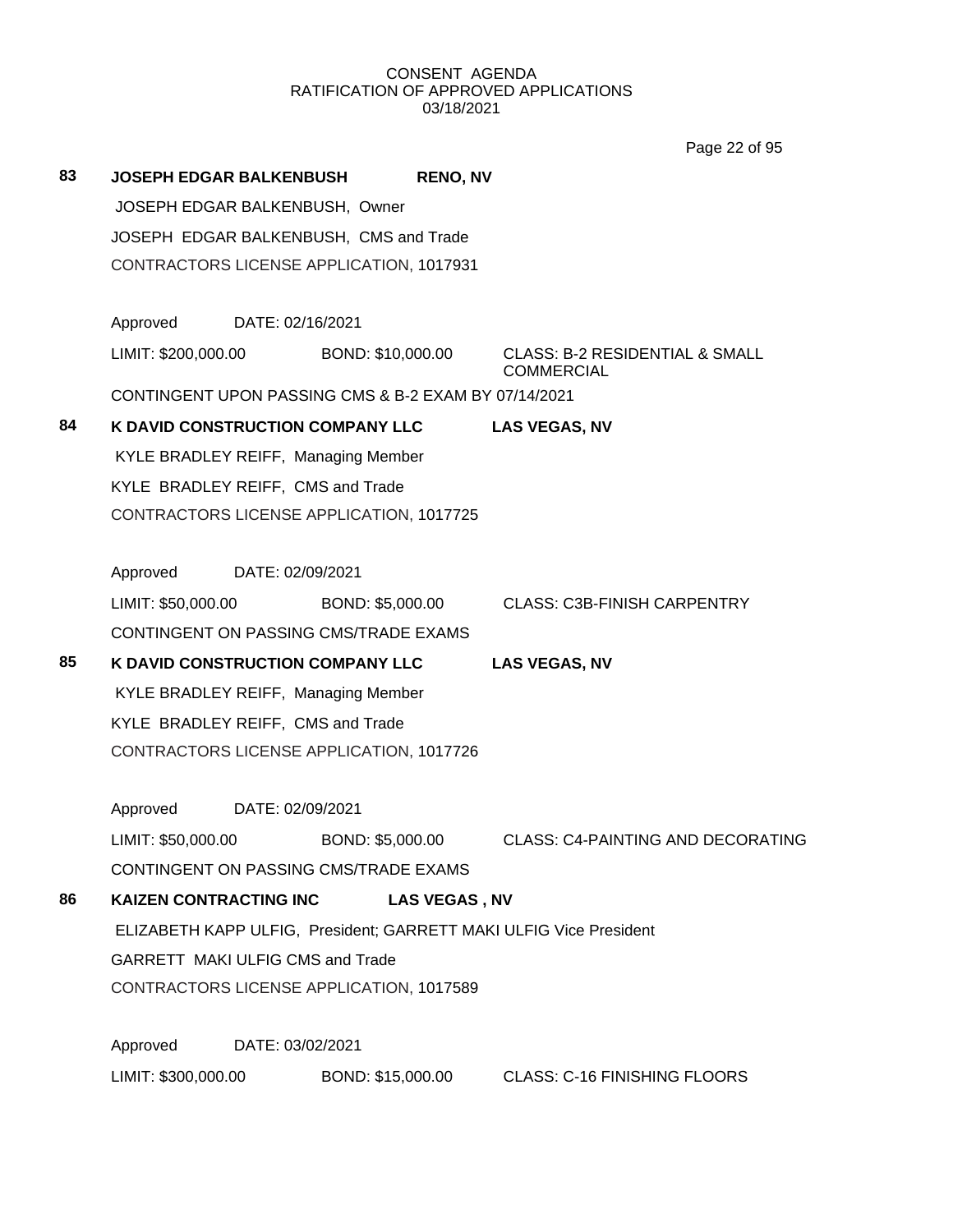Page 23 of 95

# **87 KELGARD CONSTRUCTION RENO, NV**

JOSHUA ROBERT KELGARD, President JOSHUA ROBERT KELGARD, CMS and Trade CONTRACTORS LICENSE APPLICATION, 1016704

Approved DATE: 02/18/2021

LIMIT: \$245,000.00 BOND: \$15,000.00 CLASS: C-2F RESIDENTIAL WIRING

CONTINGENT UPON PASSING C-2F EXAM BY 04/14/2021

### **88 KELGARD CONSTRUCTION RENO, NV**

JOSHUA ROBERT KELGARD, President JOSHUA ROBERT KELGARD, CMS and Trade CONTRACTORS LICENSE APPLICATION, 1016705

Approved DATE: 02/18/2021

LIMIT: \$245,000.00 BOND: \$15,000.00 CLASS: B-2 RESIDENTIAL & SMALL

COMMERCIAL

CONTINGENT UPON PASSING B-2 EXAM BY 04/14/2021

### **89 KOTA CONSTRUCTION NEVADA LLC NORTH LAS VEGAS, NV**

MICHAEL ANGELO COZZIE, Manager; J COLE DE ARMAN, Manager; KEVIN HALE RADEBAUGH, Manager; JAMES JEFFREY LINDSAY Manager; SCOTT SESSIONS HYDE, Manager

DONALD CONRAD FOSTER Trade; JAMES JEFFREY LINDSAY CMS

CONTRACTORS LICENSE APPLICATION, 1017481

Approved DATE: 02/24/2021

LIMIT: \$225,000.00 BOND: \$15,000.00 CLASS: C-2 ELECTRICAL

# **90 L F P RESTORATION LLC LAS VEGAS, NV**

FEDERICO PERROTAT, Managing Member; LUCAS ENRIQUE PERROTAT, Managing Member LUCAS ENRIQUE PERROTAT, Trade; FEDERICO PERROTAT, CMS CONTRACTORS LICENSE APPLICATION, 1018457

Approved DATE: 03/01/2021

LIMIT: \$200,000.00 BOND: \$10,000.00 CLASS: B-2 RESIDENTIAL AND SMALL

COMMERCIAL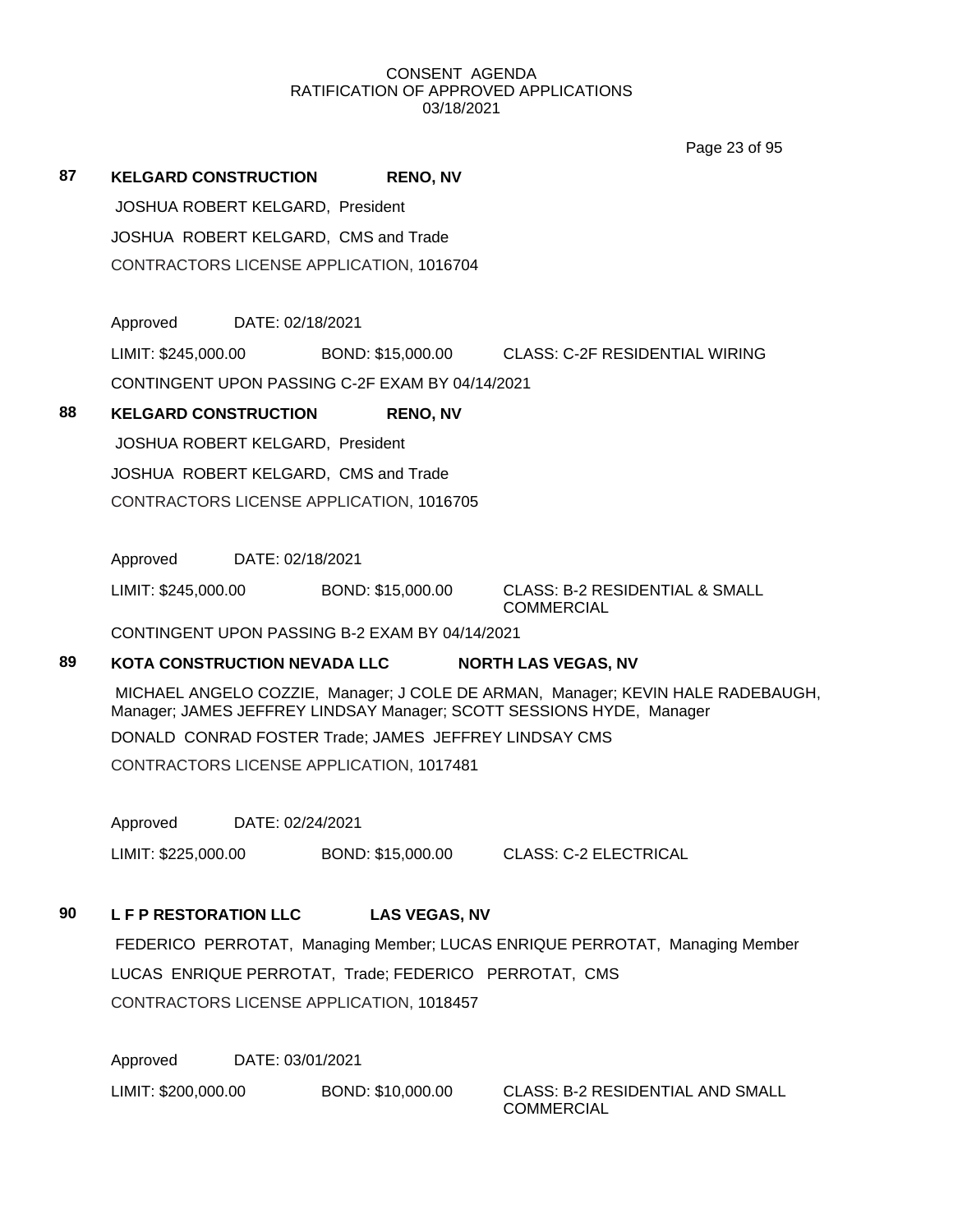Page 24 of 95

#### **91 LARRY EDWARD HERRENKOHL SPARKS, NV**

LARRY ELECTRIC; LARRY E HERRENKOHL, Owner

LARRY E HERRENKOHL, CMS and Trade

CONTRACTORS LICENSE APPLICATION, 1017240

Approved DATE: 03/04/2021

LIMIT: \$10,000.00 BOND: \$2,000.00 CLASS: C2

CONTINGENT UPON PASSING CMS EXAM BY 5/19/2021 AND RECEIPT OF FICTITIOUS NAME CERTIFICATE & CHILD SUPPORT STATEMENT

## **92 LARSEN ELECTRIC LLC CHUBBUCK, ID**

DARREN SCOTT LARSEN, Managing Member; TIFFANY DAWN LARSEN, Managing Member

DARREN SCOTT LARSEN, CMS and Trade

CONTRACTORS LICENSE APPLICATION, 1017631

Approved DATE: 02/24/2021

LIMIT: \$1,000,000.00 BOND: \$30,000.00 CLASS: C-2 ELECTRICAL

CONTINGENT ON PASSING REQUIRED CMS/TRADE EXAMS

### **93 LUKE HERMANN RENO, NV**

LUKE IRWIN HERMANN Owner

LUKE IRWIN HERMANN CMS and Trade

CONTRACTORS LICENSE APPLICATION, 1017210

Approved DATE: 02/26/2021

LIMIT: \$10,000.00 BOND: \$2,000.00 CLASS: C1D

CONTINGENT UPON PASSING TRADE EXAM BY 5/18/21

# **94 LUKE HERMANN RENO, NV**

LUKE IRWIN HERMANN Owner

LUKE IRWIN HERMANN CMS and Trade

CONTRACTORS LICENSE APPLICATION, 1018612

Approved DATE: 03/04/2021 LIMIT: \$10,000.00 BOND: \$2,000.00 CLASS: C21B CONTINGENT UPON PASSING EXAMS BY 8/26/2021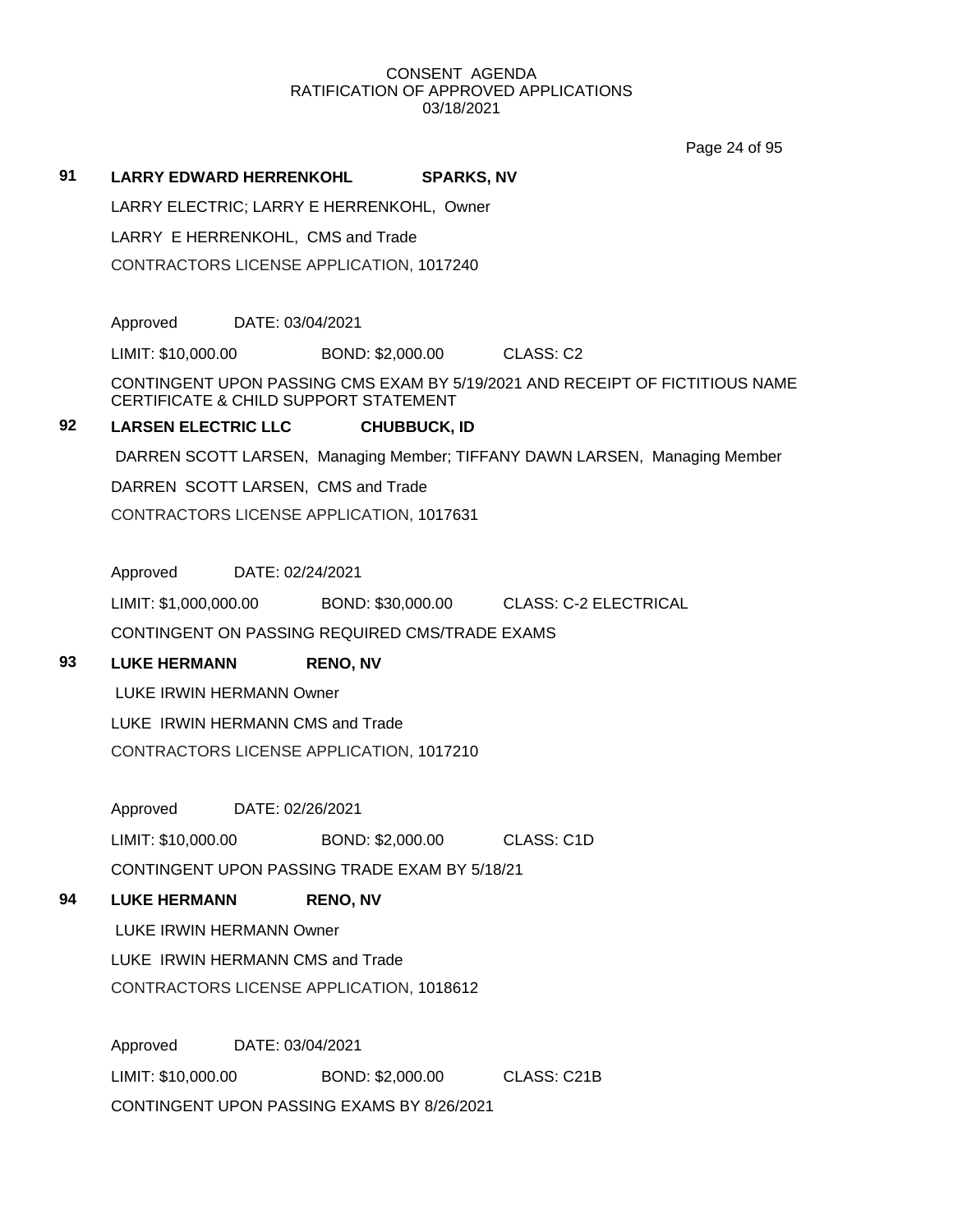Page 25 of 95

#### **95 MACKINAW PLUMBING INC CARNELIAN BAY, CA**

TERENCE MICHAEL KELLY, President; LAURA JEAN ESTALOTE, Treasurer

TERENCE MICHAEL KELLY, CMS and Trade

CONTRACTORS LICENSE APPLICATION, 1016841

Approved DATE: 02/23/2021

LIMIT: \$10,000.00 BOND: \$2,000.00 CLASS: C1D

CONTINGENT UPON PASSING EXAMS BY 4/22/202

#### **96 MATRIX SERVICE INC TULSA, OK**

BRADLEY JOSEPH RINEHART President; KEVIN SCOTT CAVANAH Secretary; BRADLEY CROFT KILLMER, Vice President; FRANK MATTHEW CAPRISTO, Vice President; SHAWN PATRICK PAYNE Vice President

GREGG JOSEPH DURKIN, CMS and Trade

CONTRACTORS LICENSE APPLICATION, 1018038

Approved DATE: 02/10/2021

LIMIT: \$0.00 BOND: \$50,000.00 CLASS: A

CONTINGENT UPON PASSING CMS EXAM BY 07/15/2021

### **97 MAX POWER ELECTRIC LLC ORTING, WA**

MISTY DAWN MICHELLE LOCKEN, Manager; JEREMY JUAN LOCKEN, Manager

JEREMY JUAN LOCKEN, CMS and Trade

CONTRACTORS LICENSE APPLICATION, 1017912

Approved DATE: 02/18/2021

LIMIT: \$100,000.00 BOND: \$10,000.00 CLASS: C-2C FIRE DETECTION CONTINGENT UPON PASSING REQUIRED CMS AND TRADE EXAMS

## **98 MCMILLAN & MCMILLAN PAINTING CONTRACTORS LLC LAS VEGAS, NV**

DAVID MCMILLAN, Managing Member; JOHN SAMUEL MCMILLAN Managing Member JOHN SAMUEL MCMILLAN CMS and Trade CONTRACTORS LICENSE APPLICATION, 1017972

Approved DATE: 02/09/2021

LIMIT: \$30,000.00 BOND: \$5,000.00 CLASS: C-4 PAINTING AND DECORATING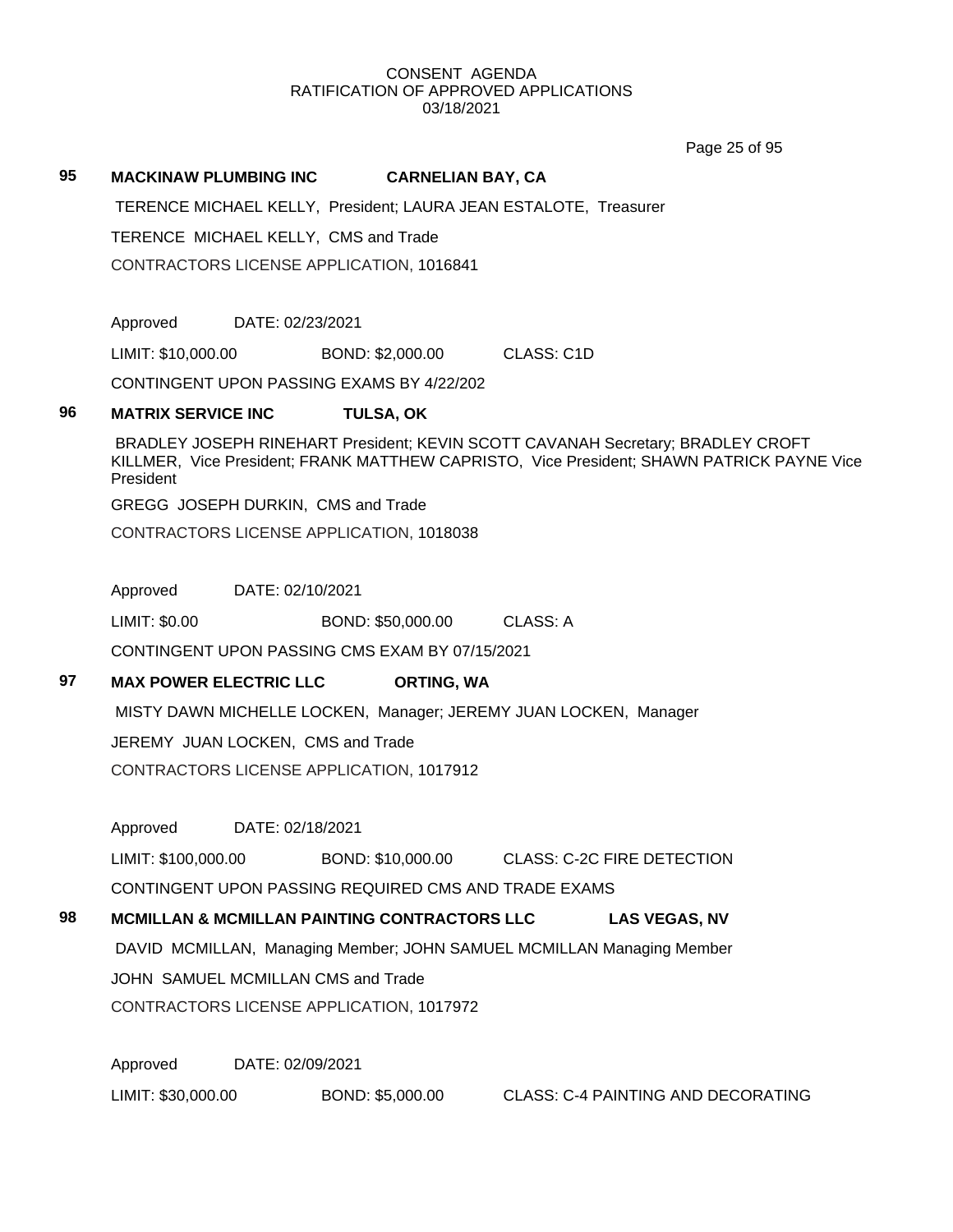Page 26 of 95

| 99  | <b>MOURE ELECTRIC LLC</b>                                                      |                                                      | <b>HENDERSON, NV</b> |  |                                                        |  |
|-----|--------------------------------------------------------------------------------|------------------------------------------------------|----------------------|--|--------------------------------------------------------|--|
|     |                                                                                | MOURE ELECTRIC; HENRY ORNALES MOURE, Managing Member |                      |  |                                                        |  |
|     |                                                                                | HENRY ORNALES MOURE, CMS and Trade                   |                      |  |                                                        |  |
|     |                                                                                | CONTRACTORS LICENSE APPLICATION, 1017551             |                      |  |                                                        |  |
|     |                                                                                |                                                      |                      |  |                                                        |  |
|     | Denied                                                                         | DATE: 02/18/2021                                     |                      |  |                                                        |  |
|     | LIMIT: \$0.00                                                                  |                                                      | <b>BOND: \$0.00</b>  |  | <b>CLASS: C-2 ELECTRICAL</b>                           |  |
|     |                                                                                | DENIED BASED ON NRS 624.265 CHARACTER                |                      |  |                                                        |  |
| 100 |                                                                                | <b>MURPHYS PLUMBING LLC</b>                          | <b>LAS VEGAS, NV</b> |  |                                                        |  |
|     |                                                                                | JOHN LOUIS MURPHY, IV Managing Member                |                      |  |                                                        |  |
|     |                                                                                | JOHN LOUIS MURPHY, IV CMS and Trade                  |                      |  |                                                        |  |
|     |                                                                                | CONTRACTORS LICENSE APPLICATION, 1018161             |                      |  |                                                        |  |
|     |                                                                                |                                                      |                      |  |                                                        |  |
|     | <b>Tabled</b>                                                                  | DATE: 02/16/2021                                     |                      |  |                                                        |  |
|     | LIMIT: \$0.00                                                                  |                                                      | <b>BOND: \$0.00</b>  |  | CLASS: C1                                              |  |
|     |                                                                                |                                                      |                      |  | RESOLUTION OF OPEN COMPLAINT ON RELATED LICENSE #86612 |  |
| 101 |                                                                                | <b>NATURAL STONE COATINGS LLC</b>                    |                      |  | <b>LAS VEGAS, NV</b>                                   |  |
|     |                                                                                | LUCAS DAVID JOHNSON Managing Member                  |                      |  |                                                        |  |
|     |                                                                                | LUCAS DAVID JOHNSON CMS and Trade                    |                      |  |                                                        |  |
|     |                                                                                | CONTRACTORS LICENSE APPLICATION, 1017575             |                      |  |                                                        |  |
|     |                                                                                |                                                      |                      |  |                                                        |  |
|     | Approved                                                                       | DATE: 02/18/2021                                     |                      |  |                                                        |  |
|     | LIMIT: \$10,000.00                                                             |                                                      | BOND: \$2,000.00     |  | <b>CLASS: C-5 CONCRETE</b>                             |  |
|     |                                                                                |                                                      |                      |  |                                                        |  |
| 102 |                                                                                | NEVADA CONTRACT CARPET INC                           |                      |  | <b>LAS VEGAS, NV</b>                                   |  |
|     | JAMES ROBERT BUCHER President; PHYLLIS KAY BUCHER Secretary/Treasurer; STEPHEN |                                                      |                      |  |                                                        |  |

CHRISTOPHER BUCHER Vice President

JAMES ROBERT BUCHER CMS; STEPHEN CHRISTOPHER BUCHER Trade

CONTRACTORS LICENSE APPLICATION, 1017897

Approved DATE: 03/02/2021

LIMIT: \$10,000.00 BOND: \$2,000.00 CLASS: C-3B FINISH CARPENTRY LIMITED TO

WOOD FLOORS ONLY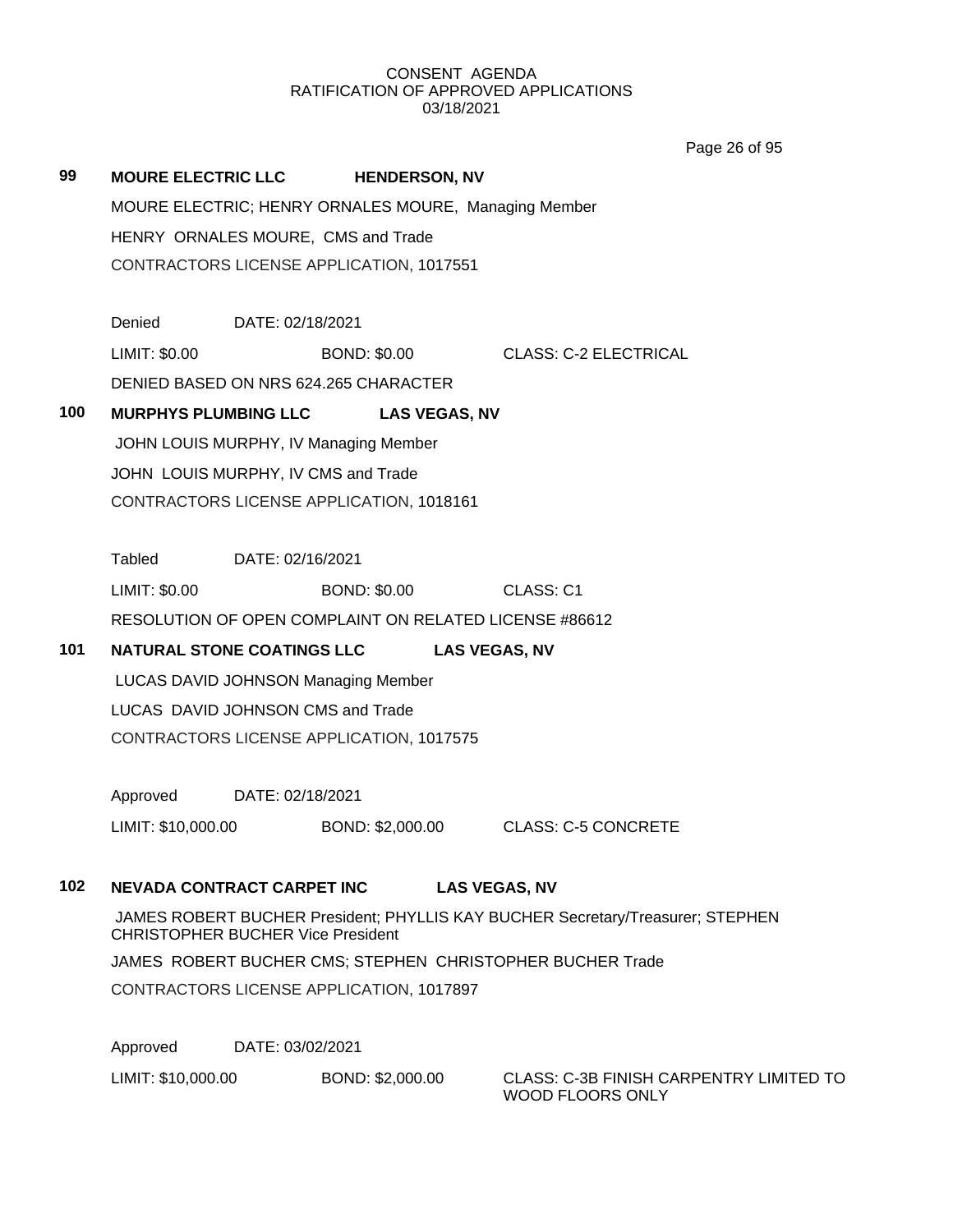Page 27 of 95

| 103 | <b>NEVADA POOL CONTRACTORS LLC</b>        |                  | N P C; MONTERAY VON GESNER Managing Member           | <b>SPARKS, NV</b>                                                          |
|-----|-------------------------------------------|------------------|------------------------------------------------------|----------------------------------------------------------------------------|
|     | MONTERAY VON GESNER CMS and Trade         |                  | CONTRACTORS LICENSE APPLICATION, 1017853             |                                                                            |
|     | Approved                                  | DATE: 03/01/2021 |                                                      |                                                                            |
|     | LIMIT: \$10,000.00                        |                  | BOND: \$3,000.00                                     | CLASS: A-10E MAINTENANCE AND REPAIR OF<br>POOLS AND SPAS                   |
|     | CP BOND: \$50,000                         |                  |                                                      |                                                                            |
| 104 |                                           |                  | NUCON GROUP INC LOS ANGELES, CA                      |                                                                            |
|     | ERIC CHENG CHANG, Chief Executive Officer |                  |                                                      |                                                                            |
|     | ERIC CHENG CHANG, CMS and Trade           |                  |                                                      |                                                                            |
|     |                                           |                  | CONTRACTORS LICENSE APPLICATION, 1017859             |                                                                            |
|     | Approved DATE: 02/19/2021                 |                  |                                                      |                                                                            |
|     |                                           |                  | LIMIT: \$750,000.00 BOND: \$20,000.00 CLASS: B       |                                                                            |
|     |                                           |                  | CONTINGENT UPON PASSING CMS EXAM BY 7/8/2021         |                                                                            |
| 105 | <b>ON DECK FENCE LLC</b>                  |                  | <b>CARSON CITY, NV</b>                               |                                                                            |
|     |                                           |                  |                                                      | ON DECK LANDSCAPING SERVICE; ANNA GREYSS HERNANDEZ-RIVERA, Managing Member |
|     |                                           |                  | ANNA GREYSS HERNANDEZ-RIVERA, CMS and Trade          |                                                                            |
|     |                                           |                  | CONTRACTORS LICENSE APPLICATION, 1018189             |                                                                            |
|     | Approved                                  | DATE: 02/19/2021 |                                                      |                                                                            |
|     | LIMIT: \$10,000.00                        |                  | BOND: \$2,000.00                                     | <b>CLASS: C-10 LANDSCAPE</b>                                               |
|     |                                           |                  | CONTINGENT UPON PASSING C-10 EXAM BY 08/02/2021      |                                                                            |
| 106 | <b>OSBORN CONSTRUCTION COMPANY INC</b>    |                  |                                                      | <b>RENO, NV</b>                                                            |
|     |                                           |                  |                                                      | BRENT PHILLIP OSBORN, President; ERIN MICHELLE OSBORN, Treasurer           |
|     | BRENT PHILLIP OSBORN, CMS and Trade       |                  |                                                      |                                                                            |
|     |                                           |                  | CONTRACTORS LICENSE APPLICATION, 1017582             |                                                                            |
|     | Approved                                  | DATE: 02/08/2021 |                                                      |                                                                            |
|     | LIMIT: \$750,000.00                       |                  | BOND: \$20,000.00                                    | <b>CLASS: B-2 RESIDENTIAL &amp; SMALL</b><br><b>COMMERCIAL</b>             |
|     |                                           |                  | CONTINGENT UPON PASSING CMS & B-2 EXAM BY 06/16/2021 |                                                                            |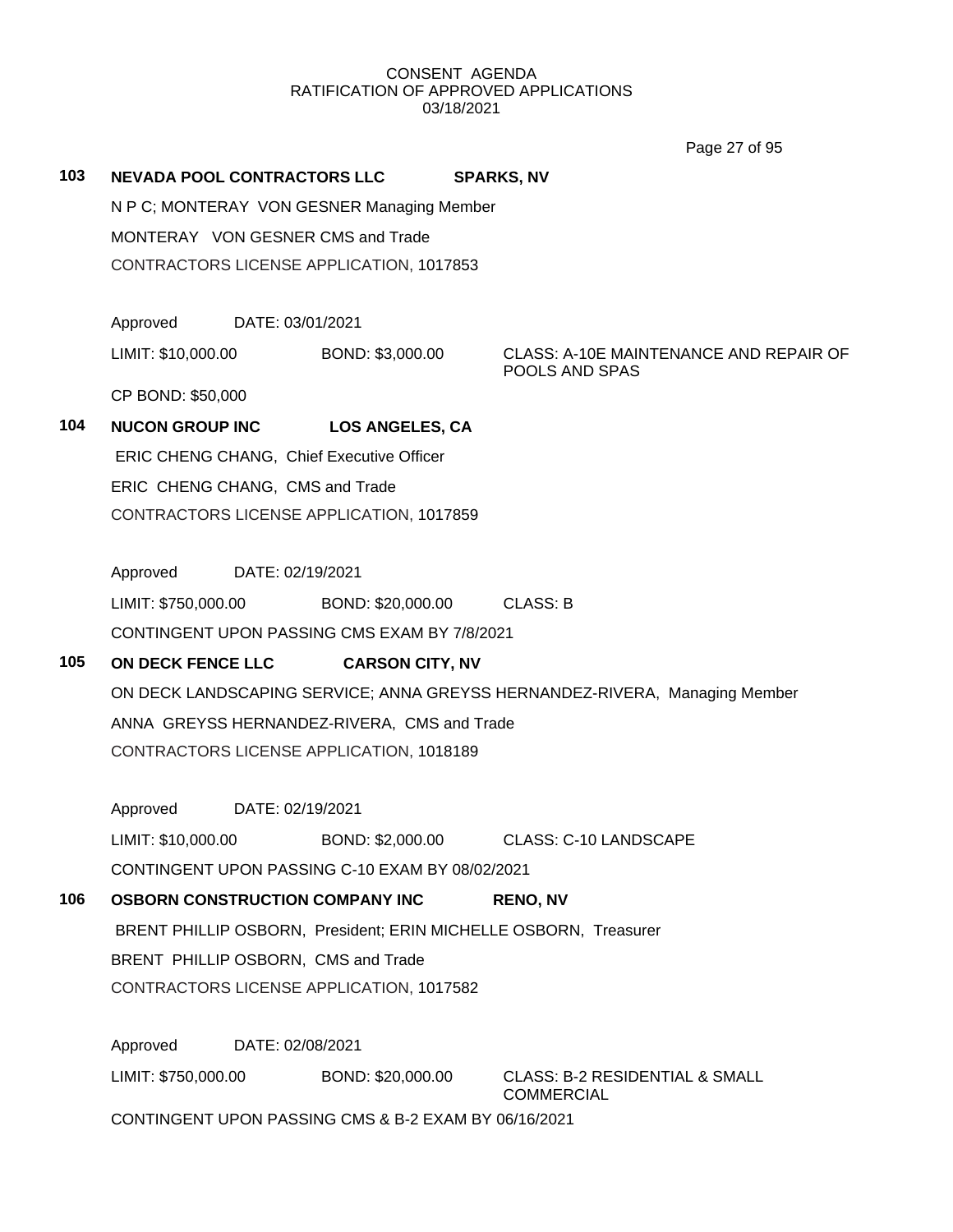Page 28 of 95

**107 PALADINI JORDAN CONSTRUCTION LLC FALLON, NV** STEVEN ALLEN PALADINI, Managing Member; PETER ANDREW JORDAN, Managing Member STEVEN ALLEN PALADINI, Trade; PETER ANDREW JORDAN, CMS CONTRACTORS LICENSE APPLICATION, 1017253

Approved DATE: 02/24/2021 LIMIT: \$45,000.00 BOND: \$5,000.00 CLASS: C4 CONTINGENT UPON PASSING EXAMS BY 5/20/2021

**108 PETER AND SONS ELECTRIC COMPANY LLC LAS VEGAS, NV** PETER ANTHONY PONCE DE LEON, Managing Member PETER ANTHONY PONCE DE LEON, CMS and Trade CONTRACTORS LICENSE APPLICATION, 1017865

Approved DATE: 02/09/2021

LIMIT: \$10,000.00 BOND: \$2,000.00 CLASS: C2-ELECTRICAL

### **109 PETERSON MECHANICAL INC RENO, NV**

LES MANNING PETERSON, President; ZACHARY ROUSSELL BRANDNER, Vice President; SCOTT RICHARD PETERSON, Vice President; MICHAEL ALDEN TITCHENAL, Vice President ZACHARY ROUSSELL BRANDNER, CMS and Trade CONTRACTORS LICENSE APPLICATION, 1017752

Approved DATE: 02/22/2021

LIMIT: \$1,000,000.00 BOND: \$30,000.00 CLASS: C1

CONTINGENT UPON PASSING EXAMS BY 6/30/2021

#### **110 PIPE PROS LLC HENDERSON , NV**

PIPE PROS PLUMBING & MECHANICAL; JOEY JOHN LOZANO, Manager; ALEXANDRINA IRENE LOZANO, Manager

JOEY JOHN LOZANO, CMS and Trade

CONTRACTORS LICENSE APPLICATION, 1016505

Approved DATE: 03/03/2021 LIMIT: \$1,500,000.00 BOND: \$30,000.00 CLASS: C21 CONTINGENT UPON PASSING TRADE EXAM BY 3/9/2021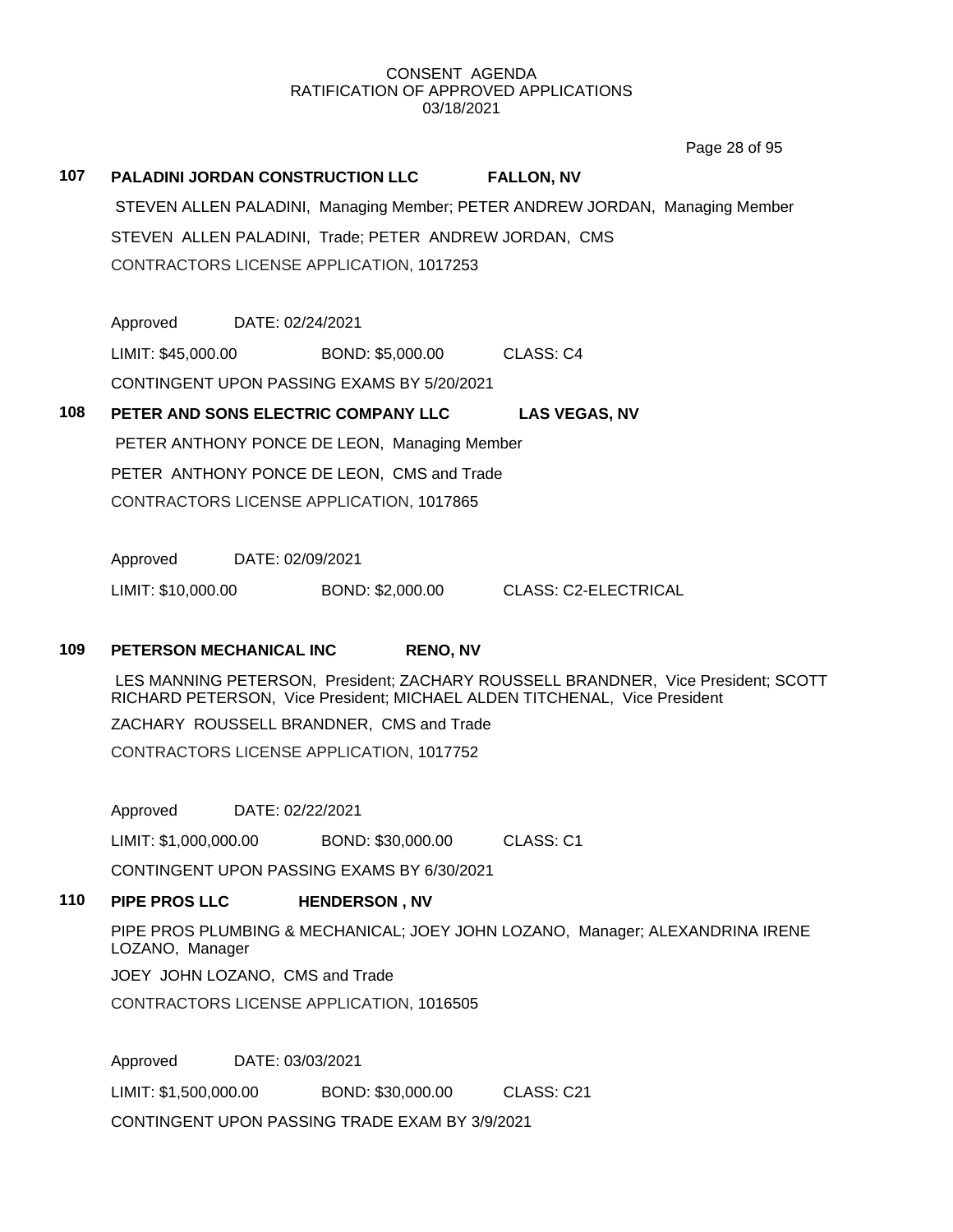Page 29 of 95

|       |                               |                  |                                                        | Page 29 or 95                                                            |
|-------|-------------------------------|------------------|--------------------------------------------------------|--------------------------------------------------------------------------|
| 111   | <b>POWER ON AVMS LLC</b>      |                  | <b>LAS VEGAS, NV</b>                                   |                                                                          |
|       |                               |                  |                                                        | MITCHELL LEE STILTNER Managing Member; DAVID LEE BOWSHER Managing Member |
|       |                               |                  | DAVID LEE BOWSHER CMS; MITCHELL LEE STILTNER Trade     |                                                                          |
|       |                               |                  | CONTRACTORS LICENSE APPLICATION, 1018178               |                                                                          |
|       |                               |                  |                                                        |                                                                          |
|       | Approved DATE: 02/11/2021     |                  |                                                        |                                                                          |
|       | LIMIT: \$45,000.00            |                  |                                                        | BOND: \$5,000.00 CLASS: C-2D LOW VOLTAGE                                 |
|       |                               |                  | CONTINGENT UPON PASSING REQUIRED TRADE EXAM            |                                                                          |
| $112$ | <b>PRIDE STUCCO LLC</b>       |                  | <b>LAS VEGAS, NV</b>                                   |                                                                          |
|       |                               |                  | NEMECIO CASTRO-ROMERO Managing Member                  |                                                                          |
|       |                               |                  | NEMECIO CASTRO-ROMERO CMS and Trade                    |                                                                          |
|       |                               |                  | CONTRACTORS LICENSE APPLICATION, 1018195               |                                                                          |
|       |                               |                  |                                                        |                                                                          |
|       | Approved DATE: 02/16/2021     |                  |                                                        |                                                                          |
|       | LIMIT: \$500,000.00           |                  | BOND: \$15,000.00                                      | CLASS: C-17E COATINGS OF STUCCO AND<br><b>CEMENT</b>                     |
|       |                               |                  | CONTINGENT UPON PASSING REQUIRED CMS EXAM              |                                                                          |
| 113   | PRO PRICE HEATING AND COOLING |                  |                                                        | <b>LAS VEGAS, NV</b>                                                     |
|       |                               |                  | DUSTIN CRAIG GENSLER-AGUILAR, Managing Member          |                                                                          |
|       |                               |                  | DUSTIN CRAIG GENSLER-AGUILAR, CMS and Trade            |                                                                          |
|       |                               |                  | CONTRACTORS LICENSE APPLICATION, 1017788               |                                                                          |
|       |                               |                  |                                                        |                                                                          |
|       | Approved                      | DATE: 02/16/2021 |                                                        |                                                                          |
|       | LIMIT: \$20,000.00            |                  | BOND: \$5,000.00                                       | <b>CLASS: C-21 REFRIGERATION AND AIR</b><br><b>CONDITIONING</b>          |
|       |                               |                  | CONTINGENT UPON PASSING REQUIRED CMS AND TRADE EXAMS   |                                                                          |
| 114   | <b>PROFINISH COATINGS INC</b> |                  | <b>RALEIGH, NC</b>                                     |                                                                          |
|       |                               |                  |                                                        | REGINA BELLAMY CARROLL, President; DARIN SCOTT CARROLL, Vice President   |
|       |                               |                  | DARIN SCOTT CARROLL, CMS and Trade                     |                                                                          |
|       |                               |                  | CONTRACTORS LICENSE APPLICATION, 1018358               |                                                                          |
|       |                               |                  |                                                        |                                                                          |
|       | Approved                      | DATE: 03/03/2021 |                                                        |                                                                          |
|       | LIMIT: \$10,000.00            |                  | BOND: \$2,000.00                                       | CLASS: C-4A PAINTING; C-4E DRYWALL                                       |
|       |                               |                  | CONTINGENT UPON PASSING CMS & C-4A EXAMS BY 08/11/2021 |                                                                          |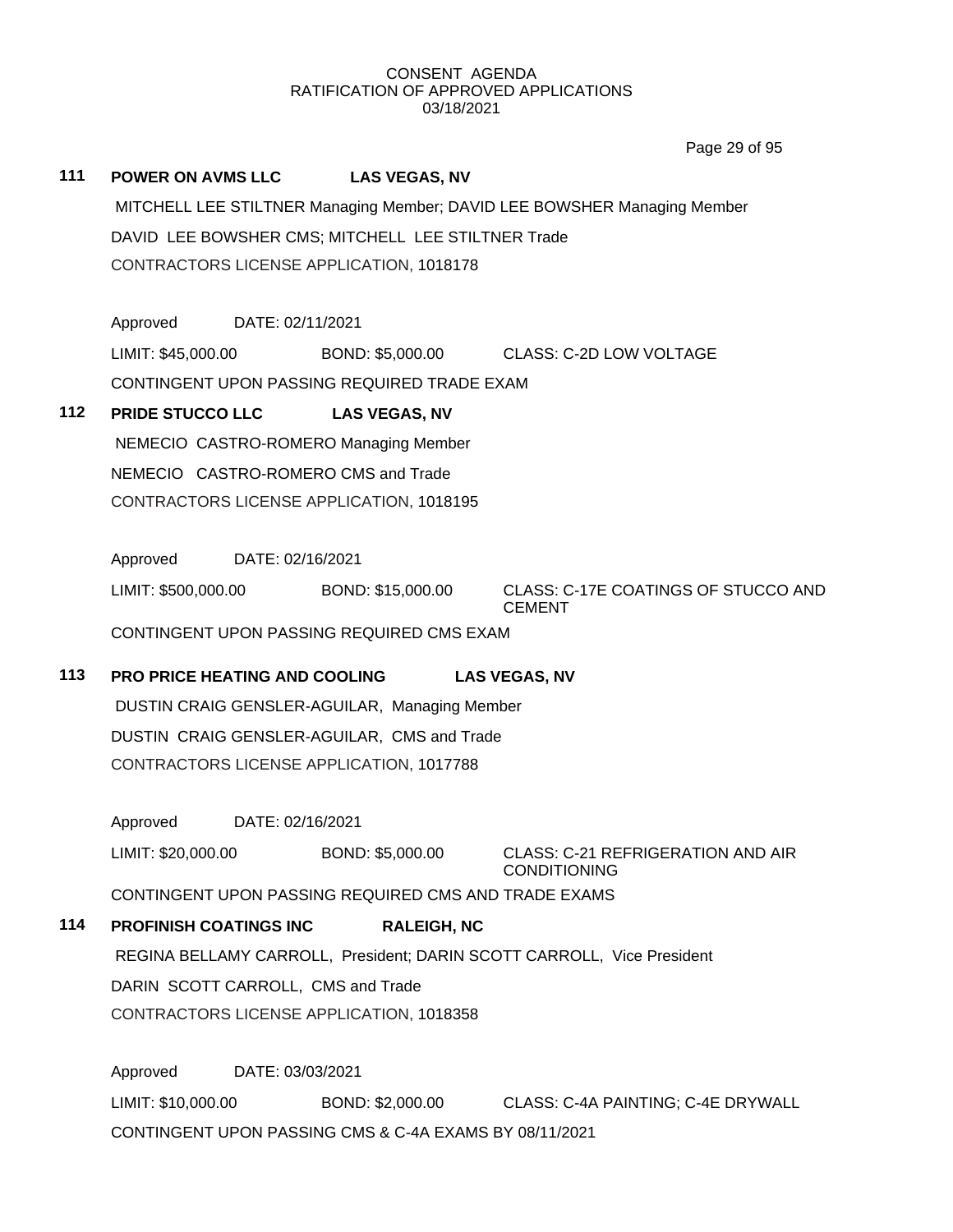Page 30 of 95

**115 PROPER DOOR SOLUTIONS LLC HENDERSON, NV** BRIAN KING SPENCER, Manager; KELLY MARIE SPENCER, Manager BRIAN KING SPENCER, CMS and Trade

CONTRACTORS LICENSE APPLICATION, 1018087

Approved DATE: 02/23/2021

LIMIT: \$10,000.00 BOND: \$2,000.00 CLASS: C-14C ORNAMENTAL METALS C-14D

CURTAIN WALL C-14E METAL DOORS AND WINDOWS C-14J CONVEYANCE OF GOODS

# **116 PROPER DOOR SOLUTIONS LLC HENDERSON, NV** BRIAN KING SPENCER, Manager; KELLY MARIE SPENCER, Manager BRIAN KING SPENCER, CMS and Trade CONTRACTORS LICENSE APPLICATION, 1018088

Approved DATE: 02/23/2021 LIMIT: \$10,000.00 BOND: \$2,000.00 CLASS: C-3D OVERHEAD DOORS

# **117 PYRAMID ROOFING COMPANY INC GRANDVIEW, MO**

RAYMOND DOUGLAS GALANT, President RAYMOND DOUGLAS GALANT, CMS and Trade CONTRACTORS LICENSE APPLICATION, 1016383

Approved DATE: 02/22/2021 LIMIT: \$10,000.00 BOND: \$2,000.00 CLASS: C15A CONTINGENT UPON PASSING TRADE EXAM BY 4/22/2021

# **118 RAINMAKER INCLINE VILLAGE, NV** JAN KEITH HUGHES, President; MARGARET JEAN HUGHES Secretary JAN KEITH HUGHES, CMS and Trade CONTRACTORS LICENSE APPLICATION, 1017700

Approved DATE: 02/23/2021 LIMIT: \$200,000.00 BOND: \$10,000.00 CLASS: B GENERAL BUILDING CONTINGENT ON PASSING THE REQUIRED CMS EXAM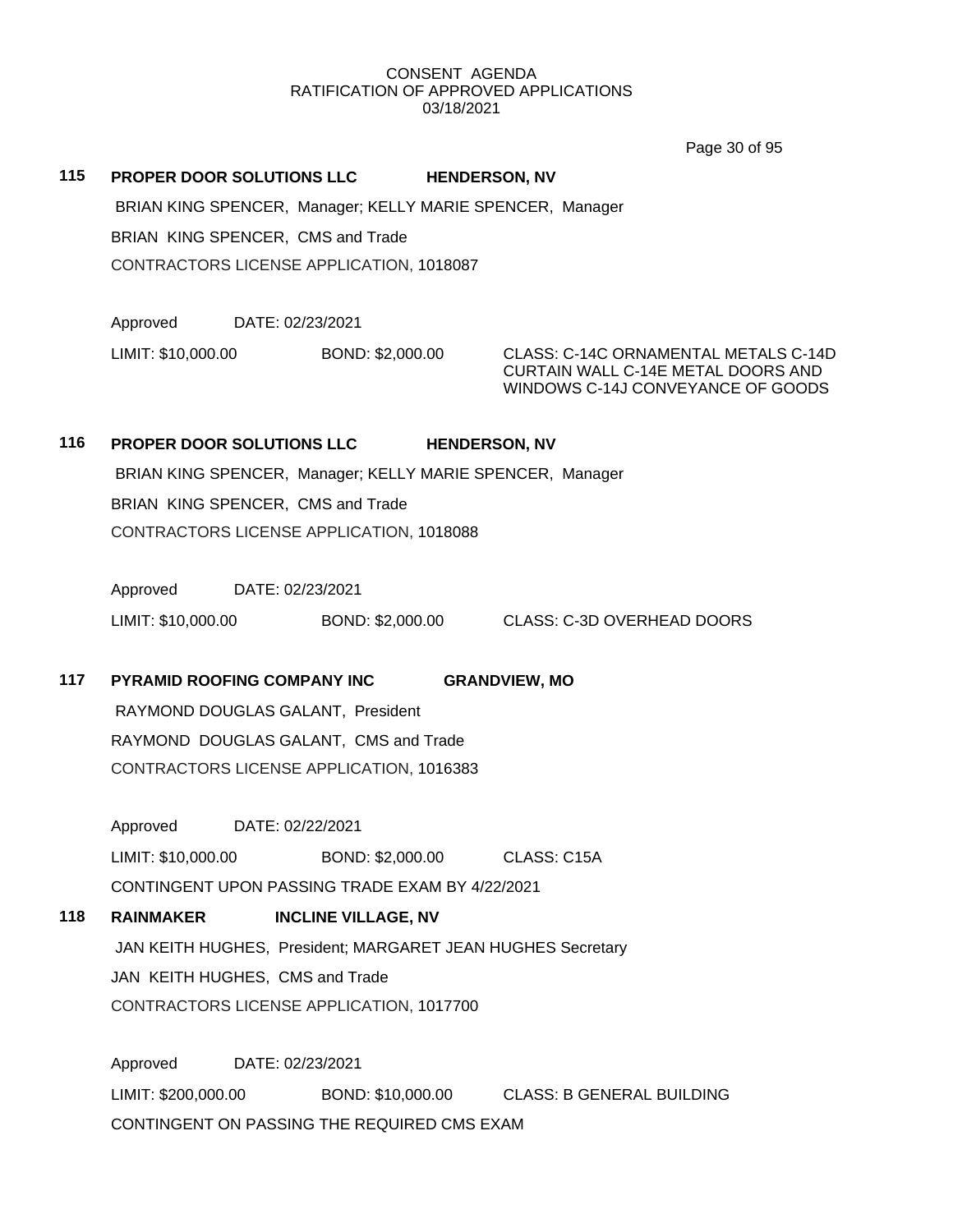Page 31 of 95

# **119 RANCHO REFRIGERATION LLC LAS VEGAS, NV** SUGEY ROMERO, Managing Member; CELESTINO MARTINEZ, Managing Member CELESTINO MARTINEZ, CMS and Trade CONTRACTORS LICENSE APPLICATION, 1018375 Approved DATE: 02/24/2021 LIMIT: \$10,000.00 BOND: \$2,000.00 CLASS: C-21 REFRIGERATION AND AIR CONDITIONING CONTINGENT UPON PASSING REQUIRED CMS AND TRADE EXAMS **120 RAUL MARTINEZ RENO, NV** MARTINEZ LANDSCAPING; RAUL MARTINEZ Owner RAUL MARTINEZ CMS and Trade CONTRACTORS LICENSE APPLICATION, 1018629 Approved DATE: 03/02/2021 LIMIT: \$4,900,000.00 BOND: \$50,000.00 CLASS: C-5 CONCRETE **121 REDS ELECTRICAL SERVICE INC ROSEBURG, OR** ROJO ELECTRICAL SERVICE; JO ANN DEGRAFFENREED, President WILLIAM M MORRISON, CMS and Trade CONTRACTORS LICENSE APPLICATION, 1017047 Approved DATE: 02/24/2021 LIMIT: \$2,500,000.00 BOND: \$30,000.00 CLASS: C-2 ELECTRICAL **122 RENOVATION AND MAINTENANCE SERVICES LLC WEST SACRAMENTO, CA** TOMMY LEWIS CARPENTER, Managing Member TOMMY LEWIS CARPENTER, CMS and Trade CONTRACTORS LICENSE APPLICATION, 1016682 Approved DATE: 02/24/2021

LIMIT: \$245,000.00 BOND: \$15,000.00 CLASS: B CONTINGENT UPON PASSING CMS EXAM BY 4/13/2021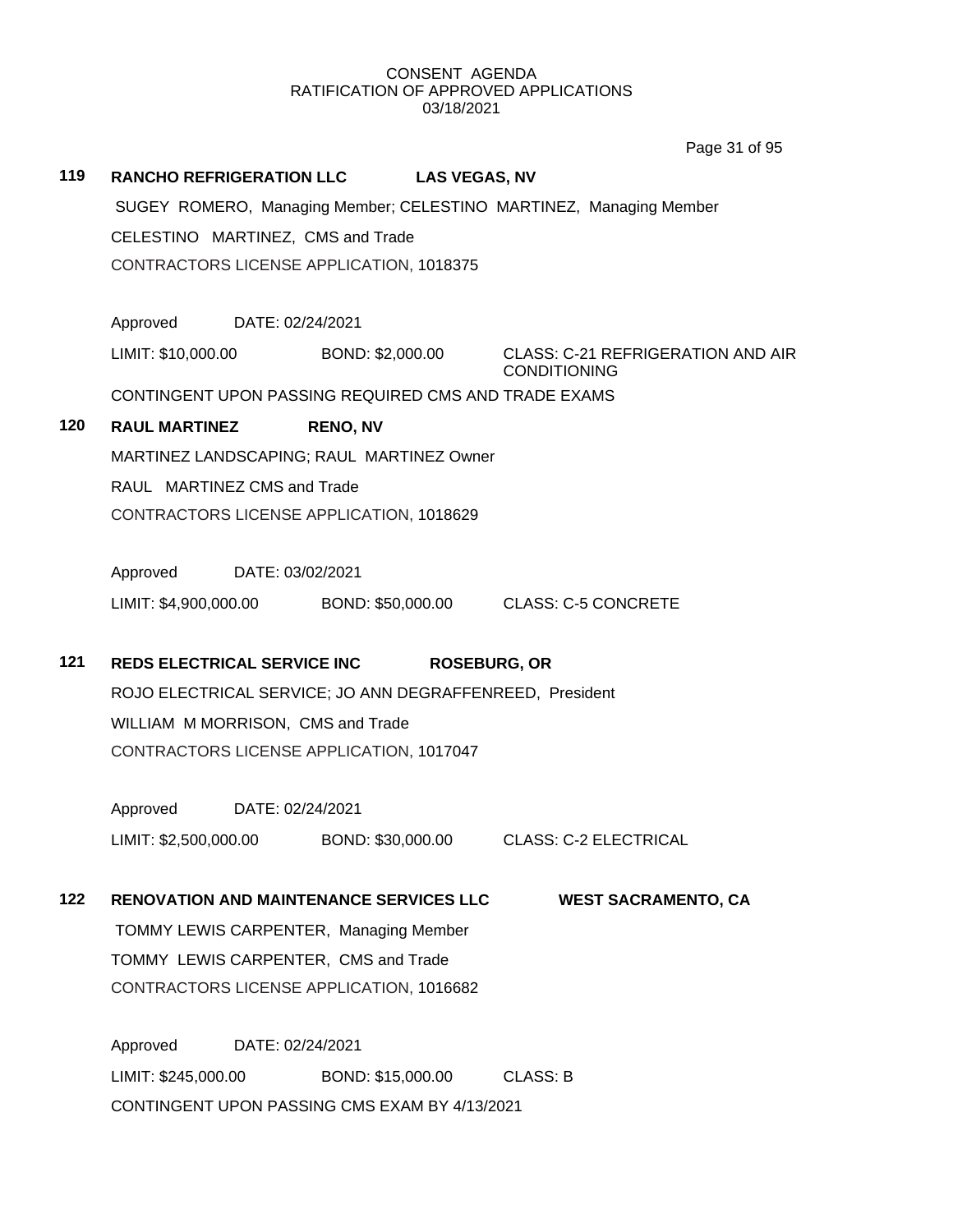Page 32 of 95

**123 RIOS CONSTRUCTION LLC ELKO, NV** JESUS ANTONIO RIOS-MARTINEZ Manager JESUS ANTONIO RIOS-MARTINEZ CMS and Trade CONTRACTORS LICENSE APPLICATION, 1018018 Approved DATE: 02/10/2021 LIMIT: \$245,000.00 BOND: \$15,000.00 CLASS: C3 CONTINGENT UPON PASSING EXAMS BY 7/21/2021 **124 RUSSELL OZOLINS GARDNERVILLE, NV** OZS ELECTRIC; RUSSELL PAUL OZOLINS Owner RUSSELL PAUL OZOLINS CMS and Trade CONTRACTORS LICENSE APPLICATION, 1017408 Approved DATE: 02/18/2021 LIMIT: \$30,000.00 BOND: \$5,000.00 CLASS: C2 **125 S B POOLS LLC LAS VEGAS, NV** KEVIN CHRISTIAN STEINER Manager KEVIN CHRISTIAN STEINER CMS and Trade CONTRACTORS LICENSE APPLICATION, 1017385 Approved DATE: 02/24/2021 LIMIT: \$200,000.00 BOND: \$15,000.00 CLASS: A10A-RESIDENTIAL POOLS CP BOND: \$50,000 **126 S W FLOORING CONTRACTORS LAS VEGAS, NV** STEVE ROBERT WALD, President STEVE ROBERT WALD, CMS and Trade CONTRACTORS LICENSE APPLICATION, 1017304 Approved DATE: 02/12/2021 LIMIT: \$10,000.00 BOND: \$2,000.00 CLASS: C-3B FINISH CARPENTRY LIMITED TO

WOOD FLOORS ONLY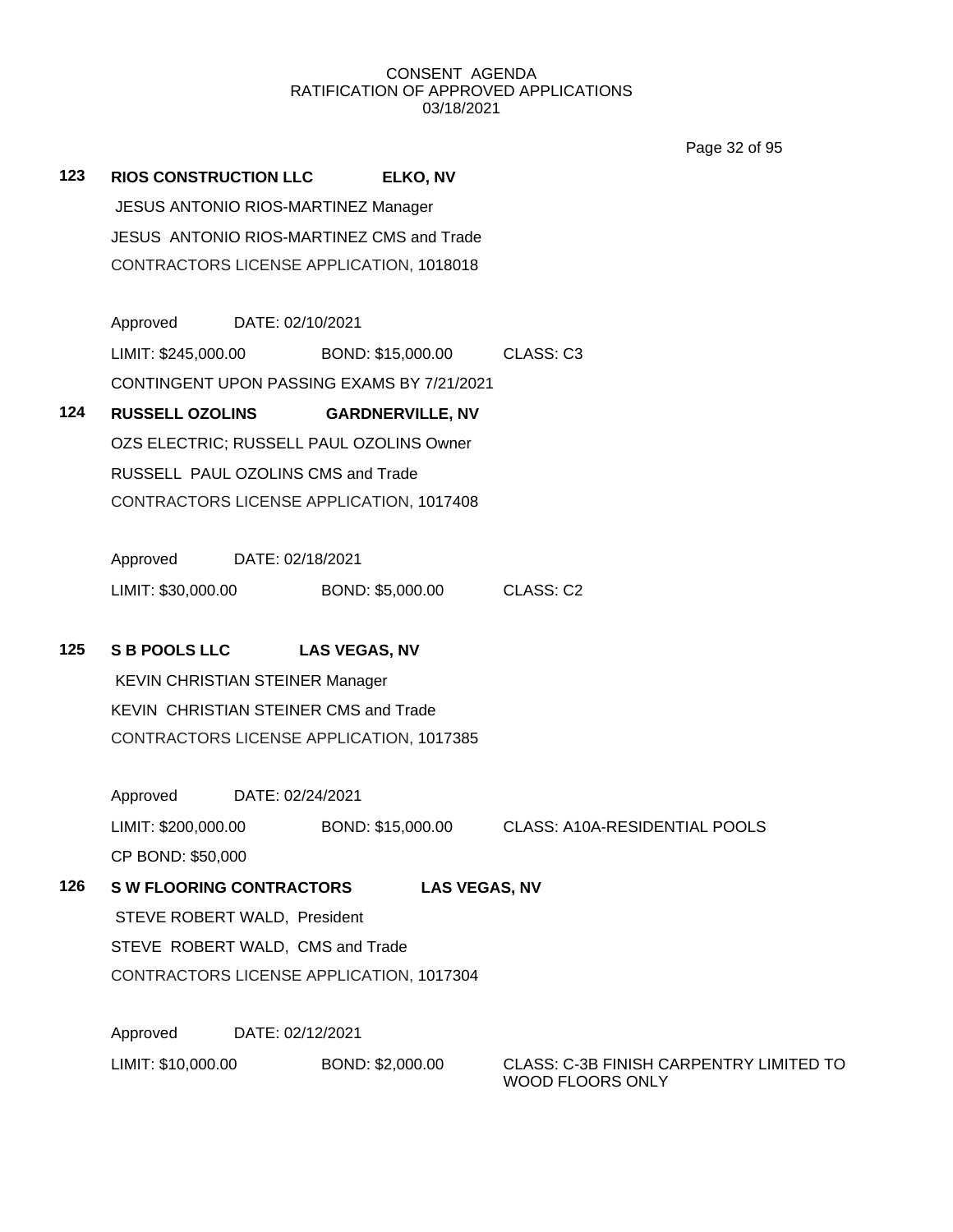Page 33 of 95

|                                                                             |                                                                                  |  |                                                        |            | <u>uyu uu uu</u>                                    |
|-----------------------------------------------------------------------------|----------------------------------------------------------------------------------|--|--------------------------------------------------------|------------|-----------------------------------------------------|
| 127                                                                         |                                                                                  |  | <b>SACHSE CONSTRUCTION AND DEVELOPMENT COMPANY LLC</b> |            | <b>DETROIT, MI</b>                                  |
|                                                                             | <b>TODD ARTHUR SACHSE Manager</b>                                                |  |                                                        |            |                                                     |
|                                                                             | TODD ARTHUR SACHSE CMS and Trade                                                 |  |                                                        |            |                                                     |
|                                                                             | CONTRACTORS LICENSE APPLICATION, 1017646                                         |  |                                                        |            |                                                     |
|                                                                             | Approved DATE: 02/10/2021                                                        |  |                                                        |            |                                                     |
|                                                                             | LIMIT: \$0.00                                                                    |  | BOND: \$50,000.00 CLASS: B- GENERAL BUILDING           |            |                                                     |
|                                                                             |                                                                                  |  | CONTINGENT UPON SURRENDERING LICENSE #0058327          |            |                                                     |
| 128                                                                         | <b>SAVANT PAINTING LLC</b>                                                       |  | <b>LAS VEGAS, NV</b>                                   |            |                                                     |
|                                                                             |                                                                                  |  | SCOTT RICHARD WRIGHT, Managing Member                  |            |                                                     |
|                                                                             | SCOTT RICHARD WRIGHT, CMS and Trade<br>CONTRACTORS LICENSE APPLICATION, 1018056  |  |                                                        |            |                                                     |
|                                                                             |                                                                                  |  |                                                        |            |                                                     |
|                                                                             |                                                                                  |  |                                                        |            |                                                     |
|                                                                             | Approved DATE: 02/24/2021                                                        |  |                                                        |            |                                                     |
|                                                                             | LIMIT: \$10,000.00                                                               |  |                                                        |            | BOND: \$2,000.00 CLASS: C-4 PAINTING AND DECORATING |
|                                                                             | CONTINGENT UPON PASSING REQUIRED CMS AND TRADE EXAMS                             |  |                                                        |            |                                                     |
| 129                                                                         | SILVER STATE DIRTWORKS LLC<br><b>RENO, NV</b>                                    |  |                                                        |            |                                                     |
| PERRY MARVIN CASTILLO, Managing Member; JULIE ANN CASTILLO, Managing Member |                                                                                  |  |                                                        |            |                                                     |
|                                                                             | PERRY MARVIN CASTILLO, CMS and Trade<br>CONTRACTORS LICENSE APPLICATION, 1017612 |  |                                                        |            |                                                     |
|                                                                             |                                                                                  |  |                                                        |            |                                                     |
|                                                                             |                                                                                  |  |                                                        |            |                                                     |
|                                                                             | Approved DATE: 02/24/2021                                                        |  |                                                        |            |                                                     |
|                                                                             | LIMIT: \$10,000.00                                                               |  | BOND: \$2,000.00                                       | CLASS: A7  |                                                     |
|                                                                             | CONTINGENT UPON PASSING EXAMS BY 6/18/2021                                       |  |                                                        |            |                                                     |
| 130                                                                         | <b>SIMPLISAFE INC</b>                                                            |  | <b>BOSTON, MA</b>                                      |            |                                                     |
|                                                                             | CHRISTIAN DANIEL CERDA, President; BRIAN G BLOCH, Secretary                      |  |                                                        |            |                                                     |
|                                                                             | LARRY STEPHEN EVERS CMS and Trade                                                |  |                                                        |            |                                                     |
|                                                                             | CONTRACTORS LICENSE APPLICATION, 1018037                                         |  |                                                        |            |                                                     |
|                                                                             |                                                                                  |  |                                                        |            |                                                     |
|                                                                             | Approved<br>DATE: 02/19/2021                                                     |  |                                                        |            |                                                     |
|                                                                             | LIMIT: \$10,000.00                                                               |  | BOND: \$2,000.00                                       | CLASS: C2D |                                                     |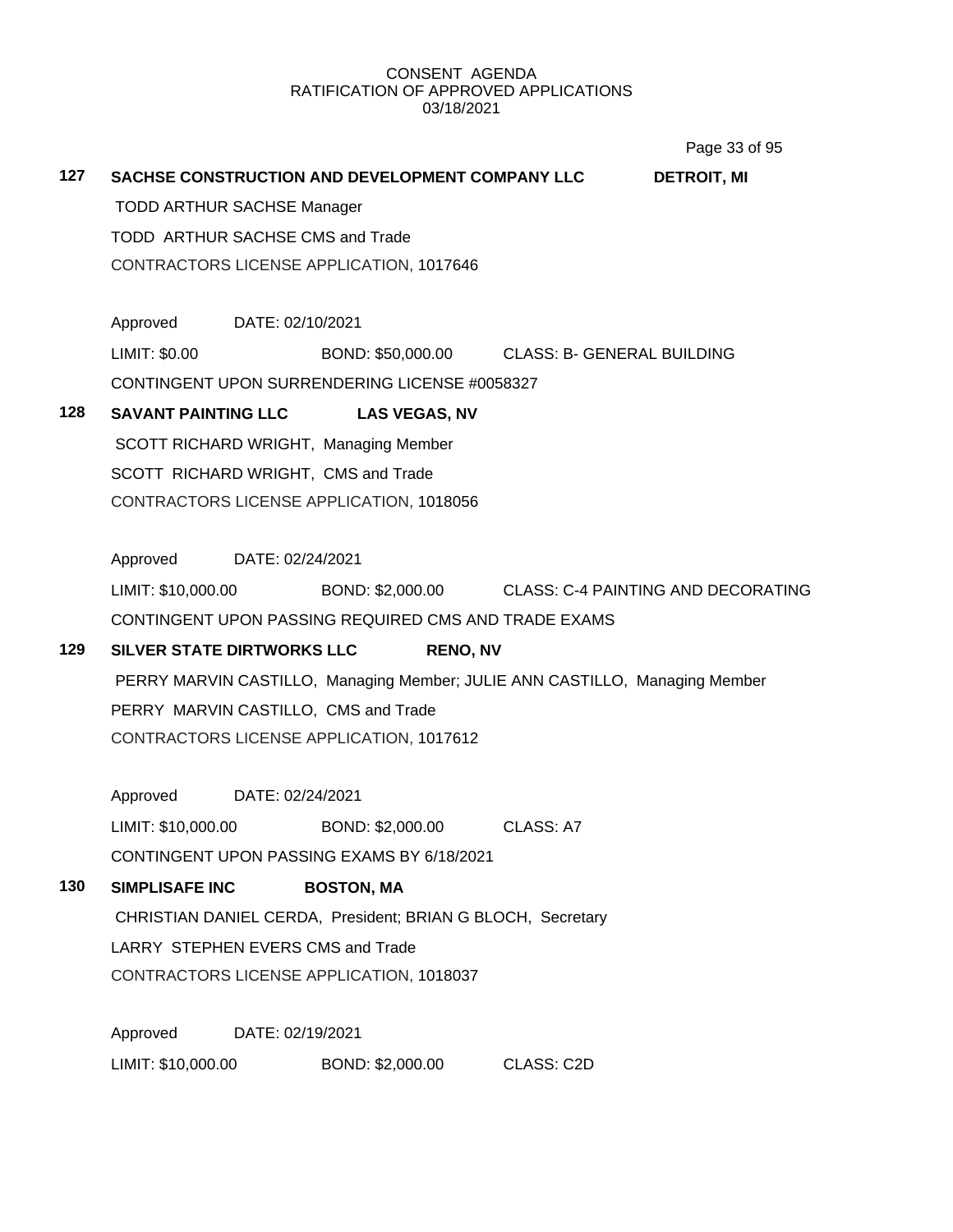Page 34 of 95

| 131 | SOL ELECTRIC LLC SPARKS, NV                                                                                                          |                                                                          |                                                                   |                     |  |  |  |  |
|-----|--------------------------------------------------------------------------------------------------------------------------------------|--------------------------------------------------------------------------|-------------------------------------------------------------------|---------------------|--|--|--|--|
|     | DANIEL WILLIAM MCDONALD, Member                                                                                                      |                                                                          |                                                                   |                     |  |  |  |  |
|     | DANIEL WILLIAM MCDONALD, CMS and Trade                                                                                               |                                                                          |                                                                   |                     |  |  |  |  |
|     | CONTRACTORS LICENSE APPLICATION, 1017932                                                                                             |                                                                          |                                                                   |                     |  |  |  |  |
|     |                                                                                                                                      |                                                                          |                                                                   |                     |  |  |  |  |
|     | Approved DATE: 03/03/2021                                                                                                            |                                                                          |                                                                   |                     |  |  |  |  |
|     |                                                                                                                                      |                                                                          | LIMIT: \$10,000.00 BOND: \$2,000.00 CLASS: C2G                    |                     |  |  |  |  |
| 132 | <b>SOLAR ENERGY LV LLC</b>                                                                                                           |                                                                          | <b>LAS VEGAS, NV</b>                                              |                     |  |  |  |  |
|     | RAFAEL DELGADO RUIZ ESPARZA, Managing Member                                                                                         |                                                                          |                                                                   |                     |  |  |  |  |
|     | RAFAEL DELGADO RUIZ ESPARZA, CMS and Trade<br>CONTRACTORS LICENSE APPLICATION, 1017821                                               |                                                                          |                                                                   |                     |  |  |  |  |
|     |                                                                                                                                      |                                                                          |                                                                   |                     |  |  |  |  |
|     |                                                                                                                                      |                                                                          |                                                                   |                     |  |  |  |  |
|     | Approved DATE: 02/24/2021                                                                                                            |                                                                          |                                                                   |                     |  |  |  |  |
|     |                                                                                                                                      |                                                                          | LIMIT: \$10,000.00 BOND: \$2,000.00 CLASS: C-37D HEATING OF POOLS |                     |  |  |  |  |
|     |                                                                                                                                      |                                                                          | CONTINGENT ON PASSING REQUIRED CMS/TRADE EXAMS                    |                     |  |  |  |  |
| 133 |                                                                                                                                      | SOUTHEASTERN CONSTRUCTION AND REHAB SPECIALIST LLC<br><b>ROSWELL, GA</b> |                                                                   |                     |  |  |  |  |
|     |                                                                                                                                      |                                                                          |                                                                   |                     |  |  |  |  |
|     | HAL GLENN WOODS, CMS and Trade                                                                                                       |                                                                          |                                                                   |                     |  |  |  |  |
|     | CONTRACTORS LICENSE APPLICATION, 1016463                                                                                             |                                                                          |                                                                   |                     |  |  |  |  |
|     |                                                                                                                                      |                                                                          |                                                                   |                     |  |  |  |  |
|     | Approved DATE: 03/03/2021                                                                                                            |                                                                          |                                                                   |                     |  |  |  |  |
|     |                                                                                                                                      |                                                                          | LIMIT: \$2,000,000.00 BOND: \$30,000.00 CLASS: B2                 |                     |  |  |  |  |
|     | CONTINGENT UPON PASSING CMS EXAM BY 3/28/2021                                                                                        |                                                                          |                                                                   |                     |  |  |  |  |
| 134 |                                                                                                                                      |                                                                          | SPECIALTY WELDING AND TURNAROUNDS LLC                             | <b>GONZALES, LA</b> |  |  |  |  |
|     | SHANE JOSEPH BELLANGER, Chief Financial Officer; JOHNNY MARIE HOLIFIELD, Chief Executive<br>Officer; DOUGLAS GRAHAM SECREST, Manager |                                                                          |                                                                   |                     |  |  |  |  |
|     | DOUGLAS GRAHAM SECREST, CMS and Trade                                                                                                |                                                                          |                                                                   |                     |  |  |  |  |
|     | CONTRACTORS LICENSE APPLICATION, 1018400                                                                                             |                                                                          |                                                                   |                     |  |  |  |  |
|     |                                                                                                                                      |                                                                          |                                                                   |                     |  |  |  |  |
|     | Approved                                                                                                                             | DATE: 03/03/2021                                                         |                                                                   |                     |  |  |  |  |
|     | LIMIT: \$0.00<br>BOND: \$50,000.00<br>CLASS: C1                                                                                      |                                                                          |                                                                   |                     |  |  |  |  |
|     | CONTINGENT UPON PASSING EXAMS BY 8/12/2021                                                                                           |                                                                          |                                                                   |                     |  |  |  |  |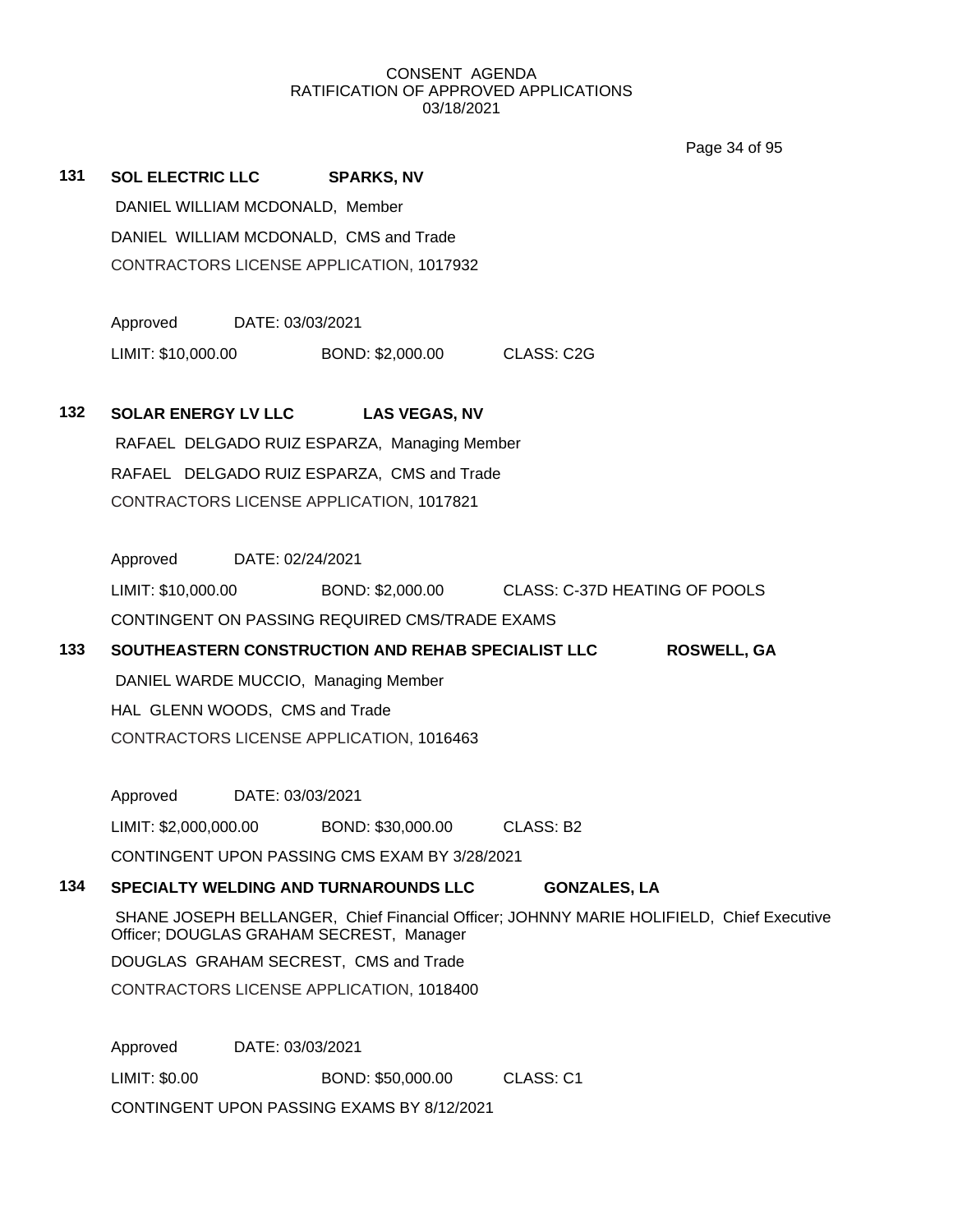Page 35 of 95

### **135 STORAGE STRUCTURES INC VILLA RICA, GA**

RICHARD WILLIAM ALLEN, President; CHRISTOPHER BRUCE PEARSON Secretary; HEATH JACKSON MULKEY Director

RICHARD WILLIAM ALLEN, CMS; DARBY LEE-ALAN OWENBY, Trade

CONTRACTORS LICENSE APPLICATION, 1017265

Approved DATE: 02/24/2021

LIMIT: Unlimited BOND: \$50,000.00 CLASS: C14B-STRUCTURAL STEEL C14E-

METAL DOORS AND WINDOWS C14G-PREFABRICATED STEEL STRUCTURES

# **136 STORAGE STRUCTURES INC VILLA RICA, GA**

RICHARD WILLIAM ALLEN, President; CHRISTOPHER BRUCE PEARSON Secretary; HEATH JACKSON MULKEY Director RICHARD WILLIAM ALLEN, CMS; ANDREW THOMAS SULLIVAN, Trade

CONTRACTORS LICENSE APPLICATION, 1017267

Approved DATE: 02/24/2021

LIMIT: Unlimited BOND: \$50,000.00 CLASS: C13-USING SHEET METAL

CONTINGENT ON PASSING TRADE EXAM

# **137 SUKIN AND SON LLC LAS VEGAS, NV**

MASTEROCK DEVELOPMENT; LEON EDWARD LINTON, President

LEON EDWARD LINTON, CMS and Trade

CONTRACTORS LICENSE APPLICATION, 1017342

Approved DATE: 02/16/2021

LIMIT: \$200,000.00 BOND: \$10,000.00 CLASS: B-2 RESIDENTIAL AND SMALL

**COMMERCIAL** 

CONTINGENT UPON PASSING REQUIRED CMS AND TRADE EXAMS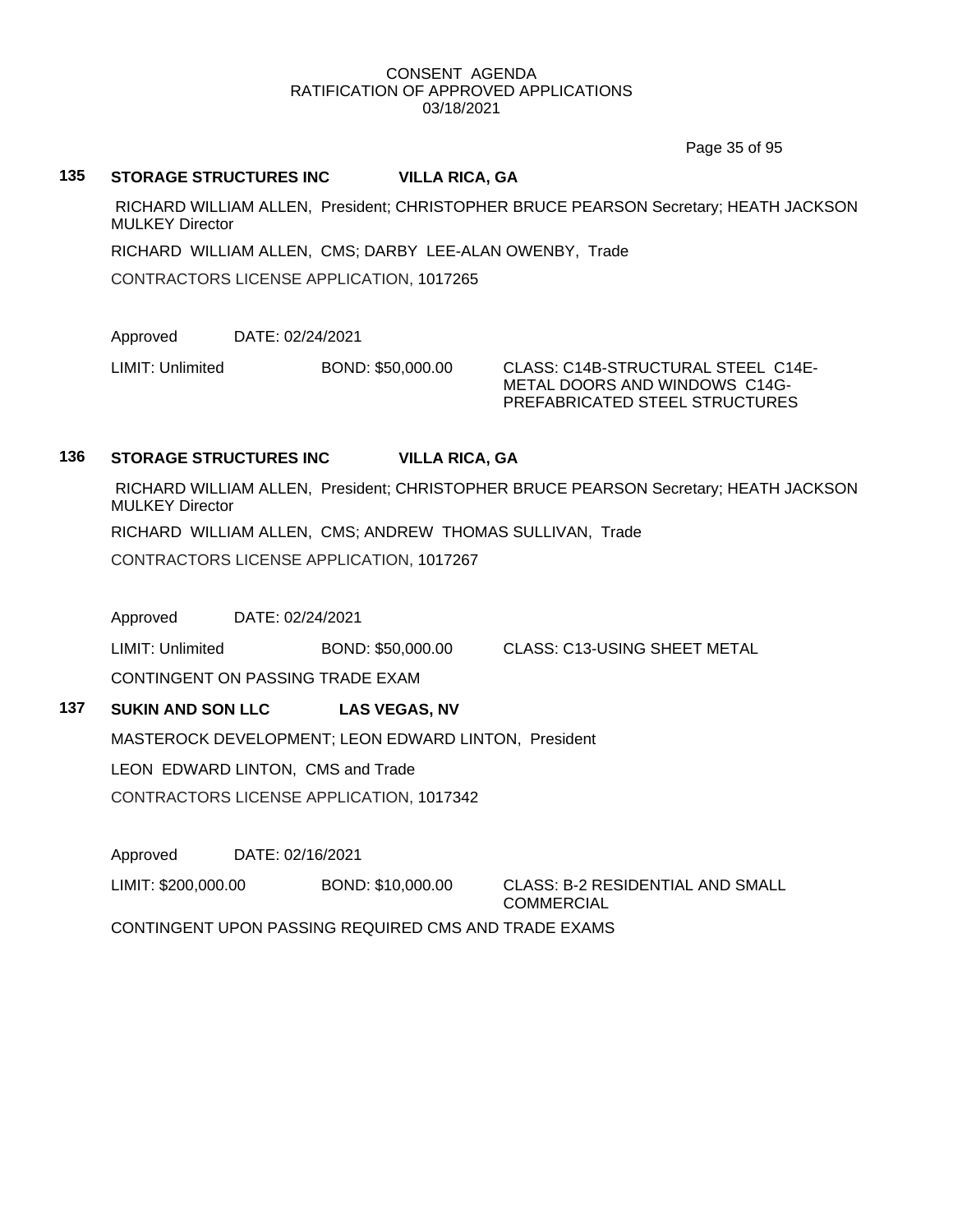Page 36 of 95

### **138 SWIFT AIR HEATING & REFRIGERATION LLC LAS VEGAS, NV**

EMMANUEL M TRILLO, Manager; HOVIK KHACHEKIAN, Manager HOVIK KHACHEKIAN, CMS and Trade CONTRACTORS LICENSE APPLICATION, 1016600

Approved DATE: 02/16/2021

LIMIT: \$50,000.00 BOND: \$5,000.00 CLASS: C21

# **139 TAHOE PAINT WORKS RENO, NV**

AARON MATTHEW SEDWAY, President; MICHAEL WARREN HATCHETT, Chief Financial Officer AARON MATTHEW SEDWAY, CMS and Trade CONTRACTORS LICENSE APPLICATION, 1017848

Approved DATE: 02/18/2021

LIMIT: \$100,000.00 BOND: \$10,000.00 CLASS: C4A CONTINGENT UPON SURRENDER OF NV LICENSE #87254

# **140 TAMARACK CONSTRUCTION LLC RENO, NV**

JAVIER REYES ACOSTA, Manager; JAVIER REYES-RIVERA, Manager JAVIER REYES ACOSTA, CMS; JAVIER REYES-RIVERA, Trade CONTRACTORS LICENSE APPLICATION, 1018173

Approved DATE: 03/04/2021

LIMIT: \$10,000.00 BOND: \$2,000.00 CLASS: C-10 LANDSCAPE CONTRACTING

CONTINGENT UPON PASSING CMS & TRADE EXAMS BY 08/01/2021

# **141 THE BROOKS COMPANIES LLC LAS VEGAS, NV**

RESTORE ONE CONTRACTING; STEVE KELLY BROOKS, Managing Member STEVE KELLY BROOKS, CMS and Trade CONTRACTORS LICENSE APPLICATION, 1018425

Approved DATE: 03/01/2021 LIMIT: \$200,000.00 BOND: \$10,000.00 CLASS: B-2 RESIDENTIAL AND SMALL **COMMERCIAL** CONTINGENT UPON PASSING REQUIRED CMS AND TRADE EXAMS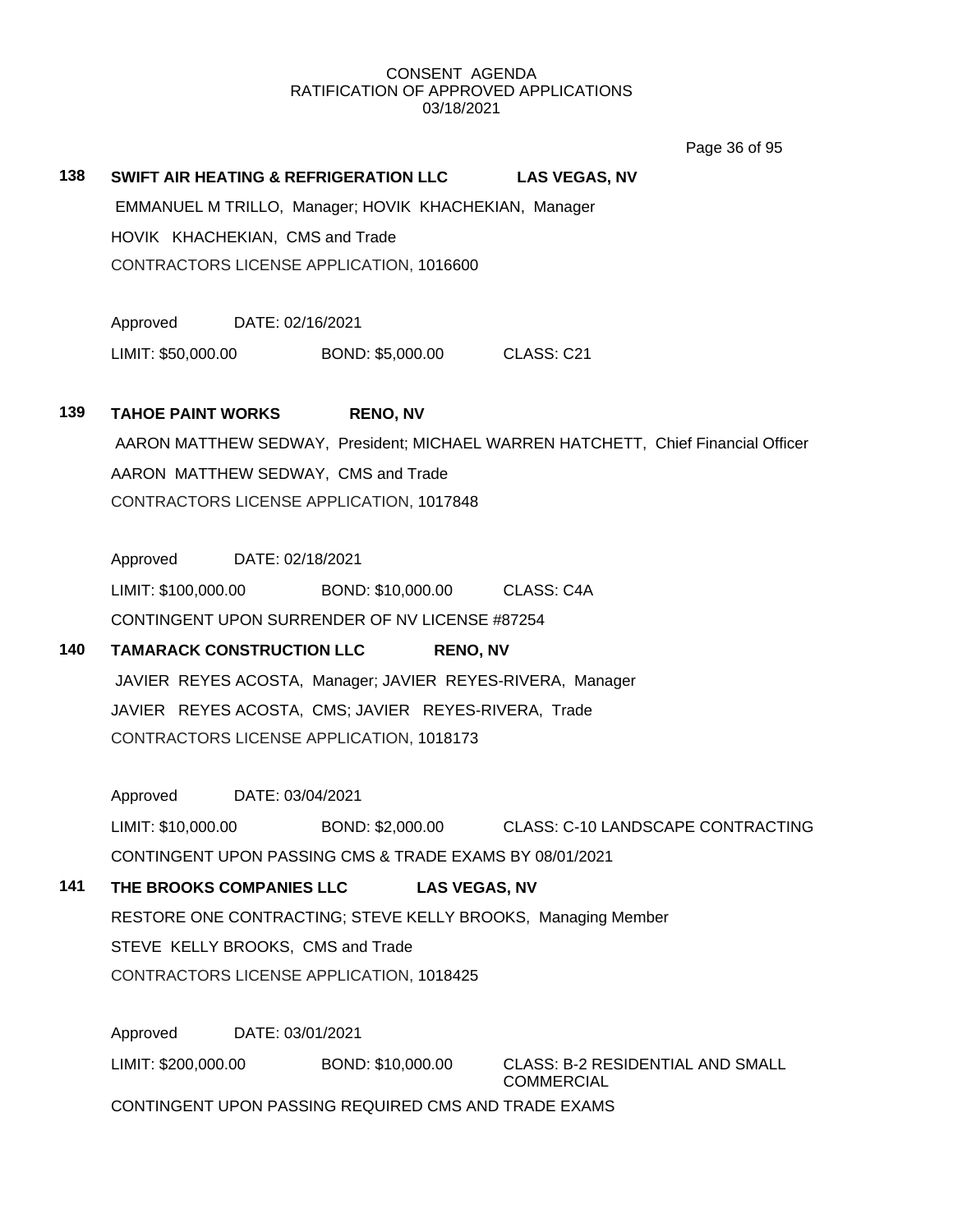Page 37 of 95

# **142 THE CONSTRUCTORS WORLD CORP LAS VEGAS, NV** T C W; DUSEON JASON KIM, President; TAI KYU JIN, Secretary; JAE SUNG RIM, Treasurer DUSEON JASON KIM, CMS and Trade CONTRACTORS LICENSE APPLICATION, 1016387 Approved DATE: 02/11/2021 LIMIT: \$200,000.00 BOND: \$10,000.00 CLASS: C-2 ELECTRICAL **143 THIRKETTLE CORPORATION RIVERSIDE, CA** THOMAS JOHN THIRKETTLE, President; LEA MAE THIRKETTLE, Secretary; CHRIS THOMAS THIRKETTLE, Director JEFFERI MICHAEL OGBURN, CMS and Trade CONTRACTORS LICENSE APPLICATION, 1016711 Approved DATE: 03/01/2021 LIMIT: \$0.00 BOND: \$50,000.00 CLASS: A GENERAL ENGINEERING **144 THOMAS INDUSTRIAL COATINGS INC PAVELY, MO** DONALD MATTHEW THOMAS, President DONALD MATTHEW THOMAS, CMS and Trade CONTRACTORS LICENSE APPLICATION, 1017682 Approved DATE: 02/09/2021 LIMIT: \$0.00 BOND: \$50,000.00 CLASS: C-4 PAINTING AND DECORATING CONTINGENT UPON PASSING REQUIRED CMS AND TRADE EXAMS **145 TOP NOTCH FLOORING LLC HENDERSON, NV** JESUS RICARDO BAEZ ROMERO, Managing Member; GUADALUPE ORTIZ, Managing Member; JOSE ANTONIO ORTIZ GARCIA, Managing Member; ANTONIO DE JESUS ORTIZ, Managing Member JOSE ANTONIO ORTIZ GARCIA, CMS; JESUS RICARDO BAEZ ROMERO, Trade CONTRACTORS LICENSE APPLICATION, 1017852

Approved DATE: 02/12/2021 LIMIT: \$10,000.00 BOND: \$2,000.00 CLASS: C-20 TILING CONTINGENT ON PASSING REQUIRED CMS/TRADE EXAM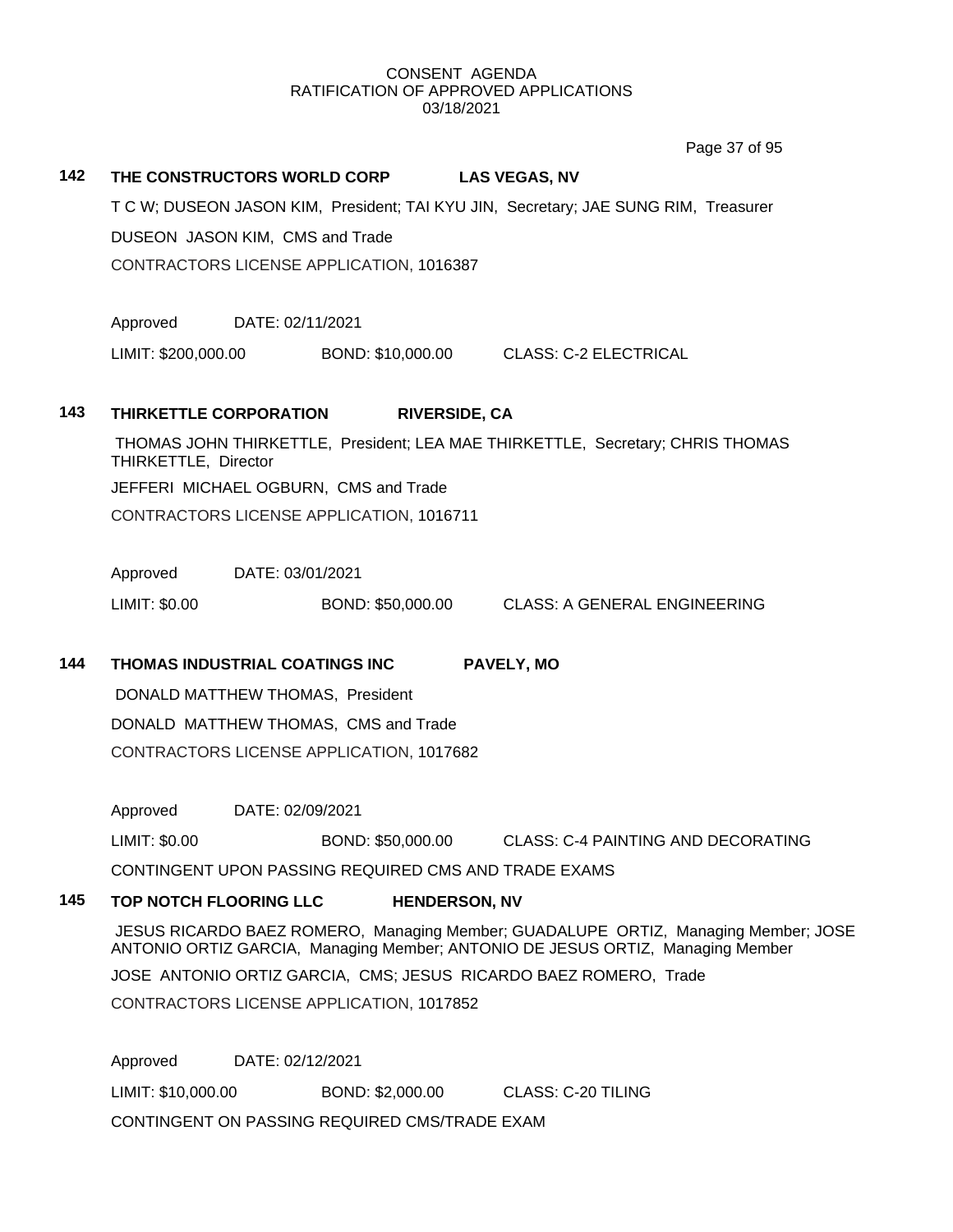Page 38 of 95

### **146 TOPAZ LANDSCAPING LLC WELLINGTON, NV**

CELESTINO LEON, Managing Member

CELESTINO LEON,

CONTRACTORS LICENSE APPLICATION, 1017855

Approved DATE: 02/18/2021

LIMIT: \$45,000.00 BOND: \$5,000.00 CLASS: C10

CONTINGENT UPON PASSING EXAMS BY 7/8/2021

# **147 TRU POOLS AND DESIGN LLC LAS VEGAS, NV**

TIMOTHY EUGENE BROOKS Manager; NICHOLAS ANDREW MARTIN, Manager; ADRIANNA ALVARADO, Manager

TIMOTHY EUGENE BROOKS CMS and Trade

CONTRACTORS LICENSE APPLICATION, 1017554

Approved DATE: 02/18/2021

LIMIT: \$1,200,000.00 BOND: \$30,000.00 CLASS: A- GENERAL ENGINEERING

# **148 TRUEU RENOVATIONS & CONSTRUCTION LLC LAS VEGAS, NV**

DANA ROGERS Managing Member; JESUS SALVADOR GALVEZ ESPINOZA, Managing Member; RANDALL PHILLIP SPRIGGS, Managing Member

DANA ROGERS CMS and Trade

CONTRACTORS LICENSE APPLICATION, 1017925

Approved DATE: 03/03/2021

LIMIT: \$1,400,000.00 BOND: \$30,000.00 CLASS: B2-RESIDENTIAL AND SMALL

**COMMERCIAL**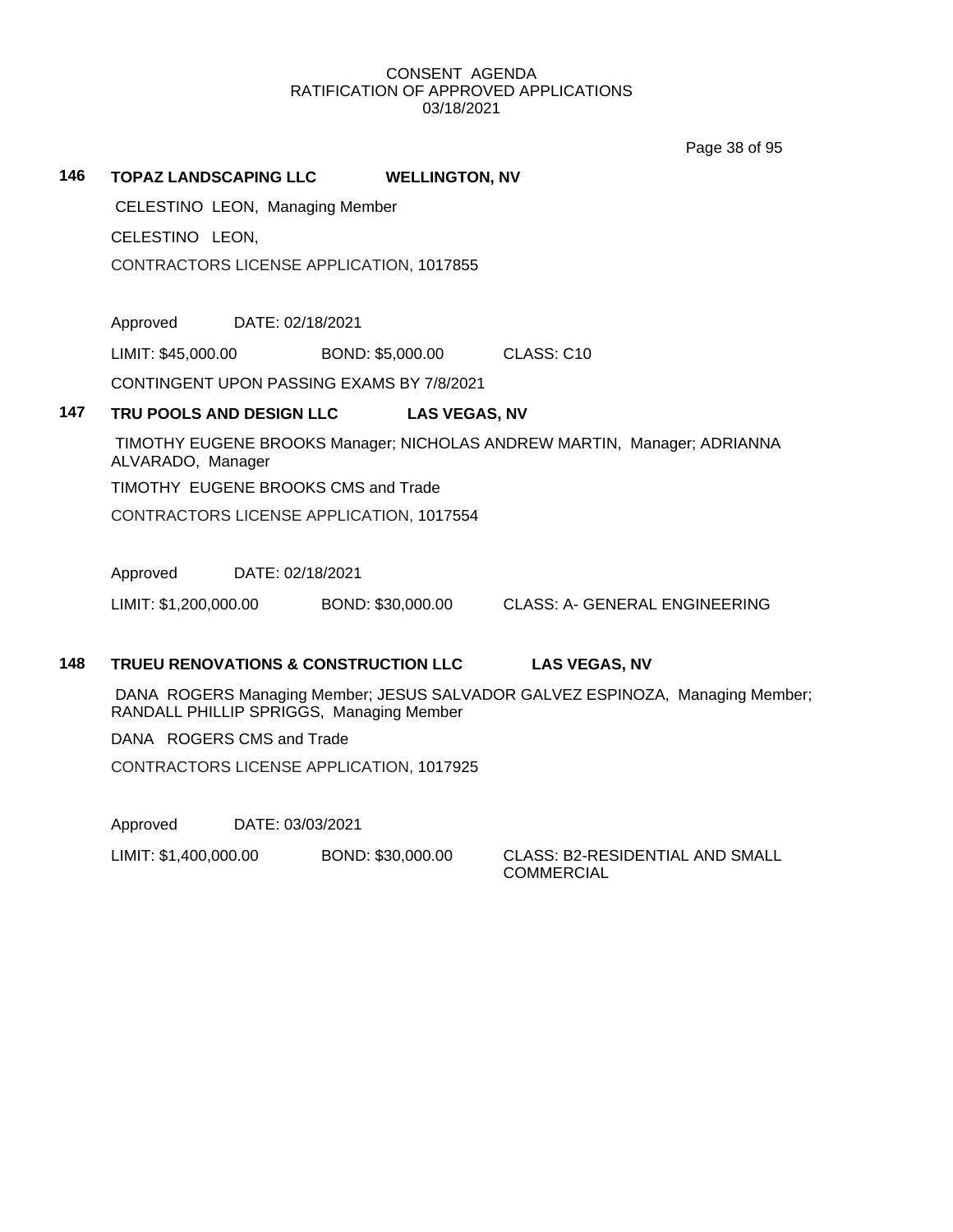Page 39 of 95

# **149 TWEET GAROT MECHANICAL INC DE PERE, WI**

CHRISTOPHER RYAN HOWALD, President; HOPE HEATHER VOIGT, Secretary; JODI LYN MILLER-LARSON, Treasurer

WILLIAM PATRICK HARRINGTON, Trade; HOPE HEATHER VOIGT, CMS

CONTRACTORS LICENSE APPLICATION, 1017656

Approved DATE: 02/17/2021

LIMIT: \$0.00 BOND: \$50,000.00 CLASS: C-21 REFRIGERATION AND AIR

CONDITIONING

# **150 UNDER CONSTRUCTION INC LAS VEGAS, NV**

DAVID ALLEN GARRETSON President DAVID ALLEN GARRETSON CMS and Trade CONTRACTORS LICENSE APPLICATION, 1015414

Approved DATE: 02/22/2021 LIMIT: \$1,000,000.00 BOND: \$30,000.00 CLASS: C1D

**151 UNDER CONSTRUCTION INC LAS VEGAS, NV**

DAVID ALLEN GARRETSON President DAVID ALLEN GARRETSON CMS and Trade CONTRACTORS LICENSE APPLICATION, 1015415

Approved DATE: 02/22/2021 LIMIT: \$4,000,000.00 BOND: \$30,000.00 CLASS: B

# **152 USA AIR CONDITIONING INC LAS VEGAS, NV**

FRANCISCO ALBERTO GARCIA President FRANCISCO ALBERTO GARCIA CMS and Trade CONTRACTORS LICENSE APPLICATION, 1018196

Approved DATE: 02/17/2021 LIMIT: \$10,000.00 BOND: \$2,000.00 CLASS: C-1 PLUMBING CONTINGENT UPON PASSING REQUIRED TRADE EXAM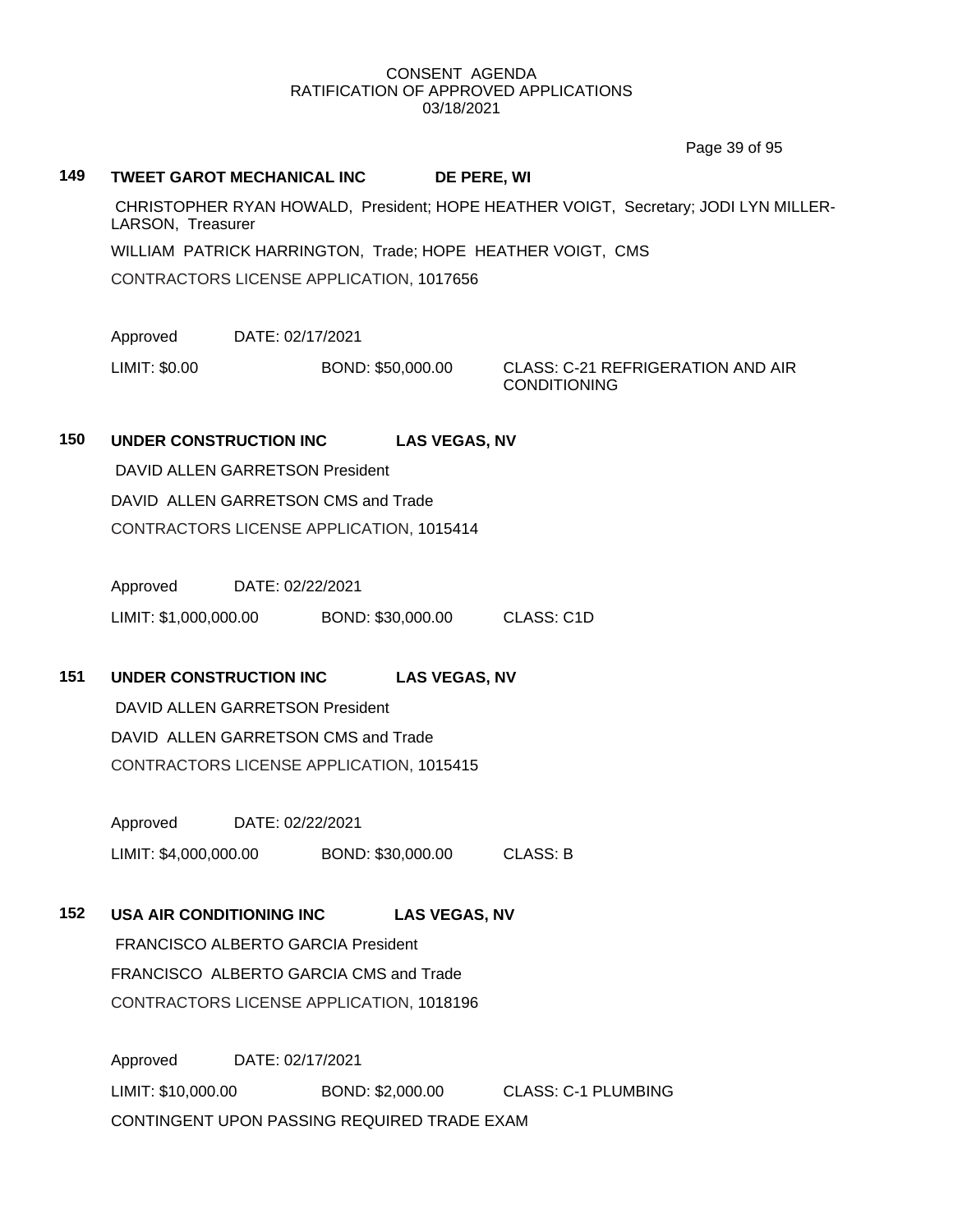Page 40 of 95

# **153 VALENTE DEVELOPMENT LLC LAS VEGAS , NV**

MICHAEL NICOLA VALENTE Managing Member; HERIBERTO VALENTE AGUIAR, Member MICHAEL NICOLA VALENTE CMS and Trade CONTRACTORS LICENSE APPLICATION, 1017934

Approved DATE: 02/16/2021 LIMIT: \$245,000.00 BOND: \$15,000.00 CLASS: C-2 ELECTRICAL CONTINGENT UPON PASSING C-2 EXAM BY 07/14/2021

# **154 VANTAGE BUILDERS LLC LAS VEGAS , NV**

VANTAGE ENTERPRISE LLC Managing Member; JARED ANDREW MILLER Managing Member JARED ANDREW MILLER CMS and Trade CONTRACTORS LICENSE APPLICATION, 1018150

Approved DATE: 03/02/2021

LIMIT: \$2,500,000.00 BOND: \$30,000.00 CLASS: B GENERAL BUILDING CONTINGENT UPON PASSING REQUIRED TRADE EXAM

# **155 VENTURE CAPITAL LLC SPARKS, NV**

MUIR INDUSTRIES; EMORY MUIR PETERSON Manager EMORY MUIR PETERSON CONTRACTORS LICENSE APPLICATION, 1018043

Approved DATE: 03/01/2021

LIMIT: \$10,000.00 BOND: \$2,000.00 CLASS: C-2D LOW VOLTAGE

# **156 VOLTZ ELECTRIC INC RENO, NV**

MATE SABIC, Chief Executive Officer MATE SABIC, CMS and Trade CONTRACTORS LICENSE APPLICATION, 1017879

Approved DATE: 02/24/2021 LIMIT: \$10,000.00 BOND: \$2,000.00 CLASS: C2 CONTINGENT UPON PASSING CMS EXAM BY 7/11/2021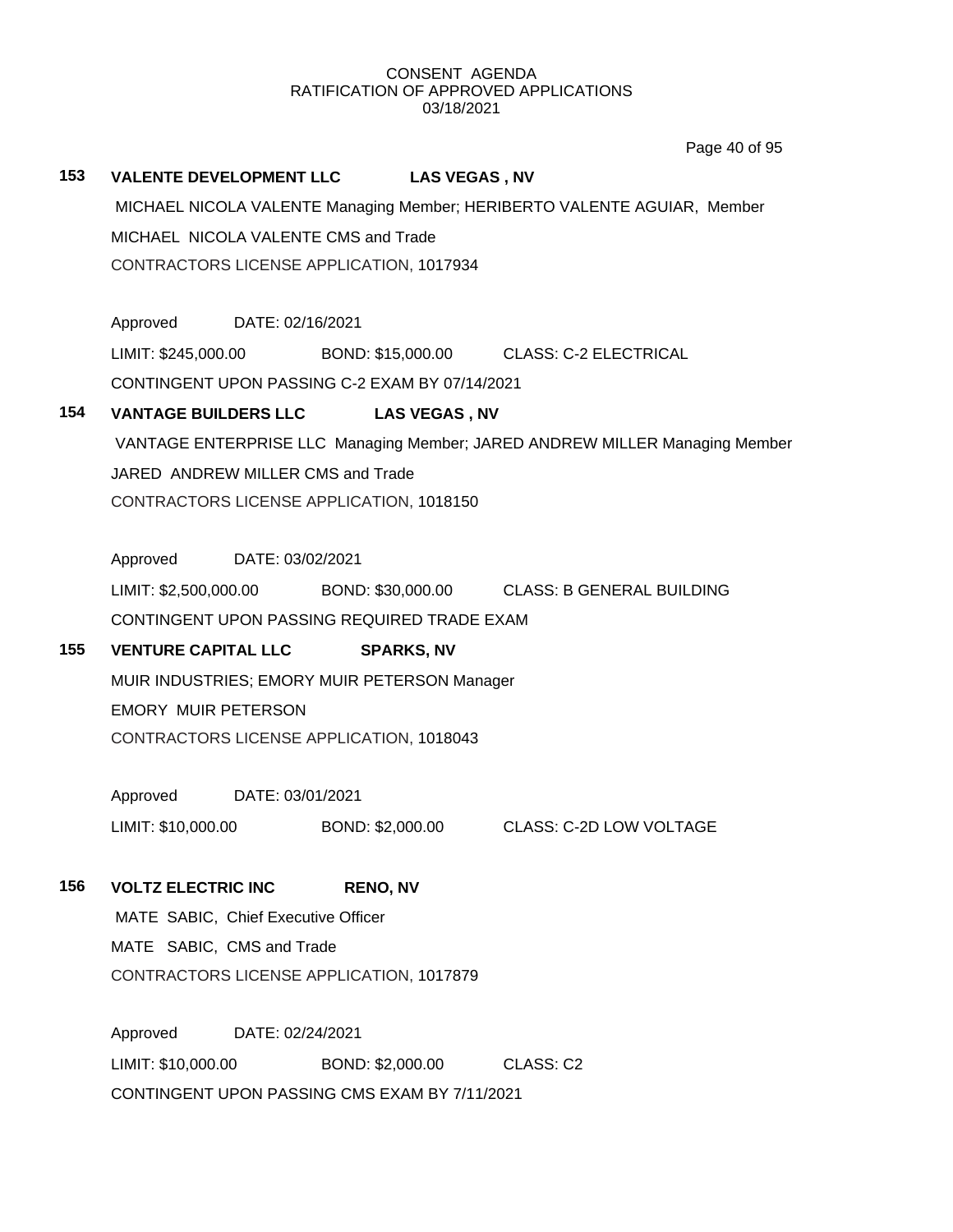Page 41 of 95

| 157 | <b>WINDOWS PLUS LLC</b>                                               |                  | <b>LAS VEGAS, NV</b>                          |             |                                             |  |  |  |
|-----|-----------------------------------------------------------------------|------------------|-----------------------------------------------|-------------|---------------------------------------------|--|--|--|
|     | THOMAS MCKINLEY BRADLEY Manager                                       |                  |                                               |             |                                             |  |  |  |
|     | THOMAS MCKINLEY BRADLEY CMS and Trade                                 |                  |                                               |             |                                             |  |  |  |
|     | CONTRACTORS LICENSE APPLICATION, 1015558                              |                  |                                               |             |                                             |  |  |  |
|     | Approved<br>DATE: 03/02/2021                                          |                  |                                               |             |                                             |  |  |  |
|     | LIMIT: \$500,000.00                                                   |                  | BOND: \$15,000.00 CLASS: C8-GLASS AND GLAZING |             |                                             |  |  |  |
| 158 | WINNEMUCCA GARAGE DOORS AND RAIN GUTTERS LLC<br><b>WINNEMUCCA, NV</b> |                  |                                               |             |                                             |  |  |  |
|     | <b>GREGORY MARK ALBERTSON Manager</b>                                 |                  |                                               |             |                                             |  |  |  |
|     | <b>GREGORY MARK ALBERTSON CMS and Trade</b>                           |                  |                                               |             |                                             |  |  |  |
|     | CONTRACTORS LICENSE APPLICATION, 1014893                              |                  |                                               |             |                                             |  |  |  |
|     | Approved                                                              | DATE: 02/11/2021 |                                               |             |                                             |  |  |  |
|     | LIMIT: \$10,000.00                                                    |                  | BOND: \$2,000.00                              |             | <b>CLASS: C-3D OVERHEAD DOORS</b>           |  |  |  |
| 159 | WINNEMUCCA GARAGE DOORS AND RAIN GUTTERS LLC<br><b>WINNEMUCCA, NV</b> |                  |                                               |             |                                             |  |  |  |
|     | <b>GREGORY MARK ALBERTSON Manager</b>                                 |                  |                                               |             |                                             |  |  |  |
|     | <b>GREGORY MARK ALBERTSON CMS and Trade</b>                           |                  |                                               |             |                                             |  |  |  |
|     | CONTRACTORS LICENSE APPLICATION, 1014894                              |                  |                                               |             |                                             |  |  |  |
|     | Approved<br>DATE: 02/10/2021                                          |                  |                                               |             |                                             |  |  |  |
|     | LIMIT: \$10,000.00                                                    |                  | BOND: \$2,000.00                              |             | <b>CLASS: C-13 SHEET METAL RAIN GUTTERS</b> |  |  |  |
| 160 | <b>XTINGUISH LLC</b>                                                  |                  | <b>LAS VEGAS, NV</b>                          |             |                                             |  |  |  |
|     | JOSEPH JOHN GOLDBERG Managing Member                                  |                  |                                               |             |                                             |  |  |  |
|     | JOSEPH JOHN GOLDBERG CMS; RAFAEL GONZALEZ, Trade                      |                  |                                               |             |                                             |  |  |  |
|     | CONTRACTORS LICENSE APPLICATION, 1016415                              |                  |                                               |             |                                             |  |  |  |
|     | Approved                                                              | DATE: 03/01/2021 |                                               |             |                                             |  |  |  |
|     | LIMIT: \$200,000.00                                                   |                  | BOND: \$10,000.00                             | CLASS: C41B |                                             |  |  |  |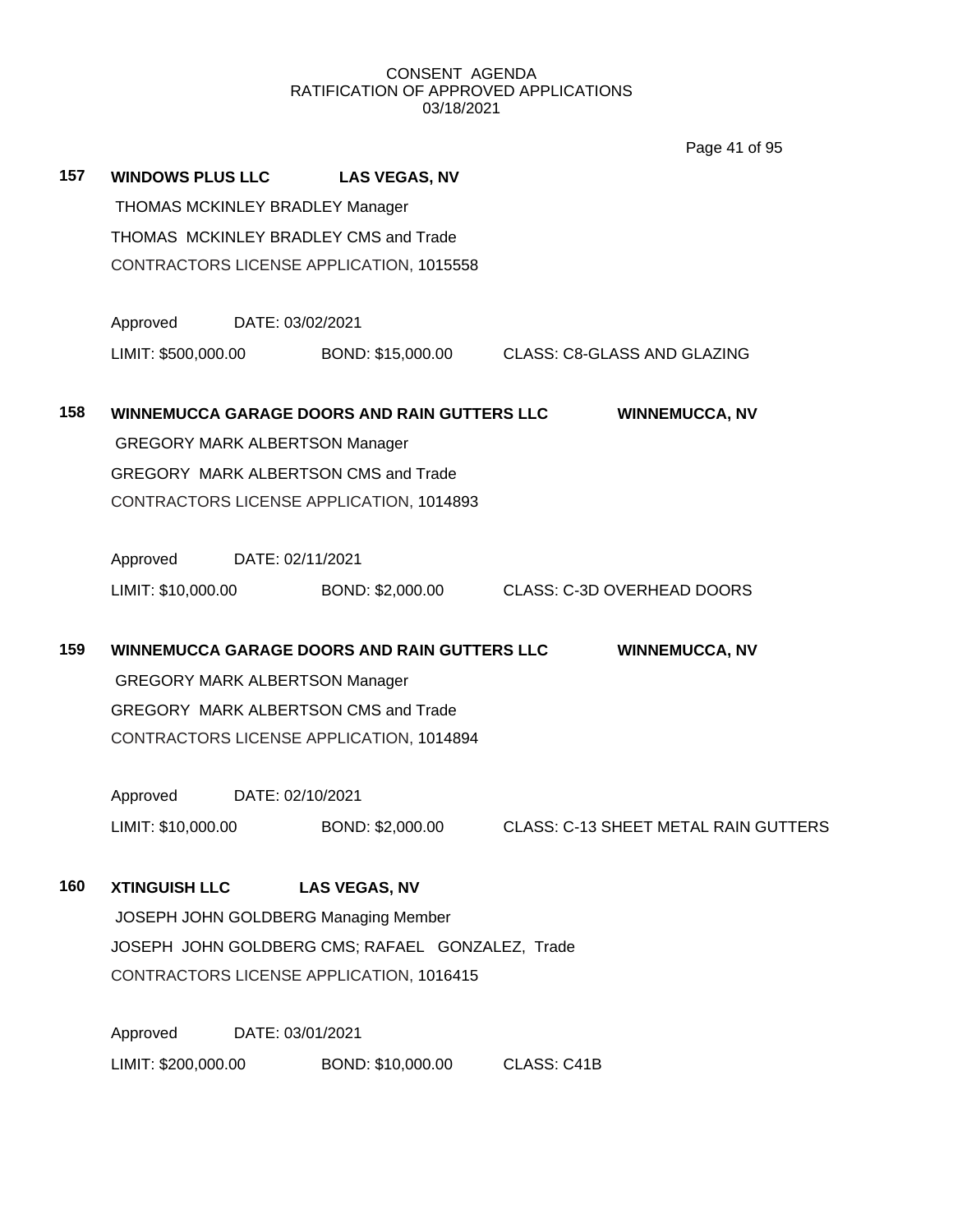Page 42 of 95

# **161 Y B E N V INCORPORATED GARDNERVILLE, NV**

TODD W YOUNGBLOOD, President; LISA A YOUNGBLOOD, Vice President TODD W YOUNGBLOOD, CMS and Trade CONTRACTORS LICENSE APPLICATION, 1017045

Approved DATE: 03/03/2021

LIMIT: \$245,000.00 BOND: \$15,000.00 CLASS: B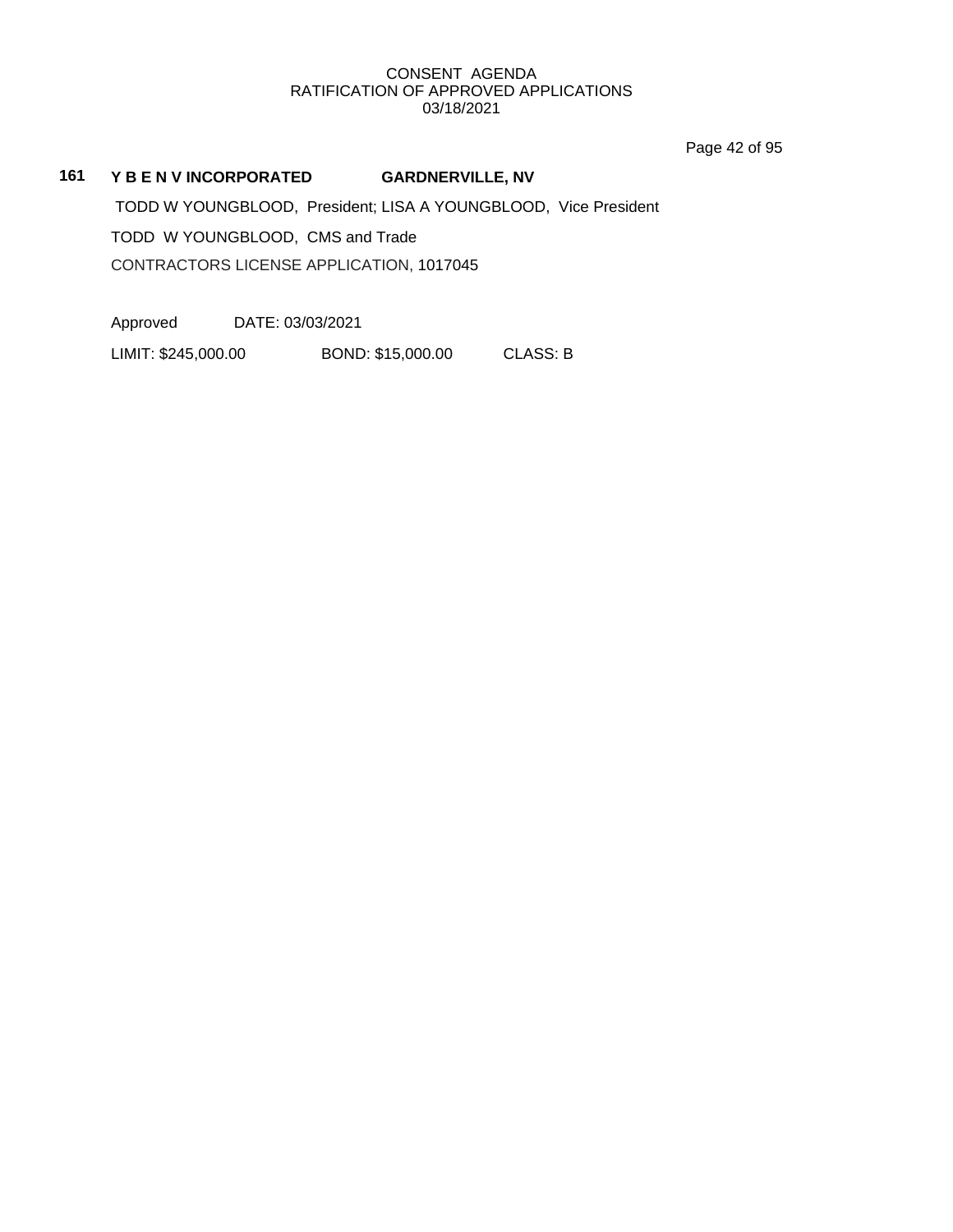Page 43 of 95

# **BROADENING OF CLASSIFICATION APPLICATION**

# **162 A & D PLUMBING LLC LAS VEGAS, NV**

MAGNO POOL AND SPA PLUMBING; 0086563 PEDRO EUSEBIO ESCAMILLA-DANIEL Managing Member

PEDRO EUSEBIO ESCAMILLA-DANIEL CMS and Trade; (A-10F Water and Gas Lines for Residential Pools and Spas)

BROADENING OF CLASSIFICATION, 1017745

Approved DATE: 02/08/2021 CLASS: A-19B, GAS CONDUITS

PEDRO ESUBIO ESCAMILLA-DANIEL, MANAGING MEMBER/QI/CMS/TRADE

CONTINGENT UPON PASSING THE (A-19B) TRADE EXAM BY 06/30/2021.

# **163 AIRGAS USA LLC RADNOR, PA**

0087741 NICOLAS PASCAL FRANCOIS DROIN, Manager; PASCAL MICHEL JOSEPH VINET Manager; ANDREW REITNAUER CICHOCKI, Manager

EDUARDO HERNANDEZ, CMS and Trade; PABLO ALFONSO GUZMAN Trade; (C-1K Industrial Piping)

BROADENING OF CLASSIFICATION, 1018701

Approved DATE: 03/03/2021 CLASS: C-1 PLUMBING AND HEATING CONTINGENT UPON EDUARDO HERNANDEZ AND/OR PABLO GUZMAN PASSING THE TRADE EXAM.

# **164 CLAYCO INC ST LOUIS, MO**

0067198 RUSSELL LEE BURNS President; ROBERT GENE CLARK CEO; STEVEN ROBERT SIECKHAUS Vice President

STEVEN ROBERT SIECKHAUS CMS and Trade; (B General Building)

BROADENING OF CLASSIFICATION, 1018123

Approved DATE: 02/10/2021 CLASS: B, GENERAL BUILDING STEVEN ROBERT SIECKHAUS, VICE PRESIDENT, QI/CMS/Trade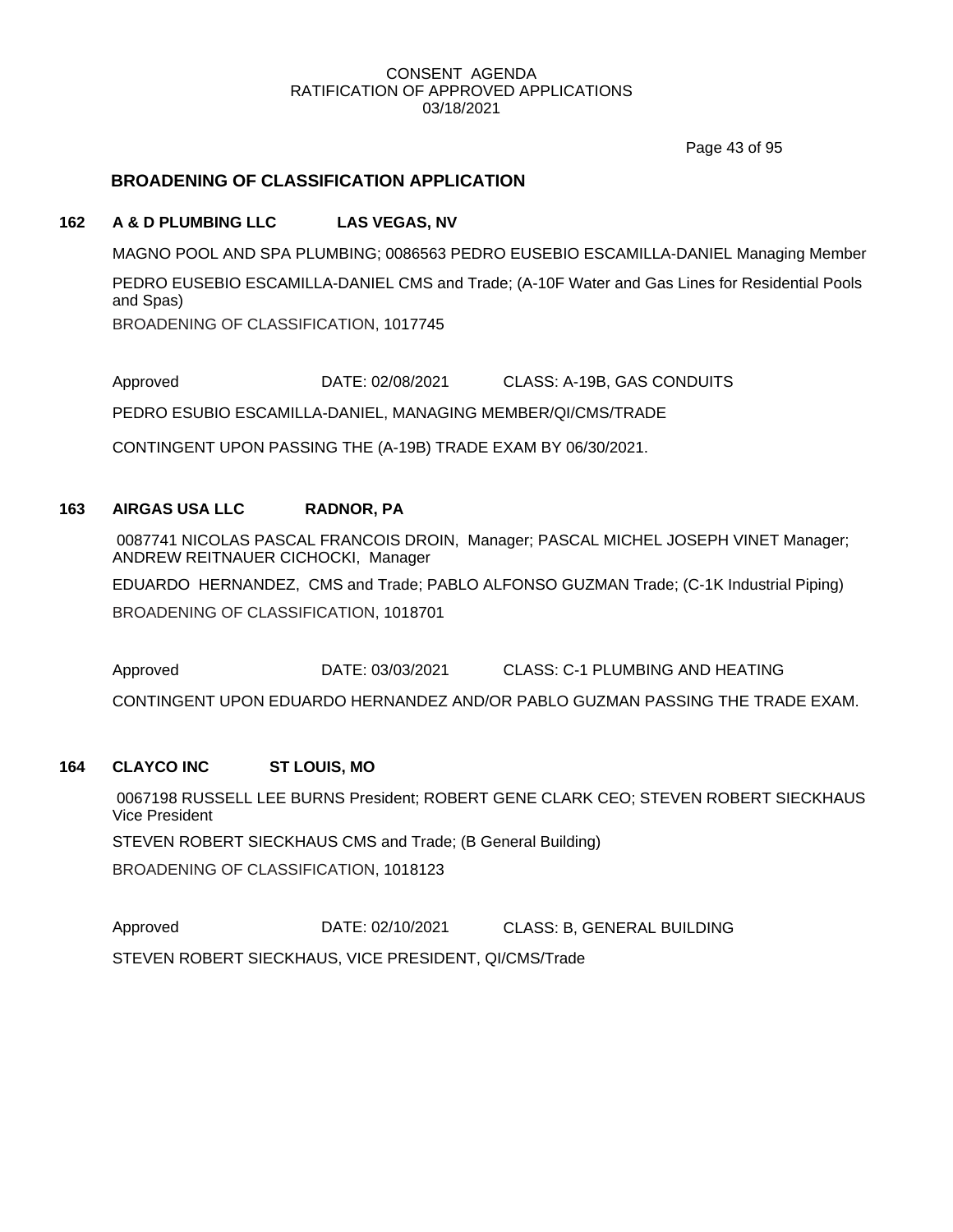Page 44 of 95

# **165 COPPER CREEK CONSTRUCTION LAS VEGAS, NV**

0047166A BLAKE ALAN BURR President; LORI ANN BURR Secretary BLAKE ALAN BURR CMS and Trade; (B-2 Residential and Small Commercial) BROADENING OF CLASSIFICATION, 1017956

Tabled DATE: 02/23/2021 CLASS: B-6, COMMERCIAL REMODELING PENDING RESOLUTION OF OPEN COMPLAINTS

### **166 J & J ENTERPRISES SERVICES INC LAS VEGAS, NV**

0027081A JOSEPH ALAN WYSON President; JANA KAY WYSON Secretary; SARAH WADSWORTH Treasurer; TIMOTHY ALAN WYSON, Director JOSEPH ALAN WYSON CMS; TIMOTHY ALAN WYSON, Trade; (A General Engineering) BROADENING OF CLASSIFICATION, 1016893

Approved DATE: 02/19/2021 CLASS: A, GENERAL ENGINEERING TIMOTHY ALAN WYSON, QI/TRADE

# **167 LUXE INDUSTRIES LLC LAS VEGAS , NV**

0078503 A 1 HOLDINGS LLC Managing Member; SEAN ROBERT MARSHALL Manager SEAN ROBERT MARSHALL CMS; THOMAS ANGELO SINATRA CMS and Trade; (B General Building) BROADENING OF CLASSIFICATION, 1018271

Approved **DATE: 02/22/2021** CLASS: B, GENERAL BUILDING THOMAS ANGELO SINATRA, QI/CMS/TRADE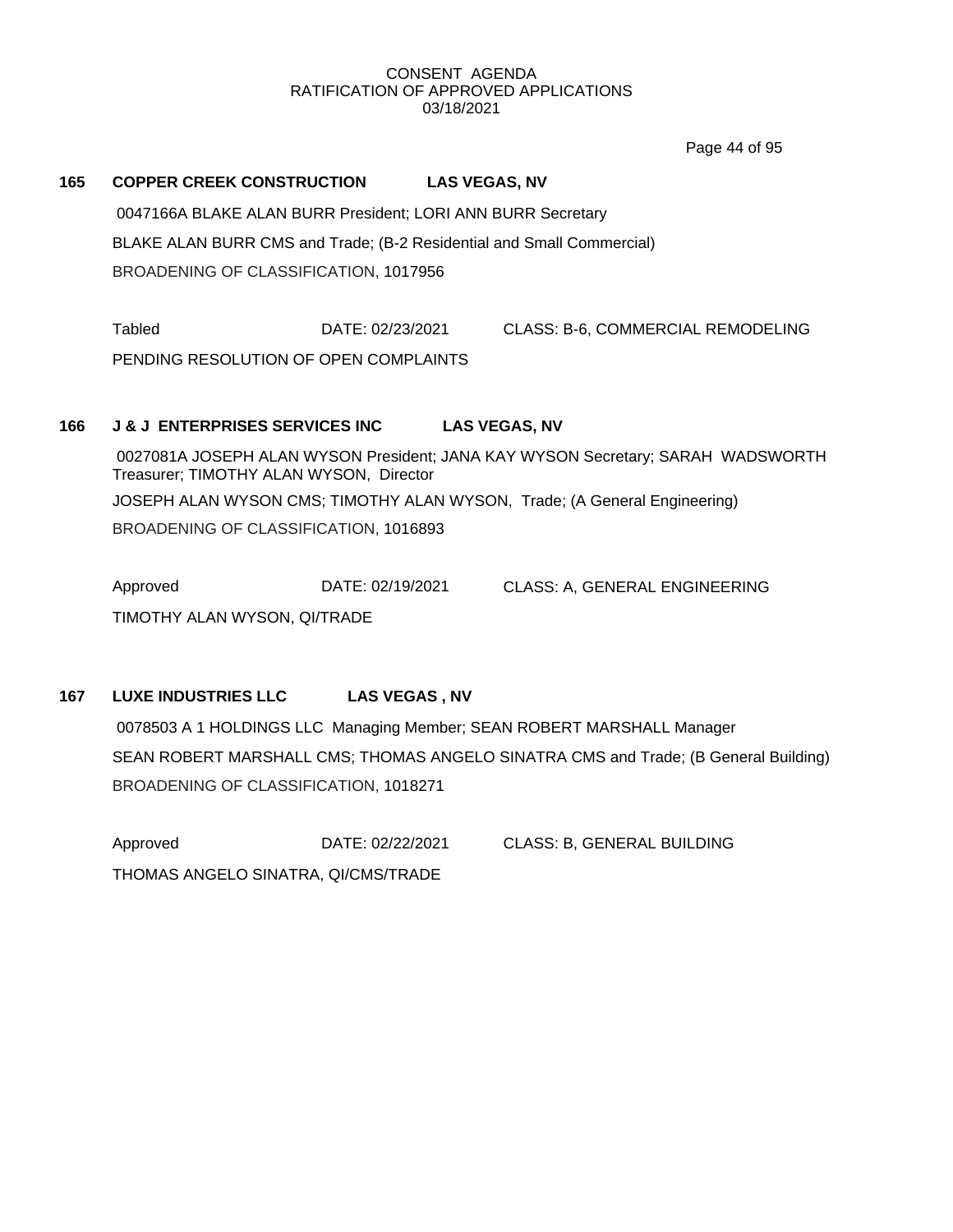Page 45 of 95

### **168 OASIS POOL MAINTENANCE LLC HENDERSON, NV**

0052199A CYNTHIA TERESE MAYFIELD Manager; GILBERT WRAY MAYFIELD Manager GILBERT WRAY MAYFIELD CMS and Trade; (A-10E Maintenance and Repair of Pools and Spas) BROADENING OF CLASSIFICATION, 1017184

Approved DATE: 02/10/2021 CLASS: A-10, COMMERCIAL AND RESIDENTIAL POOLS

GILBERT WRAY MAYFIELD, MANAGER, QI/CMS/TRADE

CONTINGENT UPON PASSING THE (A-10) TRADE EXAM BY 5/17/2021 AND MAINTAINING THE CONSUMER PROJECT BOND IN THE AMOUNT OF \$50,000.

# **169 QUESTCOM GROUP INC (THE) JACKSONVILLE, FL**

0074232 SCOTT THOMAS FENSTERMACHER President SCOTT THOMAS FENSTERMACHER CMS and Trade; (C-2 Electrical) BROADENING OF CLASSIFICATION, 1018396

Approved DATE: 03/02/2021 CLASS: C-2, ELECTRICAL

SCOTT THOMAS FENSTERMACK, QI/CMS/TRADE

# **170 SIMPLE POWER INC TRUCKEE, CA**

0081359 MARK GORDON DICKSON President MARK GORDON DICKSON CMS and Trade; (C-2G Photovoltaics) BROADENING OF CLASSIFICATION, 1017811

Approved **DATE: 02/10/2021** CLASS: C-2, ELECTRICAL

MARK DICKSON, PRESIDENT/QI/CMS BRANDON KEITH STRONG, QI/CMS/TRADE

CONTINGENT UPON PASSING THE C-2 TRADE EXAM BY 07/06/2021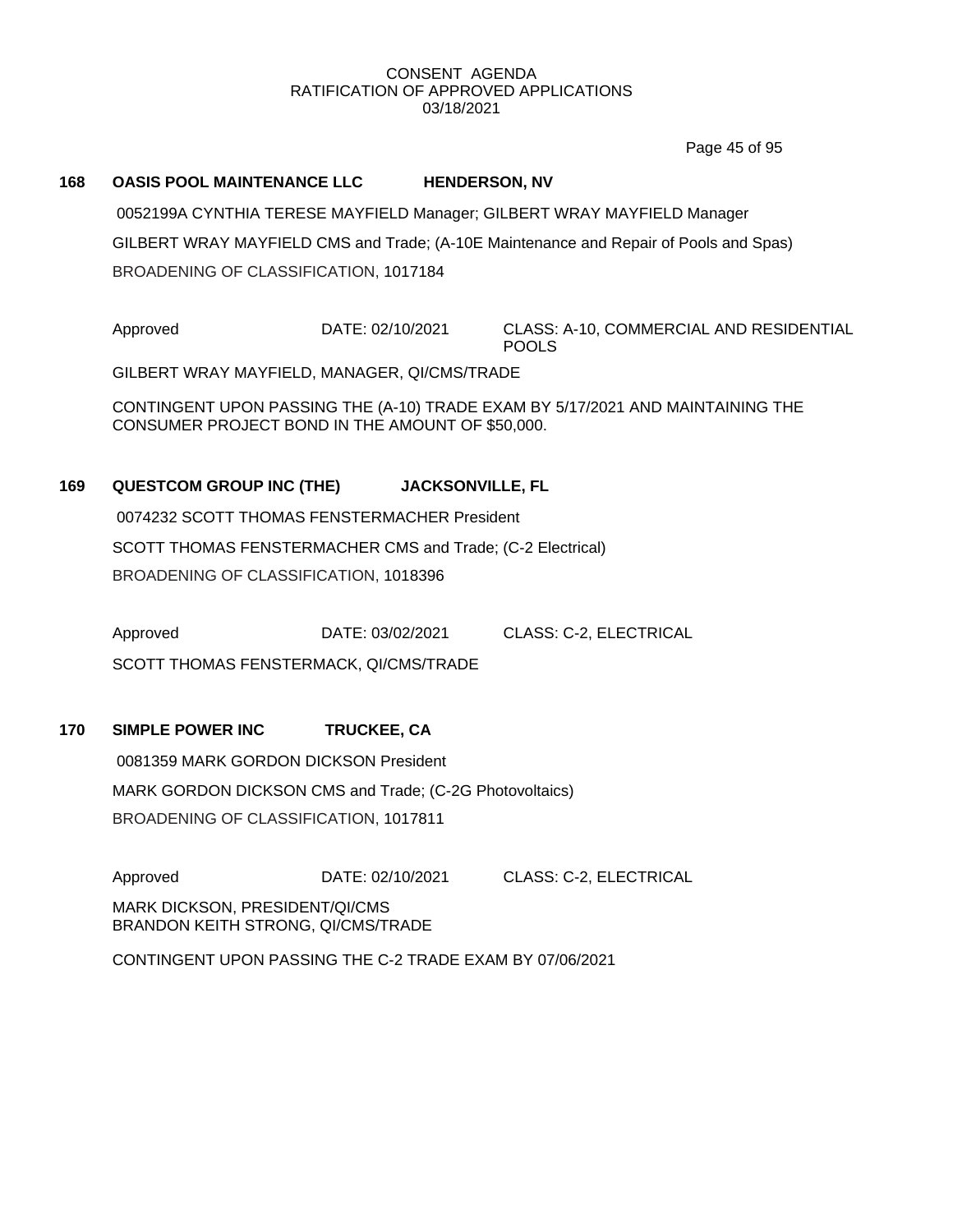Page 46 of 95

# **171 STAGE HOUSE FABRICATORS LLC LAS VEGAS, NV**

0087186 RICHARD ANTON LAMECKER, Manager; CYNTHIA LOURDES LAMECKER, Manager

RICHARD ANTON LAMECKER, Trade; CYNTHIA LOURDES LAMECKER, CMS; (C-14B Structural Steel; C-14C Ornamental Metal; C-14I Rigging and Cranes) BROADENING OF CLASSIFICATION, 1018023

Approved DATE: 03/01/2021 CLASS: C-14, STRUCTRUAL STEEL RICHARD ANTON LAMECKER, MANAGER, QI/TRADE

# **172 STUCCO RENOVATIONS LLC SPARKS, NV**

0085377 JOSE LUIS DELALUZ, Managing Member PRIYA SIDHER, CMS; JOSE LUIS DELALUZ, Trade; (C-17E Coatings of Stucco and Cement) BROADENING OF CLASSIFICATION, 1018270

Approved DATE: 03/01/2021 CLASS: C-17A AND C-17B

JOSE LUIS DELALUZ, MANAGING MEMBER, QI/CMS/TRADE

CONTINGENT UPON PASSING BOTH (C-17) TRADE EXAM BY 08/5/2021.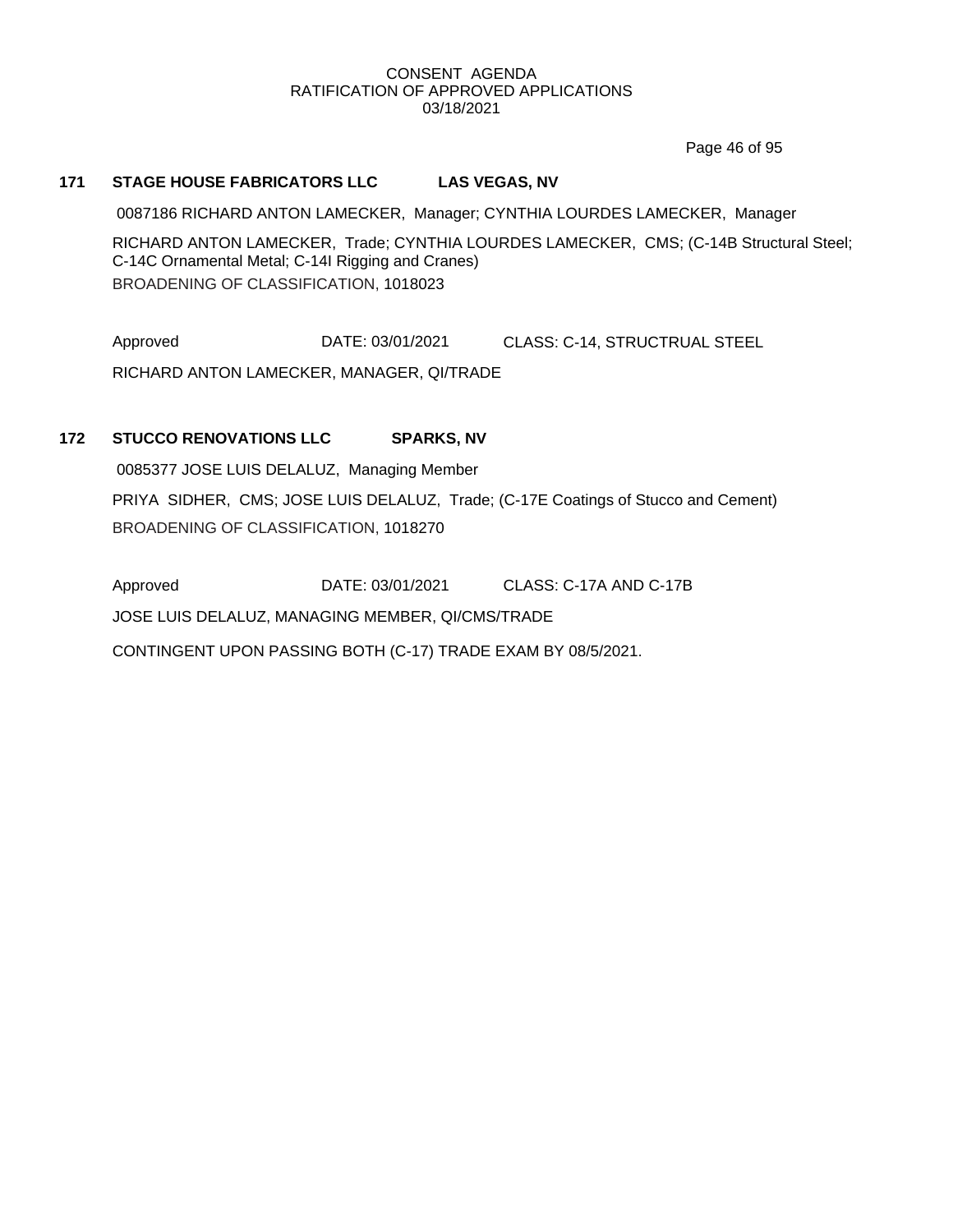Page 47 of 95

# **CHANGE OF OFFICER/MEMBER/MANAGER**

# **173 A J KIRKWOOD & ASSOCIATES INC FULLERTON, CA**

0062986; MICHELLE LINN KIRKWOOD Secretary; JAMES MICHAEL HEWSON Chief Financial Officer

CHANGE OF OFFICER/MEMBER/MANAGER, 1018254

Approved DATE: 02/24/2021

### **174 ADAME HANDYMAN SERVICES LLC LAS VEGAS, NV**

ADAME CONSTRUCTION; 0083598; 0087433; KARRY ALLEN CUNNINGHAM Managing Member; ZULMA FRANCO-JIMENEZ, Managing Member; LUIS GERARDO ADAME CASTILLO, Managing Member

CHANGE OF OFFICER/MEMBER/MANAGER, 1017499

Approved DATE: 02/10/2021

# **175 ADVANTAGE CONSTRUCTION LLC LAS VEGAS, NV**

0087364; 0087365; 0087366; 0087367; 0087368; 0087369; KENNETH JAMES KESICK Manager JOHN MIKE PETERSON Trade; KENNETH JAMES KESICK CMS CHANGE OF OFFICER/MEMBER/MANAGER, 1018143

Approved DATE: 02/09/2021

# **176 ARES MECHANICAL LLC LAS VEGAS, NV**

0081825; CHARLES GLENN OVERBEY Managing Member; ALBERTO PALISOC LAGUNZAD Managing Member; CARLOS C GONZALEZ Managing Member

CARLOS C GONZALEZ CMS; CHARLES GLENN OVERBEY CMS and Trade

CHANGE OF OFFICER/MEMBER/MANAGER, 1017617

Approved DATE: 02/08/2021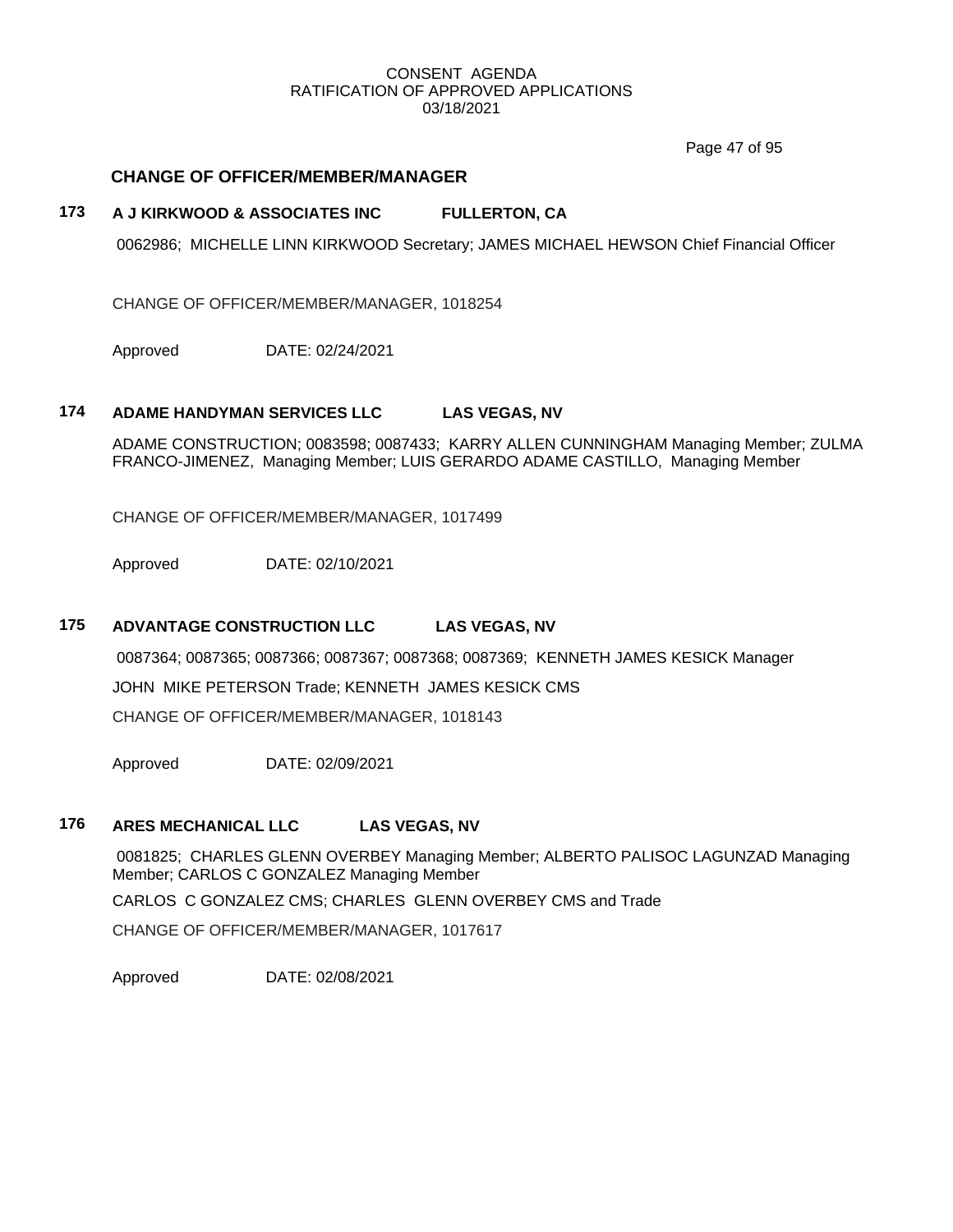Page 48 of 95

# **177 B & H CONSTRUCTION INC HENDERSON, NV**

0036397; 0036398; 0039960; 0074466; MICHAEL JOHN WICHMANN President; CARLA HOFFMAN Secretary/Treasurer

ARTHUR MCEWEN CMS and Trade; GALE CHARLES KERSENBROCK CMS and Trade

CHANGE OF OFFICER/MEMBER/MANAGER, 1018211

Approved DATE: 02/24/2021

### **178 CENTERLINE STRUCTURAL INNOVATIONS INC RENO, NV**

N V O CONSTRUCTION; 0087700; 0087706; CHERYL KAYE LEWIS, President; DAVID EARL LEE, Director; JEFFREY MICHAEL LEE, Director

CHERYL KAYE LEWIS, CMS; DAVID EARL LEE, Trade

CHANGE OF OFFICER/MEMBER/MANAGER, 1018353

Approved DATE: 02/22/2021

APPROVED ON LICENSE NUMBERS 0087700 AND 0087706

# **179 CURIEL FRAMERS LLC NORTH LAS VEGAS, NV**

NORTH FRAMERS; 0083769; GENOVEVA CHACON DE RIVERA, Manager

ADALBERTO RIVERA-CHACON CMS and Trade

CHANGE OF OFFICER/MEMBER/MANAGER, 1017693

Approved DATE: 02/12/2021

# **180 DISCOVERY BUILDERS INC CONCORD, CA**

0070700; LOUIS EVERETT PARSONS President; ALBERT DOMINIC SEENO, III Secretary; ALBERT DOMINIC SEENO, III CEO; MICAH ROBERT TIMMER Vice President; GARY SCOTT NIEBUHR Vice President

ALBERT DOMINIC SEENO, III CMS and Trade

CHANGE OF OFFICER/MEMBER/MANAGER, 1018263

Approved DATE: 02/24/2021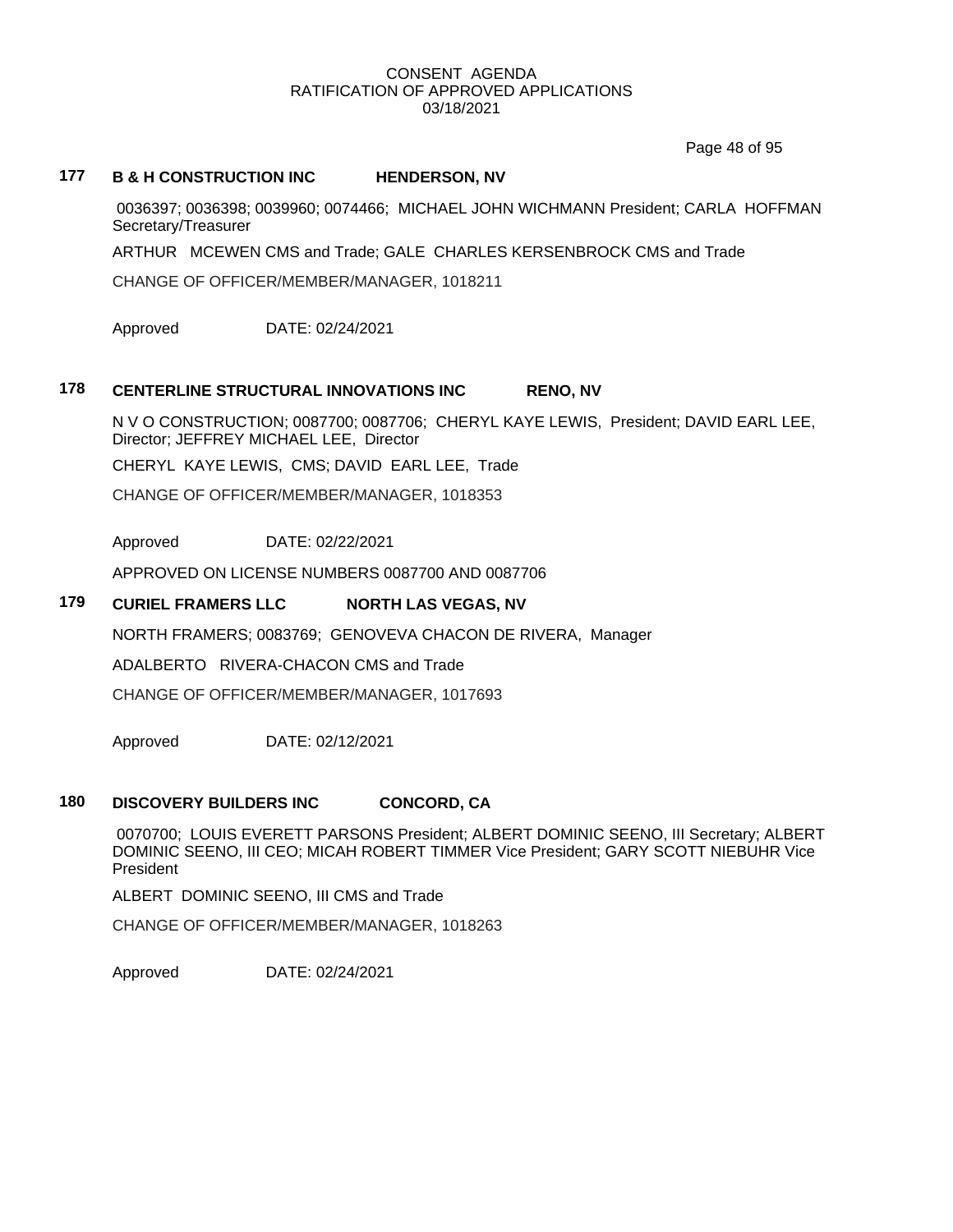Page 49 of 95

# **181 DOPPELMAYR USA INC SALT LAKE CITY, UT**

0056371; KATHARINA SCHMITZ, President; MICHELLE JOY FOURNIER, Secretary; JARED RALPH KANEEN, Treasurer; MICHAEL KAY MEMMOTT Assistant Secretary; MARK TAYLOR BEE Director

RANDOLPH CAMERON HENRY CMS and Trade

CHANGE OF OFFICER/MEMBER/MANAGER, 1017022

Approved DATE: 02/08/2021

# **182 EMPIRE CONSTRUCTION INC CARSON CITY, NV**

0081962; 0081963; 0082992; VERNON CHARLES BROOKS President; JODEE LYNN BROOKS, **Treasurer** VERNON CHARLES BROOKS CMS and Trade; VERNON CHARLES BROOKS Trade

CHANGE OF OFFICER/MEMBER/MANAGER, 1018233

Approved DATE: 02/26/2021

APPROVED ON LICENSE #0081962, #0081963, #0082992

# **183 FEATHER RIVER COMMUNICATIONS INC OLIVEHURST, CA**

0077769; TRACY LEANN BRAZIL President; GARY ROBERT ADKINS Vice President

GARY ROBERT ADKINS CMS and Trade

CHANGE OF OFFICER/MEMBER/MANAGER, 1018429

Approved DATE: 03/02/2021

# **184 GUARANTEED CLEAN AIR LLC LAS VEGAS, NV**

0068077A; MARIO RICARDO VALDEZ Manager AZENETH ARANZAZU RANGEL-VALDES CMS; DANIEL SCOTT KENNEDY Trade CHANGE OF OFFICER/MEMBER/MANAGER, 1018000

Approved DATE: 02/09/2021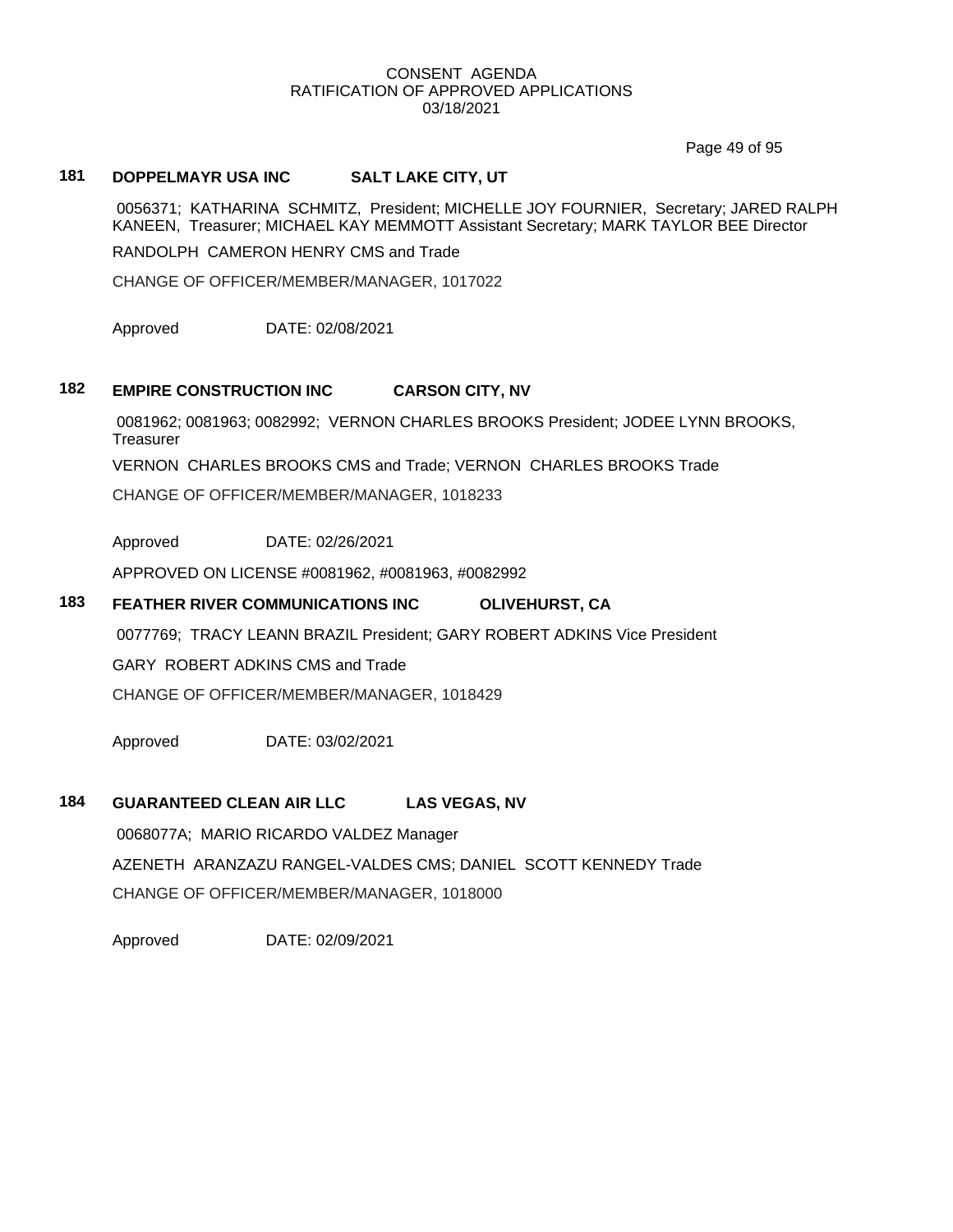Page 50 of 95

# **185 INDOFF INCORPORATED ST LOUIS, MO**

0060921; JIM HENRY MALKUS President; JOHN SPRECK ROSS COB; PAMELA KAYE HAKE, Vice President; JULIE MICHAELE FRANK Vice President

WILLIAM ROGER JACOBSON CMS and Trade

CHANGE OF OFFICER/MEMBER/MANAGER, 1017663

Approved DATE: 02/16/2021

### **186 INTERTEX INC VALENCIA, CA**

0040057; DALE RAY DONOHOE President; GREGORY JOHN LAZAREK, Secretary; JORDAN TAYLOR WHITE, Chief Financial Officer; ROBERT LYNN LYON Vice President; WILLIAM HERBERT FITZPATRICK, Vice President

DALE RAY DONOHOE CMS and Trade

CHANGE OF OFFICER/MEMBER/MANAGER, 1016520

Approved DATE: 02/19/2021

### **187 J & J ENTERPRISES SERVICES INC LAS VEGAS, NV**

0027081A; JOSEPH ALAN WYSON President; JANA KAY WYSON Secretary; SARAH WADSWORTH Treasurer; TIMOTHY ALAN WYSON, Director

JOSEPH ALAN WYSON CMS; TIMOTHY ALAN WYSON, Trade

CHANGE OF OFFICER/MEMBER/MANAGER, 1016890

Approved DATE: 02/08/2021

### **188 J GROTHE ENTERPRISES CHINO, CA**

0028241; WALTER FRANCIS CLARK, Vice President; JOHN PAUL GROTHE Chief Executive Officer

CHANGE OF OFFICER/MEMBER/MANAGER, 1018243

Approved DATE: 02/22/2021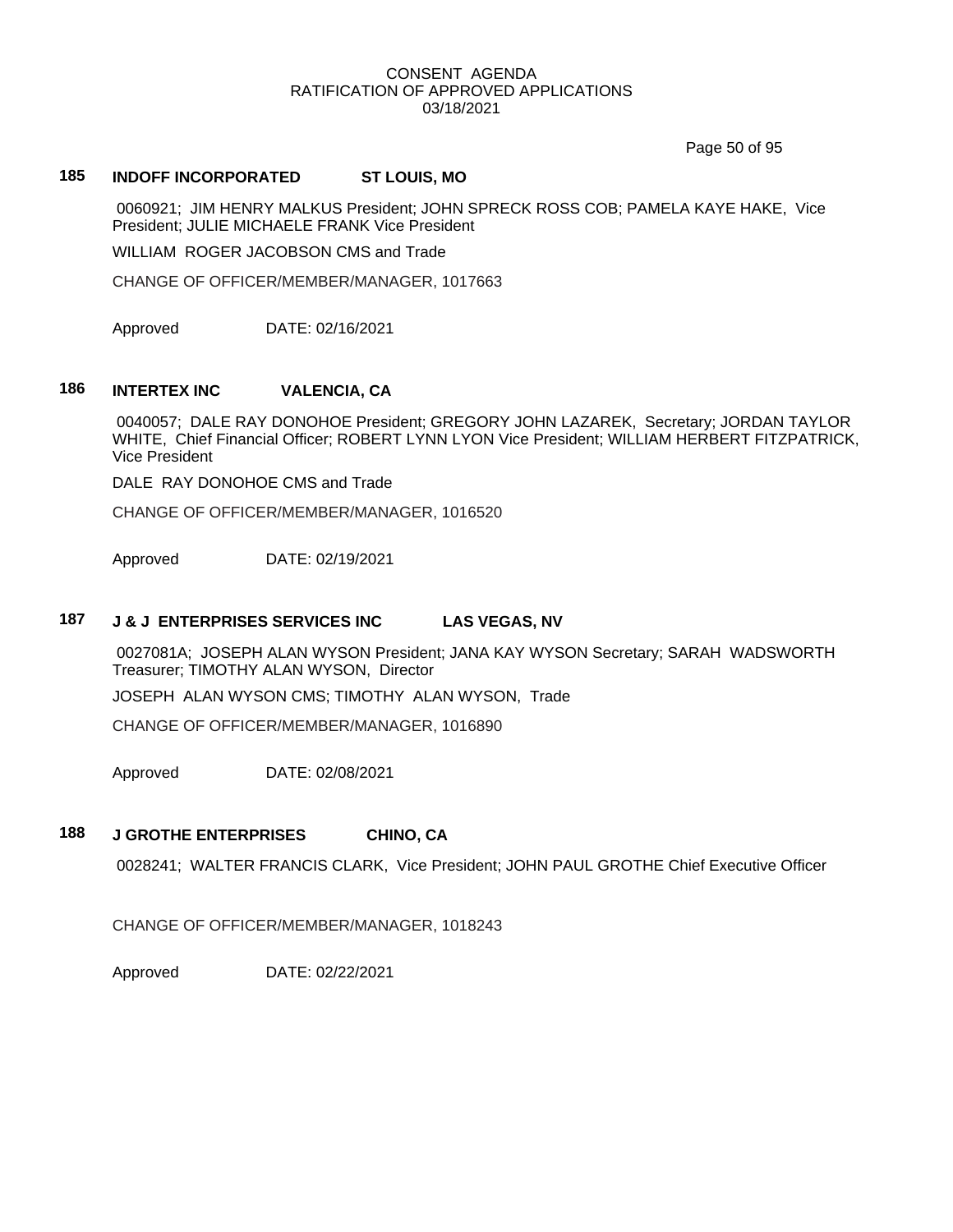Page 51 of 95

# **189 KATERRA CONSTRUCTION LLC MENLO PARK, CA**

0082001; 0083370; 0084634; KATERRA INC Managing Member; BRENDAN FRANICH, Manager THOMAS PATRICK KEILTY CMS; THOMAS PATRICK KEILTY Trade CHANGE OF OFFICER/MEMBER/MANAGER, 1018128

Approved DATE: 02/09/2021

# **190 LEXICON INC LITTLE ROCK, AR**

0082038; PATRICK THOMAS SCHUECK President; MARCUS ANTHONY DAVIS, Secretary; JEFFREY DEAN WEATHERLY Treasurer

OSCAR RODRIGUEZ CMS and Trade

CHANGE OF OFFICER/MEMBER/MANAGER, 1018153

Approved DATE: 03/03/2021

# **191 LINDLEYS POOL & SPA SERVICE LLC LAS VEGAS, NV**

0067282; DONALD TRUMAN LINDLEY Managing Member; LUIS ALFONSO BERNAL-GIRALDO, Manager

DONALD TRUMAN LINDLEY CMS and Trade

CHANGE OF OFFICER/MEMBER/MANAGER, 1018073

Approved DATE: 02/12/2021

# **192 NEWTRON LLC BATON ROUGE, LA**

0017512; NEWTRON HOLDINGS LLC Managing Member; MICHAEL VINCENT DEFEE, Manager ANTONIO ALBERT LOZOYA CMS and Trade CHANGE OF OFFICER/MEMBER/MANAGER, 1018091

Approved DATE: 02/16/2021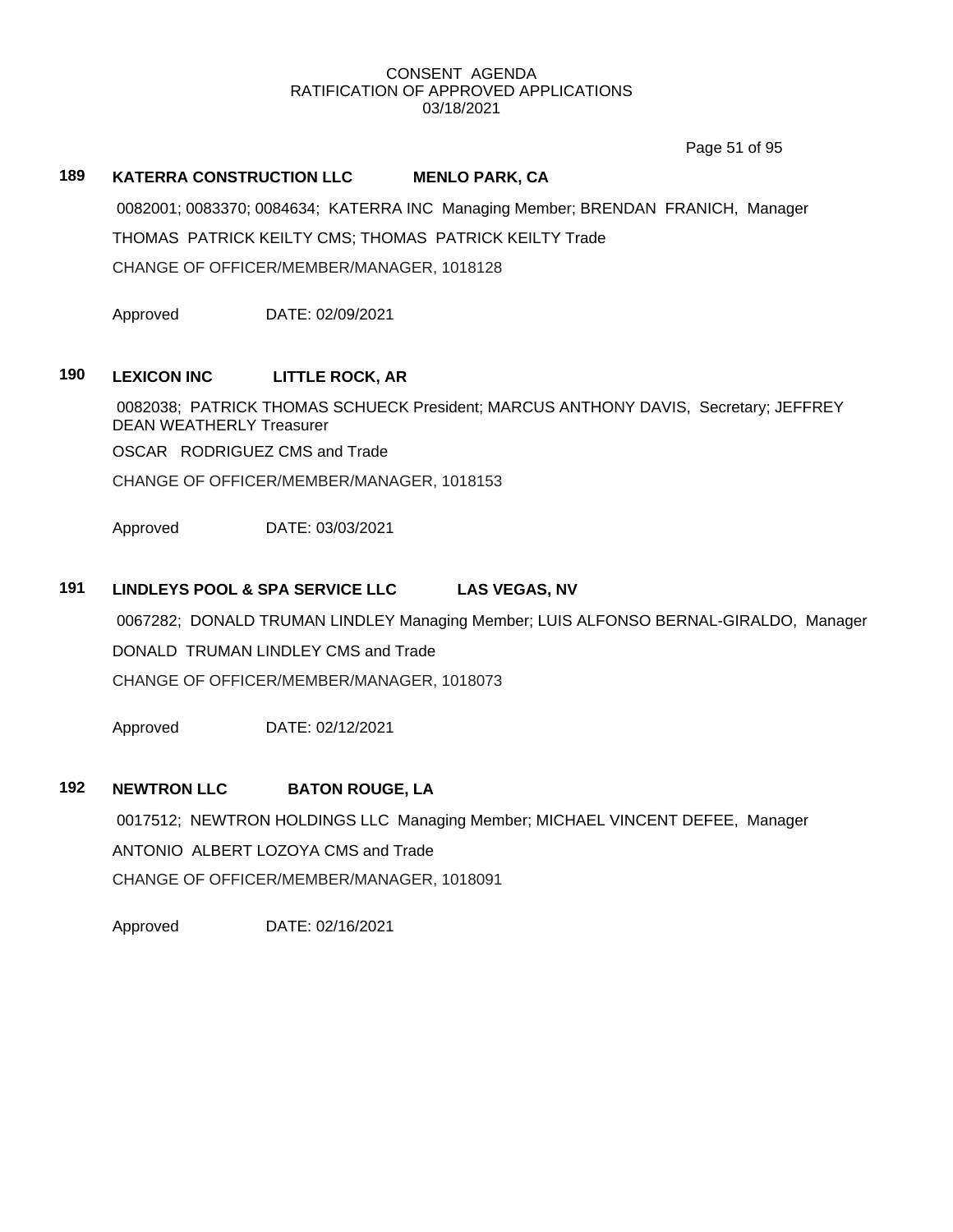Page 52 of 95

# **193 O G C INC RENO, NV**

GOLDEN EAGLE BUILDERS; 0060829; 0068439; 0081191; 0082531; 0082735; 0086555; ADRIAN CHRISTOPHER TESTA, President; AUDRA LYNN TESTA, Treasurer

ADRIAN CHRISTOPHER TESTA, CMS; ADRIAN CHRISTOPHER TESTA, CMS and Trade; ADRIAN CHRISTOPHER TESTA, Trade; JON DELAURENTIS CMS and Trade; MICHAEL AARON BASS Trade CHANGE OF OFFICER/MEMBER/MANAGER, 1018050

Approved DATE: 02/08/2021

APPROVED ON LICENSES #0086555 0082735 0082531 0081191 0068439 AND 0060829

# **194 OAKWOOD DEVELOPMENT COMPANY LLC LAS VEGAS, NV**

0053357; STONEGATE DEVELOPMENT CORP Member; GEORGE ANTHONY LIOLIOS Manager

MARK WILLIAM BERRY CMS and Trade

CHANGE OF OFFICER/MEMBER/MANAGER, 1018154

Approved DATE: 02/09/2021

# **195 PLUMB CRAZY SOLUTIONS LLC LAS VEGAS, NV**

0086612; JOHN LOUIS MURPHY, IV Manager; OSCAR ORLANDO RODRIGUEZ Manager

OSCAR ORLANDO RODRIGUEZ CMS

CHANGE OF OFFICER/MEMBER/MANAGER, 1018159

Tabled DATE: 02/16/2021

RESOLUTION OF OPEN COMPLAINT ON LICENSE #0086612

# **196 S & S MECHANICAL LLC SPARKS, NV**

0082593; MATTHEW ARTURO SANDOVAL Managing Member

JOSEPH ROBERT AMOS CMS and Trade

CHANGE OF OFFICER/MEMBER/MANAGER, 1018216

Approved DATE: 02/19/2021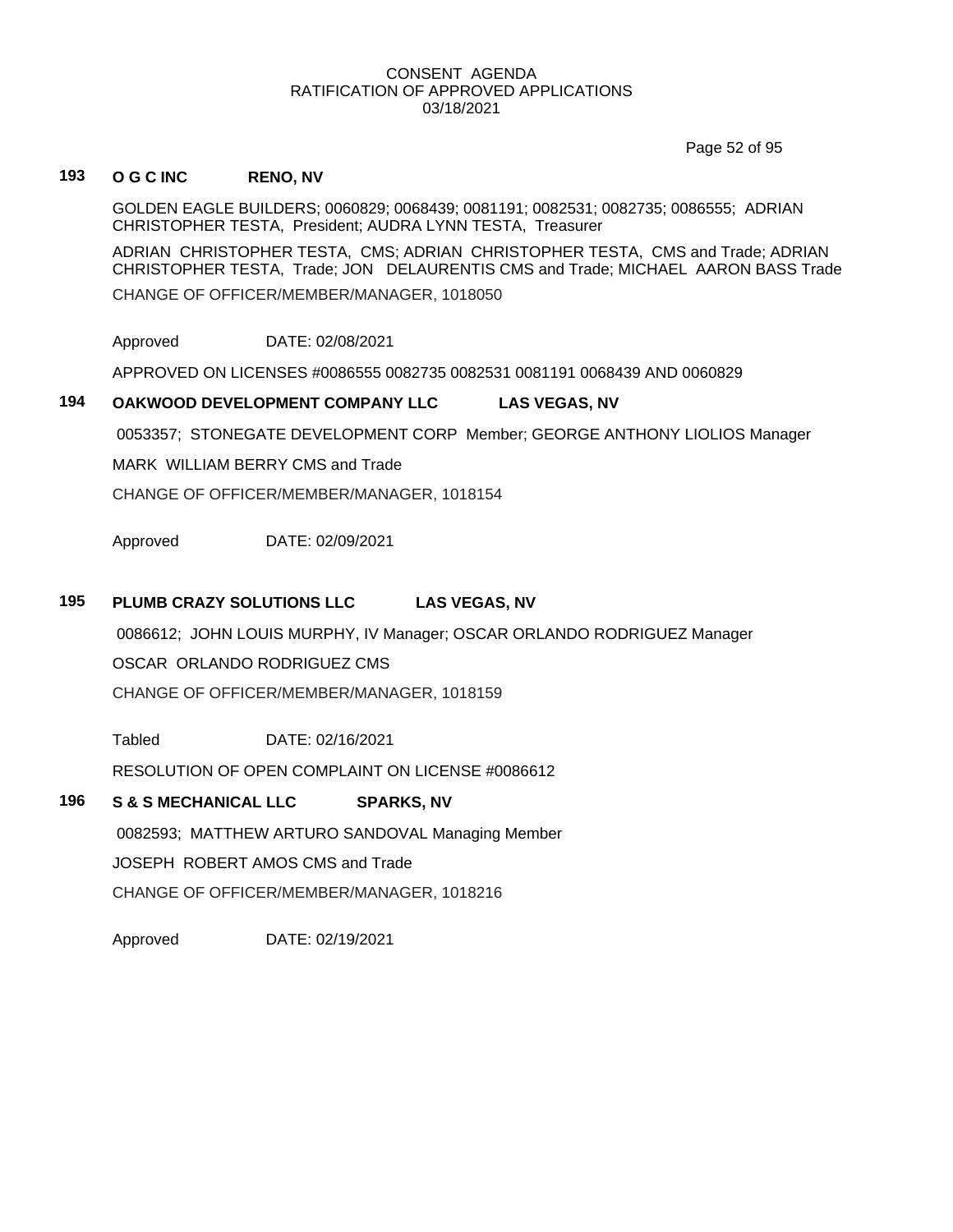Page 53 of 95

# **197 S M C CONSTRUCTION COMPANY SPARKS, NV**

0038515; RICHARD TONY SCHALLER President; JEFFREY JANAKUS Vice President

RICHARD TONY SCHALLER CMS and Trade

CHANGE OF OFFICER/MEMBER/MANAGER, 1018215

Tabled DATE: 02/26/2021

RESOLUTION OF OPEN COMPLAINTS ON RELATED LICENSE #0038515

# **198 SANTIAGOS PAINTING LLC SPARKS, NV**

0087244; ERICK ALEJANDRO SANTIAGO-SANTIAGO, Manager; GUDELIA SANTIAGO-RUIZ, Member ERICK ALEJANDRO SANTIAGO-SANTIAGO, Trade; GUDELIA SANTIAGO-RUIZ, CMS CHANGE OF OFFICER/MEMBER/MANAGER, 1018124

Approved DATE: 02/16/2021

# **199 SUNTREK INDUSTRIES INC LAS VEGAS, NV**

0039030; 0070340; ROY ALAN HEINE President; ETHAN GARRETT HEINE, Chief Financial Officer ROY ALAN HEINE CMS and Trade CHANGE OF OFFICER/MEMBER/MANAGER, 1018133

Approved DATE: 03/01/2021

# **200 T & L STONE LLC LAS VEGAS, NV**

0081734; 0081735; 0081736; TOMMY LI Managing Member TOMMY LI CMS and Trade CHANGE OF OFFICER/MEMBER/MANAGER, 1015268

Approved DATE: 02/09/2021

# **201 T N M CONSTRUCTION LIMITED LIABILITY COMPANY LAS VEGAS, NV**

0072665; ODEH S KHEIR Manager; JOSEPH LAWRENCE WHATLEY Manager ODEH S KHEIR CMS and Trade

CHANGE OF OFFICER/MEMBER/MANAGER, 1018208

Approved DATE: 03/01/2021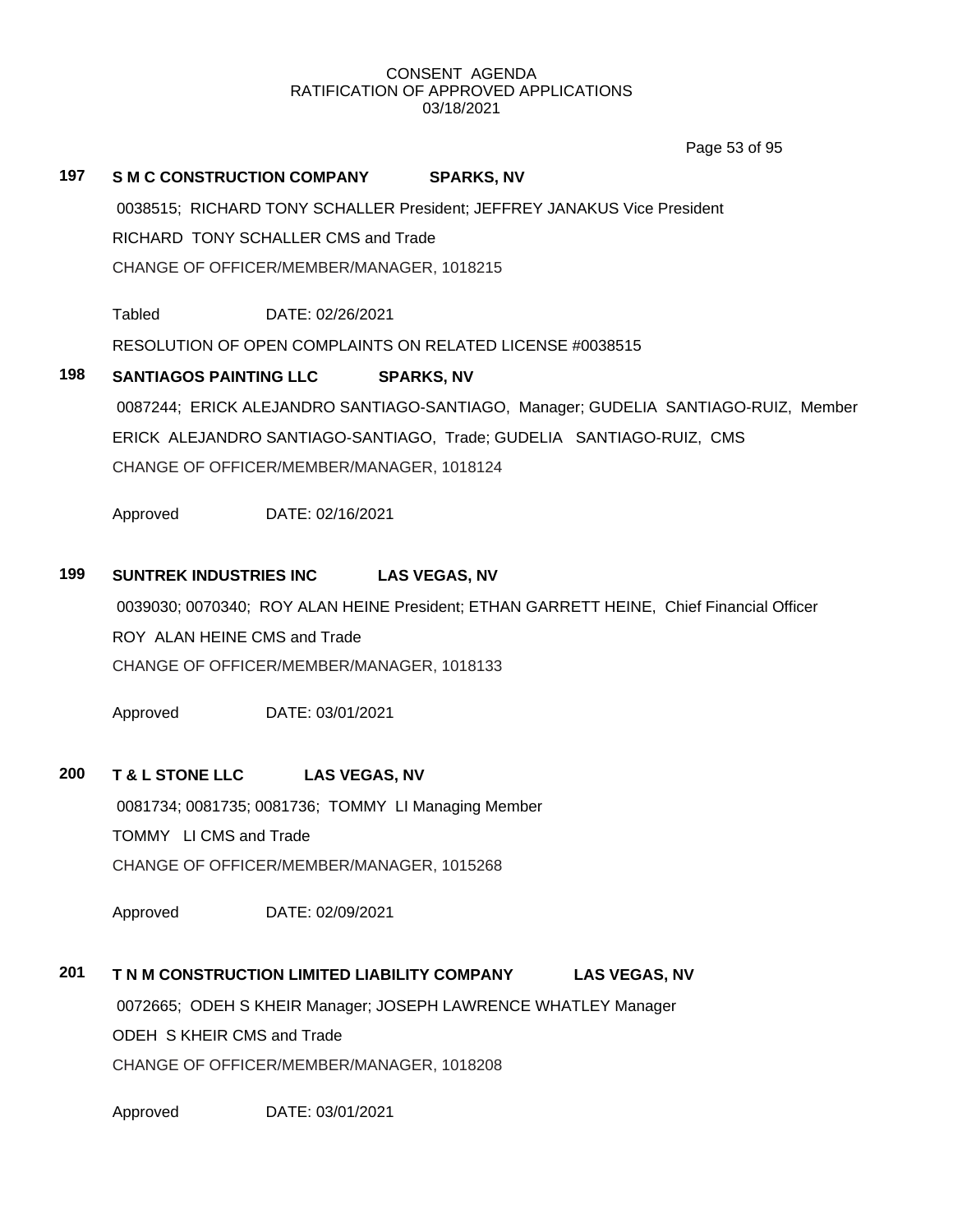Page 54 of 95

# **202 TUTOR PERINI BUILDING CORP HENDERSON, NV**

0004382; 0018335; JEFFREY ADAM FRANK, Vice President; BRIAN RANDELL THOMAS, Vice President; ROBERT BAND Vice President; CHRISTOPHER PATRICK ANDERSON Vice President

CHRISTOPHER PATRICK ANDERSON CMS and Trade

CHANGE OF OFFICER/MEMBER/MANAGER, 1018385

Approved DATE: 02/23/2021

# **203 UNIVERSAL CONSULTING CORPORATION LAS VEGAS, NV**

A - 1 CONCRETE CUTTING; 0026335; 0026880; JOSEPH PETER MONTEIRO President; CHRISTINA MONTEIRO BRANDT Secretary; BETTY COHICK MONTEIRO Treasurer

BETTY COHICK MONTEIRO CMS; CHRISTINA MONTEIRO BRANDT CMS and Trade; JOSEPH PETER MONTEIRO Trade

CHANGE OF OFFICER/MEMBER/MANAGER, 1018175

Approved DATE: 02/24/2021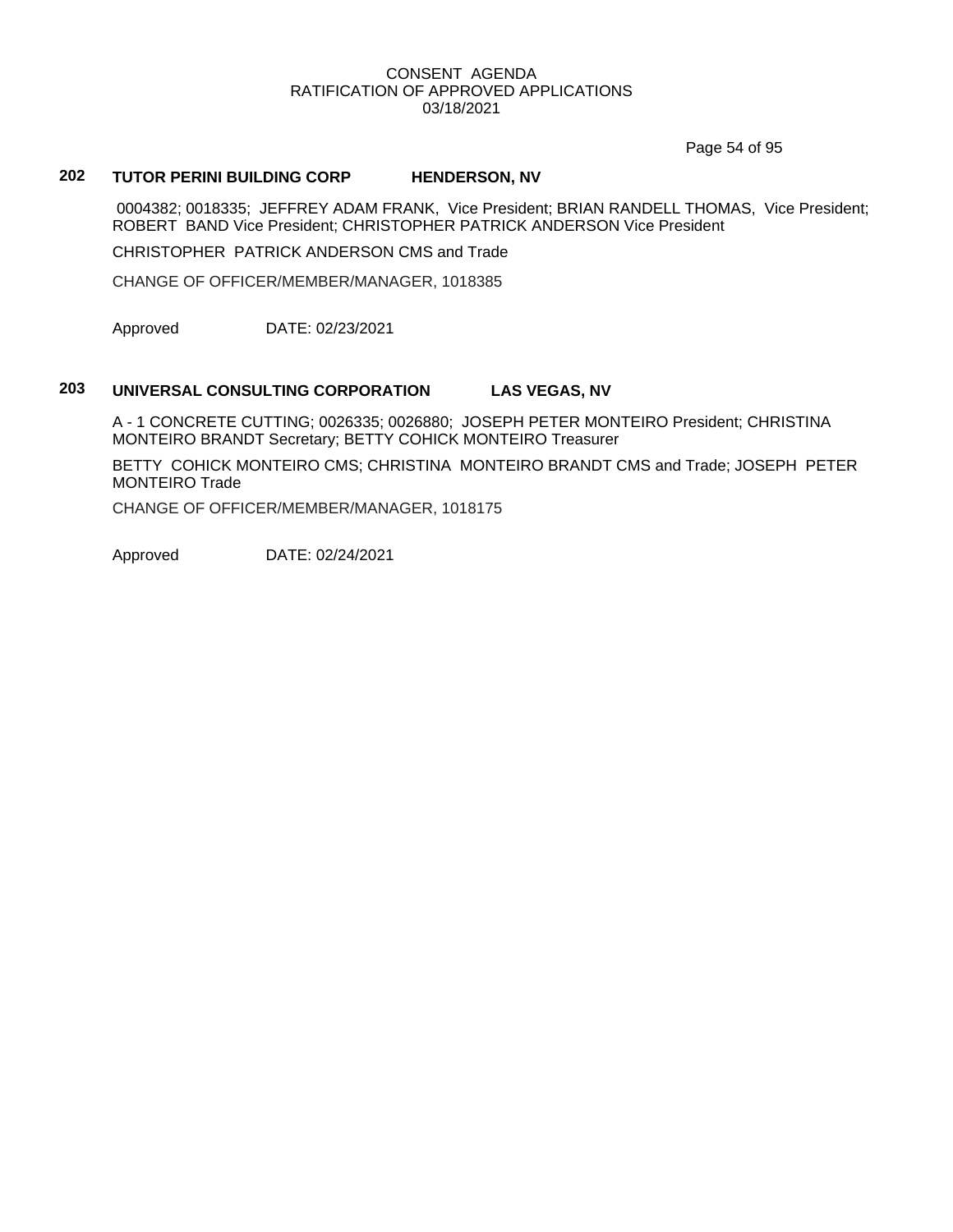Page 55 of 95

# **CHANGE OF QUALIFIED INDIVIDUAL**

# **204 A M I MECHANICAL LLC LAS VEGAS, NV**

0077349; ALESHA ANN VERNON Manager JERALD MAC SPILSBURY CMS and Trade; (C-21 Refrigeration and Air Conditioning) CHANGE OF QUALIFIED INDIVIDUAL, 1018069

Approved DATE: 02/08/2021

JERALD MAC SPILSBURY, QI/CMS/TRADE

# **205 A M I MECHANICAL LLC LAS VEGAS, NV**

0076932; ALESHA ANN VERNON Manager JERALD MAC SPILSBURY CMS and Trade; (C-1 Plumbing and Heating) CHANGE OF QUALIFIED INDIVIDUAL, 1018070

Approved DATE: 02/08/2021

JERALD MAC SPILSBURY, QI/CMS/TRADE

# **206 ADAME HANDYMAN SERVICES LLC LAS VEGAS, NV**

ADAME CONSTRUCTION; 0087433; KARRY ALLEN CUNNINGHAM Managing Member; ZULMA FRANCO-JIMENEZ, Managing Member; LUIS GERARDO ADAME CASTILLO, Managing Member

; (B-2 Residential and Small Commercial)

CHANGE OF QUALIFIED INDIVIDUAL, 1018493

Denied DATE: 03/02/2021

PURSUANT TO NRS 624.265 AND NRS 624.263, HISTORY OF LICENSE REVOCATION

# **207 ADVANTAGE CONSTRUCTION LLC LAS VEGAS, NV**

0087365; KENNETH JAMES KESICK Manager KENNETH JAMES KESICK CMS; JOHN MIKE PETERSON Trade; (C-3 Carpentry Maintenance and Minor Repairs)

CHANGE OF QUALIFIED INDIVIDUAL, 1018251

Approved DATE: 02/23/2021

JOHN PETERSON, QE/TRADE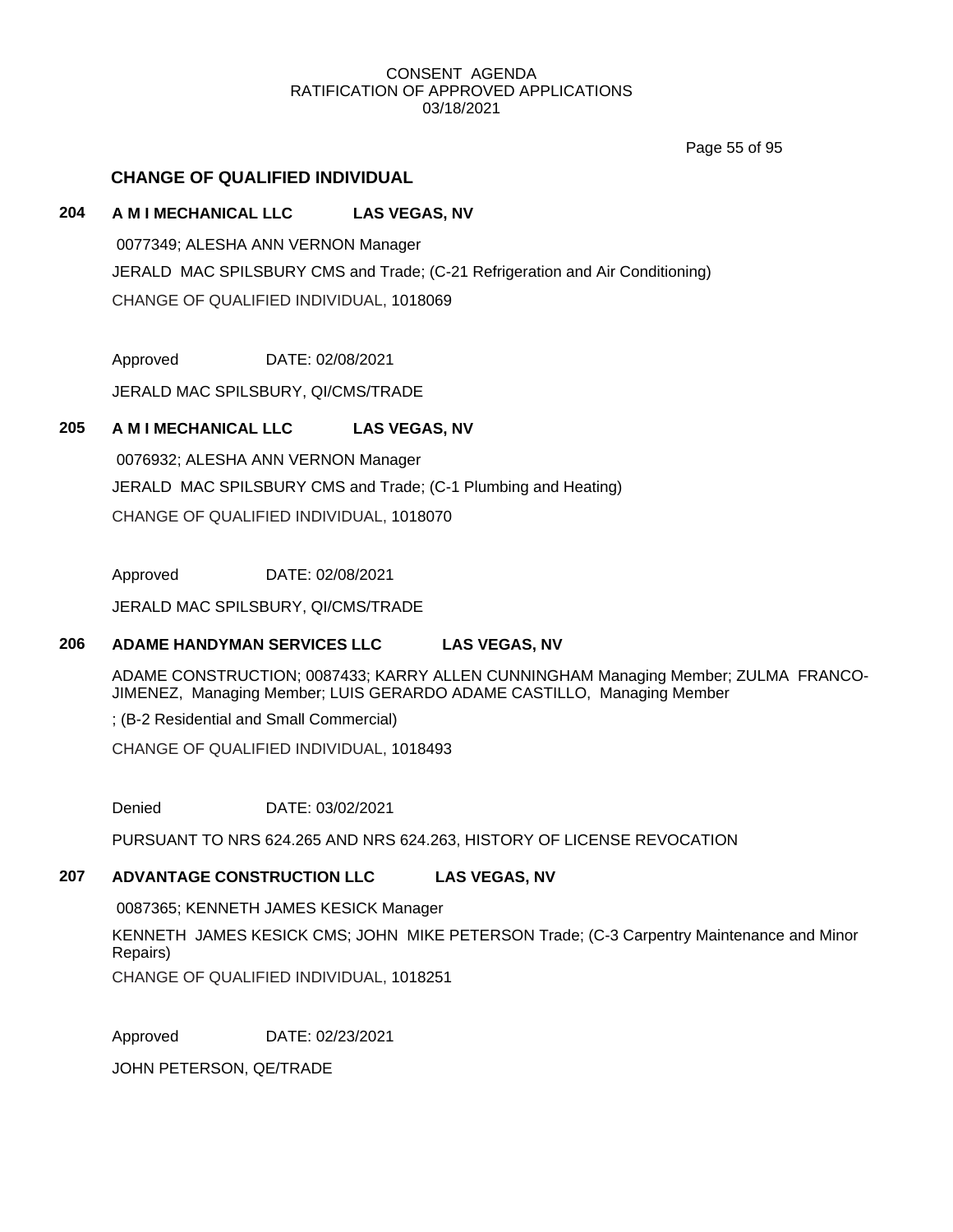Page 56 of 95

# **208 ADVANTAGE CONSTRUCTION LLC LAS VEGAS, NV**

0087364; KENNETH JAMES KESICK Manager JOHN MIKE PETERSON Trade; KENNETH JAMES KESICK CMS; (B-2 Residential and Small Commercial) CHANGE OF QUALIFIED INDIVIDUAL, 1018252

Approved DATE: 02/23/2021

JOHN PETERSON, QE/TRADE

# **209 ALL STAR PATIOS INC NORTH LAS VEGAS, NV**

0082413; JORGE ADRIAN GARCIA-RIVAS President FRANK JOSEPH QUATRINO, JR CMS and Trade; (C-14H Awnings and Louvres) CHANGE OF QUALIFIED INDIVIDUAL, 1017392

Approved DATE: 02/10/2021

JORGE ADRIAN GARCIA-RIVAS, PRESIDENT/CMS/TRADE

CONTINGENT UPON PASSING THE CMS EXAM BY 06/04/2021.

# **210 ALL STAR PATIOS INC NORTH LAS VEGAS, NV**

0082414; JORGE ADRIAN GARCIA-RIVAS President FRANK JOSEPH QUATRINO, JR CMS and Trade; (C-10 Landscape Contracting) CHANGE OF QUALIFIED INDIVIDUAL, 1017393

Approved DATE: 02/10/2021

JORGE ADRIAN GARCIA-RIVAS, PRESIDENT/QI/CMS/TRADE

CONTINGENT UPON PASSING THE CMS AND (C-10) TRADE EXAMS BY 06/04/2021.

# **211 AMERESCO INC FRAMINGHAM, MA**

0063507; GEORGE PETER SAKELLARIS President; DAVID JOHN CORRSIN Secretary; SPENCER DORAN HOLE, Treasurer; GUY NICHOLS Other; JOSEPH WILLIAM SUTTON Other; WILLIAM MICHAEL BULGER Other; DAVID JOHN ANDERSON Vice President

JASON RICHARD SCOTT, CMS and Trade; (B General Building)

CHANGE OF QUALIFIED INDIVIDUAL, 1017929

Approved DATE: 02/12/2021

JASON RICHARD SCOTT, QI/CMS/TRADE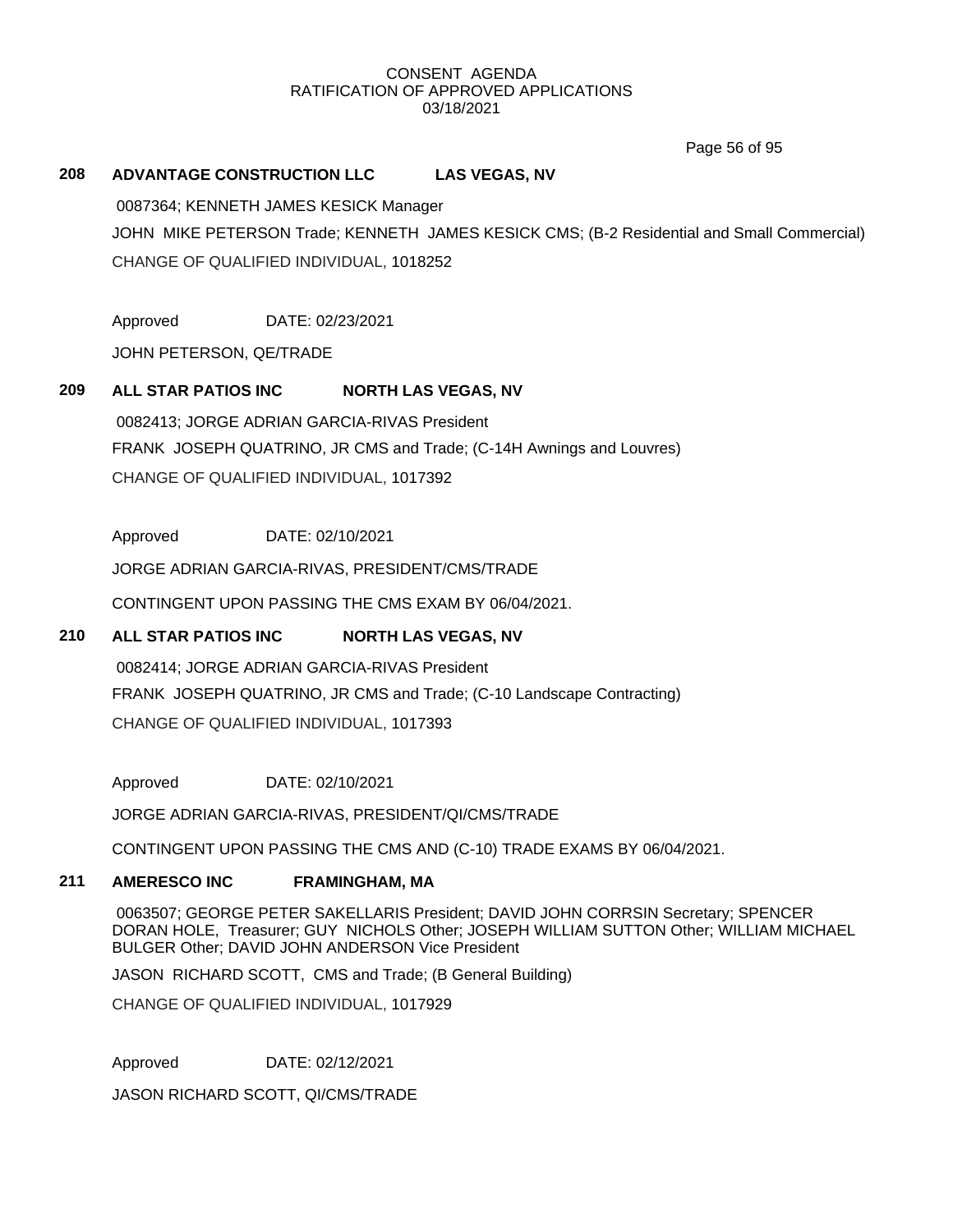Page 57 of 95

# **212 B K H DEVELOPMENT LIMITED PARTNERSHIP Las Vegas, NV**

GUARDIAN EXTERIORS AND INTERIORS; 0081425; KARIE ANGELA HOLCOMB Partner; WILLIAM LEVI HOLCOMB Partner

DARREN BELL BUFTON, CMS and Trade; MICAH BRANDON ROBERTS, Trade; (B-2 Residential and Small Commercial)

CHANGE OF QUALIFIED INDIVIDUAL, 1017995

Approved DATE: 02/10/2021

DARREN BELL BUFTON, QI/CMS/TRADE

# **213 BELL ELECTRICAL SYSTEMS LLC Las Vegas, NV**

0058771A; TREVOR ALLEN BELL Manager ALEXIA NICOLE COOPER, CMS and Trade; (C-2 Electrical) CHANGE OF QUALIFIED INDIVIDUAL, 1017919

Approved DATE: 02/17/2021

ALEXIA NICOLE COOPER, QI/CMS/TRADE

# **214 BLAST DEFLECTORS INC RENO, NV**

0050973; DONALD STAUNTON BERGIN, President; CHRISTOPHER GARDINER LYNN CEO; MARK STEVEN BOE Vice President

CHRISTOPHER GARDINER LYNN CMS and Trade; (C-14B Structural Steel)

CHANGE OF QUALIFIED INDIVIDUAL, 1017975

DATE: 03/04/2021

# **215 CAPITOL CITY STUCCO INC SACRAMENTO, CA**

0083093; ROGER WAYNE LEASURE, III President JOE G MARTINEZ CMS and Trade; (C-17 Lathing and Plastering) CHANGE OF QUALIFIED INDIVIDUAL, 1017728

Approved DATE: 02/17/2021

JOE G MARTINEZ, CMS/TRADE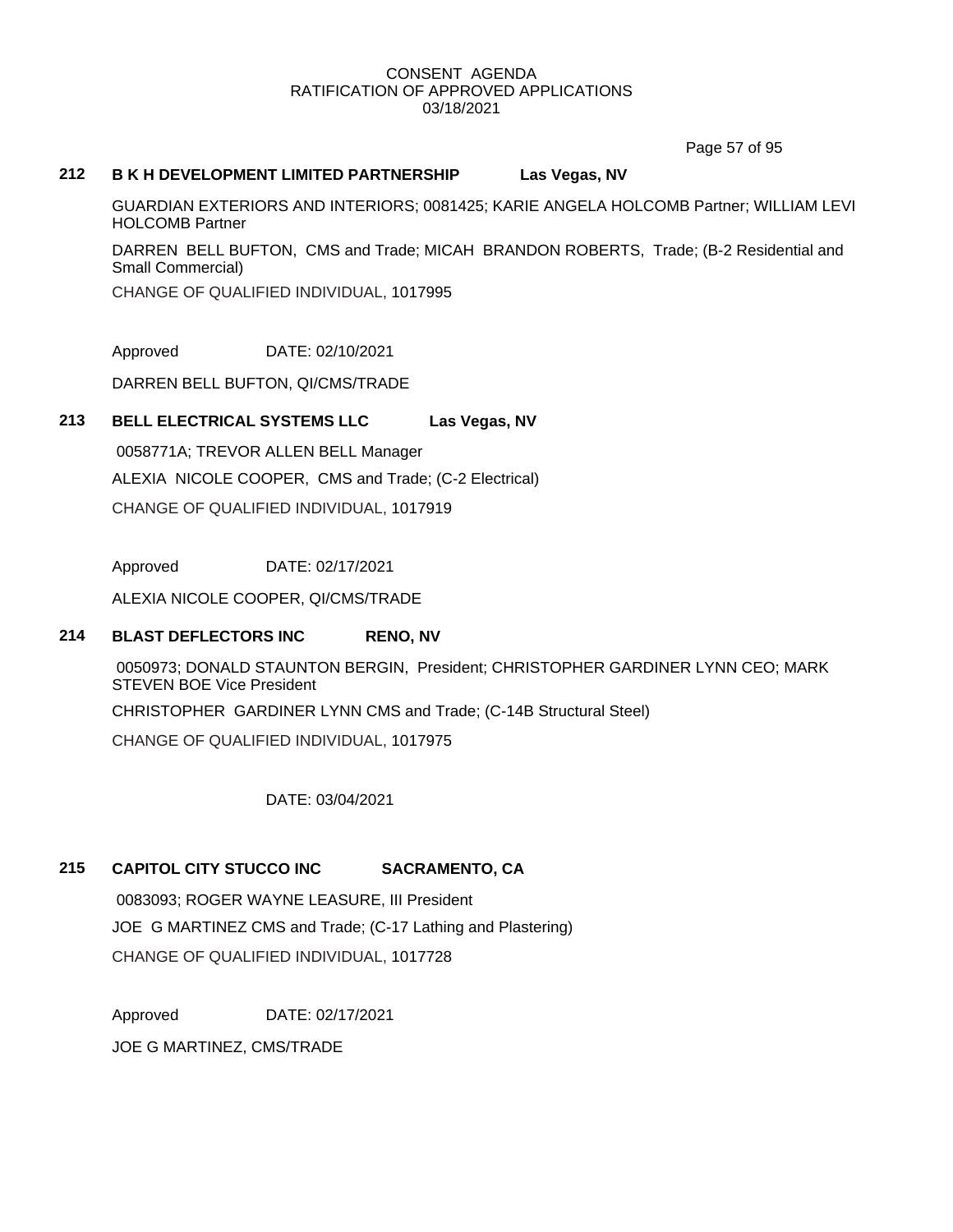Page 58 of 95

# **216 CHAVEZ PAINTING LLC SPARKS, NV**

0050515B; SALVADOR PALOMERA CHAVEZ Managing Member; SALVADOR CHAVEZ-GARCIA, JR Managing Member

SARA CHAVEZ CMS; SALVADOR PALOMERA CHAVEZ Trade; (C-4A Painting)

CHANGE OF QUALIFIED INDIVIDUAL, 1018301

Approved DATE: 02/26/2021

SALVADOR CHAVEZ-GARCIA, JR. MANAGING MEMBER, QI/CM

CONTINGENT UPON PASSING THE CMS EXAM BY 08/08/2021.

# **217 CLASSIC DRYWALL & PAINT LLC NORTH LAS VEGAS, NV**

0076705; JUAN MUNOZ Manager

JUAN MUNOZ CMS and Trade; JUAN MUNOZ JR, JR CMS and Trade; (C-4 Painting and Decorating) CHANGE OF QUALIFIED INDIVIDUAL, 1017851

Approved DATE: 02/17/2021

JUAN MUNOZ (SR), MANAGER/QI/CMS/TRADE

CONTINGENT UPON PASSING THE CMS EXAM BY 07/08/2021.

# **218 COMMERCIAL ROOFERS INC LAS VEGAS, NV**

0044534; SCOTT HOWARD President; DENNIS BERNARD CONWAY Director; PENNY LORAINE PADILLA Secretary/Treasurer

DENNIS BERNARD CONWAY CMS and Trade; (C-15 Roofing and Siding)

CHANGE OF QUALIFIED INDIVIDUAL, 1018025

Approved DATE: 02/22/2021

LINDSAY SARAH HOWARD, QI/CMS/TRADE

CONTINGENT UPON PASSING THE CMS AND (C15) TRADE EXAMS BY 07/22/2021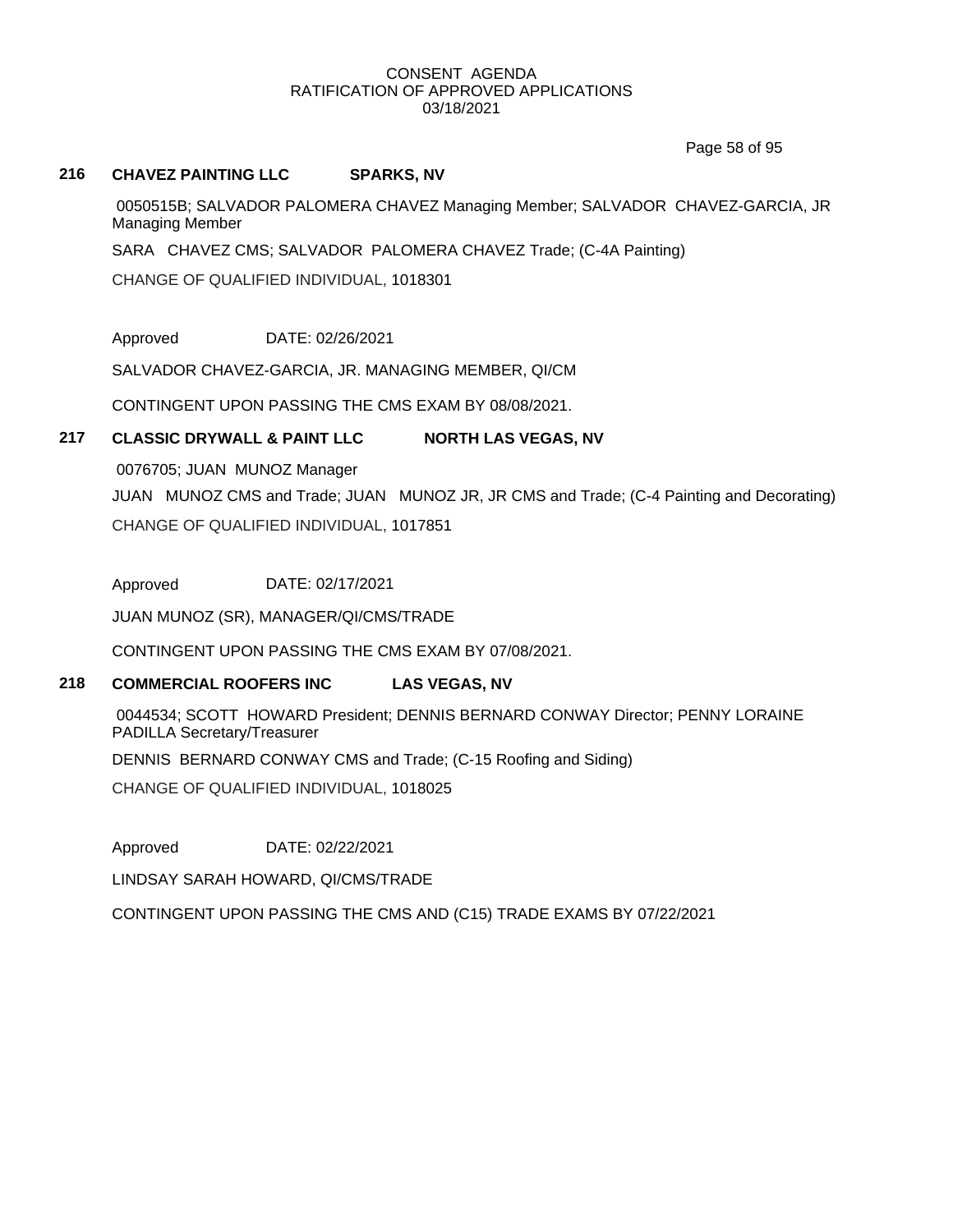Page 59 of 95

# **219 COPPERSTONE CONSTRUCTION INC LAS VEGAS, NV**

0072613; THOMAS ALLEN ADAMS President; MARGARET ANN WHITEHEAD Vice President; MICHAEL ELLIOTT WHITEHEAD Secretary/Treasurer; GAIL ANN ADAMS Vice President

KEITH JAMES ADAMS CMS and Trade; THOMAS ALLEN ADAMS CMS; (C-1 Plumbing and Heating)

CHANGE OF QUALIFIED INDIVIDUAL, 1018055

Approved DATE: 03/02/2021

ANTHONY COLE STONE, QI/CMS/TRADE

CONTINGENT UPON PASSING THE (C-1) TRADE EXAM BY 07/26/2021

# **220 CORESLAB STRUCTURES INC PHOENIX, AZ**

0028335; MARIO FRANCIOSA President; DOMENIC FRANCIOSA Vice President; SIDNEY SPIEGAL Secretary/Treasurer; RONALD WILLIAM HARMAN Vice President

RONALD WILLIAM HARMAN CMS and Trade; (C-40 Specialties Not Authorized by Other Classifications C40 IS DESIGNATED FOR PRESTRESSED CONCRETE STRUCTURE ONLY)

CHANGE OF QUALIFIED INDIVIDUAL, 1018113

Approved DATE: 03/04/2021

RICK ALLEN REICHENBERG, QI/CMS/TRADE

CONTINGENT UPON PASSING THE CMS EXAM BY 07/28/2021.

# **221 CRYSTAL PROPERTIES AND INVESTMENTS INC LAS VEGAS, NV**

0086588; PETER VITO ANELLO President

JEFFREY CARL MILLS Trade; PETER VITO ANELLO CMS; (C-14I Rigging and Cranes)

CHANGE OF QUALIFIED INDIVIDUAL, 1017928

Approved DATE: 02/16/2021

JEFFREY CARL MILLS, QI/TRADE

# **222 DIRECT FORCE MAINTENANCE LLC EUREKA, NV**

0076890; CASEY WADE BARTON Member; FERNO LADD DUBRAY Manager

CASEY WADE BARTON Trade; FERNO LADD DUBRAY CMS and Trade; (A-15 Sewers, Drains and Pipes; A-19 Pipeline and Conduits; A-7 Excavating and Grading) CHANGE OF QUALIFIED INDIVIDUAL, 1017983

Approved DATE: 02/08/2021

CASEY WADE BARTON, MEMBER, QI/CMS/TRADE

CONTINGENT UPON PASSING THE CMS EXAM BY 07/19/2021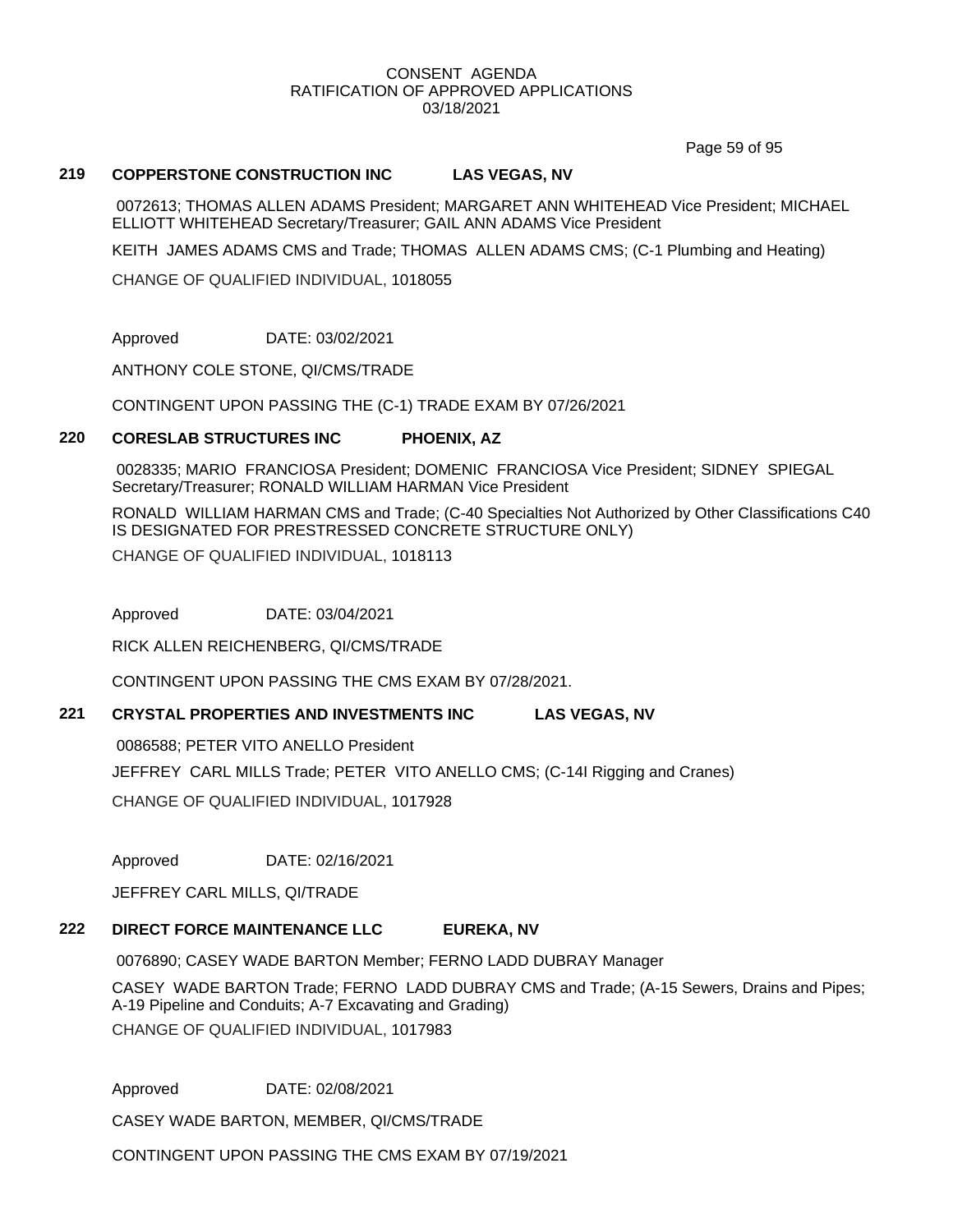Page 60 of 95

### **223 FITZHOUSE ENTERPRISES INC HENDERSON, NV**

0054947; RUSSELL ALEXANDER SWAIN COB; RICHARD SUTLEY THOMAS Director; TINA RAE STILES Secretary/Treasurer; RICHARD EARL STEINBERG President/CEO; MICHAEL ODELL LAVIN Vice President

; (B-2 Residential and Small Commercial)

CHANGE OF QUALIFIED INDIVIDUAL, 1018079

Approved DATE: 03/04/2021

DARRIN DUANE HOLMAN, QI/CMS/TRADE

CONTINGENT UPON PASSING THE CMS AND (B-2) TRADE EXAM BY 07/27/2021.

# **224 GUARANTEED CLEAN AIR LLC LAS VEGAS, NV**

0068077A; MARIO RICARDO VALDEZ Manager DANIEL SCOTT KENNEDY Trade; AZENETH ARANZAZU RANGEL-VALDES CMS; (A-23 Removal of Asbestos) CHANGE OF QUALIFIED INDIVIDUAL, 1017998

Approved DATE: 03/04/2021

AZENETH RANGEL-VALDEZ, QE/CMS

DANIEL KENNEDY, QE/TRADE

# **225 H V R BUILDERS INC N LAS VEGAS, NV**

0050236; HANS RENE VAN RIEL President; KIT ALDEN VAN RIEL Secretary HANS RENE VAN RIEL CMS and Trade; (B-2 Residential and Small Commercial) CHANGE OF QUALIFIED INDIVIDUAL, 1017841

Approved DATE: 02/26/2021

KIT ALDEN VAN RIEL, SECRETARY, QI

CONTINGENT UPON PASSING CMS & (B-2) TRADE EXAMS BY 07/08/2021.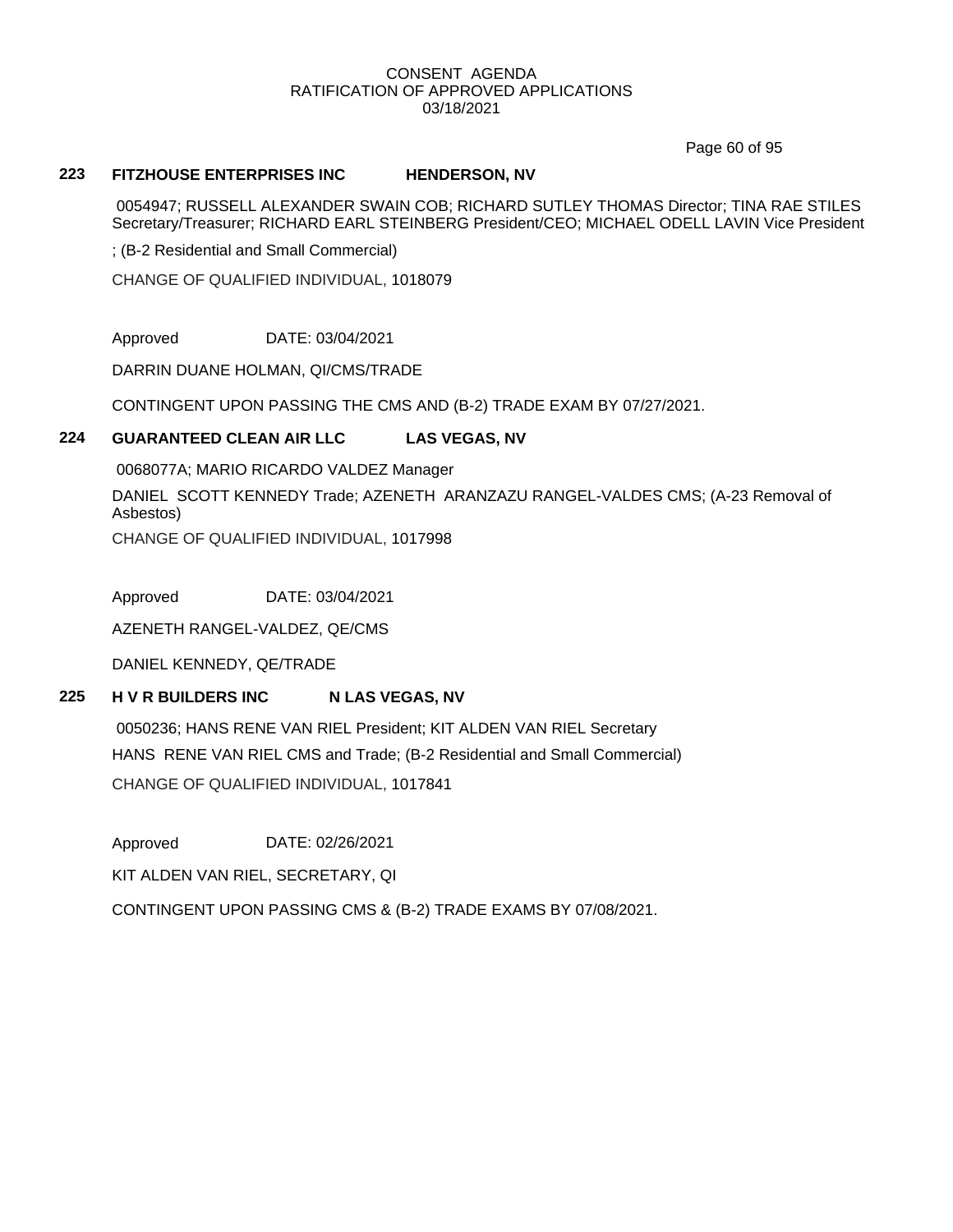Page 61 of 95

### **226 HARBERT ROOFING INC ANDERSON, CA**

0047212; HOWARD GEORGE HARBERT President; SUSAN ADELE HARBERT Secretary/Treasurer; HOWARD W HARBERT Vice President

; (C-15 Roofing and Siding)

CHANGE OF QUALIFIED INDIVIDUAL, 1018217

Approved DATE: 02/22/2021

HOWARD W. HARBERT, VICE PRESIDENT, QI/CMS/TRADE

CONTINGENT UPON PASSING THE CMS AND (C-15) TRADE EXAMS BY 08/03/2021

# **227 IMPACT FIRE SERVICES LLC LAS VEGAS, NV**

0084066; MICHAEL VINCENT LLOYD, Manager; JOHN B TAYLOR, Manager; JAY ROBERT WILSON, Manager

JOSHUA O ELDER CMS and Trade; (C-41 Fire Protection)

CHANGE OF QUALIFIED INDIVIDUAL, 1017977

Approved DATE: 02/22/2021

WILLIAM KENNIS TISDALE, QI/TRADE

CONTINGENT UPON PASSING THE C-41 TRADE EXAM BY 07/19/2021

# **228 J & J ENTERPRISES SERVICES INC LAS VEGAS, NV**

0027081A; JOSEPH ALAN WYSON President; JANA KAY WYSON Secretary; SARAH WADSWORTH Treasurer; TIMOTHY ALAN WYSON, Director

JOSEPH ALAN WYSON CMS; TIMOTHY ALAN WYSON, Trade; (A General Engineering)

CHANGE OF QUALIFIED INDIVIDUAL, 1016894

Approved DATE: 02/19/2021

TIMOTHY ALAN WYSON, QI/TRADE

# **229 J GROTHE ENTERPRISES CHINO, CA**

0028241; WALTER FRANCIS CLARK, Vice President; JOHN PAUL GROTHE Chief Executive Officer ; (B-2 Residential and Small Commercial)

CHANGE OF QUALIFIED INDIVIDUAL, 1018244

Approved DATE: 03/04/2021

JOHN PAUL GROTHE, QI/CMS/TRADE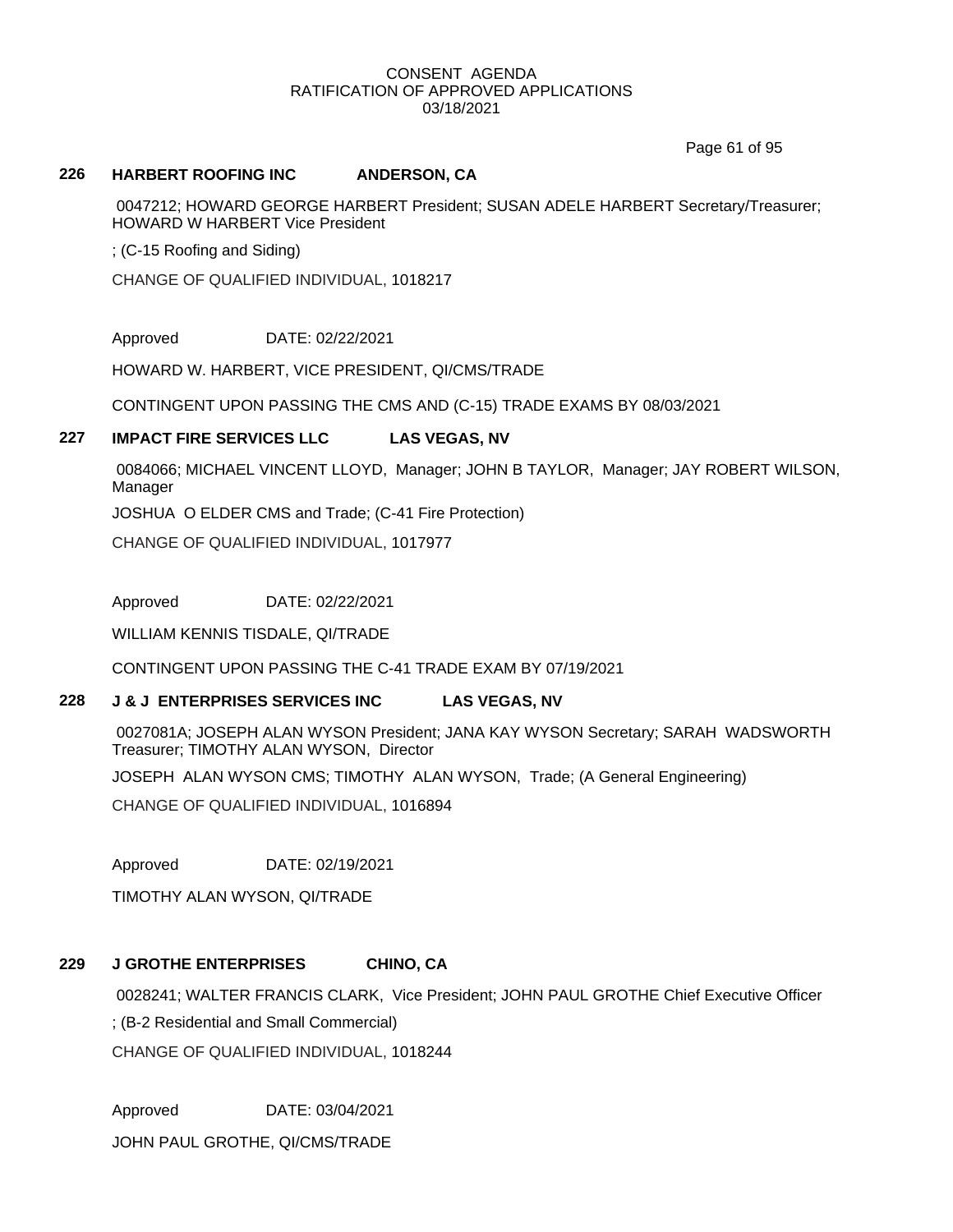Page 62 of 95

# **230 LAYNE CHRISTENSEN COMPANY The Woodlands, TX**

0019101; RICHARD ANDERSON WATTS President; AARON CHRISTOPHER STORM, Secretary TODD ALAN HOWARD CMS and Trade; (C-23 Drilling Wells and Installing Pumps, Pressure Tanks & Storage Tanks) CHANGE OF QUALIFIED INDIVIDUAL, 1017664

Approved DATE: 02/26/2021

PERRY JAMES MCMAHON, QI/CMS/TRADE

CONTINGENT UPON PASSING THE CMS AND (C-23) TRADE EXAMS BY 06/22/2021.

# **231 LINDLEYS POOL & SPA SERVICE LLC LAS VEGAS, NV**

0067282; DONALD TRUMAN LINDLEY Managing Member; LUIS ALFONSO BERNAL-GIRALDO, Manager DONALD TRUMAN LINDLEY CMS and Trade; (A-10E Maintenance and Repair of Pools and Spas) CHANGE OF QUALIFIED INDIVIDUAL, 1018074

Approved DATE: 02/17/2021

LUIS ALFONSO BERNAL-GIRALDO, QI/CMS/TRADE

CONTINGENT UPON PASSING THE CMS AND (A-10E) TRADE EXAMS BY 07/26/2021.

# **232 LUXE INDUSTRIES LLC LAS VEGAS , NV**

0078503; A 1 HOLDINGS LLC Managing Member; SEAN ROBERT MARSHALL Manager SEAN ROBERT MARSHALL CMS; THOMAS ANGELO SINATRA CMS and Trade; (B General Building) CHANGE OF QUALIFIED INDIVIDUAL, 1018272

Approved DATE: 02/22/2021 THOMAS ANGELO SINATRA, QI/CMS/TRADE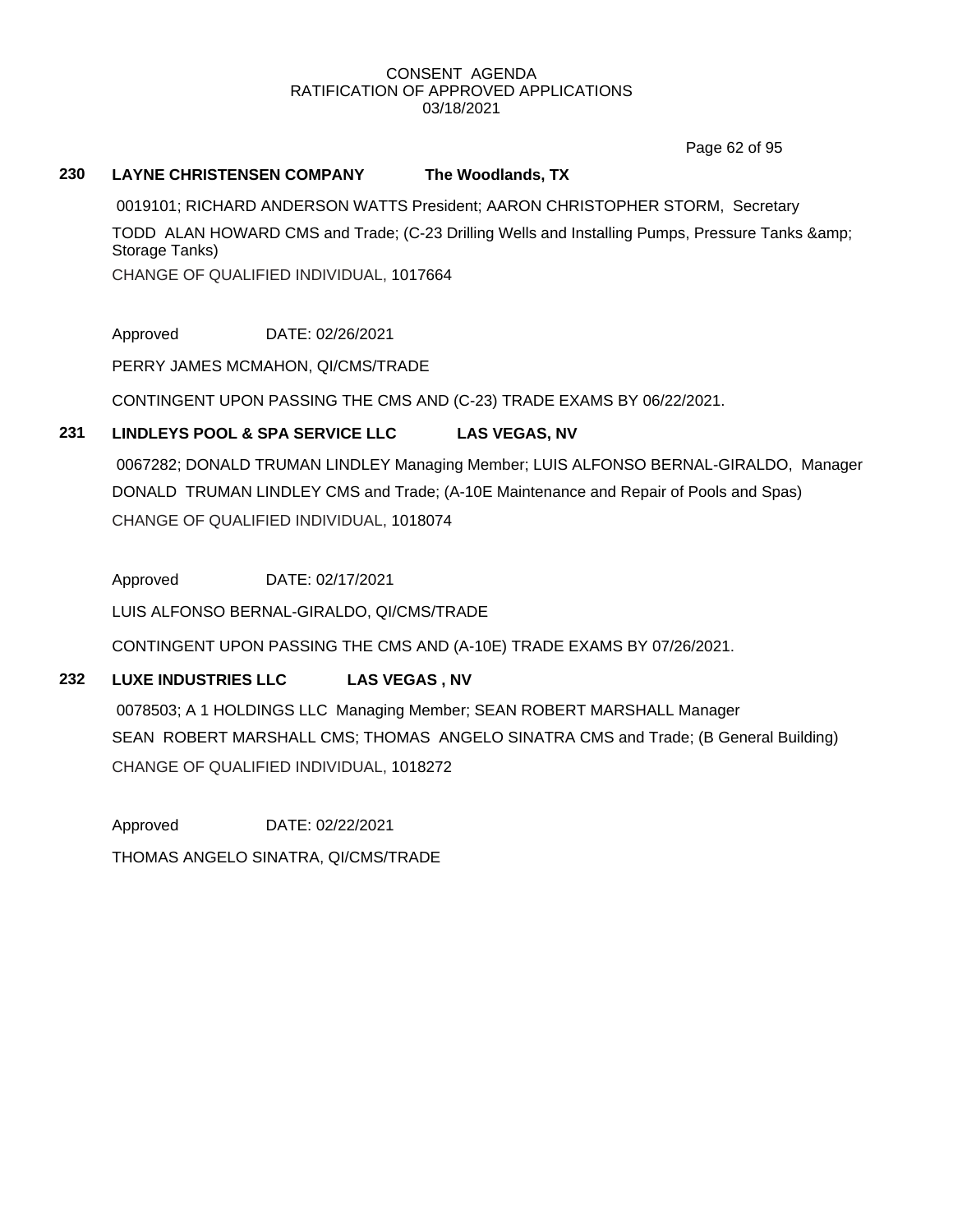Page 63 of 95

# **233 MATRIX SERVICE INC TULSA, OK**

0076940; BRADLEY JOSEPH RINEHART President; KEVIN SCOTT CAVANAH Secretary; BRADLEY CROFT KILLMER, Vice President; FRANK MATTHEW CAPRISTO, Vice President; SHAWN PATRICK PAYNE Vice President

KENNETH EDWARD MARZOCCO CMS and Trade; (AB General Engineering and General Building)

CHANGE OF QUALIFIED INDIVIDUAL, 1017755

Approved DATE: 02/19/2021

SAMIR HANNA MALEK, QI/CMS/TRADE

CONTINGENT UPON PASSING BOTH THE (A) AND (B) TRADE EXAMS BY 06/30/2021.

### **234 MESA MECHANICAL INC LAS VEGAS, NV**

0010339A; BLYTHE TAYLOR VAN HOOVE President; CHAD CHRISTIAN DAVIS Secretary/Treasurer; DAVID CHARLES FATA Vice President; DONALD RAY GROSS Vice President

DAVID CHARLES FATA Trade; BLYTHE TAYLOR VAN HOOVE CMS; (C-1 Plumbing and Heating)

CHANGE OF QUALIFIED INDIVIDUAL, 1018101

Approved DATE: 03/04/2021

BLYTHE TAYLOR VAN HOOVE, PRESIDENT/QI/CMS/TRADE

CONTINGENT UPON PASSING THE (C-1) TRADE EXAM BY 07/28/2021.

# **235 MESA MECHANICAL INC LAS VEGAS, NV**

0077845; BLYTHE TAYLOR VAN HOOVE President; CHAD CHRISTIAN DAVIS Secretary/Treasurer; DAVID CHARLES FATA Vice President; DONALD RAY GROSS Vice President

DAVID CHARLES FATA Trade; BLYTHE TAYLOR VAN HOOVE CMS; (A-10 Commercial and Residential Pools)

CHANGE OF QUALIFIED INDIVIDUAL, 1018102

Approved DATE: 03/04/2021

BLYTHE TAYLOR VAN HOOVE, PRESIDENT/QI/CMS/TRADE

CONTINGENT UPON PASSING THE (A-10) TRADE EXAM BY 7/28/2021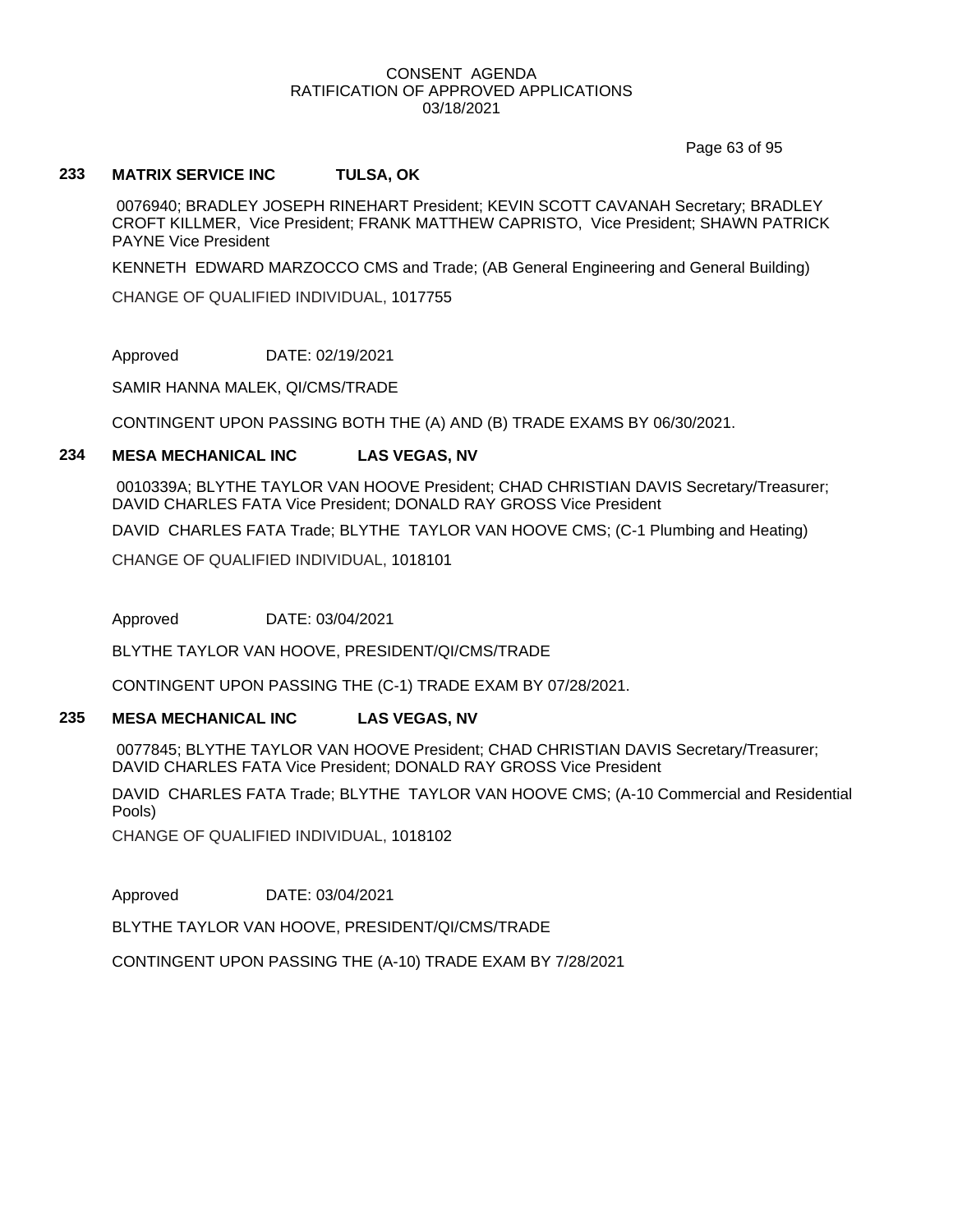Page 64 of 95

# **236 MESA MECHANICAL INC LAS VEGAS, NV**

0056814; BLYTHE TAYLOR VAN HOOVE President; CHAD CHRISTIAN DAVIS Secretary/Treasurer; DAVID CHARLES FATA Vice President; DONALD RAY GROSS Vice President

BLYTHE TAYLOR VAN HOOVE CMS; DAVID CHARLES FATA Trade; (C-21 Refrigeration and Air Conditioning)

CHANGE OF QUALIFIED INDIVIDUAL, 1018103

Approved DATE: 03/04/2021

BLYTHE TAYLOR VAN HOOVE, PRESIDENT, QI/CMS/TRADE

CONTINGENT UPON PASSING THE (C-21) TRADE EXAM BY 07/28/2021.

# **237 MILLER ELECTRIC COMPANY INC RENO, NV**

P E C CONTRACTING & ENGINEERING; 0081813; ROSS JAMES MILLER President; ANNABELLE L MILLER Secretary; CONNIE MARIE MILLER Treasurer

ROSS JAMES MILLER CMS; LEE HENRY FISH Trade; (B-2 Residential and Small Commercial)

CHANGE OF QUALIFIED INDIVIDUAL, 1018255

Approved DATE: 03/01/2021

ROSS JAMES MILLER, PRESIDENT, QI/CMS/TRADE

CONTINGENT UPON PASSING THE (B-2) TRADE EXAM BY 08/05/2021.

# **238 NEW WINGS INC HENDERSON, NV**

0078219; PABLO ROMAN SINIGAGLIA President

MICHAEL ALLAN DAVIS CMS and Trade; PABLO ROMAN SINIGAGLIA CMS; (B-2 Residential and Small Commercial)

CHANGE OF QUALIFIED INDIVIDUAL, 1018264

Approved DATE: 03/04/2021

SANTIAGO MATIAS GESELL, QI/TRADE

# **239 PAYNECREST ELECTRIC OF CALIFORNIA INC ST LOUIS, MO**

0078517; AMY EILEEN PAYNE President

CHARLES JASON MASSOTH, CMS; ROBERT W PAPIN, Trade; (C-2 Electrical)

CHANGE OF QUALIFIED INDIVIDUAL, 1017140

Approved DATE: 02/22/2021

CHARLES JASON MASSOTH, QI/CMS ROBERT W. PAPIN, JR., QI/TRADE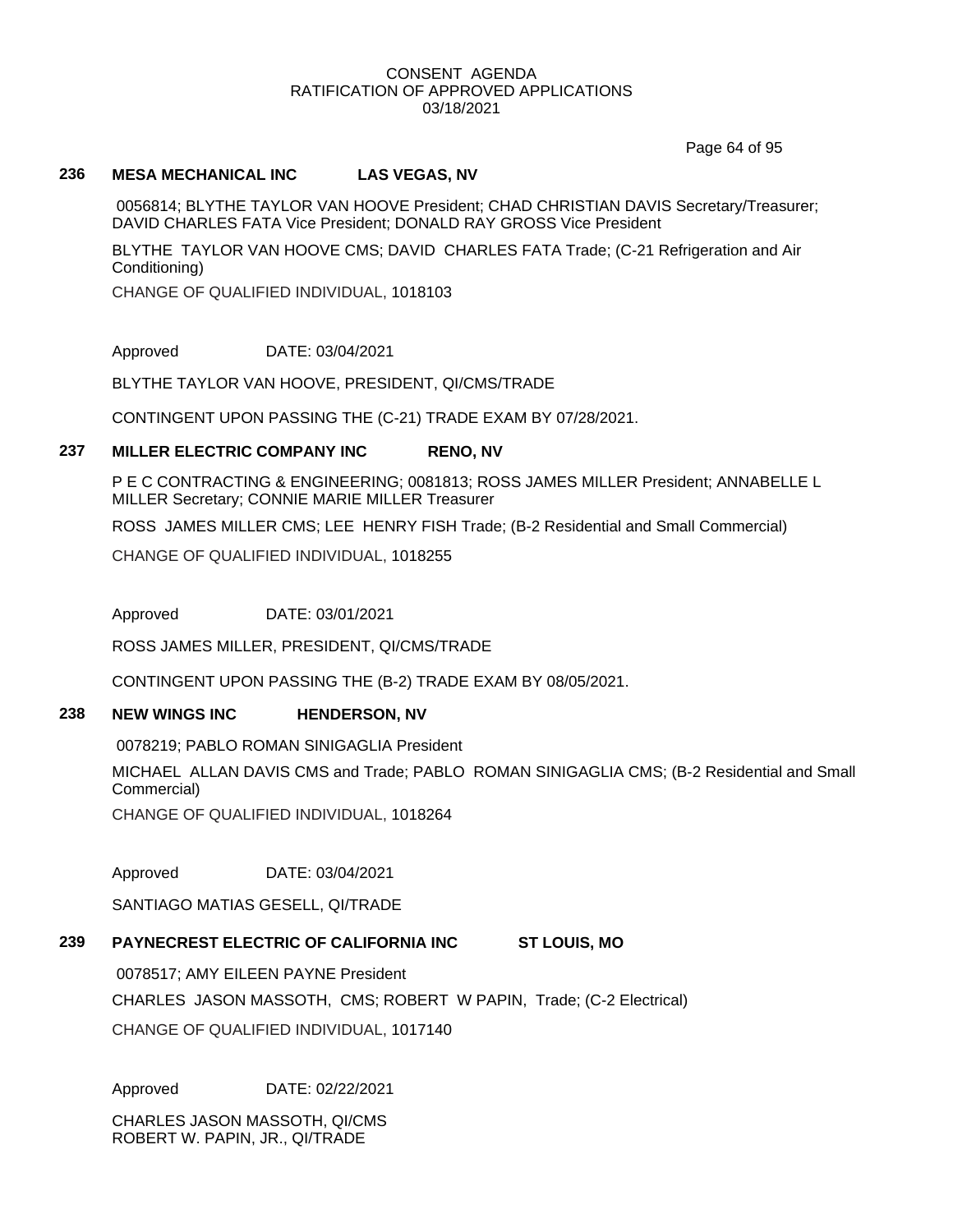Page 65 of 95

# **240 QUALTEK WIRELESS LLC KING OF PRUSSIA, PA**

0086258; CHRISTOPHER SCOTT HISEY, Manager PAUL RUSSELL FOSTER CMS and Trade; (A-25 Telecommunication Towers) CHANGE OF QUALIFIED INDIVIDUAL, 1017839

Approved DATE: 02/17/2021

PAUL RUSSELL FOSTER, QI/CMS/TRADE

# **241 SPECTRUM SERVICES INC LAS VEGAS, NV**

0051723; CHRISTOPHER ROBERT WENER President; KATHLEEN JO WENER Treasurer PATRICK SHAUN OLAUGHLIN CMS and Trade; (B-2 Residential and Small Commercial) CHANGE OF QUALIFIED INDIVIDUAL, 1017965

Approved DATE: 03/01/2021

CHRISTOPHER ROBERT WENER, PRESIDENT, QI/CMS/TRADE

CONTINGENT UPON PASSING THE CMS AND (B-2) TRADE EXAMS BY 07/19/2021.

# **242 SPECTRUM SERVICES INC LAS VEGAS, NV**

AMALGAMATED CONSTRUCTION AND COMMUNICATIONS; 0054198; CHRISTOPHER ROBERT WENER President; KATHLEEN JO WENER Treasurer PATRICK SHAUN OLAUGHLIN CMS and Trade; (C-2 Electrical) CHANGE OF QUALIFIED INDIVIDUAL, 1017966

Approved DATE: 02/08/2021 CHRISTOPHER ROBERT WENER, PRESIDENT, QI/CMS/TRADE CONTINGENT UPON PASSING THE CMS AND (C-2) TRADE EXAMS BY 07/19/2021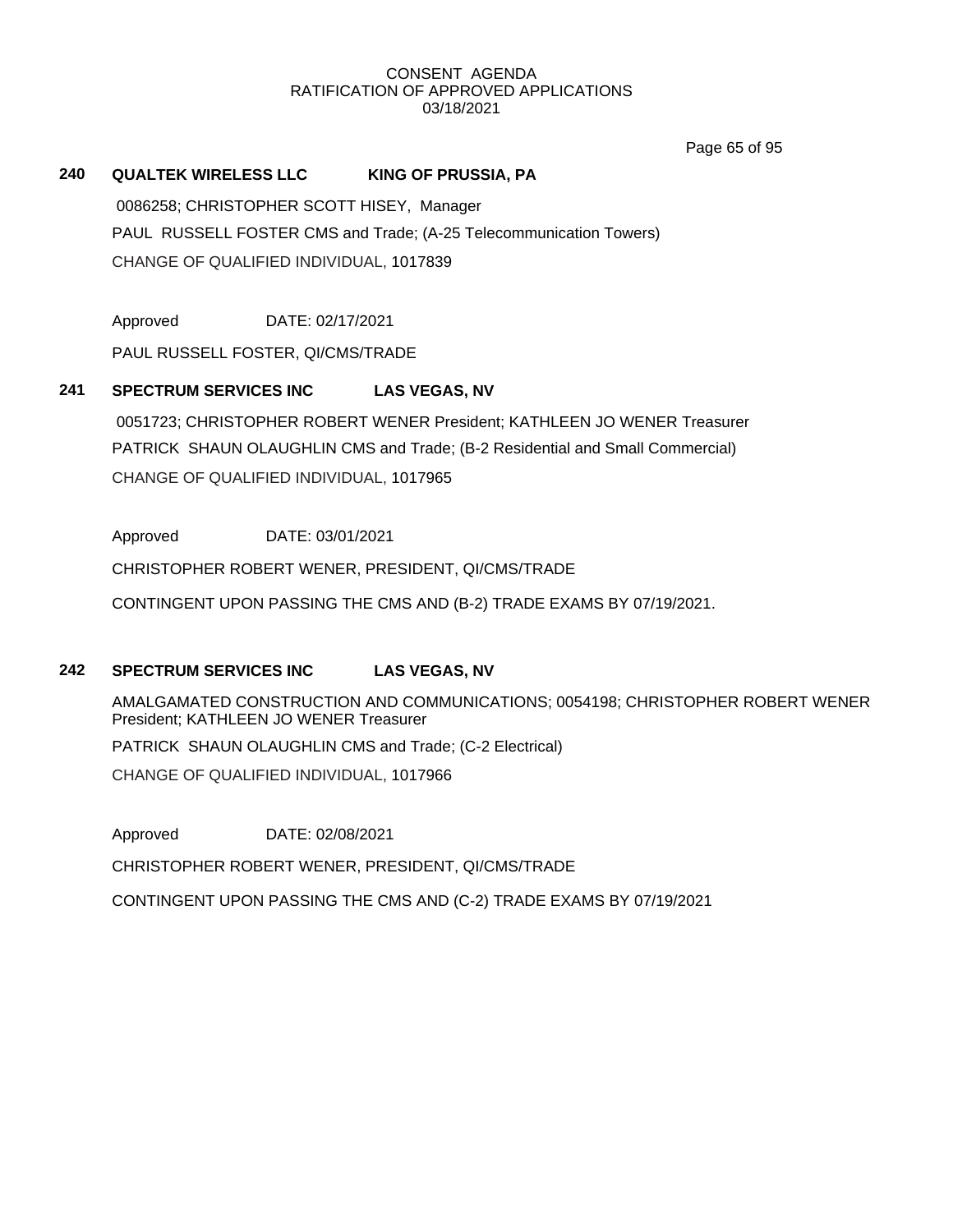Page 66 of 95

### **243 SPECTRUM SERVICES INC LAS VEGAS, NV**

AMALGAMATED CONSTRUCTION AND COMMUNICATIONS; 0060326; CHRISTOPHER ROBERT WENER President; KATHLEEN JO WENER Treasurer

PATRICK SHAUN OLAUGHLIN CMS and Trade; (A-22 Unclassified A22 IS DESIGNATED FOR COMMUNICATION SITES AND TOWERS ONLY)

CHANGE OF QUALIFIED INDIVIDUAL, 1017967

Approved DATE: 02/08/2021

CHRISTOPHER ROBERT WENER, PRESIDENT, QI/CMS/TRADE

CONTINGENT UPON PASSING THE CMS EXAM BY 07/19/2021.

# **244 SPECTRUM SERVICES INC LAS VEGAS, NV**

AMALGAMATED CONSTRUCTION & COMMUNICATION; 0080567; CHRISTOPHER ROBERT WENER President; KATHLEEN JO WENER Treasurer

PATRICK SHAUN OLAUGHLIN CMS and Trade; (C-5 Concrete Contracting)

CHANGE OF QUALIFIED INDIVIDUAL, 1017968

Approved DATE: 02/08/2021

CHRISTOPHER ROBERT WENER, PRESIDENT, QI/CMS/TRADE

CONTINGENT UPON PASSING THE CMS AND (C-5) TRADE EXAMS BY 07/19/2021

### **245 THE ORIGINAL ROOFING COMPANY LLC LAS VEGAS, NV**

0056078; THE ROOFING FAMILY LP Managing Member; BLUEWATERS INTERESTS INC Managing Member; GUY RICHARD BENNALLACK Other

MICHAEL WILLIAM CODDINGTON, CMS; GUY RICHARD BENNALLACK CMS and Trade; (C-15 Roofing and Siding)

CHANGE OF QUALIFIED INDIVIDUAL, 1017951

Approved DATE: 02/11/2021

MICHAEL WILLIAM CODDINGTON, QI/CMS/TRADE

CONTINGENT UPON PASSING THE (C-15) TRADE EXAM BY 07/15/2021.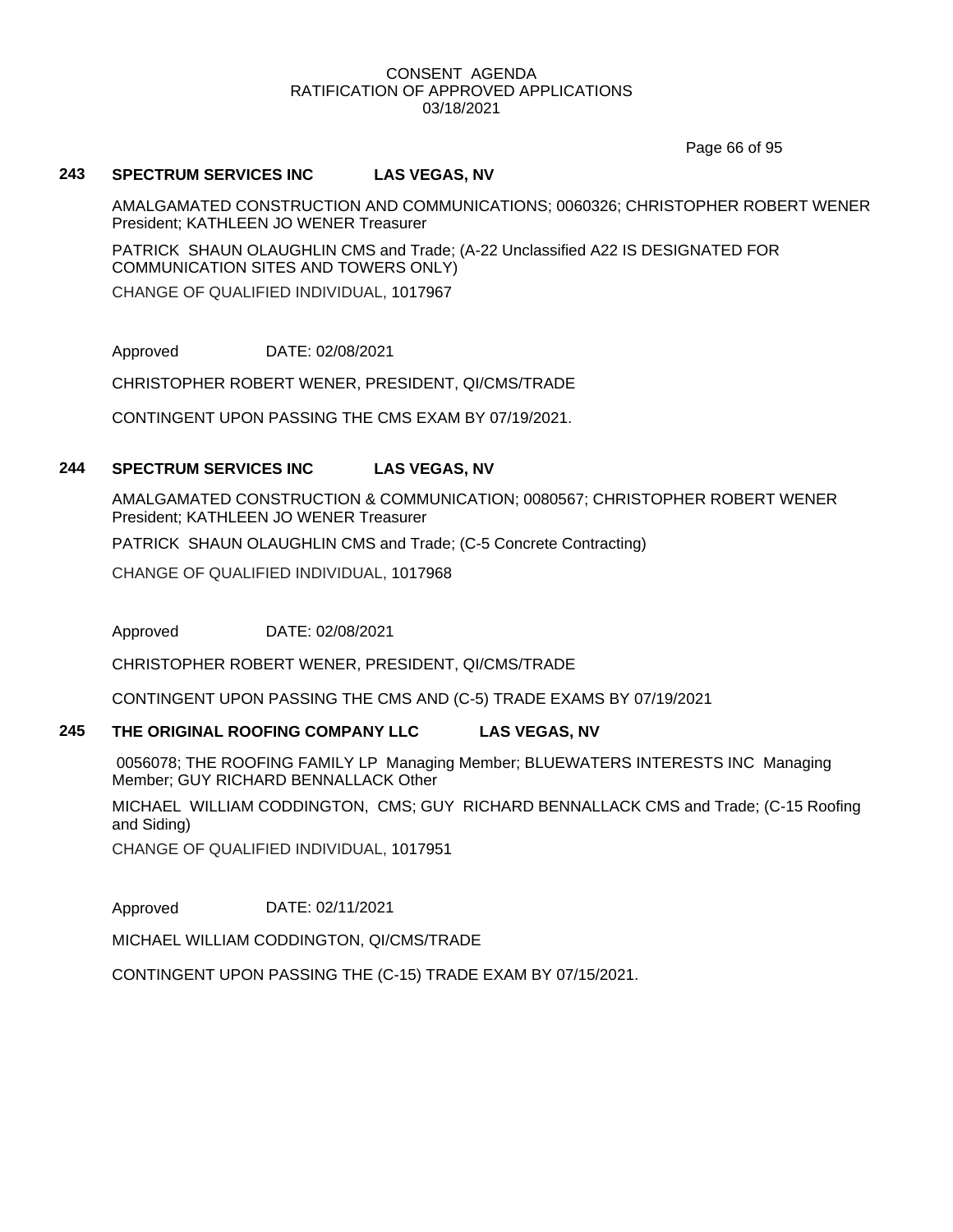Page 67 of 95

# **246 TRICOR CONSTRUCTION LLC RENO, NV**

TRICOR USA; 0080979; WENDELL ELZO QUINTON Manager; SHANE KELLY DYER Other; ELIZABETH JANE BARLOW-GUPTA, Managing Member

WENDELL ELZO QUINTON CMS and Trade; SHANE KELLY DYER CMS and Trade; (B-2 Residential and Small Commercial)

CHANGE OF QUALIFIED INDIVIDUAL, 1017903

Approved DATE: 02/16/2021

ELIZABETH JANE BARLOW-GUPTA, MANAGING MEMBER/QI/CMS/TRADE

CONTINGENT UPON PASSING THE CMS AND (B-2) TRADE EXAMS BY 07/12/2021.

# **247 ZEPHYR PLUMBING INC SPARKS, NV**

0074199; DEBORAH JEAN PASCHALL President DONALD FREDERICK PASCHALL CMS and Trade; (C-1D Plumbing) CHANGE OF QUALIFIED INDIVIDUAL, 1016993

Approved DATE: 12/14/2020

JESSE WAYNE PASCHALL, QI/CMS/TRADE

CONTINGENT UPON PASSING THE CMS AND (C-1D) TRADE EXAMS BY 05/04/2021.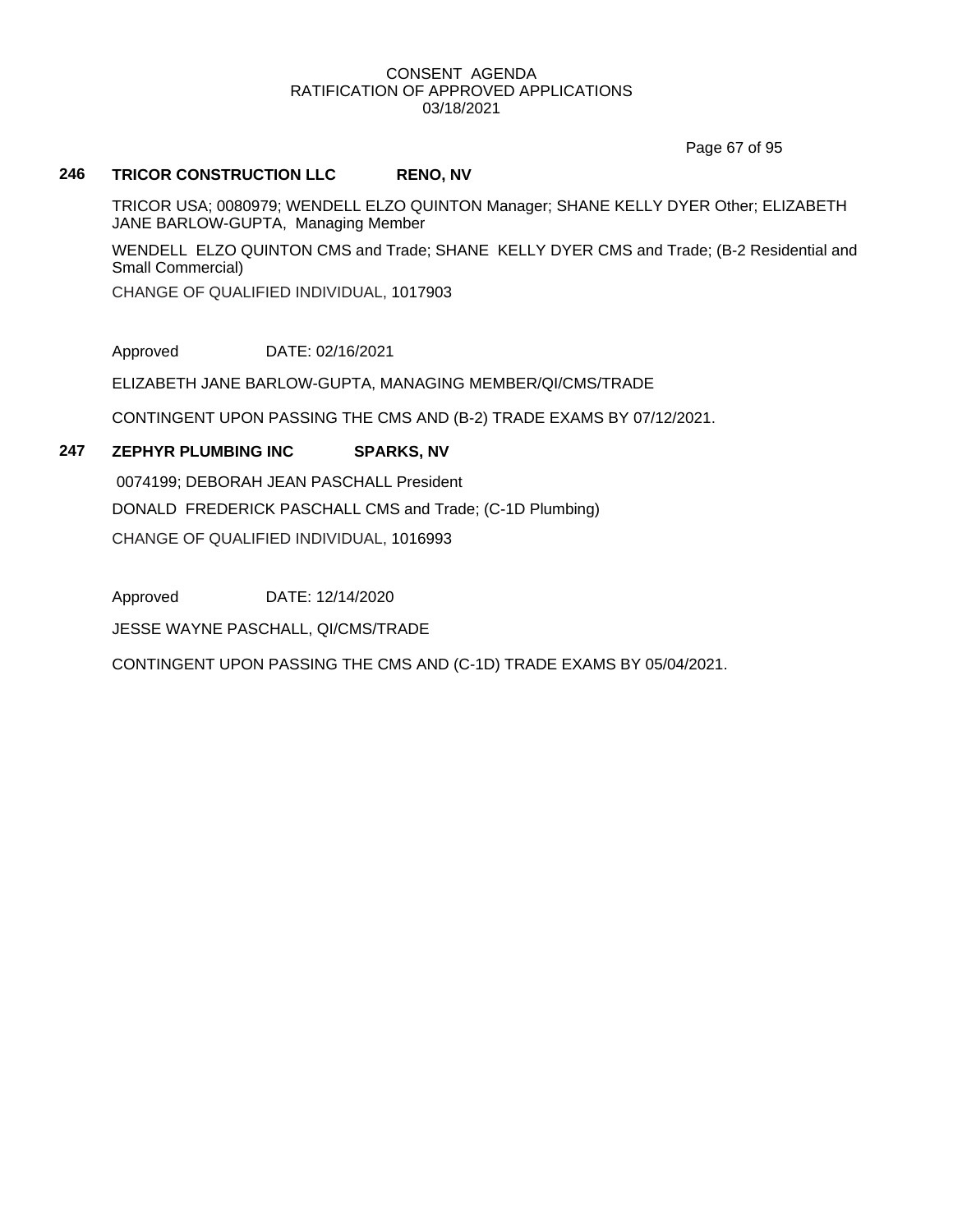Page 68 of 95

# **EXTENSION OF TIME TO REPLACE QUALIFIED INDIVIDUAL**

# **248 ADVANTAGE CONSTRUCTION LLC LAS VEGAS, NV**

0087366; KENNETH JAMES KESICK Manager KENNETH JAMES KESICK CMS

EXTENSION OF TIME TO REPLACE QUALIFIED INDIVIDUAL, 1018447

Approved DATE: 02/17/2021

30 DAY EXTENSION TO REPLACE QUALIFIER UNTIL MARCH 23, 2021

# **249 ADVANTAGE CONSTRUCTION LLC LAS VEGAS, NV**

0087367; KENNETH JAMES KESICK Manager

KENNETH JAMES KESICK CMS

EXTENSION OF TIME TO REPLACE QUALIFIED INDIVIDUAL, 1018448

Approved DATE: 02/17/2021

30 DAY EXTENSION TO REPLACE QUALIFIER UNTIL MARCH 23, 2021

# **250 ADVANTAGE CONSTRUCTION LLC LAS VEGAS, NV**

0087368; KENNETH JAMES KESICK Manager

KENNETH JAMES KESICK CMS

EXTENSION OF TIME TO REPLACE QUALIFIED INDIVIDUAL, 1018449

DATE: 02/17/2021

30 DAY EXTENSION TO REPLACE QUALIFIER UNTIL MARCH 23, 2021

# **251 ADVANTAGE CONSTRUCTION LLC LAS VEGAS, NV**

0087369; KENNETH JAMES KESICK Manager

KENNETH JAMES KESICK CMS

EXTENSION OF TIME TO REPLACE QUALIFIED INDIVIDUAL, 1018450

Approved DATE: 02/17/2021

30 DAY EXTENSION TO REPLACE QUALIFIER UNTIL MARCH 23, 2021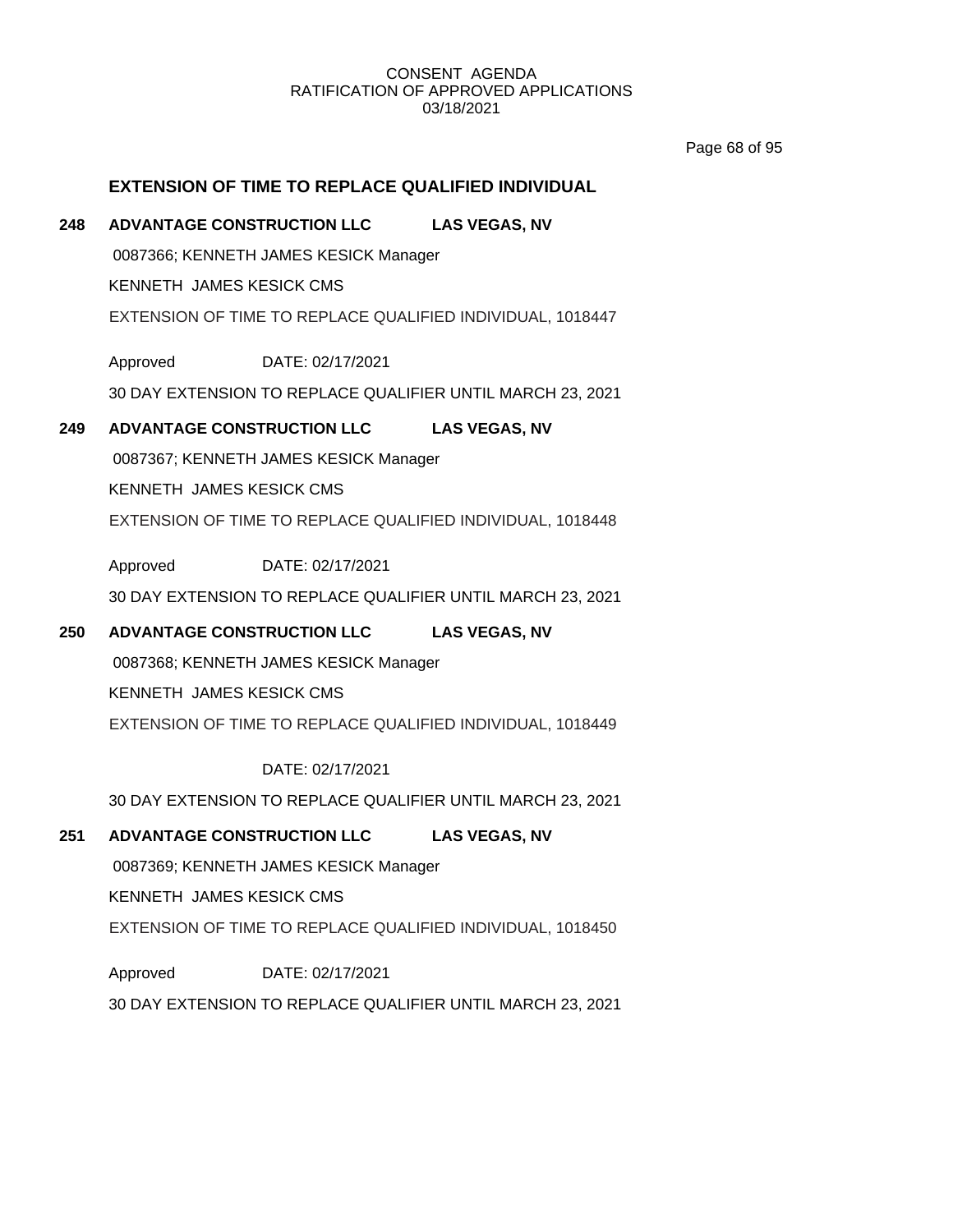Page 69 of 95

# **252 INNOVATIVE ACCESS LLC LAS VEGAS, NV**

0074785; GREGORY LYNN JONES Manager; DONNA EILEEN JONES Manager

EXTENSION OF TIME TO REPLACE QUALIFIED INDIVIDUAL, 1018622

Approved DATE: 03/01/2021

60 DAY EXTENSION TO REPLACE QUALIFIER UNTIL MAY 4, 2021

**253 U S POOLS LLC LAS VEGAS, NV**

0085825; DARREN WAYNE SHELLEDY, Managing Member

EXTENSION OF TIME TO REPLACE QUALIFIED INDIVIDUAL, 1018347

Approved DATE: 02/10/2021

EXTENSION TO REPLACE QUALIFIER UNTIL 03/10/2021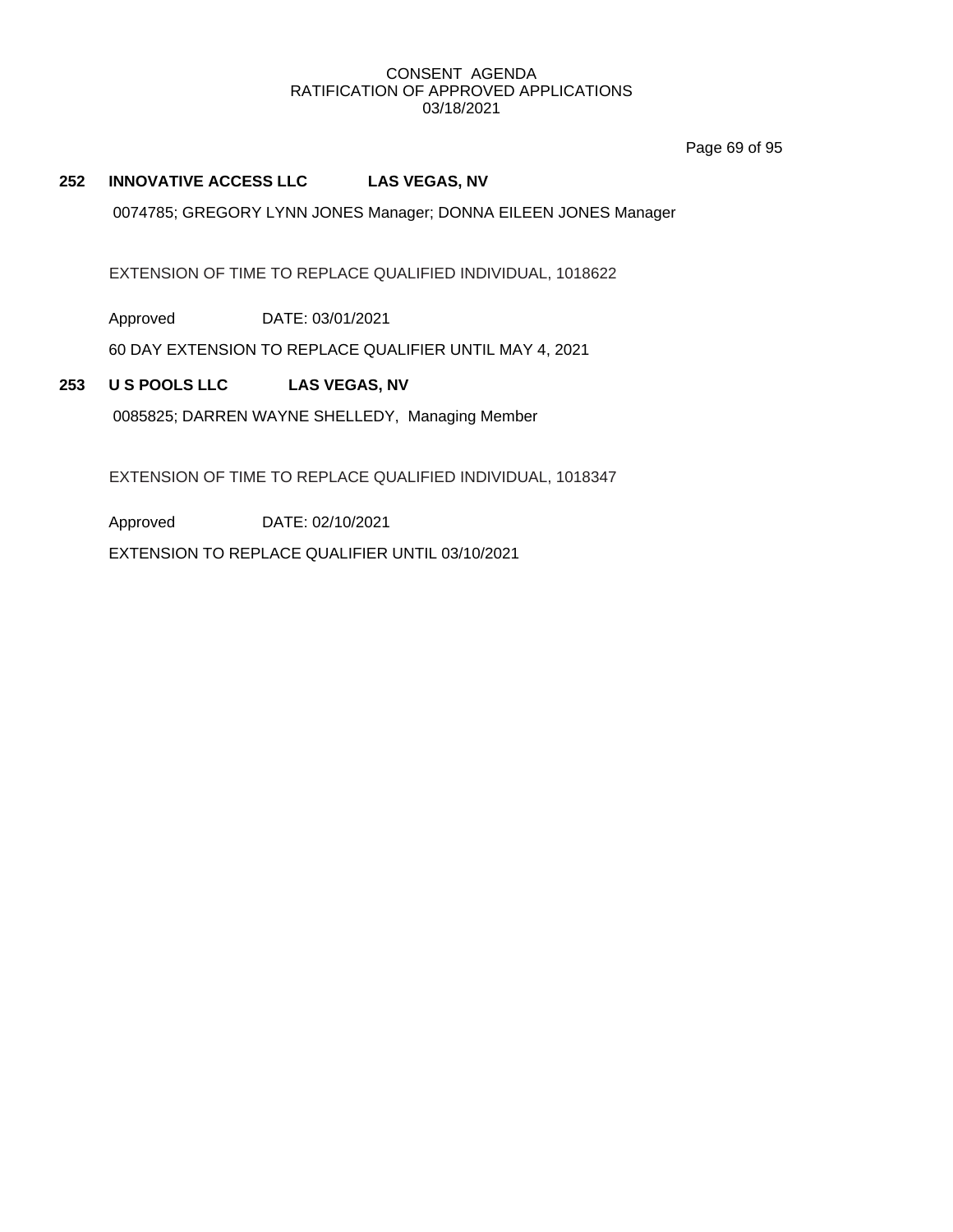Page 70 of 95

# **FINANCIAL STATEMENT REVIEW**

# 254 **TRUCKEE MEADOWS HEATING & AIR** RENO, NV 0054935; KENNETH DAVID GEIS President

KENNETH DAVID GEIS CMS and Trade; (C-21 Refrigeration and Air Conditioning)

FINANCIAL REVIEW, 1018129

Tabled DATE: 03/03/2021

FINANCIAL RESPONSIBILITY HEARING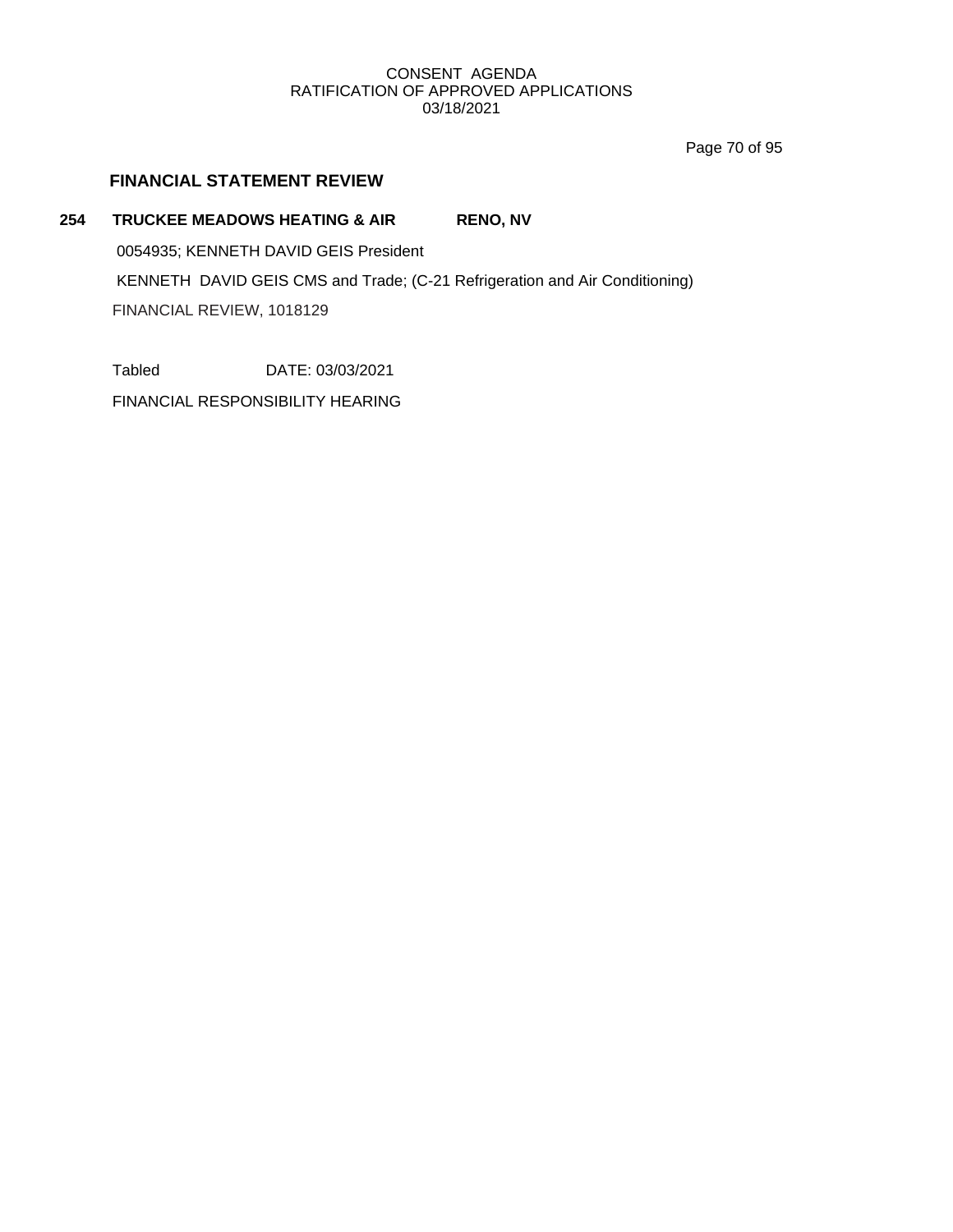Page 71 of 95

#### **NAME CHANGE**

#### **255 ASAW LLC LAS VEGAS, NV**

RAGNAR UNDERGROUND; 0082288; 0082290; DWAINE WENDELL ANDERSON Manager; DIANE ANDERSON Manager

DWAINE WENDELL ANDERSON CMS and Trade; DWAINE WENDELL ANDERSON CMS and Trade

NAME CHANGE, 1018131

Approved DATE: 02/16/2021

APPROVED ON LICENSE # 0082288 ONLY FROM: ASAW LLC TO: ASAW LLC DBA RAGNAR UNDERGROUND

#### **256 CORE WEST INC LAS VEGAS, NV**

0006144A; 0077142; SETH LEE MAURER President; DENNIS LEROY BARBER Secretary; JAMES KEVIN JACOBS Director

GARY LEE WENK CMS; GARY LEE WENK CMS and Trade; DENNIS LEROY BARBER Trade

NAME CHANGE, 1017827

Approved DATE: 02/16/2021

FROM: CORE CONSTRUCTION SERVICES OF NEVADA INC DBA CORE CONSTRUCTION APPROVED ON LICENSE #0006144A TO: CORE WEST INC DBA CORE CONSTRUCTION APPROVED ON LICENSE #0077142 TO: CORE WEST INC

#### **257 DAVE BROOKS CONSTRUCTION RENO, NV**

D B C PAINTING; 0087303; 0087540; DAVID NEIL BROOKS, President; AUSTIN DAVID BROOKS, Vice President

AUSTIN DAVID BROOKS, CMS; DAVID NEIL BROOKS, Trade; AUSTIN DAVID BROOKS, CMS and **Trade** 

NAME CHANGE, 1018213

Approved DATE: 02/19/2021

FROM: DAVE BROOKS CONSTRUCTION TO: DAVE BROOKS CONSTRUCTION DBA D B C PAINTING APPROVED ON LICENSE #0087540 ONLY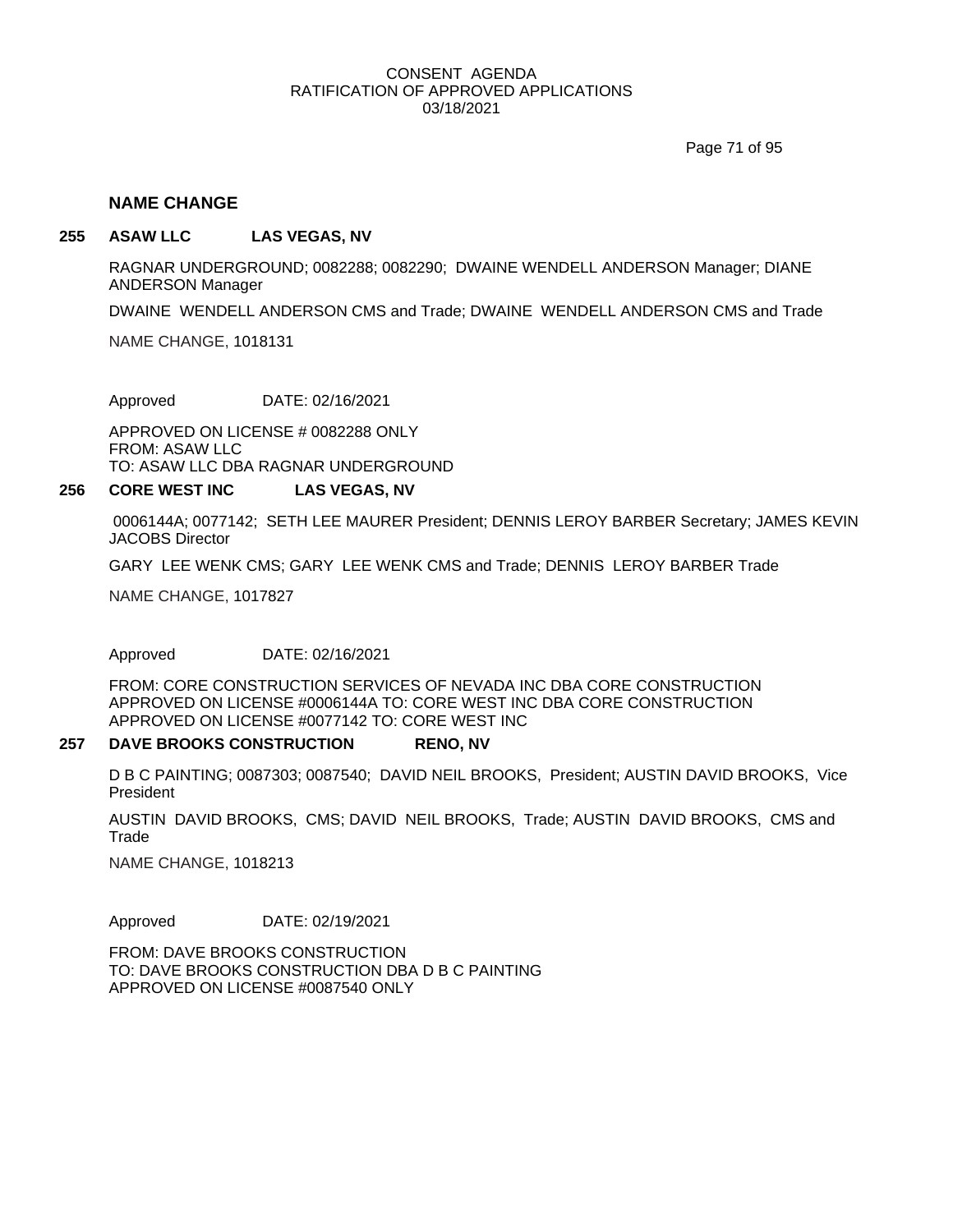Page 72 of 95

#### **258 MEADOWLAND ENTERPRISES INC BUNKERVILLE, NV**

MEADOWLAND QUALITY HOMES; 0050800; SHEM TEERLINK, President; JUSTIN TEERLINK, Treasurer; CHERYL TEERLINK, Vice President

SHEM P TEERLINK Trade; COLIN WAYNE NILSSON CMS and Trade; JUSTIN TEERLINK, CMS

NAME CHANGE, 1018260

Approved DATE: 02/19/2021

FROM: MEADOWLAND ENTERPRISES INC TO: MEADOWLAND ENTERPRISES INC DBA MEADOWLAND QUALITY HOMES

#### **259 ROOTER LAS VEGAS LLC LAS VEGAS, NV**

0085917; GREG M KLEIN, Manager

CORY HOLDEN HARDING CMS and Trade

NAME CHANGE, 1018054

Approved DATE: 02/16/2021

FROM: ROOTER LAS VEGAS LLC DBA MR ROOTER LAS VEGAS TO: ROOTER LAS VEGAS LLC DBA MR ROOTER PLUMBING OF LAS VEGAS

#### **260 WALMART INC BENTONVILLE, AR**

0033101; CARL DOUGLAS MCMILLON, President; MATTHEW WILLIAM ALLEN, Vice President; GORDON YOUNG ALLISON, Vice President; BRIAN PATRICK MURPHY, Vice President

ANTHONY WAYNE COLE CMS and Trade

NAME CHANGE, 1018293

Approved DATE: 02/19/2021

FROM: WALMART STORES INC TO: WALMART INC

#### **261 WESTERN LANDSCAPE CONSTRUCTION CALABASAS, CA**

SIGNATURE LANDSCAPES; 0026544; 0026545; 0073957; GREGORY ALAN PIESCHALA President; STEPHEN ROY TITUS Vice President

BRIAN MICHAEL CHESNUT CMS and Trade; STEPHEN ROY TITUS CMS and Trade; STEPHEN ROY TITUS CMS and Trade

NAME CHANGE, 1018540

Approved DATE: 03/03/2021

APPROVED ON LICENSE #0026544 0026545 AND 0073957 FROM: WESTERN LANDSCAPE CONSTRUCTION TO: WESTERN LANDSCAPE CONSTRUCTION DBA SIGNATURE LANDSCAPES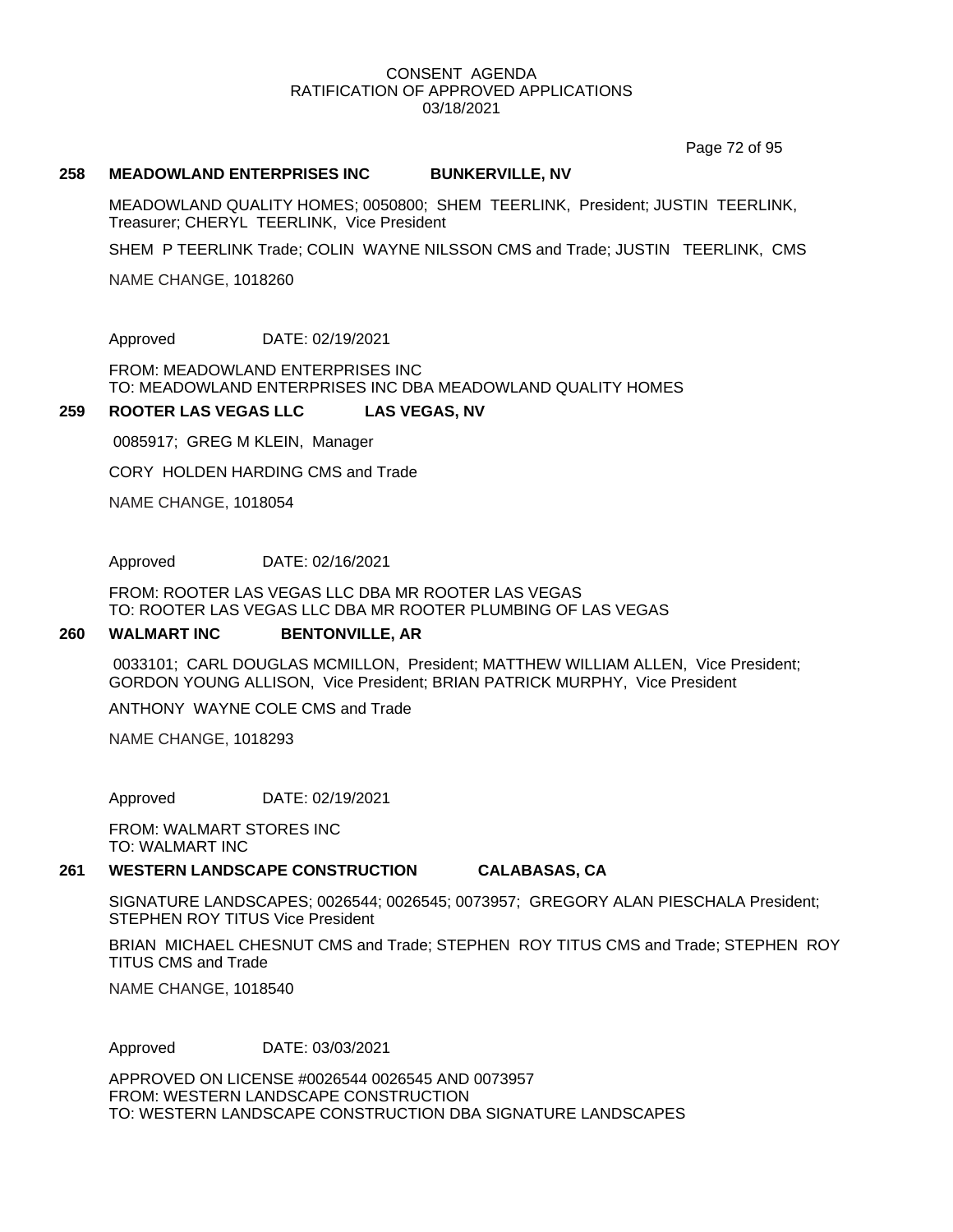Page 73 of 95

# **PERMANENT RAISE IN LIMIT**

# **262 A TRACK OUT SOLUTION LLC LAS VEGAS, NV**

0085067; C D J T HOLDINGS LLC Manager; SAG HOLDINGS LLC Manager; ANISSA APRIL GUSTAFSON, Other; JILL MARIE TUCKER, Other

JILL MARIE TUCKER, CMS; DONALD SCOTT MYERS Trade; (A General Engineering)

PERMANENT RAISE IN LIMIT, 1018327

LIMIT: Unlimited BOND: \$50,000.00

Approved DATE: 02/23/2021

# **263 ALL PRO MAINTENANCE SERVICES INC LAS VEGAS, NV**

ALL PRO CONSTRUCTION; 0078644; RYAN WESLEY TAYLOR President

RYAN WESLEY TAYLOR CMS and Trade; (B-2 Residential and Small Commercial)

PERMANENT RAISE IN LIMIT, 1018241

LIMIT: \$3,500,000.00 BOND: \$30,000.00

Approved DATE: 02/12/2021

## **264 AQUA SAFE UNLIMITED INC LAS VEGAS, NV**

0037947A; RON MICHAEL SCHWARTZ President

RON MICHAEL SCHWARTZ CMS and Trade; (A-21 Fencing and Guardrails A22 DESIGNATED FOR SAFETY SWIMMING POOL COVERS ONLY; A-22 Unclassified A22 DESIGNATED FOR SAFETY SWIMMING POOL COVERS ONLY)

PERMANENT RAISE IN LIMIT, 1017889

LIMIT: \$45,000.00 BOND: \$5,000.00

CONTINGENT UPON \$5,000.00 BOND

Approved DATE: 02/09/2021

# **265 B G W S LLC HENDERSON, NV**

KAVISON HOMES; 0083475; BONNIE GAYE STRATTON, Manager

JOHN MICHAEL STRATTON CMS and Trade; (B-2 Residential and Small Commercial)

PERMANENT RAISE IN LIMIT, 1018220

LIMIT: \$5,000,000.00 BOND: \$50,000.00

Approved DATE: 02/11/2021

CONTINGENT UPON RECEIPT OF \$50,000.00 BOND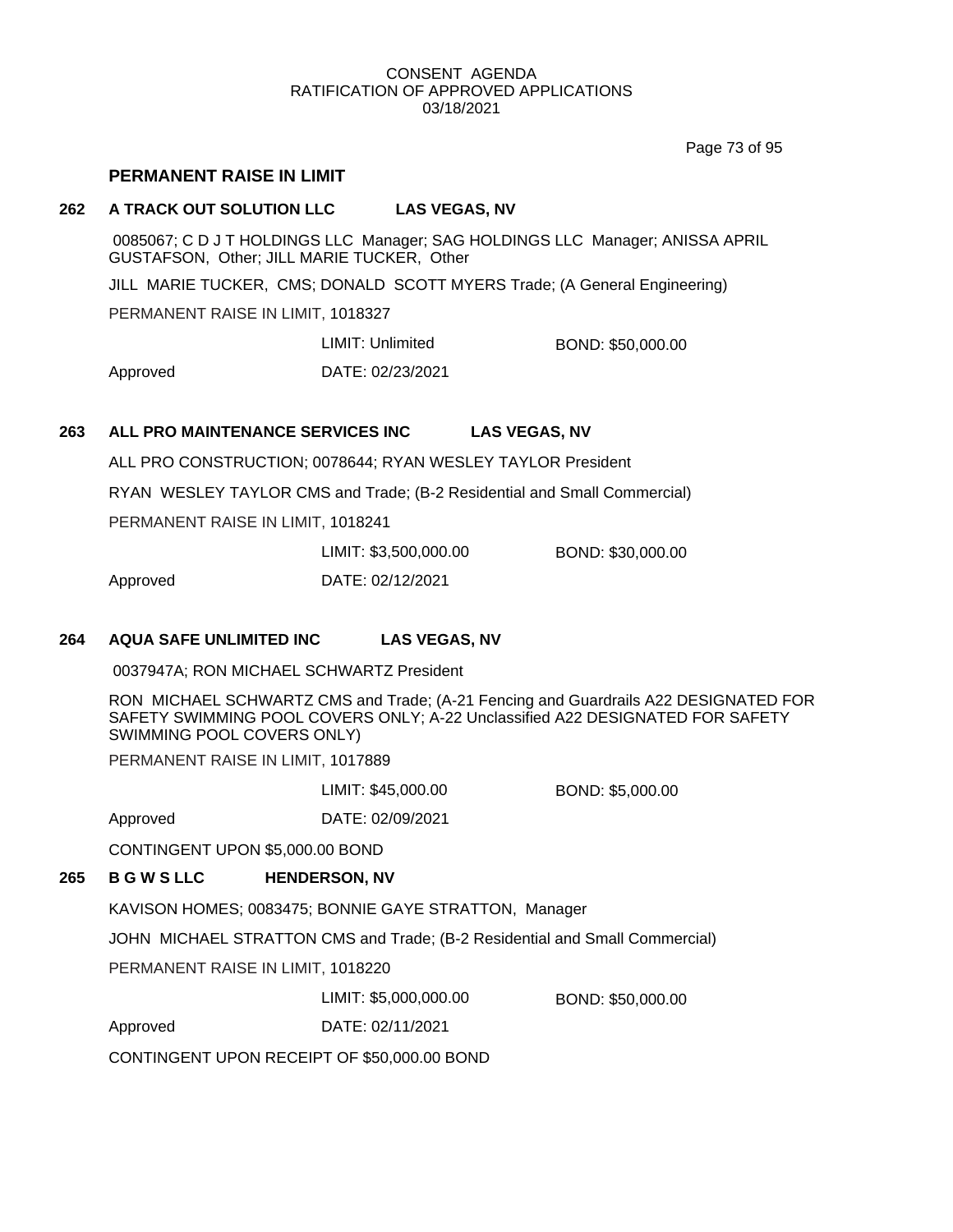Page 74 of 95

| 266 | <b>BAIGS CONSTRUCTION</b>                                                | <b>LAS VEGAS, NV</b>                                                 |                                                                                   |  |  |  |
|-----|--------------------------------------------------------------------------|----------------------------------------------------------------------|-----------------------------------------------------------------------------------|--|--|--|
|     | 0048160; MICHAEL MIRZA BAIG President                                    |                                                                      |                                                                                   |  |  |  |
|     | MICHAEL MIRZA BAIG CMS and Trade; (B-2 Residential and Small Commercial) |                                                                      |                                                                                   |  |  |  |
|     | PERMANENT RAISE IN LIMIT, 1018309                                        |                                                                      |                                                                                   |  |  |  |
|     |                                                                          | LIMIT: \$3,800,000.00                                                | BOND: \$30,000.00                                                                 |  |  |  |
|     | Approved                                                                 | DATE: 02/24/2021                                                     |                                                                                   |  |  |  |
|     |                                                                          |                                                                      |                                                                                   |  |  |  |
| 267 | <b>BAIGS CONSTRUCTION</b>                                                | <b>LAS VEGAS, NV</b>                                                 |                                                                                   |  |  |  |
|     | 0086477; MICHAEL MIRZA BAIG President                                    |                                                                      |                                                                                   |  |  |  |
|     |                                                                          | MICHAEL MIRZA BAIG CMS and Trade; (C-1D Plumbing)                    |                                                                                   |  |  |  |
|     | PERMANENT RAISE IN LIMIT, 1018503                                        |                                                                      |                                                                                   |  |  |  |
|     |                                                                          | LIMIT: \$3,800,000.00                                                | BOND: \$30,000.00                                                                 |  |  |  |
|     | Approved                                                                 | DATE: 02/24/2021                                                     |                                                                                   |  |  |  |
|     | CONTINGENT UPON RECEIPT OF A \$30,000 BOND                               |                                                                      |                                                                                   |  |  |  |
| 268 | <b>BALDWIN ELECTRICAL INSTALLATIONS INC</b><br><b>RENO, NV</b>           |                                                                      |                                                                                   |  |  |  |
|     |                                                                          |                                                                      | 0078688; JUSTIN JAMES BALDWIN President; CAMERON LYNN BALDWIN Secretary/Treasurer |  |  |  |
|     |                                                                          |                                                                      |                                                                                   |  |  |  |
|     |                                                                          | JUSTIN JAMES BALDWIN CMS and Trade; (C-2 Electrical)                 |                                                                                   |  |  |  |
|     | PERMANENT RAISE IN LIMIT, 1018256                                        |                                                                      |                                                                                   |  |  |  |
|     |                                                                          | LIMIT: \$4,400,000.00                                                | BOND: \$50,000.00                                                                 |  |  |  |
|     | Approved                                                                 | DATE: 02/18/2021                                                     |                                                                                   |  |  |  |
|     | CONTINGENT UPON \$30,000 BOND                                            |                                                                      |                                                                                   |  |  |  |
| 269 | <b>CLEAN TEK FLOORING CARE CORP</b>                                      | <b>LAS VEGAS, NV</b>                                                 |                                                                                   |  |  |  |
|     |                                                                          |                                                                      | 0086283; MARIO GUEVARA, President; GRETTEL GISELLE AGUILAR-MARTINEZ, Secretary    |  |  |  |
|     |                                                                          | MARIO GUEVARA, CMS and Trade; (B-2 Residential and Small Commercial) |                                                                                   |  |  |  |
|     | PERMANENT RAISE IN LIMIT, 1018337                                        |                                                                      |                                                                                   |  |  |  |
|     |                                                                          | LIMIT: \$1,000,000.00                                                | BOND: \$30,000.00                                                                 |  |  |  |
|     | Approved                                                                 | DATE: 02/23/2021                                                     |                                                                                   |  |  |  |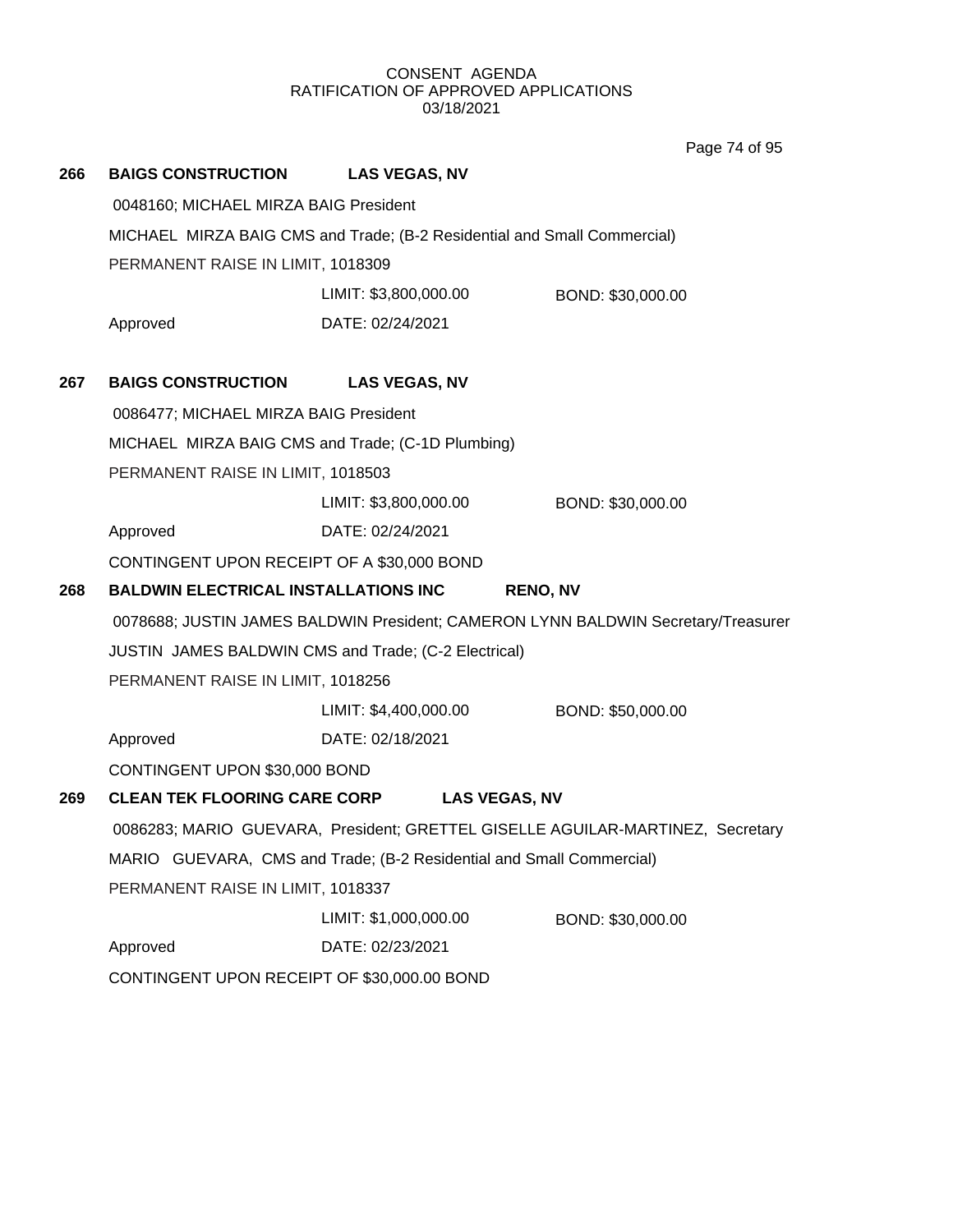Page 75 of 95

| 270 | <b>CRIST PAINTING SERVICES INC</b>                                                    |                       | South Lake Tahoe, CA   |                                                                                       |  |
|-----|---------------------------------------------------------------------------------------|-----------------------|------------------------|---------------------------------------------------------------------------------------|--|
|     | 0076738; CORY EVERETT CRIST President                                                 |                       |                        |                                                                                       |  |
|     | CORY EVERETT CRIST CMS and Trade; (C-4A Painting)                                     |                       |                        |                                                                                       |  |
|     | PERMANENT RAISE IN LIMIT, 1018310                                                     |                       |                        |                                                                                       |  |
|     |                                                                                       | LIMIT: \$245,000.00   |                        | BOND: \$15,000.00                                                                     |  |
|     | Approved                                                                              | DATE: 02/22/2021      |                        |                                                                                       |  |
|     | CONTINGENT UPON \$15,000 BOND                                                         |                       |                        |                                                                                       |  |
| 271 | <b>DIAMOND G CONSTRUCTION INC</b>                                                     |                       | <b>RENO, NV</b>        |                                                                                       |  |
|     |                                                                                       |                       |                        | 0073380; MICHAEL TODD GRASHUIS President; KIMBERLEY ANNE GRASHUIS Secretary/Treasurer |  |
|     | MICHAEL TODD GRASHUIS CMS and Trade; (A General Engineering)                          |                       |                        |                                                                                       |  |
|     | PERMANENT RAISE IN LIMIT, 1018179                                                     |                       |                        |                                                                                       |  |
|     |                                                                                       |                       | LIMIT: \$4,200,000.00  | BOND: \$30,000.00                                                                     |  |
|     | Approved                                                                              | DATE: 02/17/2021      |                        |                                                                                       |  |
|     | CONTINGENT UPON \$30,000 BOND                                                         |                       |                        |                                                                                       |  |
| 272 | <b>DIAMOND G CONSTRUCTION INC</b>                                                     |                       | <b>RENO, NV</b>        |                                                                                       |  |
|     | 0072883; MICHAEL TODD GRASHUIS President; KIMBERLEY ANNE GRASHUIS Secretary/Treasurer |                       |                        |                                                                                       |  |
|     | MICHAEL TODD GRASHUIS CMS and Trade; (B-2 Residential and Small Commercial)           |                       |                        |                                                                                       |  |
|     | PERMANENT RAISE IN LIMIT, 1018180                                                     |                       |                        |                                                                                       |  |
|     |                                                                                       |                       | LIMIT: \$4,200,000.00  | BOND: \$30,000.00                                                                     |  |
|     | Approved                                                                              | DATE: 02/17/2021      |                        |                                                                                       |  |
|     | CONTINGENT UPON \$30,000 BOND                                                         |                       |                        |                                                                                       |  |
| 273 | <b>EMPIRE CONSTRUCTION INC</b>                                                        |                       | <b>CARSON CITY, NV</b> |                                                                                       |  |
|     | 0081963; VERNON CHARLES BROOKS President; JODEE LYNN BROOKS, Treasurer                |                       |                        |                                                                                       |  |
|     | VERNON CHARLES BROOKS CMS and Trade; (B-2 Residential and Small Commercial)           |                       |                        |                                                                                       |  |
|     | PERMANENT RAISE IN LIMIT, 1018298                                                     |                       |                        |                                                                                       |  |
|     |                                                                                       | LIMIT: \$3,400,000.00 |                        | BOND: \$30,000.00                                                                     |  |
|     | Approved                                                                              | DATE: 02/22/2021      |                        |                                                                                       |  |
|     | CONTINGENT UPON \$30,000 BOND                                                         |                       |                        |                                                                                       |  |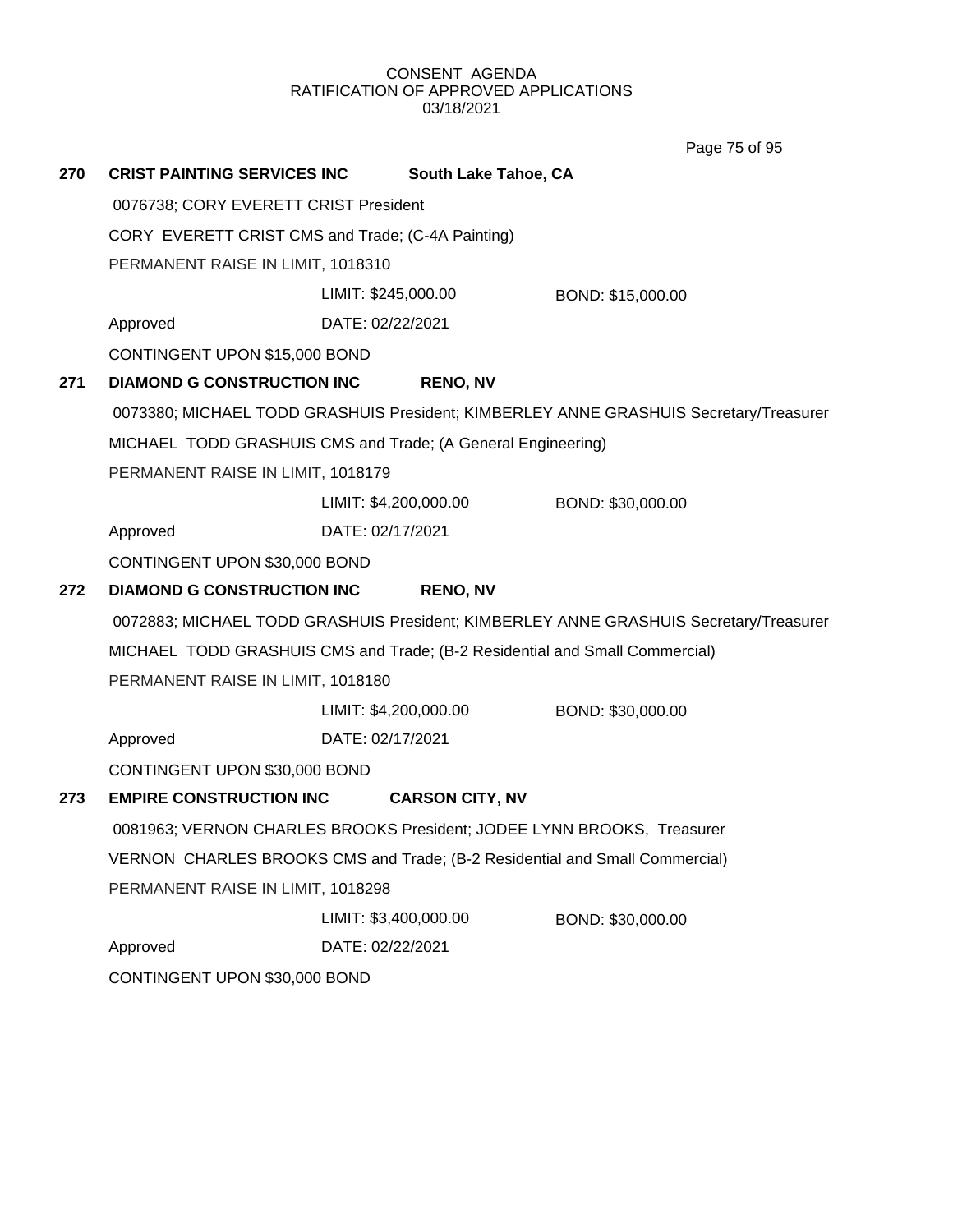**274 EMPIRE CONSTRUCTION INC CARSON CITY, NV** 0081962; VERNON CHARLES BROOKS President; JODEE LYNN BROOKS, Treasurer VERNON CHARLES BROOKS CMS and Trade; (C-4 Painting and Decorating) PERMANENT RAISE IN LIMIT, 1018300 Approved DATE: 02/22/2021 LIMIT: \$3,400,000.00 BOND: \$30,000.00 CONTINGENT UPON \$30,000 BOND **275 FRONTIER BUILDING PRODUCTS PACIFIC INC SAN LEANDRO, CA** 0087492; BRENTON ARTHELLO CHENEY, President; SPENCER PAUL CHENEY, Secretary SPENCER PAUL CHENEY, CMS and Trade; (C-3D Overhead Doors) PERMANENT RAISE IN LIMIT, 1017783 Approved DATE: 02/16/2021 LIMIT: \$245,000.00 BOND: \$15,000.00 CONTINGENT UPON \$15,000 BOND **276 G M & V M LLC RENO, NV** SUPERIOR DRYWALL; 0083822; GARRY PATERSON MCQUATT, Managing Member GARRY PATERSON MCQUATT, CMS and Trade; (C-4E Drywall; C-4F Sheet Metal Studs; C-4G Acoustical Tile) PERMANENT RAISE IN LIMIT, 1018417 Denied DATE: 03/02/2021 LIMIT: BOND: PURSUANT TO NRS 624.263 FAILURE TO SUPPORT THE REQUESTED LIMIT **277 INTELLECOM COMMUNICATIONS INC LAS VEGAS, NV** 0052292; TIMOTHY GARY BRADLEY President; DAVID JOHN LAWLESS Secretary DAVID JOHN LAWLESS CMS and Trade; (C-2 Electrical) PERMANENT RAISE IN LIMIT, 1018139 Approved DATE: 02/11/2021 LIMIT: \$1,000,000.00 BOND: \$30,000.00 CONTINGENT UPON RECEIPT OF \$30,000.00 BOND Page 76 of 95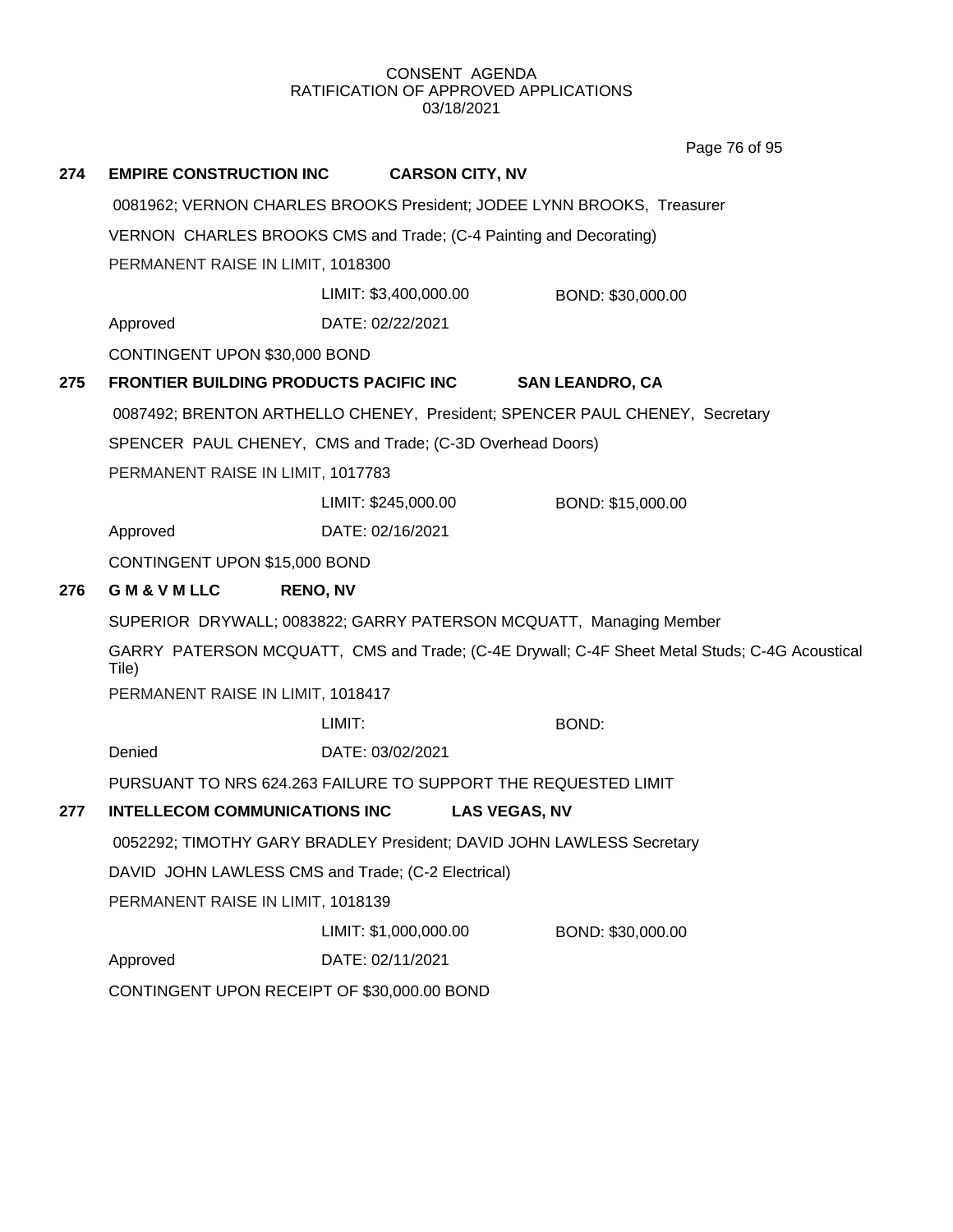Page 77 of 95

| 278                                                                                                    | <b>INTELLECOM COMMUNICATIONS INC</b>                                                                     | <b>LAS VEGAS, NV</b>                                                  |                   |  |
|--------------------------------------------------------------------------------------------------------|----------------------------------------------------------------------------------------------------------|-----------------------------------------------------------------------|-------------------|--|
|                                                                                                        | 0085776; TIMOTHY GARY BRADLEY President; DAVID JOHN LAWLESS Secretary                                    |                                                                       |                   |  |
|                                                                                                        | DAVID JOHN LAWLESS CMS and Trade; (A-25 Telecommunication Towers)                                        |                                                                       |                   |  |
|                                                                                                        | PERMANENT RAISE IN LIMIT, 1018140                                                                        |                                                                       |                   |  |
|                                                                                                        |                                                                                                          | LIMIT: \$2,500,000.00                                                 | BOND: \$30,000.00 |  |
|                                                                                                        | Approved                                                                                                 | DATE: 02/11/2021                                                      |                   |  |
|                                                                                                        | CONTINGENT UPON RECEIPT OF \$30,000.00 BOND                                                              |                                                                       |                   |  |
| 279                                                                                                    | <b>J C N PAINTING &amp; DRYWALL LLC</b>                                                                  | <b>RENO, NV</b>                                                       |                   |  |
| 0085222; JUAN CARLOS NUNEZ-OCHOA, Managing Member; NORA ELIZABETH MALDONADO,<br><b>Managing Member</b> |                                                                                                          |                                                                       |                   |  |
|                                                                                                        |                                                                                                          | JUAN CARLOS NUNEZ-OCHOA, CMS and Trade; (C-4E Drywall; C-4A Painting) |                   |  |
|                                                                                                        | PERMANENT RAISE IN LIMIT, 1018172                                                                        |                                                                       |                   |  |
|                                                                                                        |                                                                                                          | LIMIT: \$245,000.00                                                   | BOND: \$15,000.00 |  |
|                                                                                                        | Approved                                                                                                 | DATE: 02/17/2021                                                      |                   |  |
|                                                                                                        | CONTINGENT UPON \$15,000 BOND                                                                            |                                                                       |                   |  |
| 280                                                                                                    | <b>J D M LANDSCAPING LLC</b>                                                                             | <b>CARSON CITY, NV</b>                                                |                   |  |
| 0083086; DANIEL S PORTILLO Managing Member                                                             |                                                                                                          |                                                                       |                   |  |
| DANIEL S PORTILLO CMS and Trade; (C-10 Landscape Contracting)                                          |                                                                                                          |                                                                       |                   |  |
|                                                                                                        | PERMANENT RAISE IN LIMIT, 1018065                                                                        |                                                                       |                   |  |
|                                                                                                        |                                                                                                          | LIMIT: \$450,000.00                                                   | BOND: \$15,000.00 |  |
|                                                                                                        | Approved                                                                                                 | DATE: 02/16/2021                                                      |                   |  |
| CONTINGENT UPON \$15,000 BOND                                                                          |                                                                                                          |                                                                       |                   |  |
| 281                                                                                                    | <b>JACOB KILBOURNE FLOORING</b>                                                                          | <b>RENO, NV</b>                                                       |                   |  |
|                                                                                                        | 0078874; JACOB AARON KILBOURNE President                                                                 |                                                                       |                   |  |
|                                                                                                        | JACOB AARON KILBOURNE CMS and Trade; (C-3B Finish Carpentry C3B IS LIMITED TO HARDWOOD<br>FLOORING ONLY) |                                                                       |                   |  |
|                                                                                                        | PERMANENT RAISE IN LIMIT, 1018003                                                                        |                                                                       |                   |  |
|                                                                                                        |                                                                                                          | LIMIT: \$200,000.00                                                   | BOND: \$10,000.00 |  |
|                                                                                                        | Approved                                                                                                 | DATE: 02/08/2021                                                      |                   |  |
|                                                                                                        | CONTINGENT UPON \$10,000 BOND                                                                            |                                                                       |                   |  |
|                                                                                                        |                                                                                                          |                                                                       |                   |  |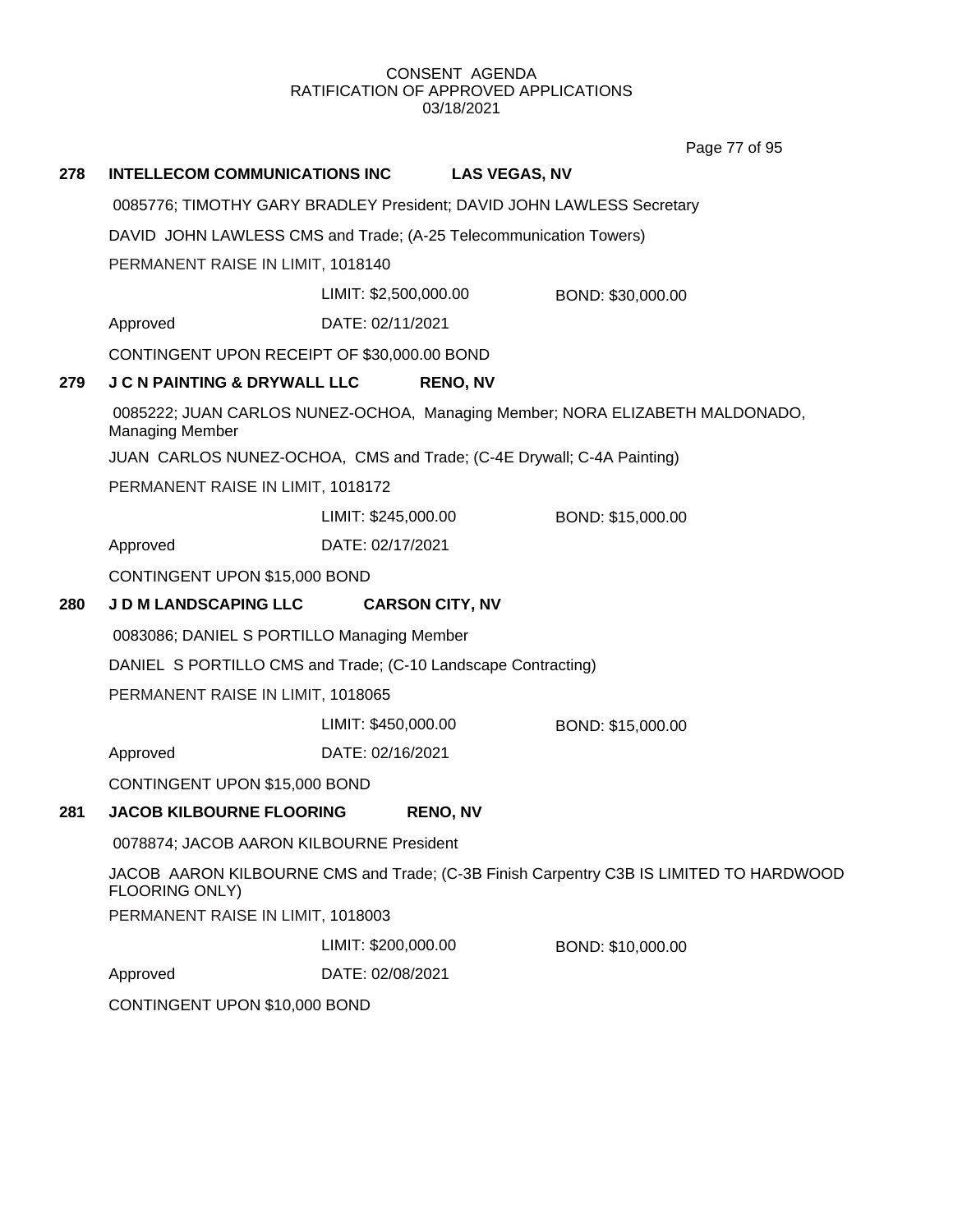Page 78 of 95

| 282 | <b>JACOB KILBOURNE FLOORING</b>                                             | <b>RENO, NV</b>                                      |                                                                                     |  |
|-----|-----------------------------------------------------------------------------|------------------------------------------------------|-------------------------------------------------------------------------------------|--|
|     | 0078875; JACOB AARON KILBOURNE President                                    |                                                      |                                                                                     |  |
|     | JACOB AARON KILBOURNE CMS and Trade; (C-16A Covering Floors)                |                                                      |                                                                                     |  |
|     | PERMANENT RAISE IN LIMIT, 1018004                                           |                                                      |                                                                                     |  |
|     |                                                                             | LIMIT: \$200,000.00                                  | BOND: \$10,000.00                                                                   |  |
|     | Approved                                                                    | DATE: 02/08/2021                                     |                                                                                     |  |
|     | CONTINGENT UPON \$10,000 BOND                                               |                                                      |                                                                                     |  |
| 283 | <b>KAIVITI PLUMBING LLC</b>                                                 | <b>SPARKS, NV</b>                                    |                                                                                     |  |
|     |                                                                             |                                                      | ROTO ROOTER OF NORTHERN NEVADA AND TAHOE; 0086353; BRYAN SEBASTIAN AHSAM Manager    |  |
|     |                                                                             | BRYAN SEBASTIAN AHSAM CMS and Trade; (C-1D Plumbing) |                                                                                     |  |
|     | PERMANENT RAISE IN LIMIT, 1017964                                           |                                                      |                                                                                     |  |
|     |                                                                             | LIMIT: \$50,000.00                                   | BOND: \$5,000.00                                                                    |  |
|     | Approved                                                                    | DATE: 02/02/2021                                     |                                                                                     |  |
|     | CONTINGENT UPON \$5,000 BOND                                                |                                                      |                                                                                     |  |
| 284 | <b>L &amp; B CONSTRUCTION LLC</b>                                           | <b>RENO, NV</b>                                      |                                                                                     |  |
|     |                                                                             |                                                      | 0080521; SCOTT EDWARD LEAREY Managing Member; BRETT AARON MCELHANEY Managing Member |  |
|     | BRETT AARON MCELHANEY CMS and Trade; (B-2 Residential and Small Commercial) |                                                      |                                                                                     |  |
|     | PERMANENT RAISE IN LIMIT, 1018418                                           |                                                      |                                                                                     |  |
|     |                                                                             | LIMIT: \$4,400,000.00                                | BOND: \$30,000.00                                                                   |  |
|     | Approved                                                                    | DATE: 03/02/2021                                     |                                                                                     |  |
|     | CONTINGENT UPON \$30,000 BOND                                               |                                                      |                                                                                     |  |
| 285 | <b>LAS VEGAS RAID AIR LLC</b>                                               | <b>NORTH LAS VEGAS, NV</b>                           |                                                                                     |  |
|     | 0086677; FARUQ RASHEED-EL DOWDELL Managing Member                           |                                                      |                                                                                     |  |
|     | FARUQ RASHEED-EL DOWDELL CMS and Trade; (C-21B Air Conditioning)            |                                                      |                                                                                     |  |
|     | PERMANENT RAISE IN LIMIT, 1018620                                           |                                                      |                                                                                     |  |
|     |                                                                             | LIMIT: \$25,000.00                                   | BOND: \$5,000.00                                                                    |  |
|     | Approved                                                                    | DATE: 03/03/2021                                     |                                                                                     |  |
|     | CONTINGENT UPON RECEIPT OF \$5,000.00 BOND                                  |                                                      |                                                                                     |  |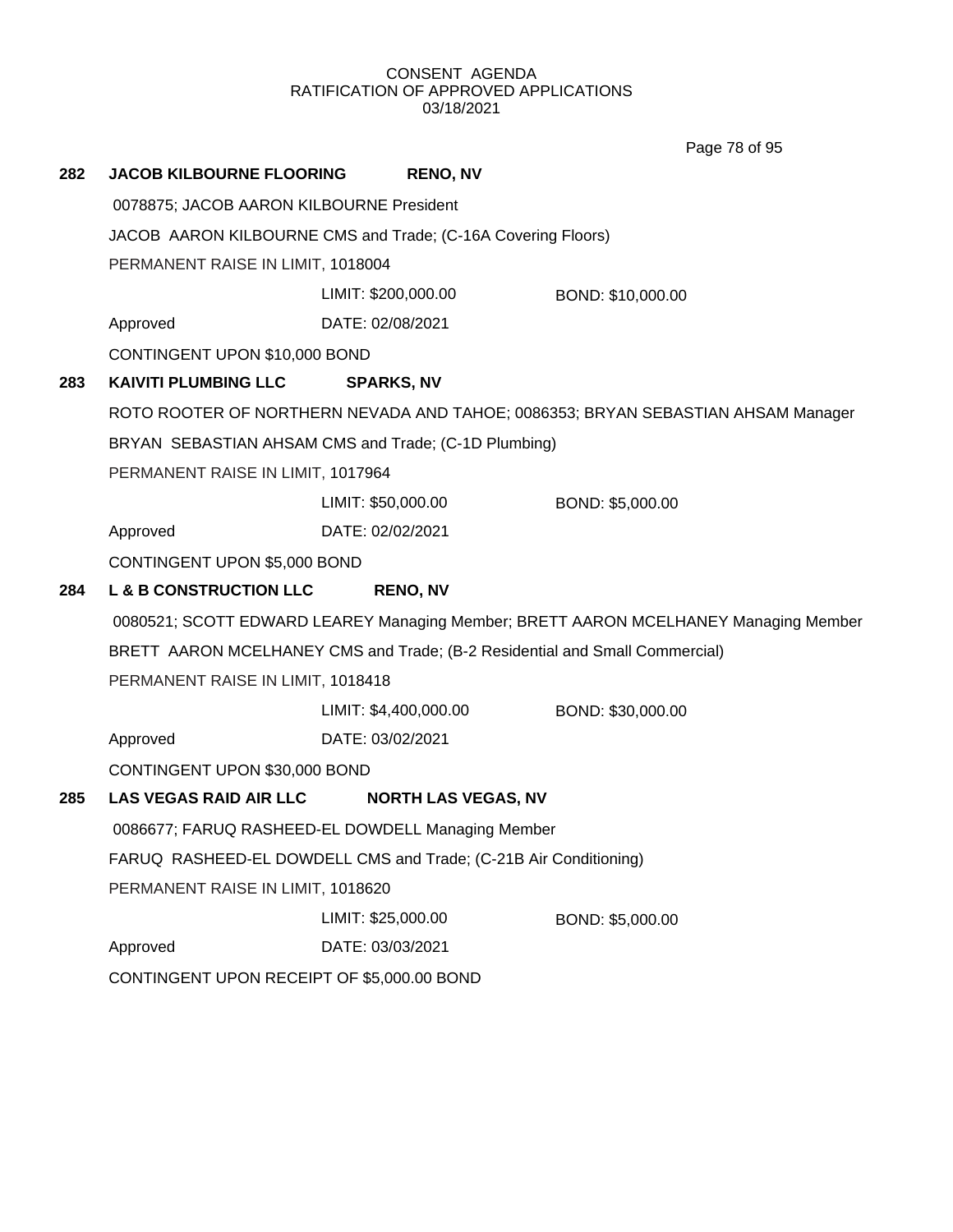Page 79 of 95

| 286 | <b>MAREN HOLDINGS INC</b>                                                   | Las Vegas, NV                                                    |                                                                                            |  |
|-----|-----------------------------------------------------------------------------|------------------------------------------------------------------|--------------------------------------------------------------------------------------------|--|
|     |                                                                             | IT WORKS GLASS SERVICES; 0082087; TROY BRADFORD STRAIN President |                                                                                            |  |
|     |                                                                             | TROY BRADFORD STRAIN CMS and Trade; (C-8 Glass and Glazing)      |                                                                                            |  |
|     | PERMANENT RAISE IN LIMIT, 1013096                                           |                                                                  |                                                                                            |  |
|     |                                                                             | LIMIT: \$700,000.00                                              | BOND: \$20,000.00                                                                          |  |
|     | Approved                                                                    | DATE: 02/12/2021                                                 |                                                                                            |  |
|     | CONTINGENT UPON RECEIPT OF \$20,000.00 BOND                                 |                                                                  |                                                                                            |  |
| 287 | <b>MORA UNDERGROUND LLC</b>                                                 | <b>LAS VEGAS, NV</b>                                             |                                                                                            |  |
|     |                                                                             | NAYAR UNDERGROUND; 0081368; PORFIRIO MORA Managing Member        |                                                                                            |  |
|     | Conduits for Underground Transmission)<br>PERMANENT RAISE IN LIMIT, 1018193 |                                                                  | PORFIRIO MORA CMS and Trade; (A-15 Sewers, Drains and Pipes; A-19A Water; A-19C Electrical |  |
|     |                                                                             | LIMIT: Unlimited                                                 | BOND: \$50,000.00                                                                          |  |
|     | <b>Tabled</b>                                                               | DATE: 02/11/2021                                                 |                                                                                            |  |
|     | PENDING RESOLUTION OF OPEN COMPLAINT                                        |                                                                  |                                                                                            |  |
| 288 | <b>NAILED IT DRYWALL LLC</b>                                                | <b>RENO, NV</b>                                                  |                                                                                            |  |
|     |                                                                             | 0086847; JOSE JUAN ESCOBAR-MACIAS, Managing Member               |                                                                                            |  |
|     |                                                                             | JOSE JUAN ESCOBAR-MACIAS, CMS and Trade; (C-3E Drywall)          |                                                                                            |  |
|     | PERMANENT RAISE IN LIMIT, 1018440                                           |                                                                  |                                                                                            |  |
|     |                                                                             | LIMIT: \$200,000.00                                              | BOND: \$10,000.00                                                                          |  |
|     | Approved                                                                    | DATE: 03/02/2021                                                 |                                                                                            |  |
|     | CONTINGENT UPON \$10,000 BOND                                               |                                                                  |                                                                                            |  |
| 289 | <b>PLATH &amp; COMPANY INC</b>                                              | <b>SAN RAFAEL, CA</b>                                            |                                                                                            |  |
|     |                                                                             |                                                                  | 0087550; JOHN BARTHOLOMEW FERRARONE, President; ANNE THERESA MARQUIS, Treasurer            |  |
|     | JOHN BARTHOLOMEW FERRARONE, CMS and Trade; (B General Building)             |                                                                  |                                                                                            |  |
|     | PERMANENT RAISE IN LIMIT, 1018379                                           |                                                                  |                                                                                            |  |
|     |                                                                             | LIMIT: \$1,000,000.00                                            | BOND: \$30,000.00                                                                          |  |
|     | Approved                                                                    | DATE: 02/22/2021                                                 |                                                                                            |  |
|     | CONTINGENT UPON \$30,000 BOND                                               |                                                                  |                                                                                            |  |
|     |                                                                             |                                                                  |                                                                                            |  |
|     |                                                                             |                                                                  |                                                                                            |  |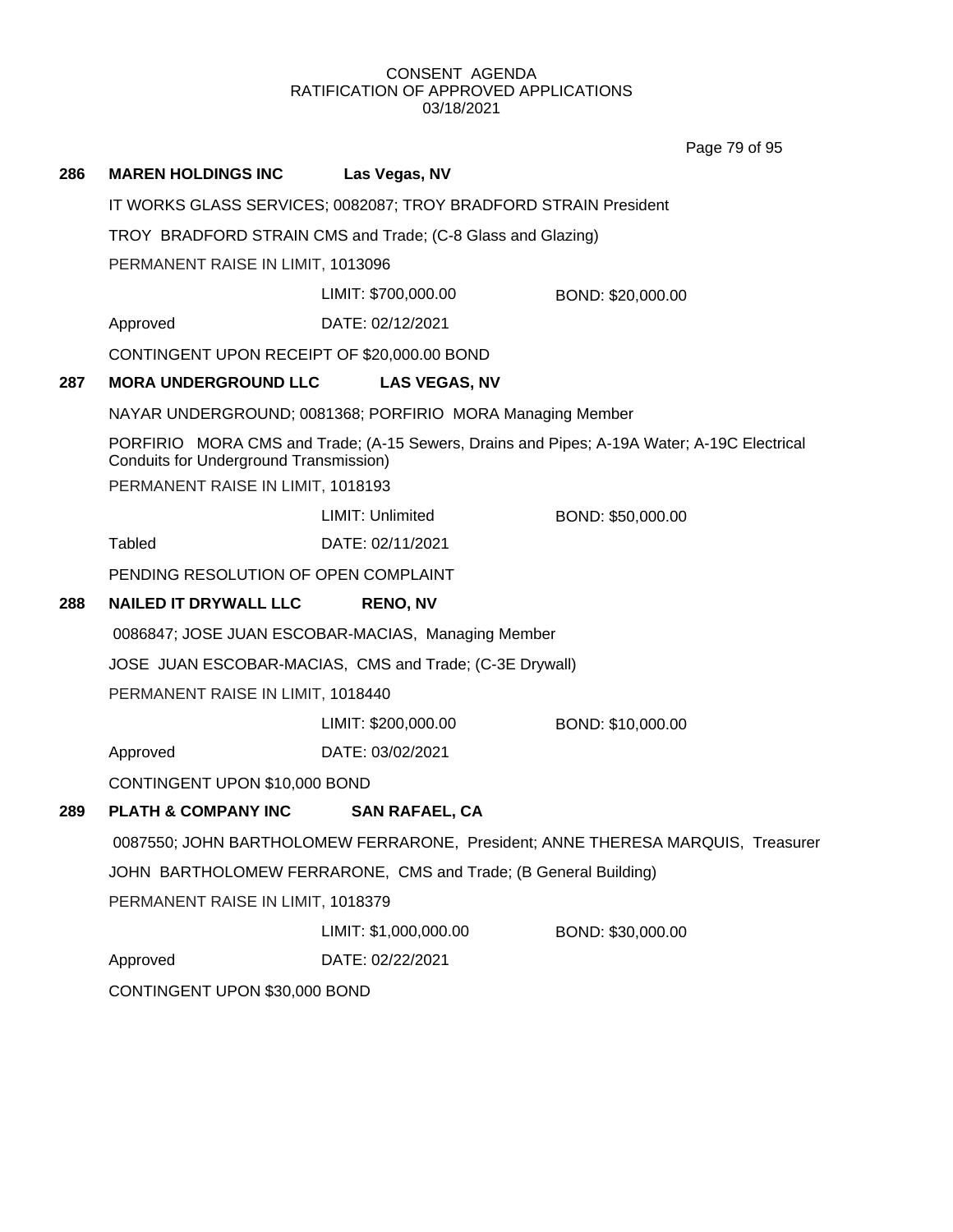Page 80 of 95

| 290                          | <b>PREFERRED CONSTRUCTION LLC</b>                                                                                                                | <b>LAS VEGAS, NV</b>                                                        |                                                                                     |  |
|------------------------------|--------------------------------------------------------------------------------------------------------------------------------------------------|-----------------------------------------------------------------------------|-------------------------------------------------------------------------------------|--|
|                              |                                                                                                                                                  |                                                                             | 0078203; WILLIAM LEONARD BROWN Managing Member; JOSE CAROLOS ROBLES Managing Member |  |
|                              |                                                                                                                                                  | WILLIAM LEONARD BROWN CMS and Trade; (B-2 Residential and Small Commercial) |                                                                                     |  |
|                              | PERMANENT RAISE IN LIMIT, 1010122                                                                                                                |                                                                             |                                                                                     |  |
|                              |                                                                                                                                                  | LIMIT: \$450,000.00                                                         | BOND: \$15,000.00                                                                   |  |
|                              | Approved                                                                                                                                         | DATE: 03/01/2021                                                            |                                                                                     |  |
|                              | CONTINGENT UPON RECEIPT OF \$15,000.00 BOND                                                                                                      |                                                                             |                                                                                     |  |
| 291                          | PROFESSIONAL PIPING SYSTEMS LLC                                                                                                                  | PHOENIX, AZ                                                                 |                                                                                     |  |
|                              |                                                                                                                                                  | WACO CONTRACTING; 0082099; BRIAN DANIEL GRINDEL Manager                     |                                                                                     |  |
|                              |                                                                                                                                                  | CHARLES EVERETT WATKINS CMS and Trade; (A General Engineering)              |                                                                                     |  |
|                              | PERMANENT RAISE IN LIMIT, 1018436                                                                                                                |                                                                             |                                                                                     |  |
|                              |                                                                                                                                                  | LIMIT: \$1,000,000.00                                                       | BOND: \$30,000.00                                                                   |  |
|                              | Approved                                                                                                                                         | DATE: 02/17/2021                                                            |                                                                                     |  |
|                              | CONTINGENT UPON RECEIPT OF \$30,000.00 BOND                                                                                                      |                                                                             |                                                                                     |  |
| 292                          | <b>RYAN BROWN CONSTRUCTION LLC</b>                                                                                                               | <b>STATELINE, NV</b>                                                        |                                                                                     |  |
|                              | 0059263; RYAN GRANT BROWN Manager<br>RYAN GRANT BROWN CMS and Trade; (B-2 Residential and Small Commercial)<br>PERMANENT RAISE IN LIMIT, 1018032 |                                                                             |                                                                                     |  |
|                              |                                                                                                                                                  |                                                                             |                                                                                     |  |
|                              |                                                                                                                                                  |                                                                             |                                                                                     |  |
|                              |                                                                                                                                                  | LIMIT: \$8,500,000.00                                                       | BOND: \$50,000.00                                                                   |  |
| Approved<br>DATE: 02/08/2021 |                                                                                                                                                  |                                                                             |                                                                                     |  |
|                              | CONTINGENT UPON \$50,000 BOND                                                                                                                    |                                                                             |                                                                                     |  |
| 293                          | <b>SNOWLINE BUILDERS LLC</b>                                                                                                                     | <b>SPARKS, NV</b>                                                           |                                                                                     |  |
|                              | 0087680; CORBETT EVAN LAMBDIN Manager<br>CORBETT EVAN LAMBDIN CMS and Trade; (B-2 Residential and Small Commercial)                              |                                                                             |                                                                                     |  |
|                              |                                                                                                                                                  |                                                                             |                                                                                     |  |
|                              | PERMANENT RAISE IN LIMIT, 1018468                                                                                                                |                                                                             |                                                                                     |  |
|                              |                                                                                                                                                  | LIMIT: \$2,100,000.00                                                       | BOND: \$30,000.00                                                                   |  |
|                              | Approved                                                                                                                                         | DATE: 03/02/2021                                                            |                                                                                     |  |
|                              | CONTINGENT UPON \$30,000 BOND                                                                                                                    |                                                                             |                                                                                     |  |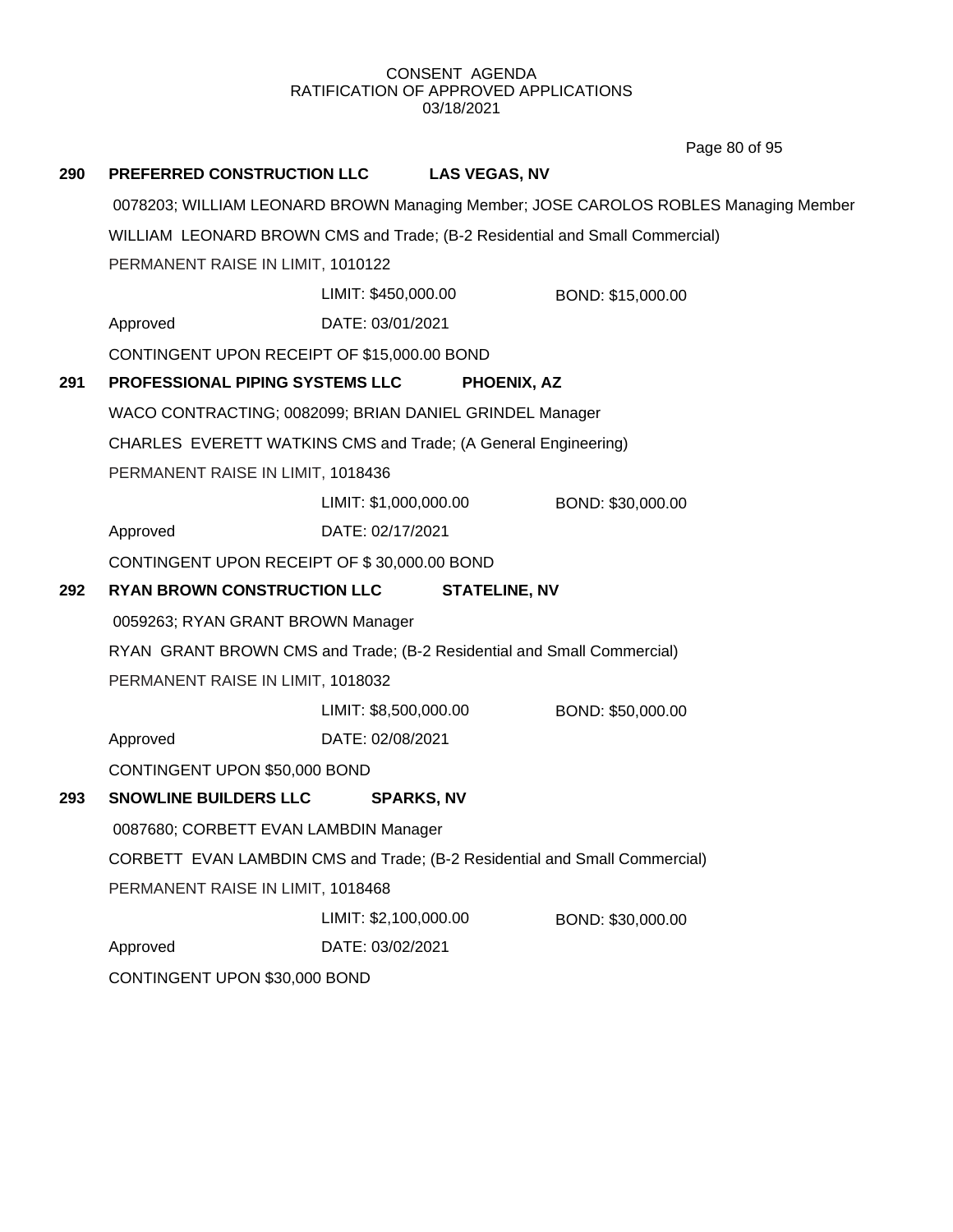Page 81 of 95

| 294 | <b>TAHOE PRO ROOFING INC</b>                      | <b>SOUTH LAKE TAHOE, CA</b> |                                                                               |  |
|-----|---------------------------------------------------|-----------------------------|-------------------------------------------------------------------------------|--|
|     | 0069219; MIHAI IOAN FILIMON President             |                             |                                                                               |  |
|     | MIHAI IOAN FILIMON CMS and Trade; (C-15A Roofing) |                             |                                                                               |  |
|     | PERMANENT RAISE IN LIMIT, 1018051                 |                             |                                                                               |  |
|     |                                                   | LIMIT: \$245,000.00         | BOND: \$15,000.00                                                             |  |
|     | Approved                                          | DATE: 02/16/2021            |                                                                               |  |
|     | CONTINGENT UPON \$15,000 BOND                     |                             |                                                                               |  |
| 295 | <b>VEGAS STRONG HEATING &amp; COOLING LLC</b>     |                             | <b>LAS VEGAS, NV</b>                                                          |  |
|     | 0083411; BROOKS JAMES CARSON, Managing Member     |                             |                                                                               |  |
|     |                                                   |                             | BROOKS JAMES CARSON, CMS and Trade; (C-21 Refrigeration and Air Conditioning) |  |
|     | PERMANENT RAISE IN LIMIT, 1018184                 |                             |                                                                               |  |
|     |                                                   | LIMIT: \$245,000.00         | BOND: \$15,000.00                                                             |  |
|     | Approved                                          | DATE: 02/11/2021            |                                                                               |  |
|     |                                                   |                             |                                                                               |  |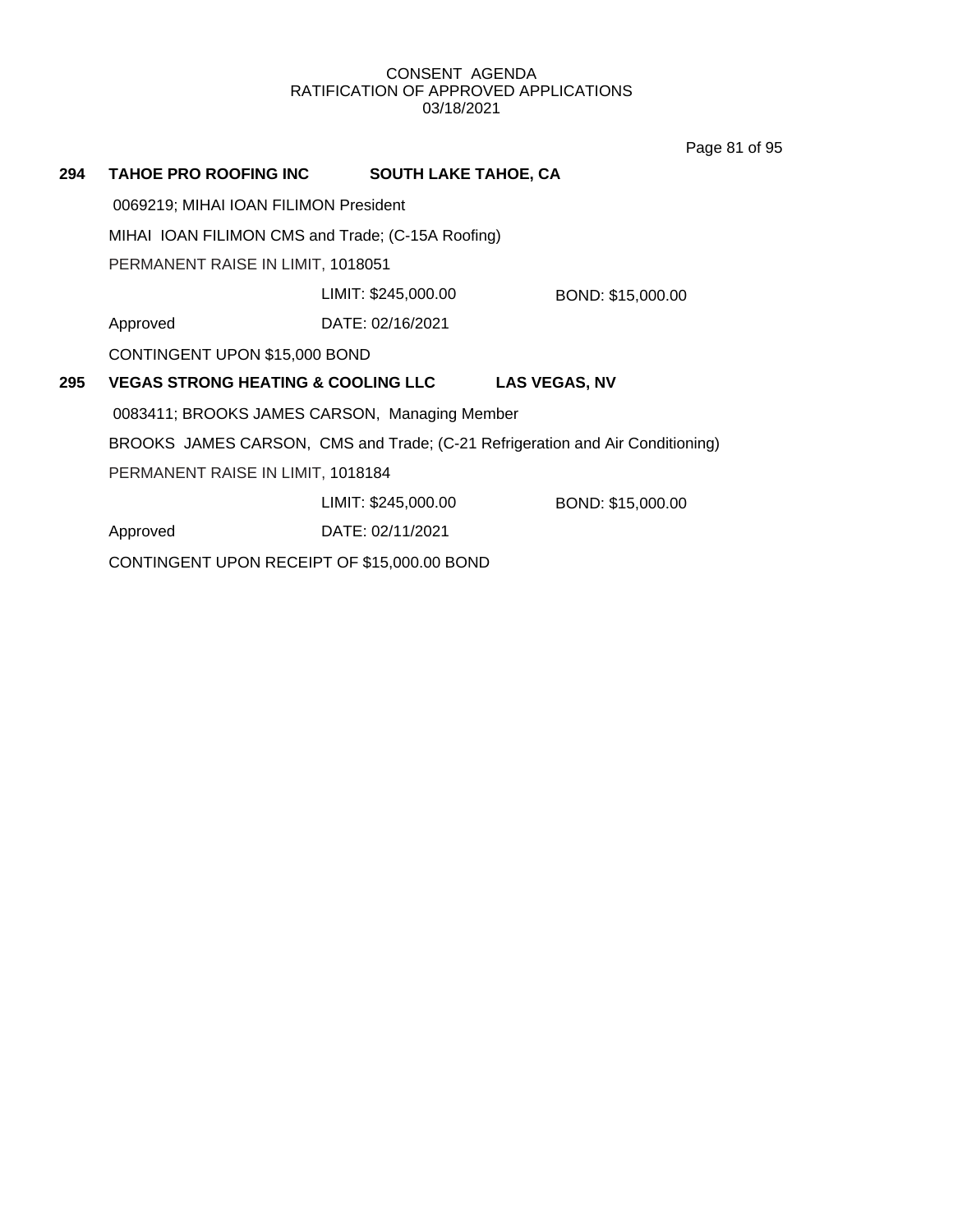Page 82 of 95

# **REMOVAL OF INDEMNIFICATION**

# **296 ADVANCE INSTALLATIONS INC SPARKS, NV**

0027501; 0033627; JENNIFER ANN LAGUNA President; TOM SHANE DAVIS Vice President TOM SHANE DAVIS CMS and Trade; TOM SHANE DAVIS CMS and Trade REMOVAL OF INDEMNIFICATION, 1018551

Approved DATE: 03/01/2021

WITHDRAW OF PERSONAL INDEMNIFICATION BY EDWARD DAVIS TO BE EFFECTIVE MAY 25, 2021

# **297 ADVANCE INSTALLATIONS INC SPARKS, NV**

0027501; 0033627; JENNIFER ANN LAGUNA President; TOM SHANE DAVIS Vice President TOM SHANE DAVIS CMS and Trade; TOM SHANE DAVIS CMS and Trade REMOVAL OF INDEMNIFICATION, 1018565

Approved DATE: 03/01/2021 WITHDRAW OF PERSONAL INDEMNIFICATION BY EDWARD DAVIS TO BE EFFECTIVE MAY 25, 2021

# **298 ADVANCE INSTALLATIONS INC SPARKS, NV**

0027501; 0033627; JENNIFER ANN LAGUNA President; TOM SHANE DAVIS Vice President TOM SHANE DAVIS CMS and Trade; TOM SHANE DAVIS CMS and Trade REMOVAL OF INDEMNIFICATION, 1018566

Approved DATE: 03/01/2021

WITHDRAW OF PERSONAL INDEMNIFICATION BY KAROL DAVIS TO BE EFFECTIVE MAY 25, 2021

# **299 ADVANCE INSTALLATIONS INC SPARKS, NV**

0027501; 0033627; JENNIFER ANN LAGUNA President; TOM SHANE DAVIS Vice President TOM SHANE DAVIS CMS and Trade; TOM SHANE DAVIS CMS and Trade REMOVAL OF INDEMNIFICATION, 1018567

Approved DATE: 03/01/2021 WITHDRAW OF PERSONAL INDEMNIFICATION BY KAROL DAVIS TO BE EFFECTIVE MAY 25, 2021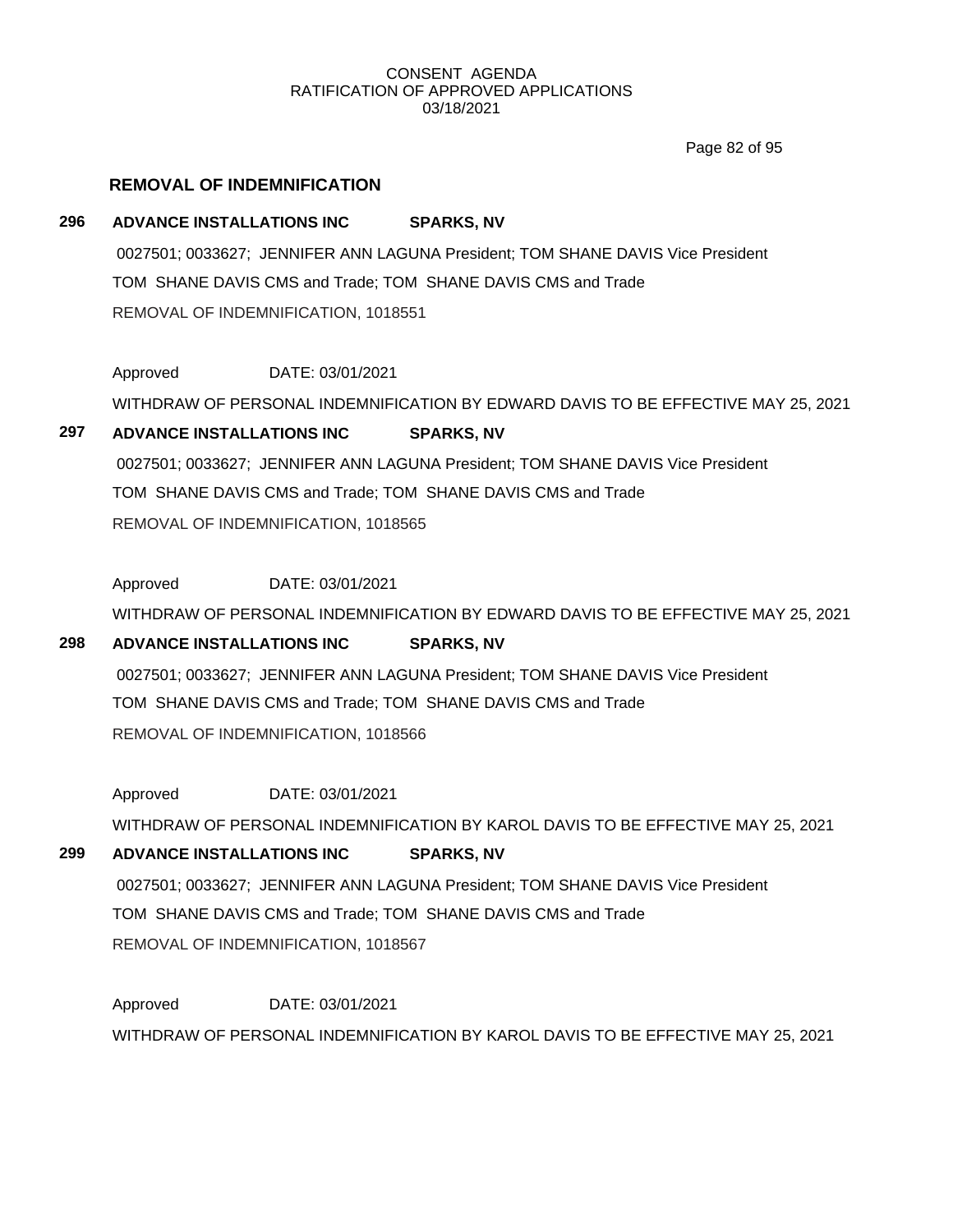Page 83 of 95

# **300 SIERRA COMMERCIAL BUILDERS INC RENO, NV** DUGAN COMMERCIAL BUILDERS; 0067364; JOHN WILLIAM DUGAN President JOHN WILLIAM DUGAN CMS and Trade REMOVAL OF INDEMNIFICATION, 1018464 Approved DATE: 03/01/2021 WITHDRAW OF PERSONAL INDEMNIFICATION BY JOHN DUGAN TO BE EFFECTIVE MAY 18, 2021 **301 SIERRA COMMERCIAL BUILDERS INC RENO, NV** DUGAN COMMERCIAL BUILDERS; 0067364; JOHN WILLIAM DUGAN President JOHN WILLIAM DUGAN CMS and Trade REMOVAL OF INDEMNIFICATION, 1018568 Approved DATE: 03/01/2021

WITHDRAW OF PERSONAL INDEMNIFICATION BY DENA DUGAN TO BE EFFECTIVE MAY 18, 2021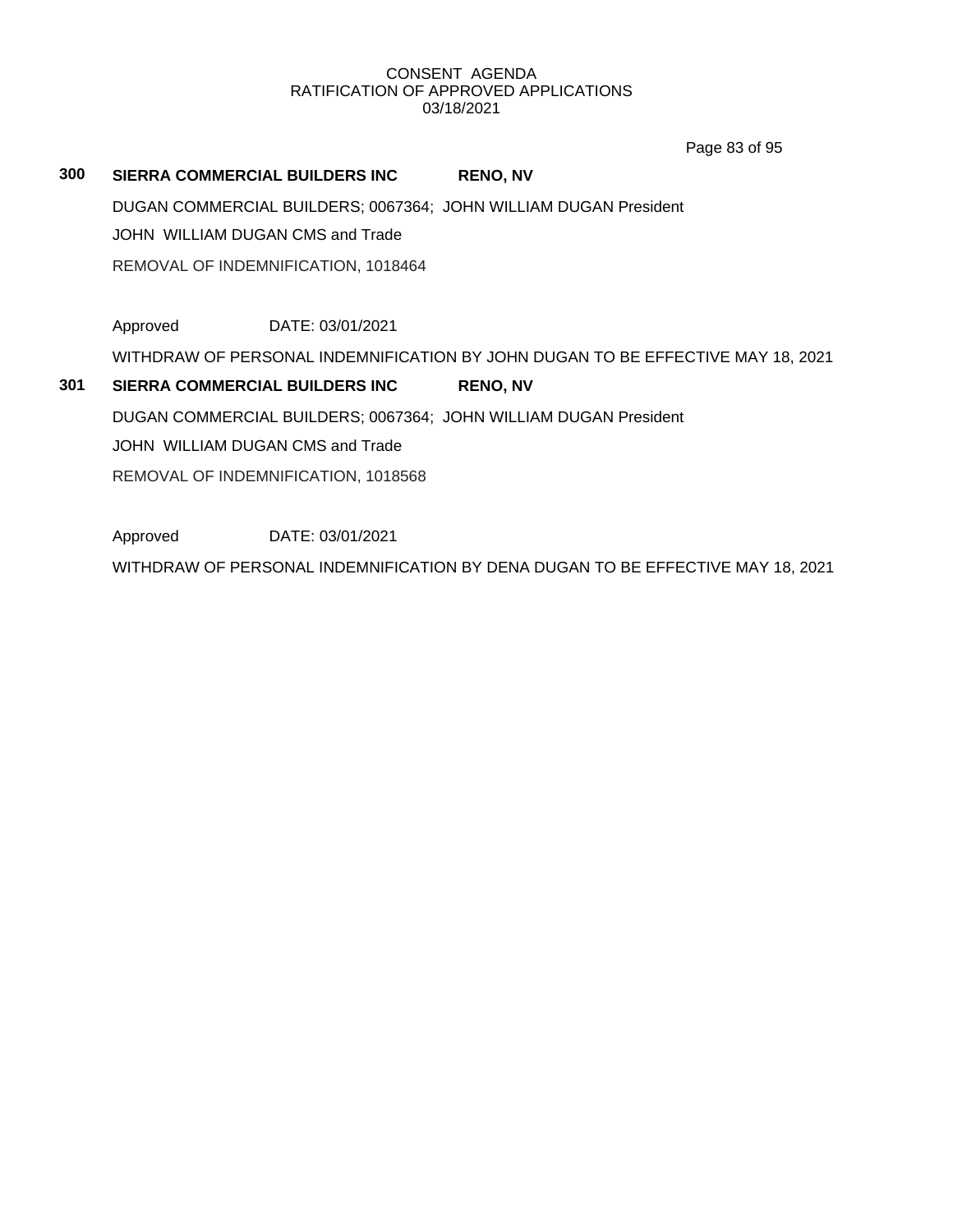Page 84 of 95

# **REQUEST TO INACTIVATE**

# **302 A J KIRKWOOD & ASSOCIATES INC FULLERTON, CA**

0062986; MICHELLE LINN KIRKWOOD Secretary; JAMES MICHAEL HEWSON Chief Financial Officer ; (C-2 Electrical) REQUEST TO INACTIVATE, 1018258

Approved DATE: 02/26/2021

# **303 ALL PHASE LLC LAS VEGAS, NV**

0029628A; EDGARD TANIOS SARGI Manager EDGARD TANIOS SARGI CMS and Trade; (B-2 Residential and Small Commercial) REQUEST TO INACTIVATE, 1017945

Approved DATE: 02/08/2021

# **304 ALL PHASE LLC LAS VEGAS, NV**

0082067; EDGARD TANIOS SARGI Manager EDGARD TANIOS SARGI CMS and Trade; (C-18 Masonry) REQUEST TO INACTIVATE, 1017946

Approved DATE: 02/08/2021

**305 BEACON ENERGY SERVICES LLC SIGNAL HILL, CA** 0076549; NATHAN MARK REESE Managing Member NATHAN MARK REESE CMS and Trade; (A General Engineering) REQUEST TO INACTIVATE, 1018520

Approved DATE: 03/03/2021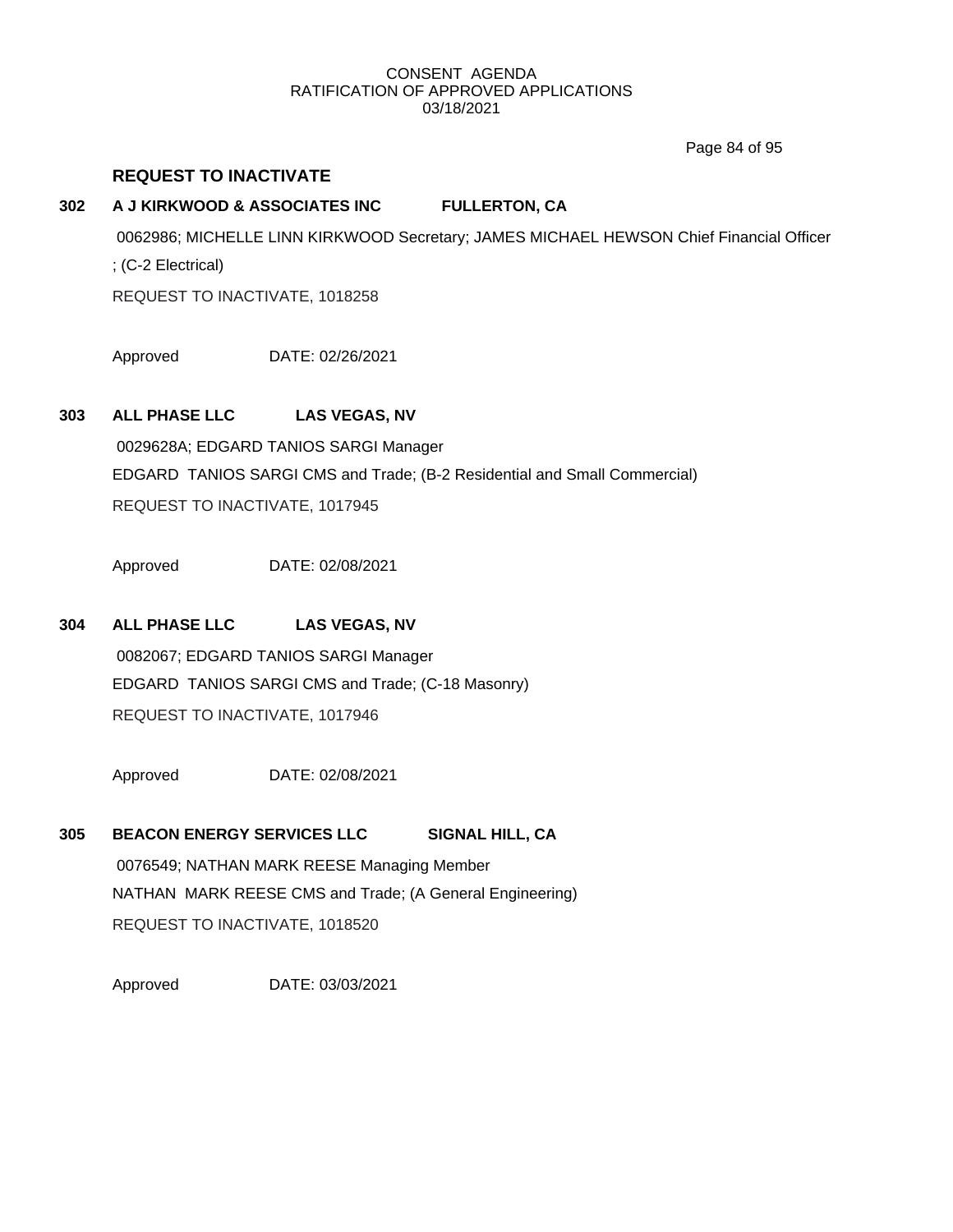Page 85 of 95

# **306 D C STONEWORKS LLC SPARKS, NV**

0083594; DOUGLAS ANDREW CRAIG Managing Member; CHAD RAYMOND AICHS, Managing Member CHAD RAYMOND AICHS, CMS; DOUGLAS ANDREW CRAIG Trade; (C-19 Installing Terrazzo and Marble)

REQUEST TO INACTIVATE, 1018158

Approved DATE: 02/16/2021

# **307 EAGLE VISION ELECTRIC LLC LAS VEGAS, NV**

0086640; CLIFFORD RAYMOND ANDERSON, III Managing Member CLIFFORD RAYMOND ANDERSON, III CMS and Trade; (C-2 Electrical) REQUEST TO INACTIVATE, 1018198

Approved DATE: 02/19/2021

# **308 ELITE CONTRACTING LLC LAS VEGAS, NV**

0079734; LYNNAE P FRADELLA Manager; MARK ALFRED FRADELLA Manager; RICK WILLIAM FRADELLA Manager RICK WILLIAM FRADELLA CMS and Trade; (B-2 Residential and Small Commercial)

REQUEST TO INACTIVATE, 1018053

Tabled DATE: 02/08/2021

RESOLUTION OF OPEN COMPLAINT ON LICENSE #0079734

# **309 ENERGY AIR LLC BRADENTON, FL**

0083540; PHILIP DAVID ROBINSON Manager

PHILIP DAVID ROBINSON CMS and Trade; (C-21 Refrigeration and Air Conditioning)

REQUEST TO INACTIVATE, 1018316

Approved DATE: 02/22/2021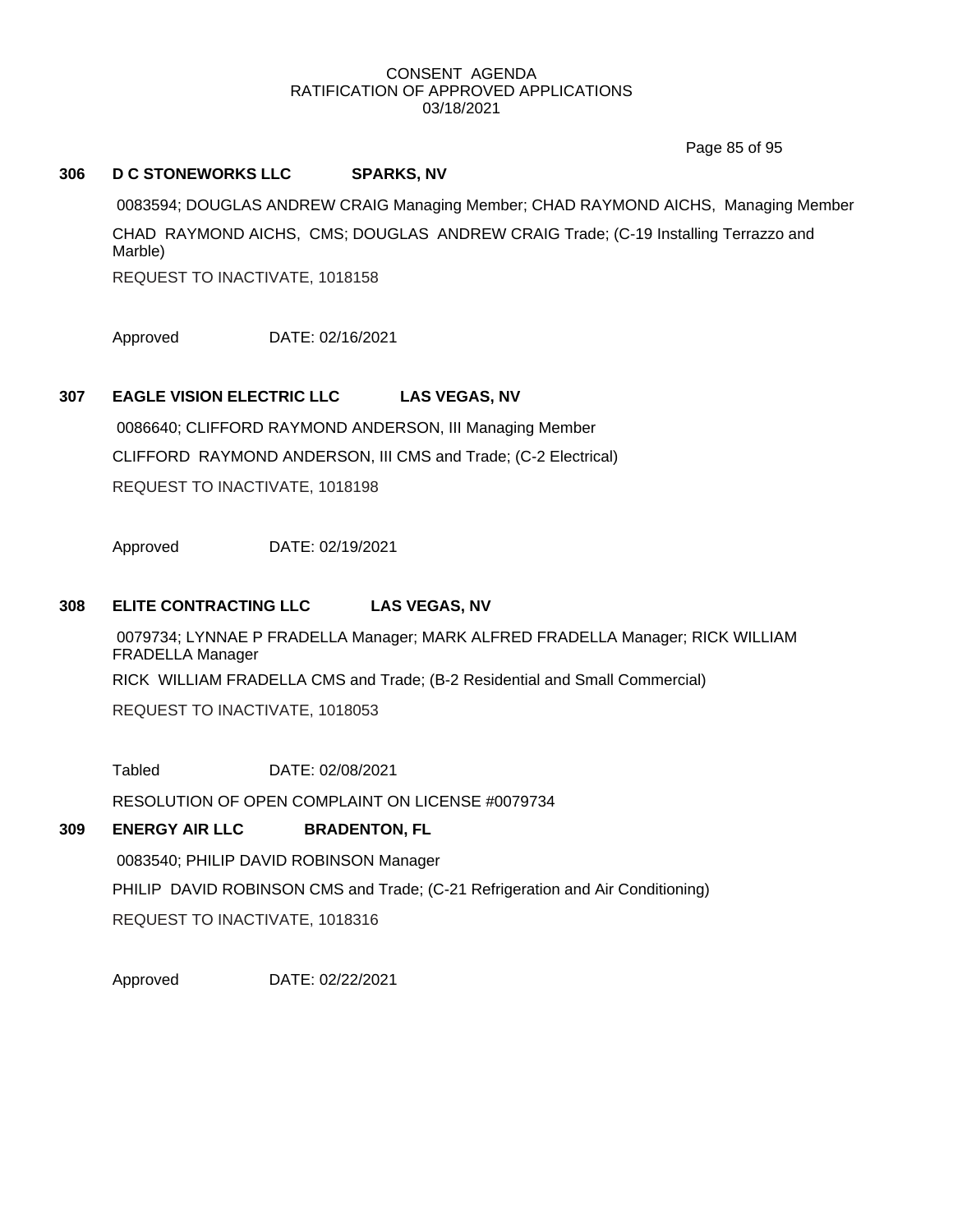Page 86 of 95

## **310 GOODMAN NETWORKS INCORPORATED FRISCO, TX**

0081448; ANTHONY JOSEPH RAO, Secretary; JOHN THOMAS DEBUS, Treasurer; MARK ALLEN KEIFFER, Chief Executive Officer

; (C-2D Low Voltage)

REQUEST TO INACTIVATE, 1018294

Approved DATE: 02/22/2021

## **311 GREEN RENOVATION GROUP INC LAS VEGAS, NV**

G RENOVATION GROUP; 0087347; BRAD PETERSON, President; DAVID VILI COHEN, Secretary

BRAD PETERSON, CMS and Trade; (B General Building)

REQUEST TO INACTIVATE, 1018374

Approved DATE: 02/22/2021

#### **312 HANCOCK & ASSOCIATES OGDEN, UT**

Y B R CONSTRUCTION; 0079695; PHIL S HANCOCK President; BRENT HARSHA Director; ERIC PHIL HANCOCK Secretary/Treasurer

BRENT HARSHA CMS and Trade; (B-2 Residential and Small Commercial)

REQUEST TO INACTIVATE, 1018134

Approved DATE: 02/16/2021

## **313 LUIS J ESTRADA LAS VEGAS, NV**

0050928; LUIS JOSE ESTRADA Owner LUIS JOSE ESTRADA CMS and Trade; (C-4 Painting and Decorating) REQUEST TO INACTIVATE, 1018155

Approved DATE: 02/16/2021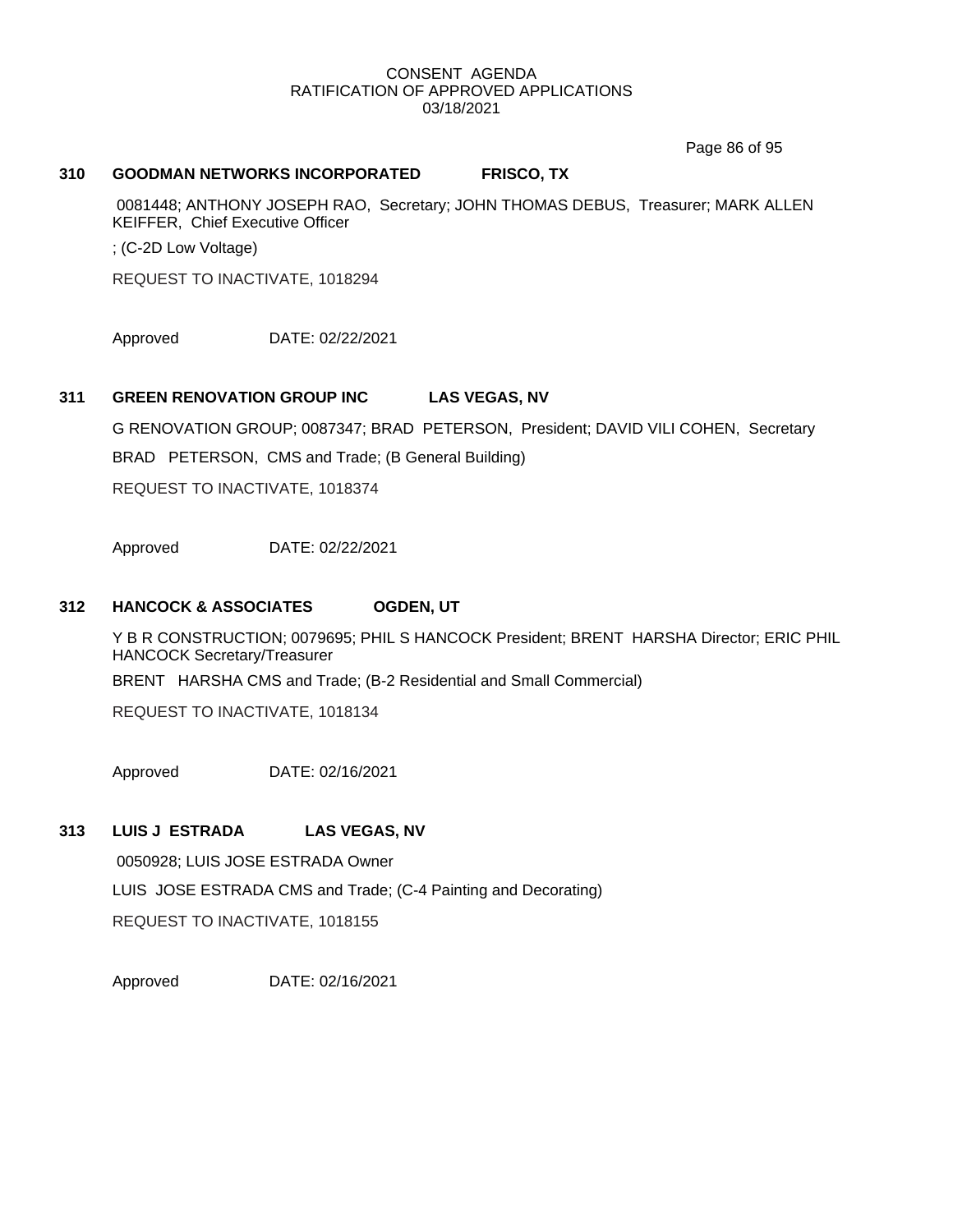Page 87 of 95

# **314 MAC FLOORING & DESIGN LLC RENO, NV**

0083645; MARCO ANTONIO CORREA, Manager

MARCO ANTONIO CORREA, CMS and Trade; (C-3B Finish Carpentry)

REQUEST TO INACTIVATE, 1018442

Approved DATE: 03/01/2021

# **315 SOLAR STAR LLC LAS VEGAS, NV**

0084936; STANLEY CARL POPEK Manager STANLEY CARL POPEK CMS and Trade; (C-2G Photovoltaics) REQUEST TO INACTIVATE, 1018167

Tabled DATE: 02/16/2021

RESOLUTION OF OPEN COMPLAINT ON LICENSE #0084936

# **316 STANLEY CONVERGENT SECURITY SOLUTIONS INC LAS VEGAS, NV**

0084943; JOHN EDWARD SKOWRONSKI, President; MEGGAN LYNNE EHRET, Secretary; MICHAEL ARTHUR BARTONE Treasurer; ROBERT HINES RAFF, JR Chief Executive Officer; KAREN RAINS MAPLES, Director

; (C-41 Fire Protection)

REQUEST TO INACTIVATE, 1018405

Approved DATE: 02/22/2021

# **317 STATEWIDE GARAGE DOORS LLC HENDERSON, NV**

0085918; VIDA HAYA MIZRACHI Managing Member VIDA HAYA MIZRACHI CMS and Trade; (C-3D Overhead Doors) REQUEST TO INACTIVATE, 1018373

Approved DATE: 02/22/2021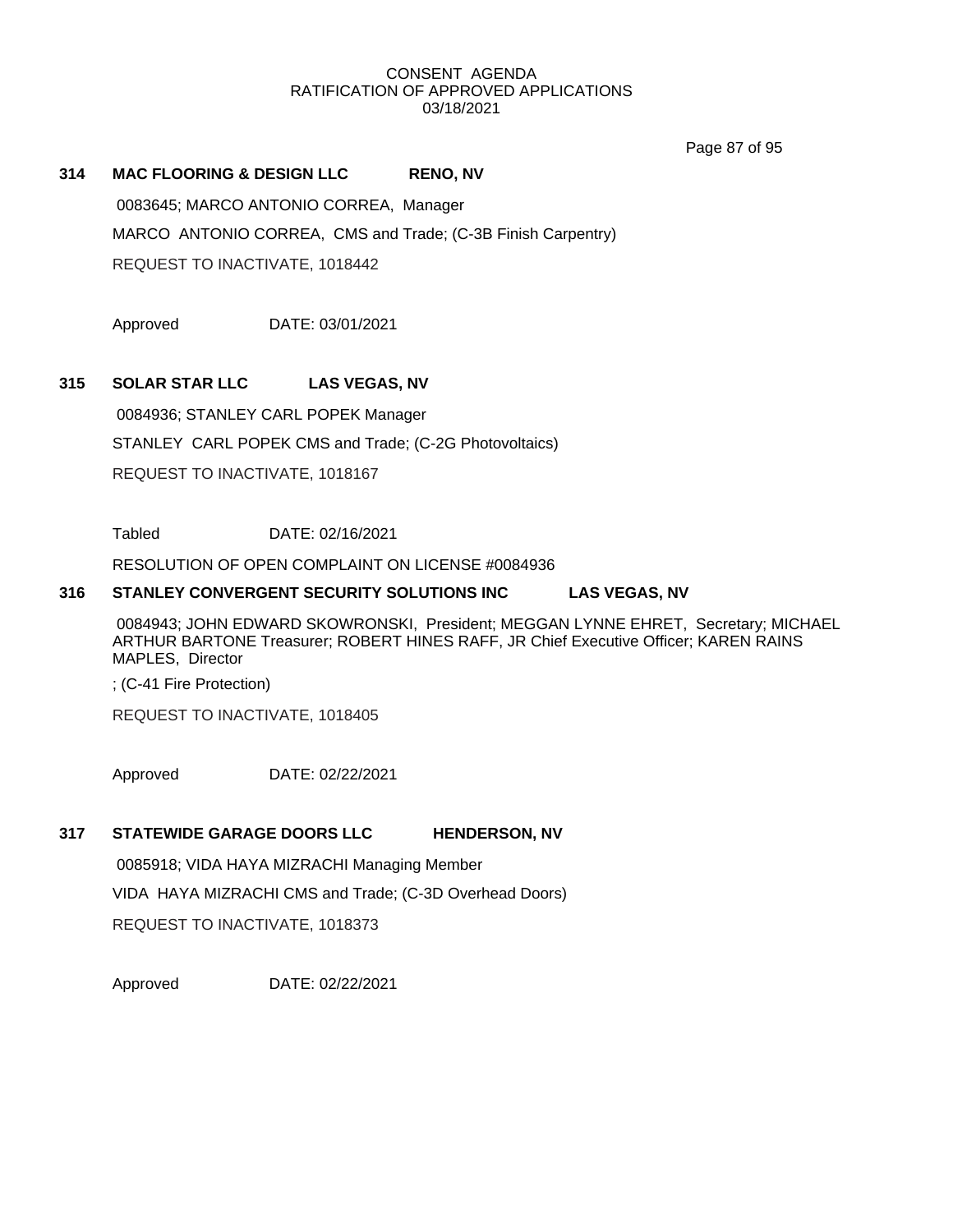Page 88 of 95

# **REQUEST TO REACTIVATE**

# **318 LAMPRECHT CONSTRUCTION RENO, NV**

0022004; JOHANNES LAMPRECHT Owner JOHANNES LAMPRECHT CMS and Trade; (B-2 Residential and Small Commercial) REQUEST TO REACTIVATE, 1018090

Approved DATE: 02/17/2021

WITH A REDUCTION IN LICENSE LIMIT TO \$245,000, CONTINGENT UPON \$15,000 BOND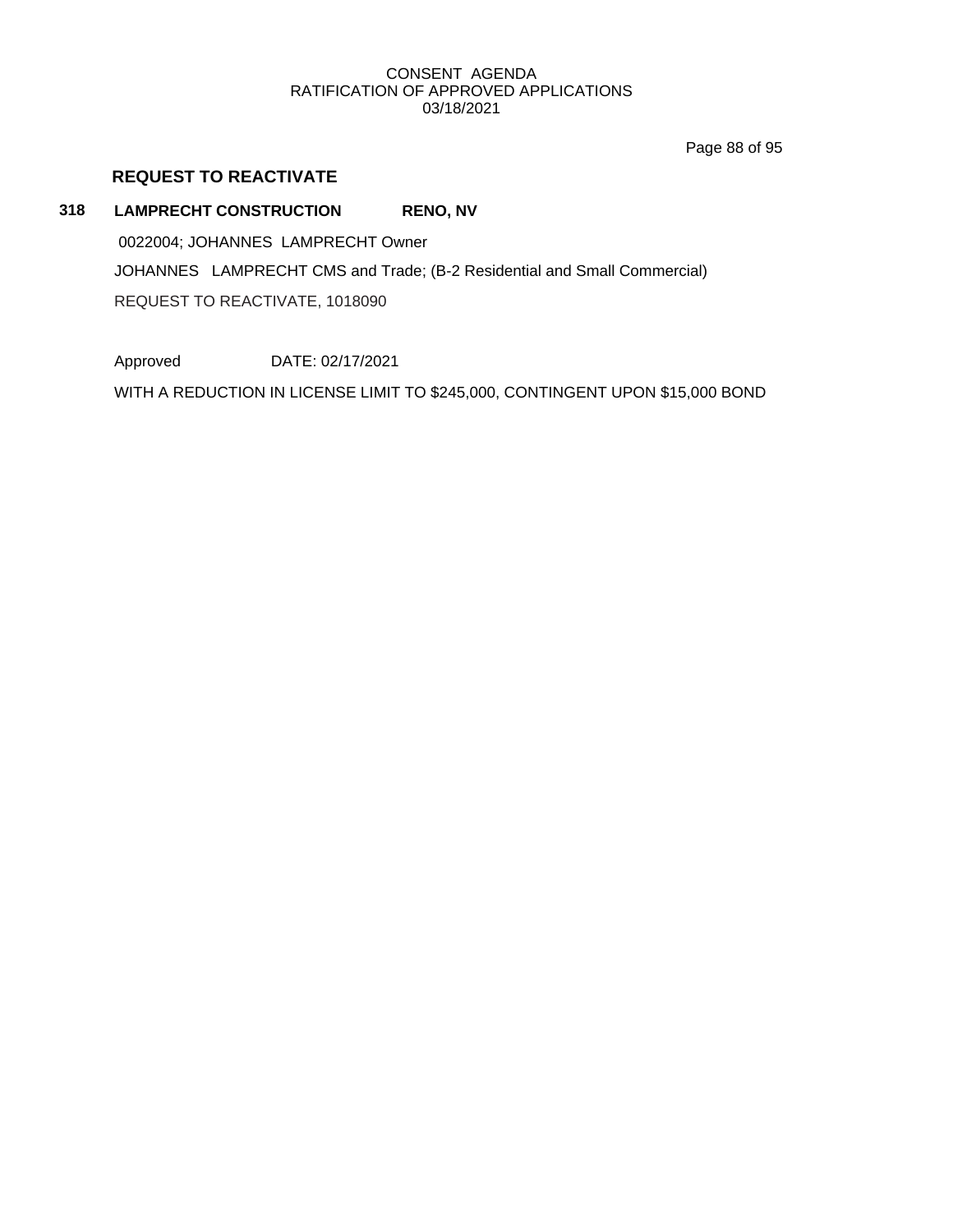Page 89 of 95

# **SINGLE PROJECT LIMIT INCREASE**

## **319 ANTELOPE IRON INC ANTELOPE, CA**

0082096; JAY OWEN HAIRE President; JOHN LEE JOHNSON Secretary; JAMES HENRY DALE Vice President

JAMES HENRY DALE CMS and Trade; (C-14G Prefabricated Steel Structures; C-14B Structural Steel; C-14C Ornamental Metal)

SINGLE RAISE IN LIMIT, 1018692

Denied DATE: 03/03/2021

PROJECT LIMIT: PROJECT NAME: VETERANS APARTMENTS

PURSUANT TO NAC 624.593 FAILURE TO PROVIDE CURRENT FINANCIAL STATEMENT THAT MEETS BOARD REQUIREMENTS, NRS 624.263 FAILURE TO SUPPORT LIMIT AND SUSPENSION FOR FAILURE TO RENEW

# **320 D M E SERVICES LLC ELKO, NV**

0084914; SHERRY LYNNE MILLER Manager; DANIEL JOSEPH MILLER, Manager

DANIEL JOSEPH MILLER, CMS and Trade; (C-2 Electrical)

SINGLE RAISE IN LIMIT, 1018305

Denied DATE: 02/10/2021

PROJECT LIMIT: \$0.00 PROJECT NAME: ROUTE 40 VILLAGE & ANTIQUE CO

PURSUANT TO NAC 624.593, FINANCIAL PROVIDED IS OUTDATED AS OF 06/30/2020 AND NRS 624.220(3) FAILED TO SUBMIT APPLICATION 5 WORKING DAYS PRIOR TO 1/31/2021 BID DATE.

## **321 KIWI II CONSTRUCTION INC MURRIETA, CA**

0059994; WAYNE ARTHUR WOOLSEY, President; KIMBERLY ANN BRADY Secretary; ROBERT JOHN WALKER Vice President; PETER JOHN BRADY Chairman of the Board

PETER JOHN BRADY CMS and Trade; (B-5 Prefabricated Steel Structures)

SINGLE RAISE IN LIMIT, 1018593

Denied DATE: 02/26/2021

PROJECT LIMIT: \$0.00 PROJECT NAME: UHAUL, LAS VEGAS NV

PURSUANT TO NAC 624.670(3) FAILING TO PROVIDE PROPER FINANCIALS THAT MEET BOARD REQUIREMENTS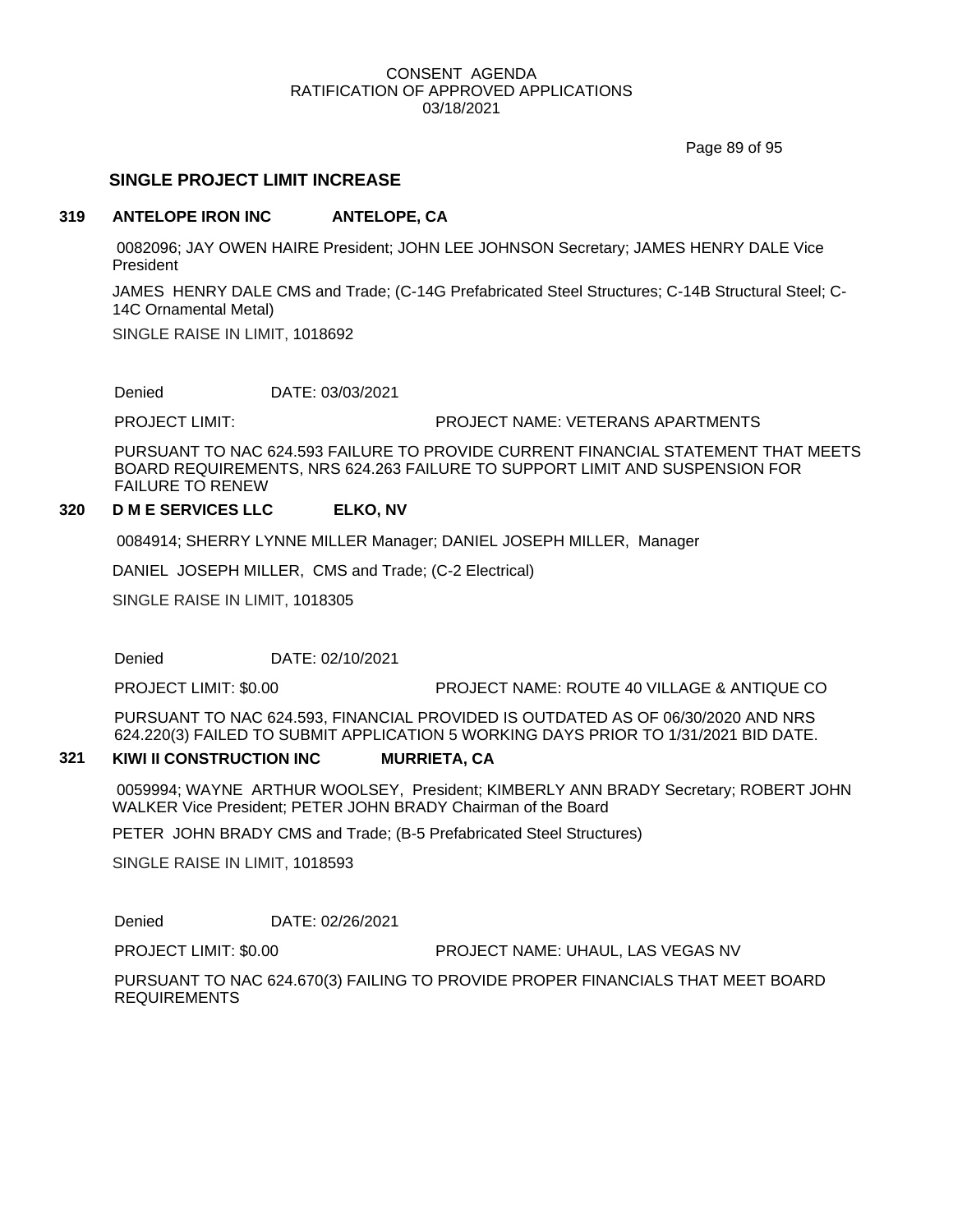Page 90 of 95

# **322 LAS VEGAS RAID AIR LLC NORTH LAS VEGAS, NV**

0086677; FARUQ RASHEED-EL DOWDELL Managing Member FARUQ RASHEED-EL DOWDELL CMS and Trade; (C-21B Air Conditioning) SINGLE RAISE IN LIMIT, 1018619

Approved DATE: 03/02/2021 PROJECT LIMIT: \$49,500.00 PROJECT NAME: THE QUAIL ESTATES CONTINGENT UPON PROOF OF PAYMENT AND PERFORMANCE BOND UNLESS WAIVED BY OWNER

# **323 OLCESE CONSTRUCTION CO INC CARSON CITY, NV**

0053876A; TILLIO GEORGE OLCESE President

TILLIO GEORGE OLCESE CMS and Trade; (A General Engineering)

SINGLE RAISE IN LIMIT, 1018378

Denied DATE: 02/16/2021

PROJECT LIMIT: \$0.00

PROJECT NAME: WILLIAM O'BRIEN MIDDLE SCHOOL REPLACEMENT

PURSUANT TO NRS 624.220(3) FAILED TO APPLY (5) WORKING DAYS PRIOR TO 02/18/2021 BID DATE AND NRS 624.263 FAILED TO SHOW FINANCIAL RESPONSIBILITY.

# **324 SYNERGY PAINTING INC CHANDLER, AZ**

0078618; RENEE RUTH DUERKSEN President; MATTHEW LEE DUERKSEN Vice President

MATTHEW LEE DUERKSEN CMS and Trade; (C-4 Painting and Decorating)

SINGLE RAISE IN LIMIT, 1018539

Approved DATE: 02/25/2021

PROJECT LIMIT: \$480,000.00 PROJECT NAME: SOLIS AT FLAMINGO

CONTINGENT UPON PROOF OF PAYMENT AND PERFORMANCE BONDS UNLESS WAIVED BY **OWNER**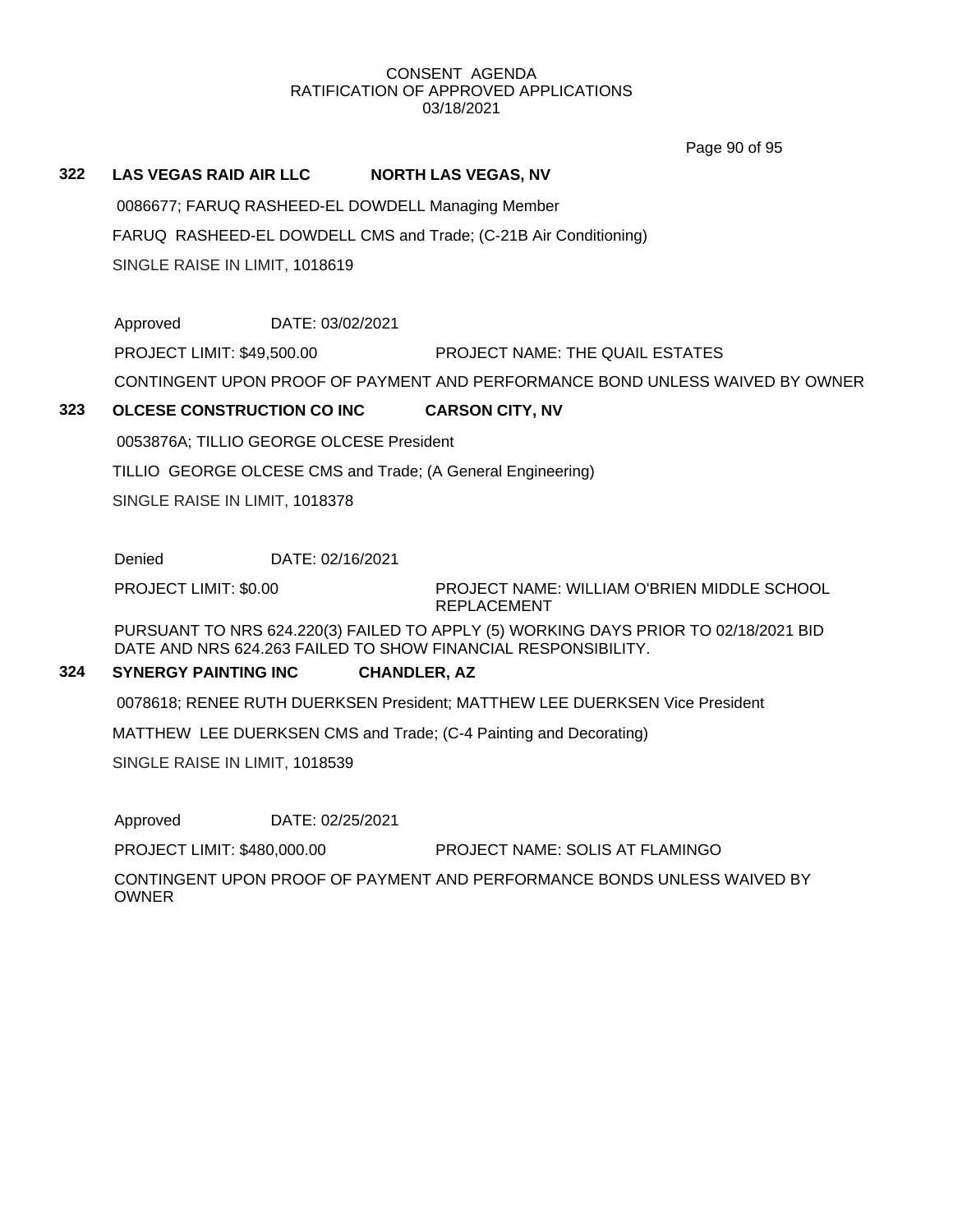Page 91 of 95

# **VOLUNTARY SURRENDER**

## **325 COSTCO INNOVEL SOLUTIONS LLC ISSAQUAH, WA**

0087214; JOHN CHRISTOPHER SULLIVAN President; GAIL ELLEN TSUBOI, Secretary; MARGARET CLEOPHA MCCULLA, Secretary Assistant; STEVEN SUPKOFF, Secretary Assistant

KELLY ALLAN MAHAFFEY CMS and Trade ; (C-1 Plumbing and Heating)

VOLUNTARY SURRENDER, 1018200

Approved DATE: 02/19/2021

CONTINGENT UPON ISSUANCE OF PENDING LICENSE APPLICATION

# **326 COSTCO INNOVEL SOLUTIONS LLC ISSAQUAH, WA**

0087215; JOHN CHRISTOPHER SULLIVAN President; GAIL ELLEN TSUBOI, Secretary; MARGARET CLEOPHA MCCULLA, Secretary Assistant; STEVEN SUPKOFF, Secretary Assistant

MICHAEL JAMES TRAFNY CMS and Trade ; (C-2 Electrical)

VOLUNTARY SURRENDER, 1018201

Approved DATE: 02/16/2021

CONTINGENT UPON ISSUANCE OF PENDING LICENSE APPLICATION

# **327 ELDORADO INC HENDERSON , NV**

0040975; KEITH EDWARD SMITH President; BRIAN ARTHUR LARSON, SR VP/Secretary

DENNIS MICHAEL SIANO CMS; RONALD WENFORD FRYE CMS ; (E-2 Owner/Builder Exceeding Three Stories DESIGNATED FOR PROPERTY LOCATED AT 140 SOUTH WATER STREET IN HENDERSON, NV.)

VOLUNTARY SURRENDER, 1018174

Approved DATE: 02/19/2021

# **328 HIGH CRAFT CONSTRUCTION LLC RENO, NV**

0086817; REBECCA ANNE HIRSCHER, Manager; BRIAN WAYNE HIRSCHER, Member; MARK THOMAS STEWART, Member

BRIAN WAYNE HIRSCHER, CMS; MARK THOMAS STEWART, Trade ; (B-2 Residential and Small Commercial)

VOLUNTARY SURRENDER, 1018335

Approved DATE: 02/22/2021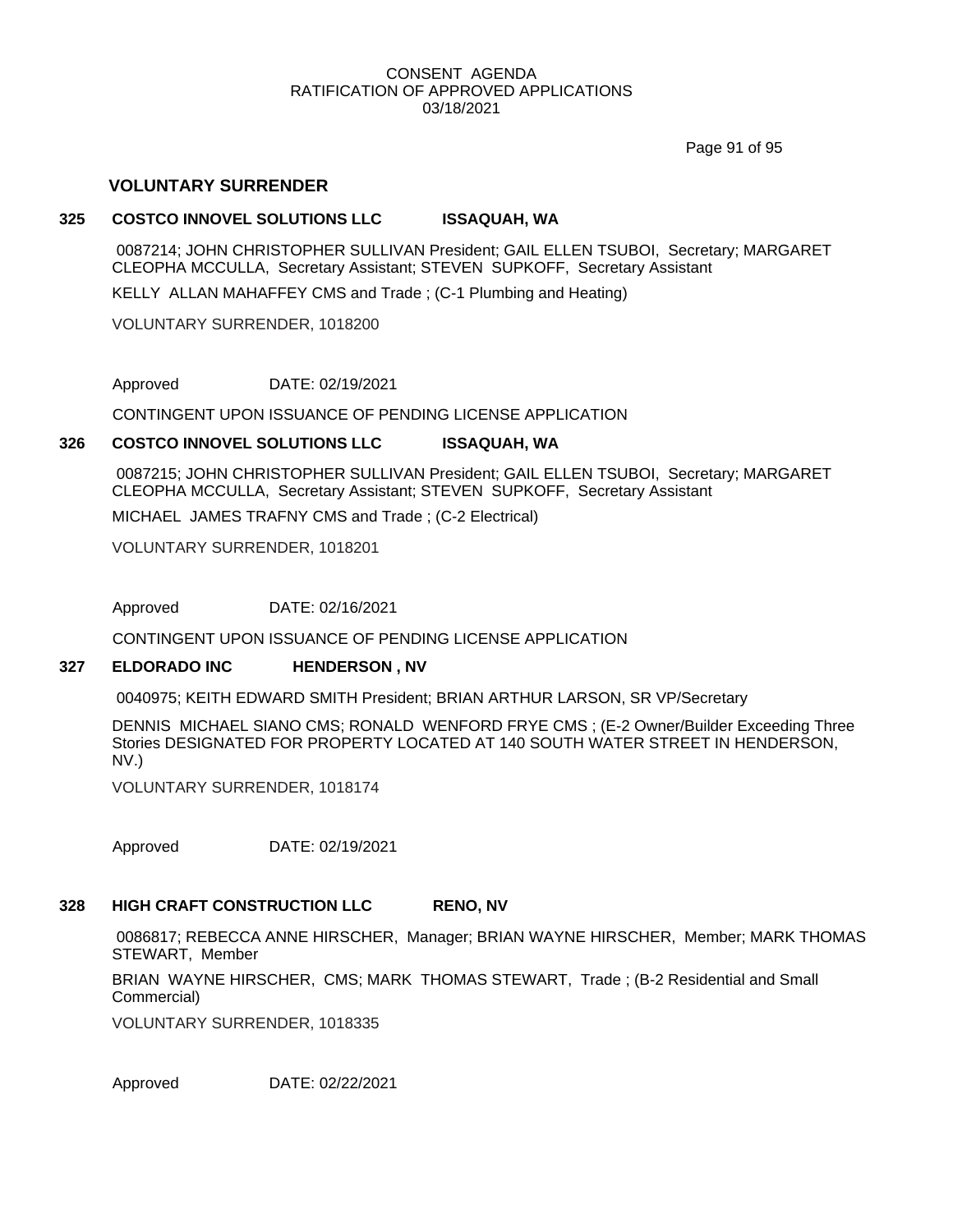Page 92 of 95

# **329 KENTS GLASS & MIRROR INC LAS VEGAS, NV**

0026199; ELIZABETH ANN CRAWFORD President; DINA LYN CODY Secretary; KENT LEROY CRAWFORD Vice President; MICHAEL SHANE KELLER Vice President KENT LEROY CRAWFORD CMS and Trade ; (C-8 Glass and Glazing)

VOLUNTARY SURRENDER, 1018121

Approved DATE: 02/16/2021

CONTINGENT UPON ISSUANCE OF PENDING LICENSE APPLICATION

# **330 MCMILLAN & MCMILLAN PAINTING CONTRACTORS LAS VEGAS, NV** 0062148; DAVID MCMILLAN Partner; JOHN SAMUEL MCMILLAN Partner JOHN SAMUEL MCMILLAN CMS and Trade ; (C-4 Painting and Decorating)

VOLUNTARY SURRENDER, 1018269

Approved DATE: 02/22/2021

# **331 METAL COMPANY LLC (THE) SPARKS, NV**

0073324; KIMBERLY ANN WALTON Manager

JOHN THOMAS WALTON CMS and Trade; KIMBERLY ANN WALTON CMS ; (C-14 Steel Reinforcing and Erection)

VOLUNTARY SURRENDER, 1017820

Approved DATE: 02/16/2021

CONTINGENT UPON ISSUANCE OF PENDING LICENSE APPLICATION

# **332 MOUNTAIN LAKES PLUMBING RENO, NV**

0041204; GLENN M STEPHENSON Owner GLENN M STEPHENSON CMS and Trade ; (C-1D Plumbing) VOLUNTARY SURRENDER, 1018441

Approved DATE: 03/01/2021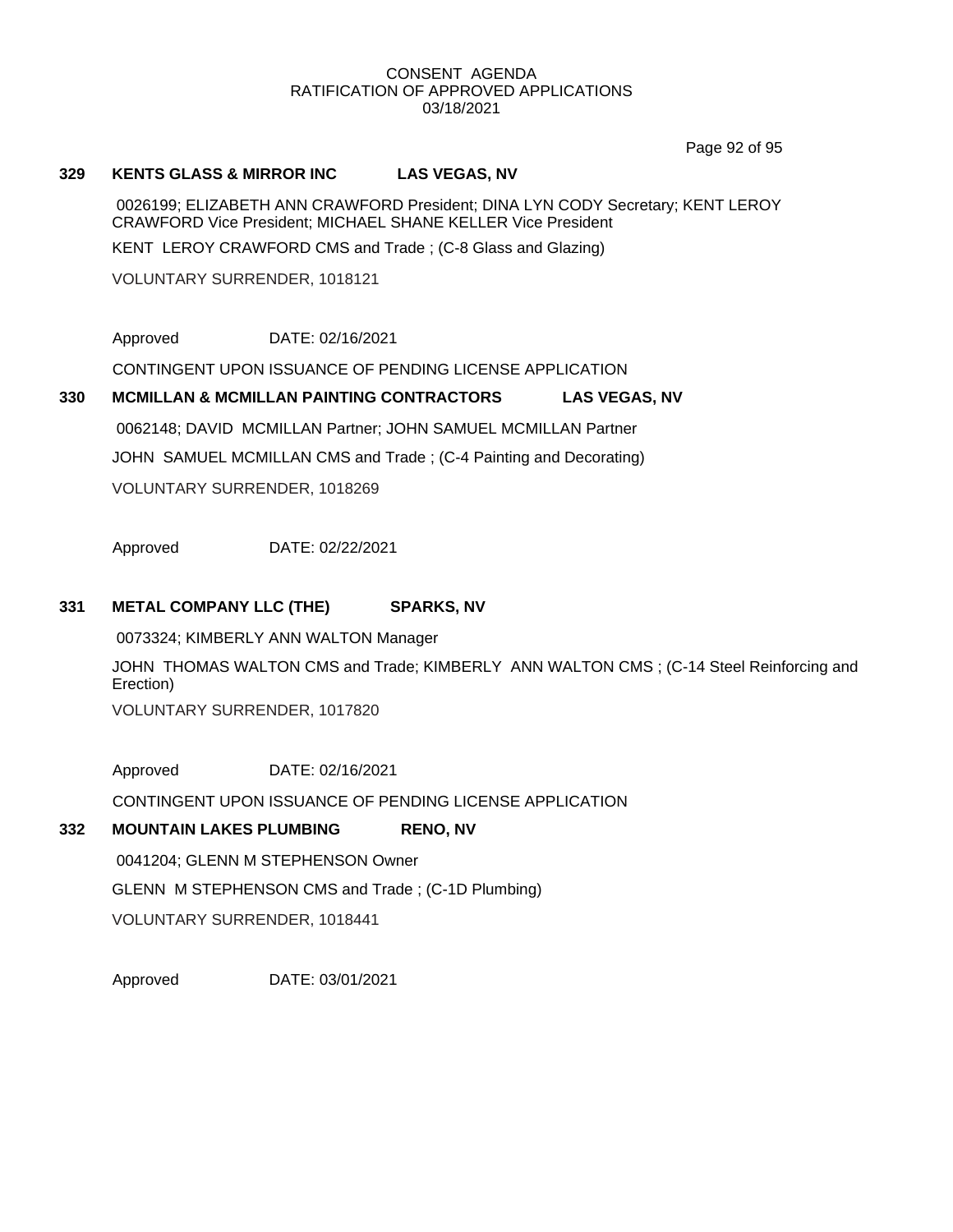Page 93 of 95

# **333 NV HYDRANT AND DISTRIBUTION SERVICES INC LAS VEGAS, NV**

0085040; LEROY RAYMOND DAINES President; HOLLIE GAY SPHAR Director HOLLIE GAY SPHAR CMS; LEROY RAYMOND DAINES Trade ; (A-19A Water) VOLUNTARY SURRENDER, 1018344

Approved DATE: 02/22/2021

# **334 SIGNATURE COAST HOLDINGS LLC RENO, NV**

SIGNATURE LANDSCAPES; 0083741; TIMOTHY L LASKOWSKI Managing Member; JUSTIN MORGAN TRIMBLE Managing Member; SALVADOR LOPEZ PEREZ Managing Member; KELLY ERIN SOLOMON, Managing Member; TIMOTHY DALE SCOTT Managing Member

TIMOTHY DALE SCOTT CMS and Trade; JUSTIN MORGAN TRIMBLE CMS and Trade ; (C-10 Landscape Contracting)

VOLUNTARY SURRENDER, 1018312

Approved DATE: 02/22/2021

# **335 SIGNATURE COAST HOLDINGS LLC RENO, NV**

SIGNATURE LANDSCAPES; 0083742; TIMOTHY L LASKOWSKI Managing Member; JUSTIN MORGAN TRIMBLE Managing Member; SALVADOR LOPEZ PEREZ Managing Member; KELLY ERIN SOLOMON, Managing Member; TIMOTHY DALE SCOTT Managing Member

TIMOTHY DALE SCOTT Trade; TIMOTHY L LASKOWSKI CMS and Trade ; (C-18 Masonry)

VOLUNTARY SURRENDER, 1018313

Approved DATE: 02/22/2021

## **336 SILVER STATE CONSTRUCTION LLC RENO, NV**

0085253; ARMANDO CRUZ Managing Member ARMANDO CRUZ CMS ; (C-18 Masonry) VOLUNTARY SURRENDER, 1018149

Approved DATE: 02/16/2021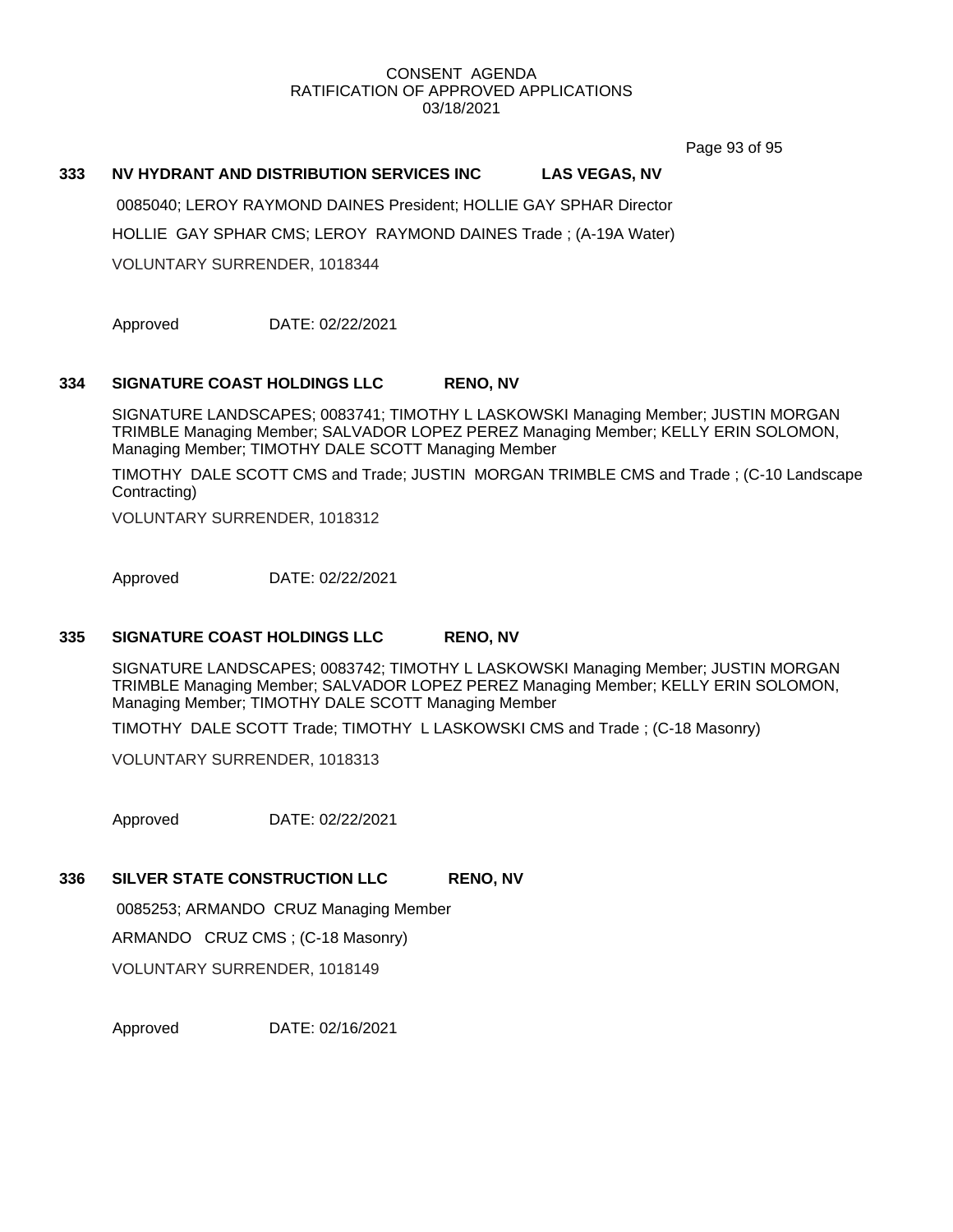Page 94 of 95

# **337 SONORAN TECHNICAL SERVICES LLC GLENDALE, AZ**

0085106; RODOLFO LOPEZ Managing Member RODOLFO LOPEZ CMS and Trade ; (C-2D Low Voltage) VOLUNTARY SURRENDER, 1018472

Approved DATE: 03/03/2021

# **338 TAHOE PAINTWORKS LLC CARNELIAN BAY, CA**

0087245; MICHAEL WARREN HATCHETT, Partner; AARON MATTHEW SEDWAY, Partner AARON MATTHEW SEDWAY, CMS and Trade ; (C-4A Painting) VOLUNTARY SURRENDER, 1018367

Approved DATE: 03/01/2021

CONTINGENT UPON ISSUANCE OF PENDING LICENSE APPLICATION

# **339 THREE RIVERS CONSTRUCTION & DEVELOPMENT INC WASHOE VALLEY, NV** 0058859; ROBERT LYNN VAN, JR President ROBERT LYNN VAN, JR CMS and Trade ; (B-2 Residential and Small Commercial)

VOLUNTARY SURRENDER, 1018504

Approved DATE: 03/02/2021

# **340 UNITED SOLAR ENERGY INC HENDERSON, NV** 0030600A; RANEN N GHATAK President; SUPRIYA GHATAK Secretary

RANEN N GHATAK CMS and Trade ; (C-37 Solar Contracting) VOLUNTARY SURRENDER, 1018474

Approved DATE: 03/01/2021